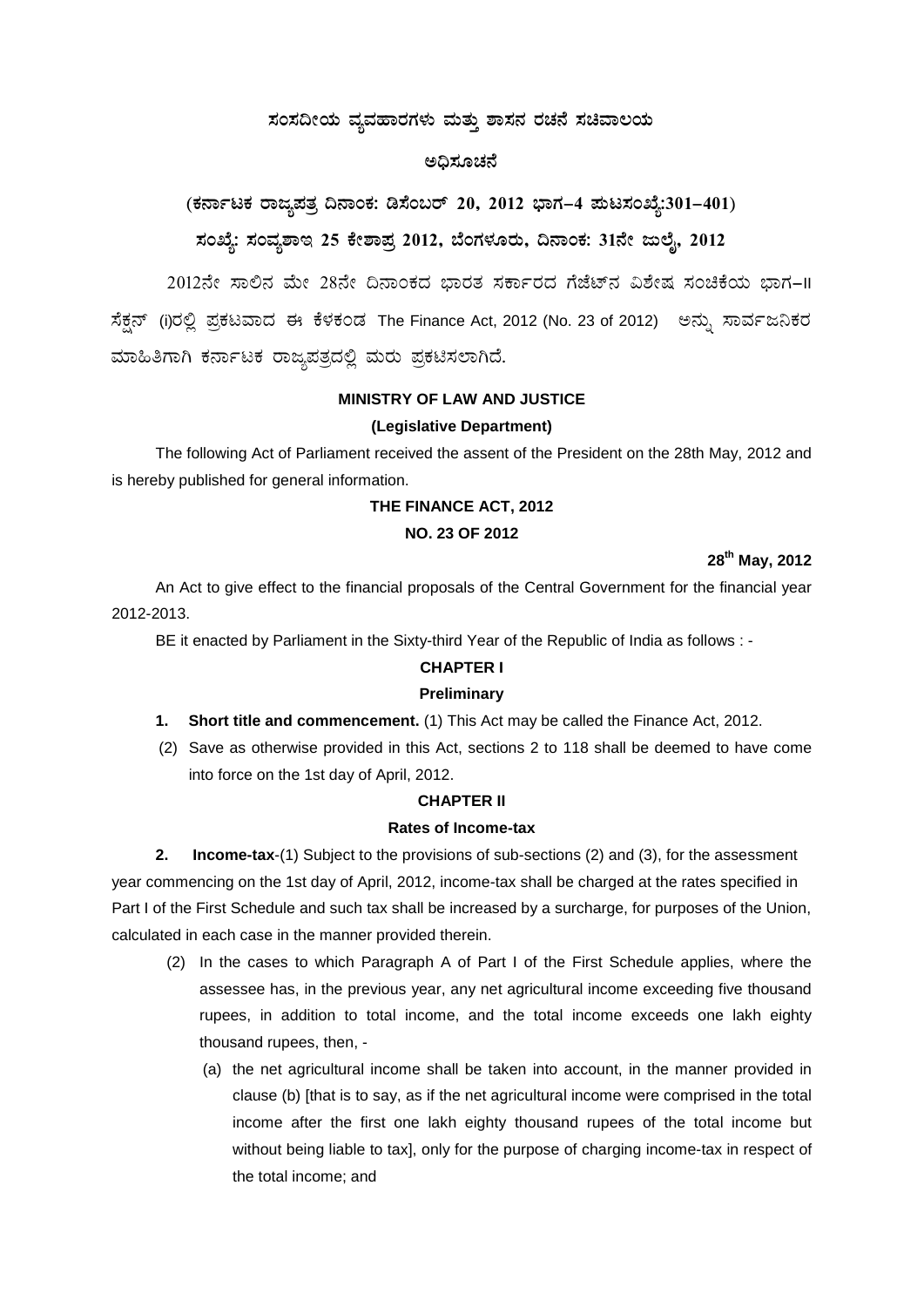- (b) the income-tax chargeable shall be calculated as follows:-
	- (i) the total income and the net agricultural income shall be aggregated and the amount of income-tax shall be determined in respect of the aggregate income at the rates specified in the said Paragraph A, as if such aggregate income were the total income;
	- (ii) the net agricultural income shall be increased by a sum of one lakh eighty thousand rupees, and the amount of income-tax shall be determined in respect of the net agricultural income as so increased at the rates specified in the said Paragraph A, as if the net agricultural income as so increased were the total income;
	- (iii) the amount of income-tax determined in accordance with sub-clause (i) shall be reduced by the amount of income-tax determined in accordance with sub-clause (ii) and the sum so arrived at shall be the income-tax in respect of the total income:

Provided that in the case of every woman, resident in India and below the age of sixty years at any time during the previous year, referred to in item (II) of Paragraph A of Part I of the First Schedule, the provisions of this sub-section shall have effect as if for the words "one lakh eighty thousand rupees", the words "one lakh ninety thousand rupees" had been substituted:

Provided further that in the case of every individual, being a resident in India, who is of the age of sixty years or more but less than eighty years at any time during the previous year, referred to in item (III) of Paragraph A of Part I of the First Schedule, the provisions of this sub-section shall have effect as if for the words *"one lakh eighty thousand rupees"*, the words "two lakh fifty thousand rupees" had been substituted:

Provided also that in the case of every individual, being a resident in India, who is of the age of eighty years or more at any time during the previous year, referred to in item (IV) of Paragraph A of Part I of the First Schedule, the provisions of this sub-section shall have effect as if for the words *"one lakh eighty thousand rupees"*, the words "five lakh rupees" had been substituted.

(3) In cases to which the provisions of Chapter XII or Chapter XII-A or section 115JB or section 115JC or sub-section (1A) of section 161 or section 164 or section 164A or section 167B of the Income-tax Act, 1961 **(43 of 1961.)** (hereinafter referred to as the Income-tax Act) apply, the tax chargeable shall be determined as provided in that Chapter or that section, and with reference to the rates imposed by sub-section (1) or the rates as specified in that Chapter or section, as the case may be:-

Provided that the amount of income-tax computed in accordance with the provisions of section 111A or section 112 shall be increased by a surcharge, for purposes of the Union, as provided in Paragraph A, B, C, D or E, as the case may be, of Part I of the First Schedule:

Provided further that in respect of any income chargeable to tax under sections 115A, 115AB, 115AC, 115ACA, 115AD, 115B, 115BB, 115BBA, 115BBC, 115BBD, 115E and 115JB of the Incometax Act, the amount of income-tax computed under this sub-section shall be increased by a surcharge, for purposes of the Union, calculated,-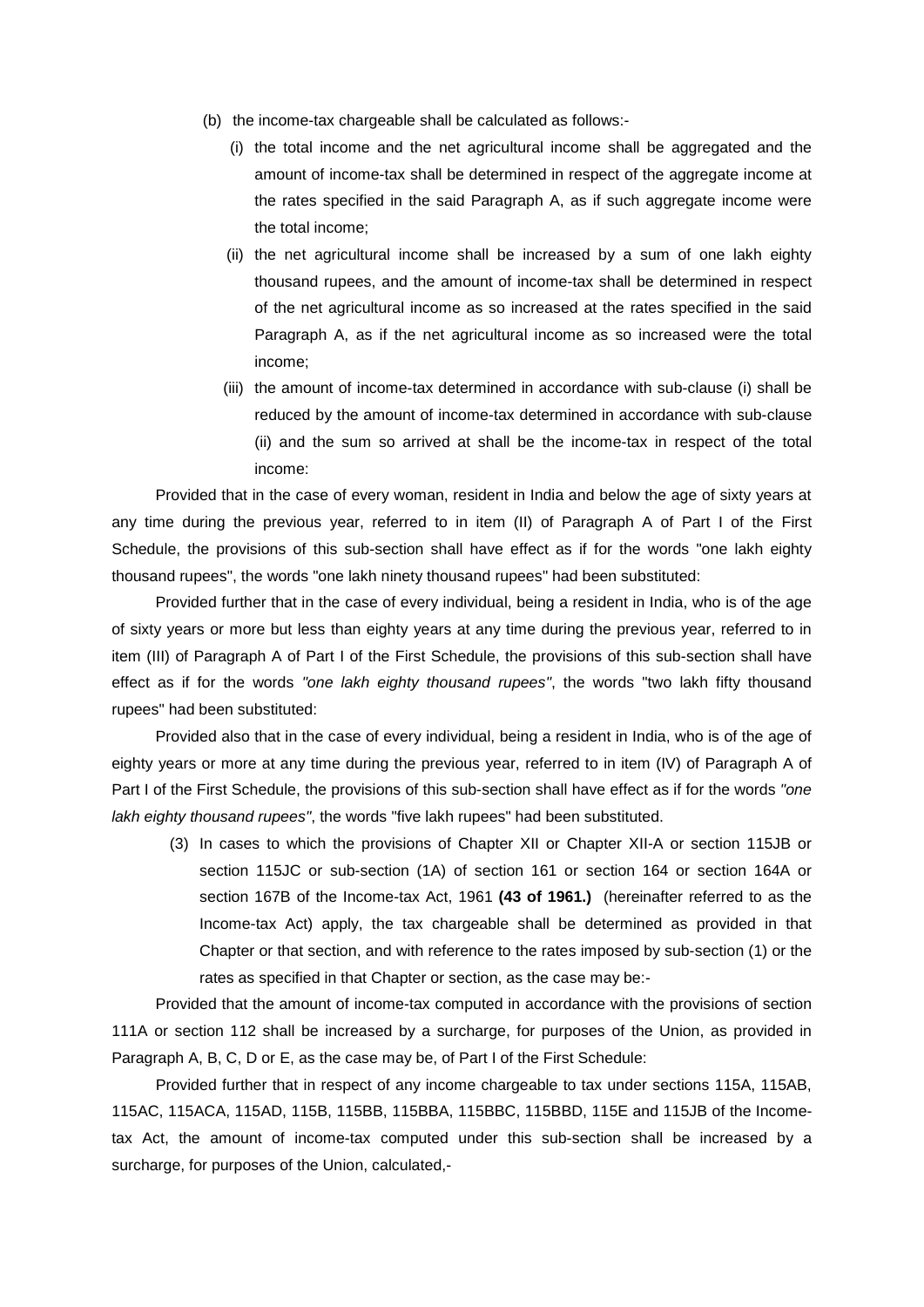- (a) in the case of a domestic company, at the rate of five per cent. of such income-tax where the total income exceeds one crore rupees;
- (b) in the case of every company, other than a domestic company, at the rate of two per cent. of such income-tax where the total income exceeds one crore rupees;

Provided also that in the case of every company having total income chargeable to tax under section 115JB of the Income-tax Act, and such income exceeds one crore rupees, the total amount payable as income-tax and surcharge on such income-tax shall not exceed the total amount payable as income-tax on a total income of one crore rupees by more than the amount of income that exceeds one crore rupees.

- (4) In cases in which tax has to be charged and paid under section 115-O or sub-section (2) of section 115R of the Income-tax Act, the tax shall be charged and paid at the rates as specified in those sections and shall be increased by a surcharge, for purposes of the Union, calculated at the rate of five per cent of such tax.
- (5) In cases in which tax has to be deducted under sections 193, 194, 194A, 194B, 194BB, 194D and 195 of the Income-tax Act, at the rates in force, the deductions shall be made at the rates specified in Part II of the First Schedule and shall be increased by a surcharge, for purposes of the Union, calculated in cases wherever prescribed, in the manner provided therein.
- (6) In cases in which tax has to be deducted under sections 194C, 194E, 194EE, 194F, 194G, 194H, 194-I, 194J, 194LA, 194LB, 194LC, 196B, 196C and 196D of the Incometax Act, the deductions shall be made at the rates specified in those sections and shall be increased by a surcharge, for purposes of the Union, in the case of every company, other than a domestic company, calculated at the rate of two per cent of such tax, where the income or the aggregate of such incomes paid or likely to be paid and subject to the deduction exceeds one crore rupees.
- (7) In cases in which tax has to be collected under the proviso to section 194B of the Income-tax Act, the collection shall be made at the rates specified in Part II of the First Schedule, and shall be increased by a surcharge, for purposes of the Union, calculated, in cases wherever prescribed, in the manner provided therein.
- (8) In cases in which tax has to be collected under section 206C of the Income-tax Act, the collection shall be made at the rates specified in that section and shall be increased by a surcharge, for purposes of the Union, in the case of every company, other than a domestic company, calculated at the rate of two per cent. of such tax, where the amount or the aggregate of such amounts collected and subject to the collection exceeds one crore rupees.
- (9) Subject to the provisions of sub-section (10), in cases in which income-tax has to be charged under sub-section (4) of section 172 or sub-section (2) of section 174 or section 174A or section 175 or sub-section (2) of section 176 of the Income-tax Act or deducted from, or paid on, income chargeable under the head "Salaries" under section 192 of the said Act or in which the *"advance tax"* payable under Chapter XVII-C of the said Act has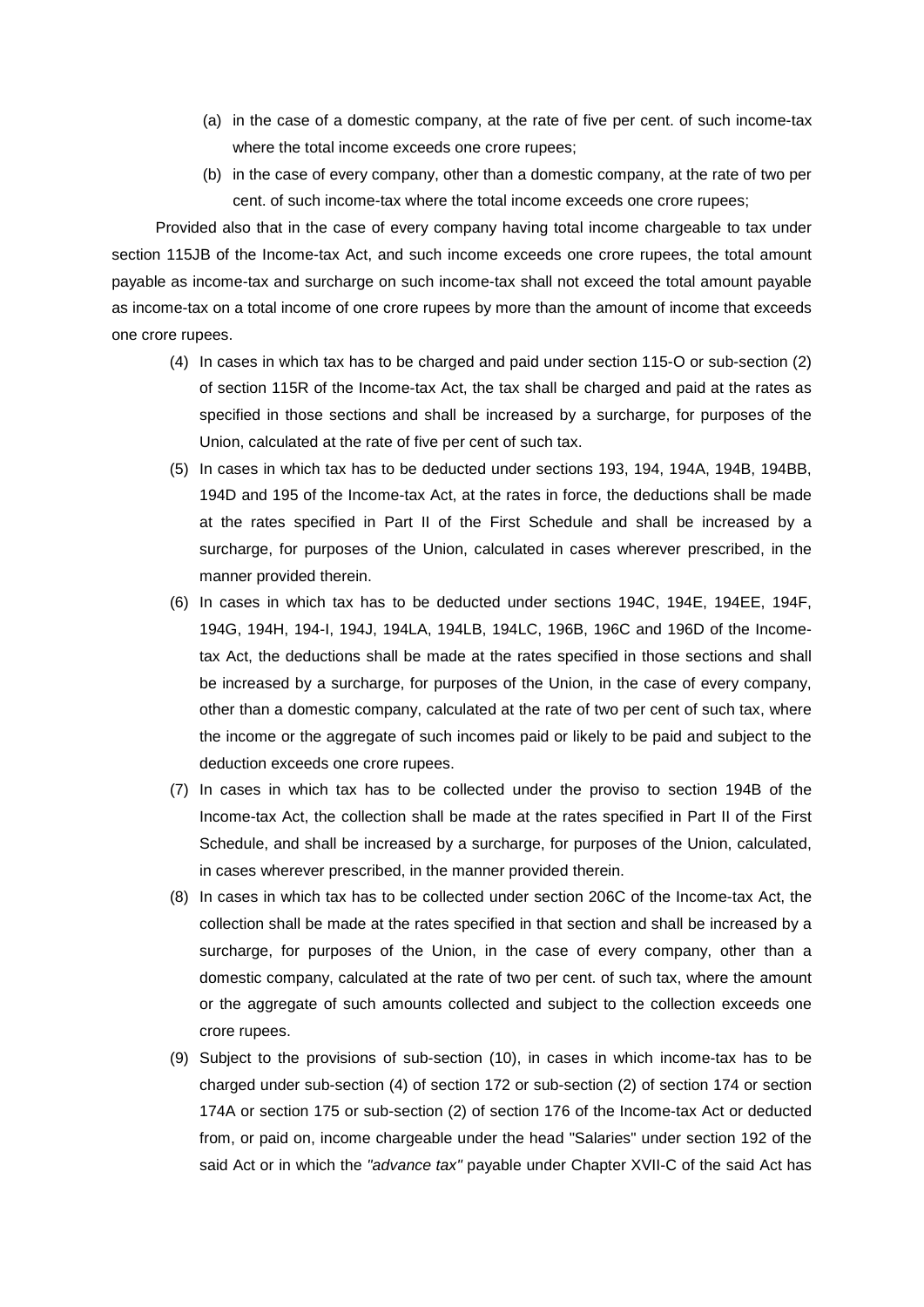to be computed at the rate or rates in force, such income-tax or, as the case may be, *"advance tax"* shall be so charged, deducted or computed at the rate or rates specified in Part III of the First Schedule and such tax shall be increased by a surcharge, for purposes of the Union, calculated in such cases and in such manner as provided therein:

Provided that in cases to which the provisions of Chapter XII or Chapter XII-A or section 115JB or section 115JC or sub-section (1A) of section 161 or section 164 or section 164A or section 167B of the Income-tax Act apply, "advance tax" shall be computed with reference to the rates imposed by this sub-section or the rates as specified in that Chapter or section, as the case may be:

Provided further that the amount of *"advance tax"* computed in accordance with the provisions of section 111A or section 112 of the Income-tax Act shall be increased by a surcharge, for purposes of the Union, as provided in Paragraph E of Part III of the First Schedule pertaining to the case of a company:

Provided also that in respect of any income chargeable to tax under sections 115A, 115AB, 115AC, 115ACA, 115AD, 115B, 115BB, 115BBA, 115BBC, 115BBD, 115BBE, 115E and 115JB of the Income-tax Act, *"advance tax"* computed under the first proviso shall be increased by a surcharge, for purposes of the Union, calculated,-

- (a) in the case of every domestic company, at the rate of five per cent. of such "advance tax" where the total income exceeds one crore rupees;
- (b) in the case of every company, other than a domestic company, at the rate of two per cent. of such "advance tax" where the total income exceeds one crore rupees:

Provided also that in the case of every company having total income chargeable to tax under section 115JB of the Income-tax Act, and such income exceeds one crore rupees, the total amount payable as *"advance tax"* on such income and surcharge thereon, shall not exceed the total amount payable as "advance tax" on a total income of one crore rupees by more than the amount of income that exceeds one crore rupees.

- (10) In cases to which Paragraph A of Part III of the First Schedule applies, where the assessee has, in the previous year or, if by virtue of any provision of the Income-tax Act, income-tax is to be charged in respect of the income of a period other than the previous year, in such other period, any net agricultural income exceeding five thousand rupees, in addition to total income and the total income exceeds two lakh rupees, then, in charging income-tax under sub-section (2) of section 174 or section 174A or section 175 or sub-section (2) of section 176 of the said Act or in computing the *"advance tax"*  payable under Chapter XVII-C of the said Act, at the rate or rates in force,-
	- (a) the net agricultural income shall be taken into account, in the manner provided in clause (b) [that is to say, as if the net agricultural income were comprised in the total income after the first two lakh rupees of the total income but without being liable to tax], only for the purpose of charging or computing such income-tax or, as the case may be, *"advance tax"* in respect of the total income; and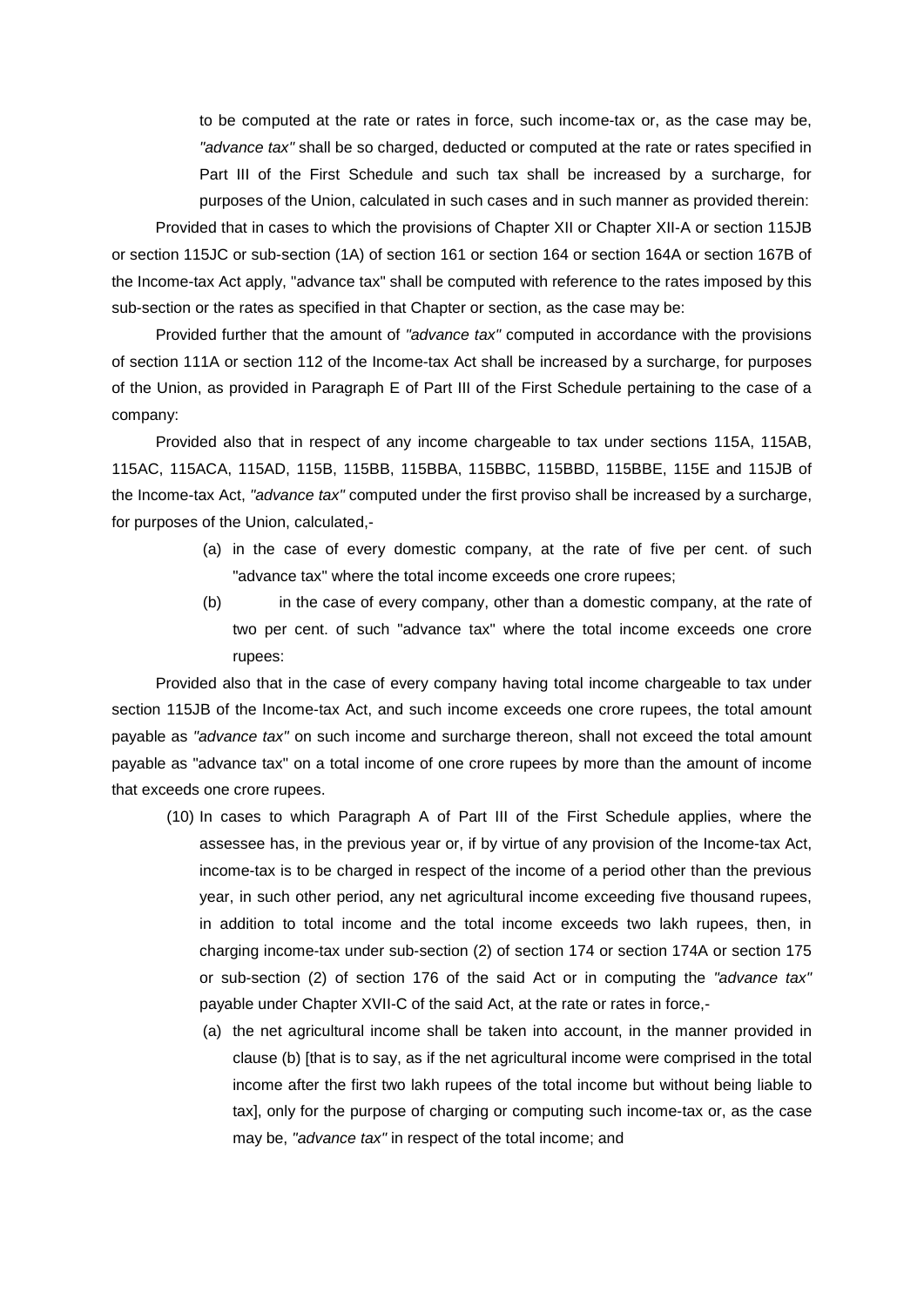- (b) such income-tax or, as the case may be, *"advance tax"* shall be so charged or computed as follows:-
	- (i) the total income and the net agricultural income shall be aggregated and the amount of income-tax or *"advance tax"* shall be determined in respect of the aggregate income at the rates specified in the said Paragraph A, as if such aggregate income were the total income;
	- (ii) the net agricultural income shall be increased by a sum of two lakh rupees, and the amount of income-tax or *"advance tax"* shall be determined in respect of the net agricultural income as so increased at the rates specified in the said Paragraph A, as if the net agricultural income were the total income;
	- (iii) the amount of income-tax or *"advance tax"* determined in accordance with subclause (i) shall be reduced by the amount of income-tax or, as the case may be, *"advance tax"* determined in accordance with sub-clause (ii) and the sum so arrived at shall be the income-tax or, as the case may be, "advance tax" in respect of the total income:

Provided that in the case of every individual, being a resident in India, who is of the age of sixty years or more but less than eighty years at any time during the previous year, referred to in item (II) of Paragraph A of Part III of the First Schedule, the provisions of this sub-section shall have effect as if for the words "two lakh rupees", the words *"two lakh fifty thousand rupees"* had been substituted:

Provided further that in the case of every individual, being a resident in India, who is of the age of eighty years or more at any time during the previous year, referred to in item (III) of Paragraph A of Part III of the First Schedule, the provisions of this sub-section shall have effect as if for the words *"two lakh rupees"*, the words "five lakh rupees" had been substituted.

(11) The amount of income-tax as specified in sub-sections (1) to (10) and as increased by the applicable surcharge, for purposes of the Union, calculated in the manner provided therein, shall be further increased by an additional surcharge, for purposes of the Union, to be called the *"Education Cess on income-tax"*, calculated at the rate of two per cent. of such income-tax and surcharge so as to fulfil the commitment of the Government to provide and finance universalised quality basic education:

Provided that nothing contained in this sub-section shall apply to cases in which tax is to be deducted or collected under the sections of the Income-tax Act mentioned in sub-sections (5), (6), (7) and (8), if the income subjected to deduction of tax at source or collection of tax at source is paid to a domestic company and any other person who is resident in India.

(12) The amount of income-tax as specified in sub-sections (1) to (10) and as increased by the applicable surcharge, for purposes of the Union, calculated in the *manner provided therein, shall also be increased by an additional surcharge, for purposes of the Union, to be called the "Secondary and Higher Education Cess on income-tax"*, calculated at the rate of one per cent of such income-tax and surcharge so as to fulfil the commitment of the Government to provide and finance secondary and higher education: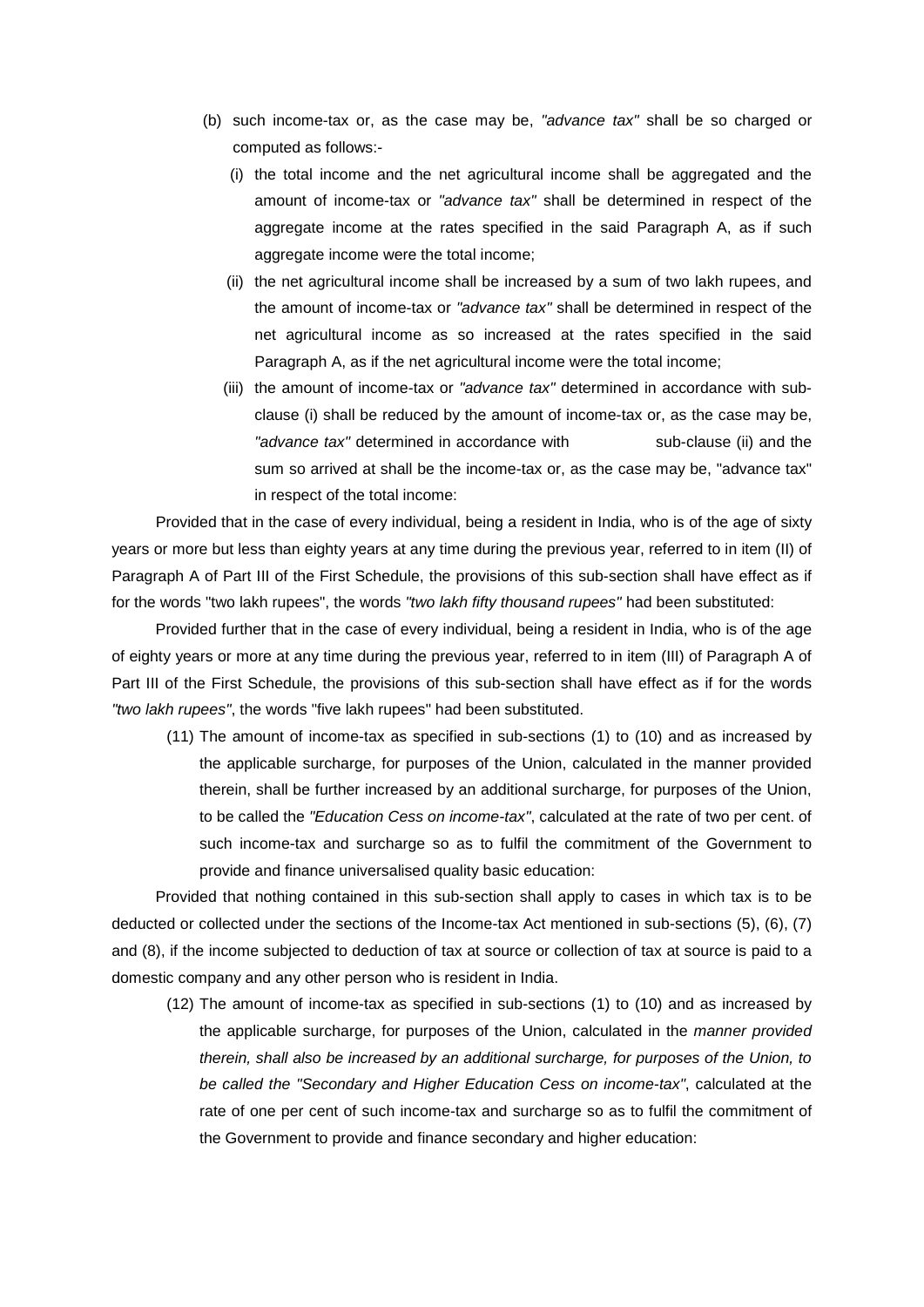Provided that nothing contained in this sub-section shall apply to cases in which tax is to be deducted or collected under the sections of the Income-tax Act mentioned in subsections (5), (6), (7) and (8), if the income subjected to deduction of tax at source or collection of tax at source is paid to a domestic company and any other person who is resident in India.

(13) For the purposes of this section and the First Schedule,-

- (a) *"domestic company"* means an Indian company or any other company which, in respect of its income liable to income-tax under the Income-tax Act, for the assessment year commencing on the 1st day of April, 2012, has made the prescribed arrangements for the declaration and payment within India of the dividends (including dividends on preference shares) payable out of such income;
- (b) *"insurance commission"* means any remuneration or reward, whether by way of commission or otherwise, for soliciting or procuring insurance business (including business relating to the continuance, renewal or revival of policies of insurance);
- (c) *"net agricultural income"*, in relation to a person, means the total amount of agricultural income, from whatever source derived, of that person computed in accordance with the rules contained in Part IV of the First Schedule;
- (d) all other words and expressions used in this section and the First Schedule but not defined in this sub-section and defined in the Income-tax Act shall have the meanings, respectively, assigned to them in that Act.

## **CHAPTER III**

## **DIRECT TAXES**

#### **Income-tax**

### **3. Amendment of section 2.**-In section 2 of the Income-tax Act,-

- (i) in clause (14), at the end, the following Explanation shall be inserted and shall be deemed to have been inserted with effect from the 1st day of April, 1962, namely:- *'Explanation.-* For the removal of doubts, it is hereby clarified that "property" includes and shall be deemed to have always included any rights in or in relation to an Indian company, including rights of management or control or any other rights whatsoever;'
- (ii) in clause (16), after the words "Commissioner of Income-tax", the words "or a Director of Income-tax" shall be inserted and shall be deemed to have been inserted with effect from the 1st day of April, 1988;
- (iii) in clause (19AA), in sub-clause (iv), for the words *"proportionate basis"*, the words *"proportionate basis except where the resulting company itself is a shareholder of the demerged company"* shall be substituted with effect from the 1st day of April, 2013;
- (iv) in clause (24), after sub-clause (xv), the following sub-clause shall be inserted with effect from the 1st day of April, 2013, namely : -
	- "(xvi) any consideration received for issue of shares as exceeds the fair market vlaue of the shares referred to in clause (viib) of sub-section (2) of section 56;";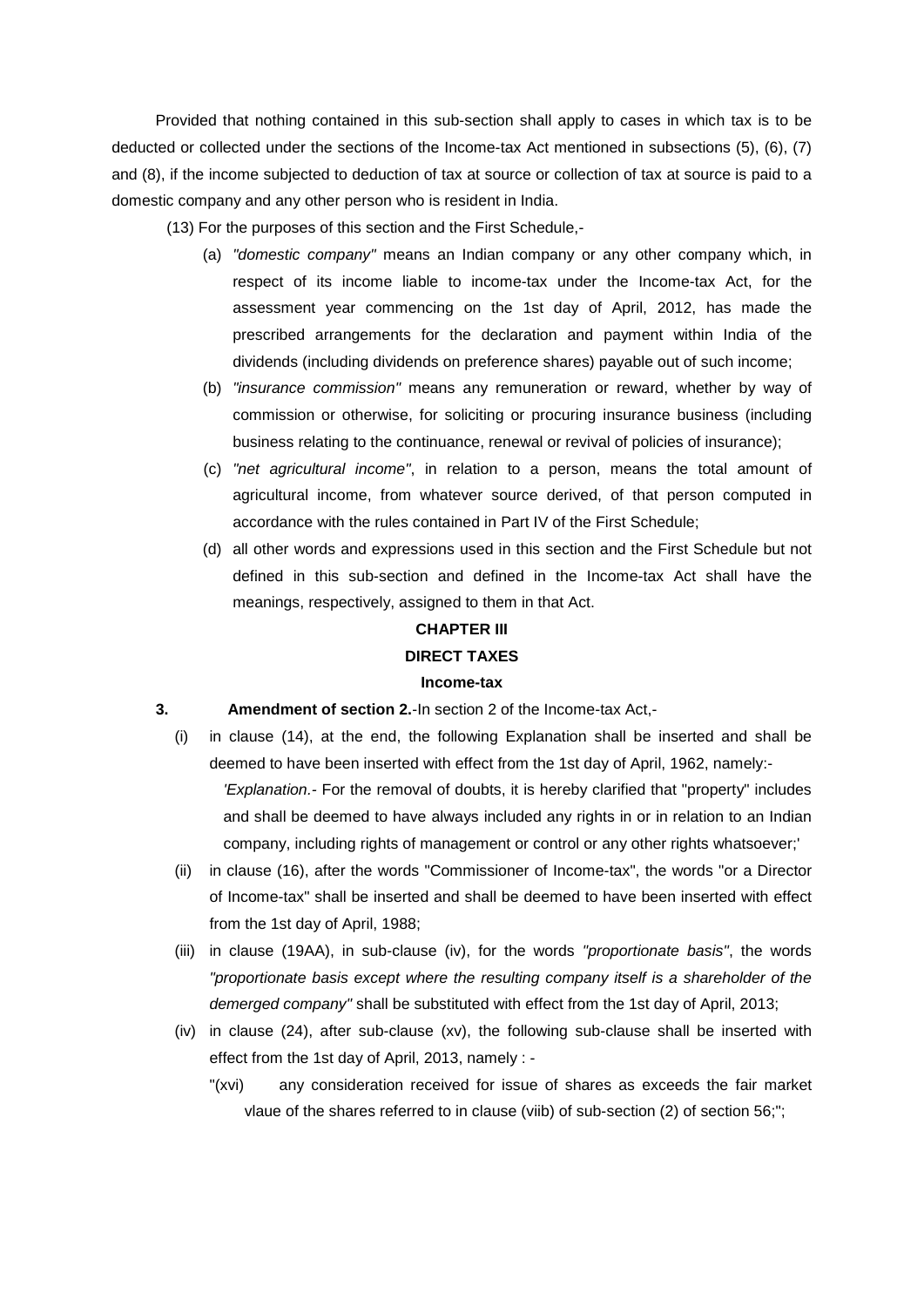(v) in clause (47), the *Explanation shall be numbered as Explanation* 1 thereof and after Explanation 1 as so numbered, the following Explanation shall be inserted and shall be deemed to have been inserted with effect from the 1st day of April, 1962, namely:-

*"Explanation 2.-* For the removal of doubts, it is hereby clarified that "transfer" includes and shall be deemed to have always included disposing of or parting with an asset or any interest therein, or creating any interest in any asset in any manner whatsoever, directly or indirectly, absolutely or conditionally, voluntarily or involuntarily, by way of an agreement (whether entered into in India or outside India) or otherwise, notwithstanding that such transfer of rights has been characterised as being effected or dependent upon or flowing from the transfer of a share or shares of a company registered or incorporated outside India".

### **4. Amendment of section 9.-** In section 9 of the Income-tax Act, in sub-section (1),-

(a) in clause (i), after Explanation 3, the following Explanations shall be inserted and shall be deemed to have been inserted with effect from the 1st day of April, 1962, namely:-

*'Explanation 4.-* For the removal of doubts, it is hereby clarified that the expression "through" shall mean and include and shall be deemed to have always meant and included "by means of", "in consequence of" or "by reason of''.

*Explanation 5.-* For the removal of doubts, it is hereby clarified that an asset or a capital asset being any share or interest in a company or entity registered or incorporated outside India shall be deemed to be and shall always be deemed to have been situated in India, if the share or interest derives, directly or indirectly, its value substantially from the assets located in India.';

(b) in clause (vi), after Explanation 3, the following Explanations shall be inserted and shall be deemed to have been inserted with effect from the 1st day of June, 1976, namely:-

*'Explanation 4.-* For the removal of doubts, it is hereby clarified that the transfer of all or any rights in respect of any right, property or information includes and has always included transfer of all or any right for use or right to use a computer software (including granting of a licence) irrespective of the medium through which such right is transferred.

*Explanation 5.-* For the removal of doubts, it is hereby clarified that the royalty includes and has always included consideration in respect of any right, property or information, whether or not-

- (a) the possession or control of such right, property or information is with the payer;
- (b) such right, property or information is used directly by the payer;
- (c) the location of such right, property or information is in India.

*Explanation 6.-* For the removal of doubts, it is hereby clarified that the expression "process" includes and shall be deemed to have always included transmission by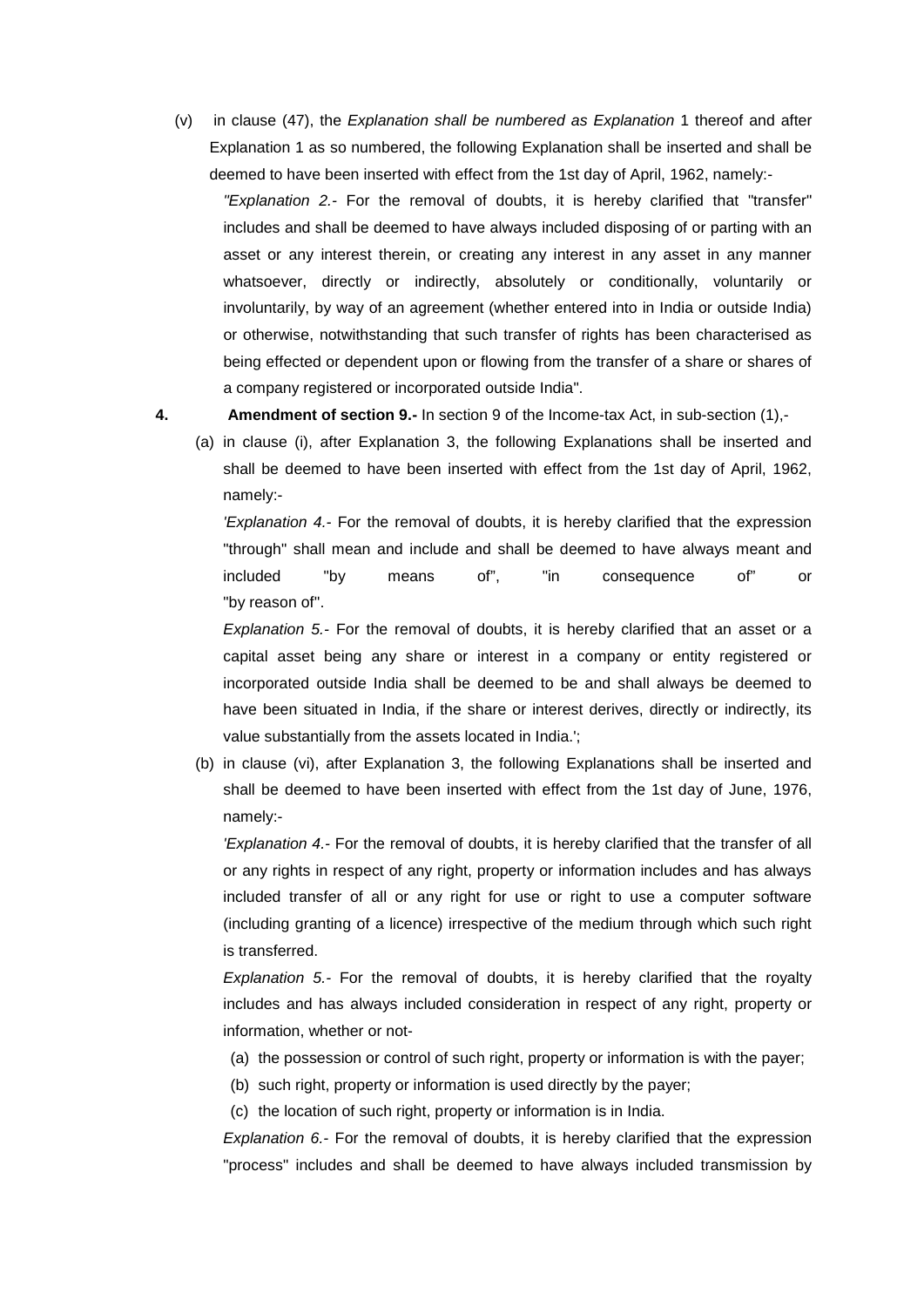satellite (including up-linking, amplification, conversion for down-linking of any signal), cable, optic fibre or by any other similar technology, whether or not such process is secret;'.

**5. Amendment of section 10.** -In section 10 of the Income-tax Act,-

- (A) in clause (10D), with effect from the 1st day of April, 2013,-
	- (i) in sub-clause (c),-
		- (I) after the words, figures and letters "the 1st day of April, 2003", the words, figures and letters "but on or before the 31st day of March, 2012" shall be inserted;
		- (II) for the. word "assured", the words "assured; or" shall be substituted;
	- (ii) after sub-clause (c) and before the first proviso, the following sub-clause shall be inserted, namely:-
		- "(d) any sum received under an insurance policy issued on or after the 1st day of April, 2012 in respect of which the premium payable for any of the years during the term of the policy exceeds ten per cent of the actual capital sum assured:";
	- (iii) in the first proviso, for the words "this sub-clause", the words, brackets and letters "sub-clauses (c) and (d)" shall be substituted;
	- (iv) in the second proviso, for the words "this sub-clause", the word, brackets and letter "sub-clause (c)" shall be substituted;
	- (v) the Explanation shall be numbered as Explanation 1 thereof and after Explanation 1 as so numbered, the following Explanation shall be inserted, namely:-

*'Explanation 2.-* For the purposes of sub-clause (d), the expression "actual capital sum assured" shall have the meaning assigned to it in the Explanation to subsection (3A) of section 80C;';

(B) in clause (23C), after the sixteenth proviso, the following proviso shall be inserted and shall be deemed to have been inserted with effect from the 1st day of April, 2009, namely:-

"Provided also that the income of a trust or institution referred to in sub-clause (iv) or sub-clause (v) shall be included in its total income of the previous year if the provisions of the first proviso to clause (15) of section 2 become applicable to such trust or institution in the said previous year, whether or not any approval granted or notification issued in respect of such trust or institution has been withdrawn or rescinded;";

(C) after clause (23BBG), the following clause shall be inserted with effect from the 1st day of April, 2013, namely : -

"(23BBH) any income of the Prasar Bharati (Broadcasting Corporation of India) established under sub-section (1) of section 3 of the Prasar Bharati (Broadcasting Corporation of India) Act, 1990 (25 of 1990);";

(D) in clause (23FB), in Explanation 1, for clause (c), the following clause shall be substituted with effect from the 1st day of April, 2013, namely:-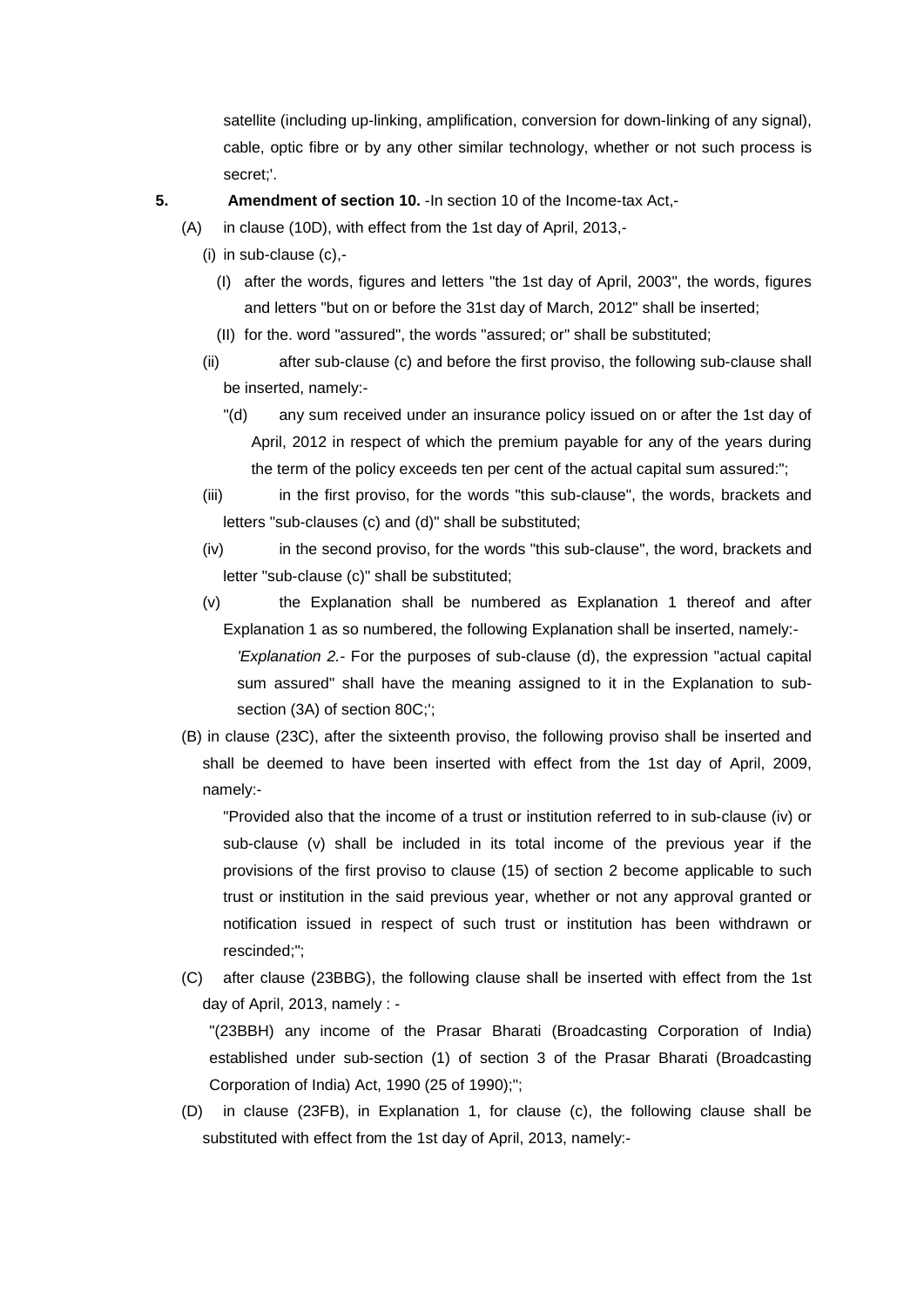'(c) "venture capital undertaking" means a venture capital undertaking referred to in the Securities and Exchange Board of India (Venture Capital Funds) Regulations, 1996 made under the Securities and Exchange Board of India Act, 1992 (15 of 1992);';

- (E) after clause (47), the following clause shall be inserted with effect from the 1st day of April, 2012, namely:-
	- "(48) any income received in India in Indian currency by a foreign company on account of sale of crude oil to any person in India:

Provided that-

- (i) receipt of such income in India by the foreign company is pursuant to an agreement or an arrangement entered into by the Central Government or approved by the Central Government;
- (ii) having regard to the national interest, the foreign company and the agreement or arrangement are notified by the Central Government in this behalf; and
- (iii) the foreign company is not engaged in any activity, other than receipt of such income, in India.".

**6. Amendment of section 13.** -In section 13 of the Income-tax Act, after sub-section (7) and before Explanation 1, the following sub-section shall be inserted and shall be deemed to have been inserted with effect from the 1st day of April, 2009, namely:-

"(8) Nothing contained in section 11 or section 12 shall operate so as to exclude any income from the total income of the previous year of the person in receipt thereof if the provisions of the first proviso to clause (15) of section 2 become applicable in the case of such person in the said previous year.".

**7.** Amendment of section 32.-In section 32 of the Income-tax Act, in sub-section (1), in clause (iia), after the words "any article or thing", the words "or in the business of generation or generation and distribution of power" shall be inserted with effect from the 1st day of April, 2013.

**8. Amendment of section 35.** In section 35 of the Income-tax Act, in sub-section (2AB), in clause (5), for the words, figures and letters "the 31st day of March, 2012", the words, figures and letters "the 31st day of March, 2017" shall be substituted with effect from the 1st day of April, 2013.

**9. Amendment of section 35AD.-**In section 35AD of the Income-tax Act,-

(a) after sub-section (1), the following sub-section shall be inserted with effect from the 1st day of April, 2013, namely:-

*"(1A)* Where the specified business is of the nature referred to in sub-clause (i) or subclause (ii) or sub-clause (v) or sub-clause (vii) or sub-clause (viii) of clause (c) of subsection (8) and has commenced its operations on or after the 1st day of April, 2012, the deduction under sub-section (1) shall be allowed of an amount equal to one and one-half times of the expenditure referred to therein.";

(b) in sub-section (5), with effect from the 1st day of April, 2013,- (A)in clause (ae), the word "and" shall be omitted;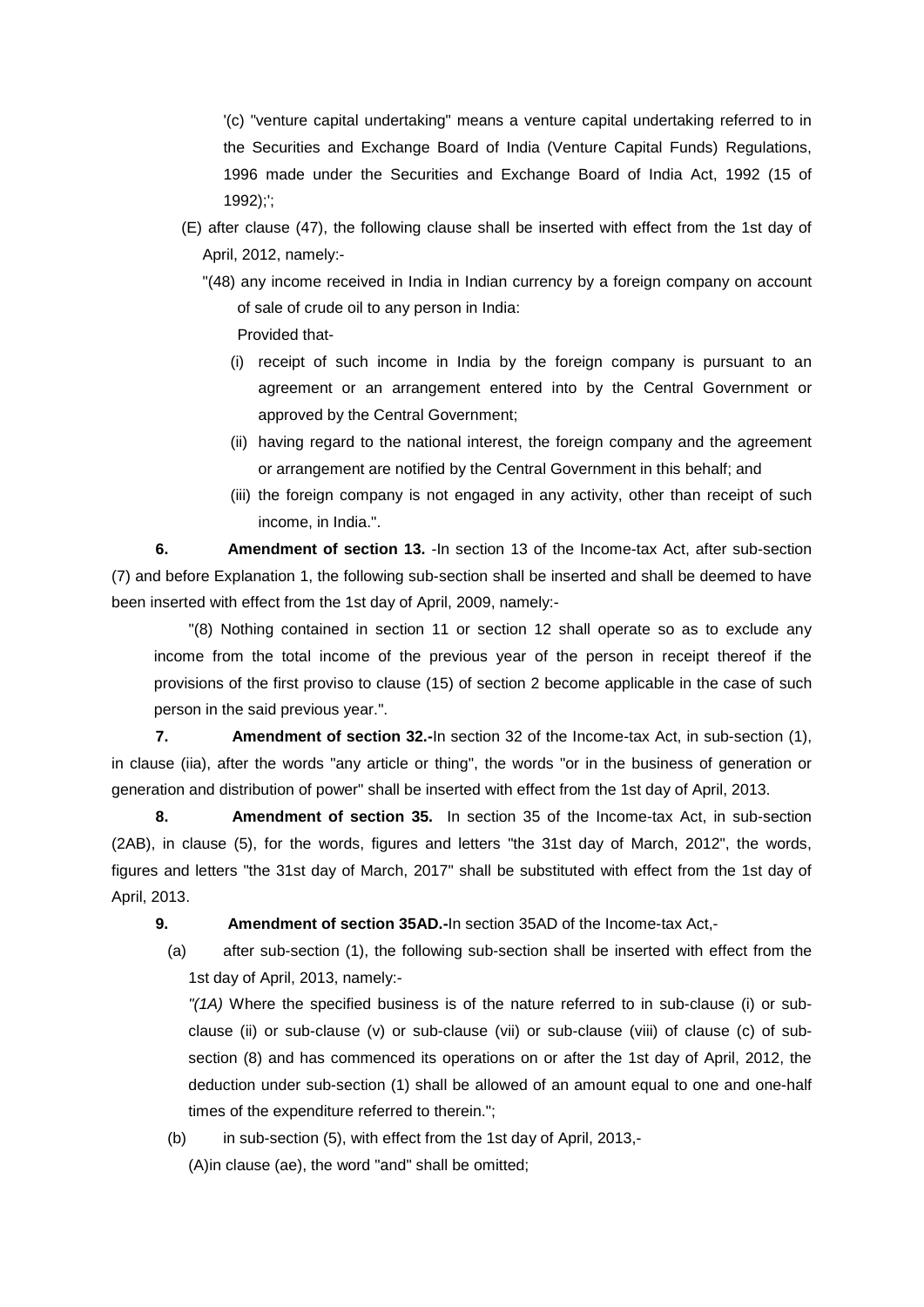(B)after clause (ae), the following clauses shall be inserted, namely:-

- *"(af)* on or after the 1st day of April, 2012, where the specified business is in the nature of setting up and operating an inland container depot or a container freight station notified or approved under the Customs Act, 1962; **(52 of 1962.)**
- *(ag)* on or after the 1st day of April, 2012, where the specified business is in the nature of bee-keeping and production of honey and beeswax;
- *(ah)* on or after the 1st day of April, 2012, where the specified business is in the nature of setting up and operating a warehousing facility for storage of sugar; and";
- (C) in clause (b), for the words, brackets and letters "clause (a), clause (aa), clause (ab) and clause (ac)", the words "any of the above clauses" shall be substituted;
- (c) after sub-section (6), the following sub-section shall be inserted and shall be deemed to have been inserted with effect from the 1st day of April, 2011, namely:-

*"(6A)* Where the assessee builds a hotel of two-star or above category as classified by the Central Government and subsequently, while continuing to own the hotel, transfers the operation thereof to another person, the assessee shall be deemed to be carrying on the specified business referred to in sub-clause (iv) of clause (c) of sub-section (8).";

- (d)in sub-section (8), in clause (c), after sub-clause (viii), the following sub-clauses shall be inserted with effect from the 1st day of April, 2013, namely:-
	- *"(ix) setting up and operating an inland container depot or a container freight station notified or approved under the Customs Act, 1962; (52 of 1962.)*
	- (x) bee-keeping and production of honey and beeswax;
	- (xi) setting up and operating a warehousing facility *for storage of sugar;".*

**10. Insertion of new sections 35CCC and 35CCD.**-After section 35CCB of the Income-tax Act, the following sections shall be inserted with effect from the 1st day of April, 2013, namely:-

- "35CCC. (1) Where an assessee incurs any expenditure on agricultural extension project notified by the Board in this behalf in accordance with the guidelines as may be prescribed, then, there shall be allowed a deduction of a sum equal to one and one-half times of such expenditure. (**Expenditure on agricultural extension project.)** 
	- (2) Where a deduction under this section is claimed and allowed for any assessment year in respect of any expenditure referred to in sub-section (1), deduction shall not be allowed in respect of such expenditure under any other provisions of this Act for the same or any other assessment year.
- 35CCD. (1) Where a company incurs any expenditure (not being expenditure in the nature of cost of any land or building) on any skill development project notified by the Board in this behalf in accordance with the guidelines as may be prescribed, then, there shall be allowed a deduction of a sum equal to one and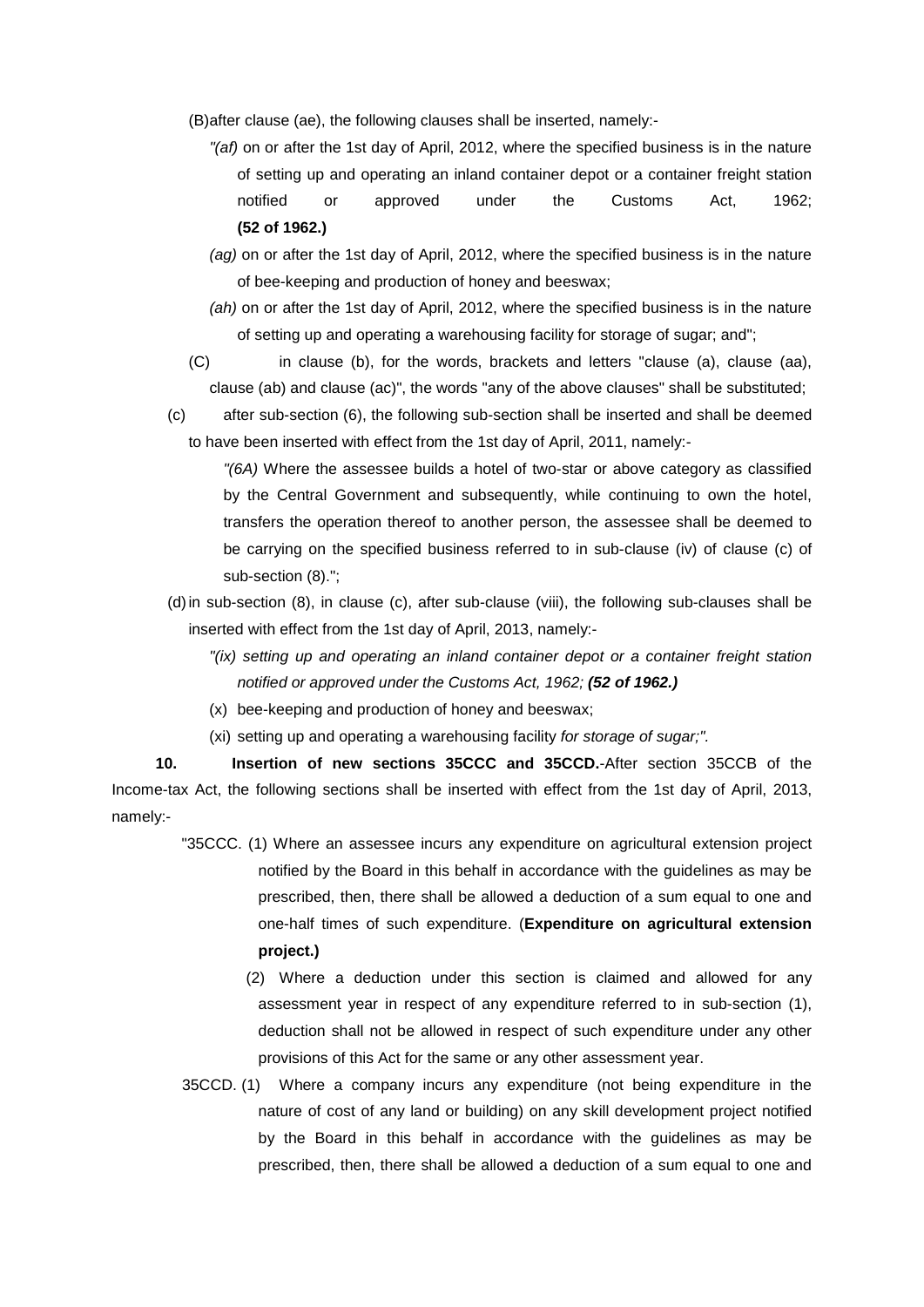one-half times of such expenditure. **(Expenditure on skill development project.)** 

 (2) Where a deduction under this section is claimed and allowed for any assessment year in respect of any expenditure referred to in sub-section (1), deduction shall not be allowed in respect of such expenditure under any other provisions of this Act for the same or any other assessment year.".

**11. Amendment of section 40.-** In section 40 of the Income-tax Act, in clause (a), in sub-clause (ia), after the proviso and before the Explanation, the following proviso shall be inserted with effect from the 1st day of April, 2013, namely:-

> "Provided further that where an assessee fails to deduct the whole or any part of the tax in accordance with the provisions of Chapter XVII-B on any such sum but is not deemed to be an assessee in default under the first proviso to sub-section (1) of section 201, then, for the purpose of this sub-clause, it shall be deemed that the assessee has deducted and paid the tax on such sum on the date of furnishing of return of income by the resident payee referred to in the said proviso.".

**12. Amendment of section 40A.**-In section 40A of the Income-tax Act, in sub-section (2), with effect from the 1st day of April, 2013,-

(i) in clause (a), the following proviso shall be inserted, namely:-

"Provided that no disallowance, on account of any expenditure being excessive or unreasonable having regard to the fair market value, shall be made in respect of a specified domestic transaction referred to in section 92BA, if such transaction is at arm's length price as defined in clause (ii) of section 92F.";

(ii) in clause (b), in sub-clause (iv), after the words "or any relative of such director, partner or member", the words "or any other company carrying on business or profession in which the first mentioned company has substantial interest" shall be inserted.

## **13. Amendment of section 44AB.-**In section 44AB of the Income-tax Act,-

- (i) in clause (a), for the words *"sixty lakh rupees"*, the words *"one crore rupees"* shall be substituted with effect from the 1st day of April, 2013;
- (ii) in clause (b), for the words *"fifteen lakh rupees"*, the words *"twenty-five lakh rupees"* shall be substituted with effect from the 1st day of April, 2013;
- (iii) in the Explanation, in clause (ii), for the words, figures and letters *"the 30th day of September of the assessment year"*, the words, brackets and figures "the due date for furnishing the return of income under sub-section (1) of section 139" shall be substituted.
- **14. Amendment of section 44AD.-**In section 44AD of the Income-tax Act,-
	- (a) after sub-section (5), and before the Explanation, the following sub-section shall be inserted and shall be deemed to have been inserted with effect from the 1st day of April, 2011, namely:-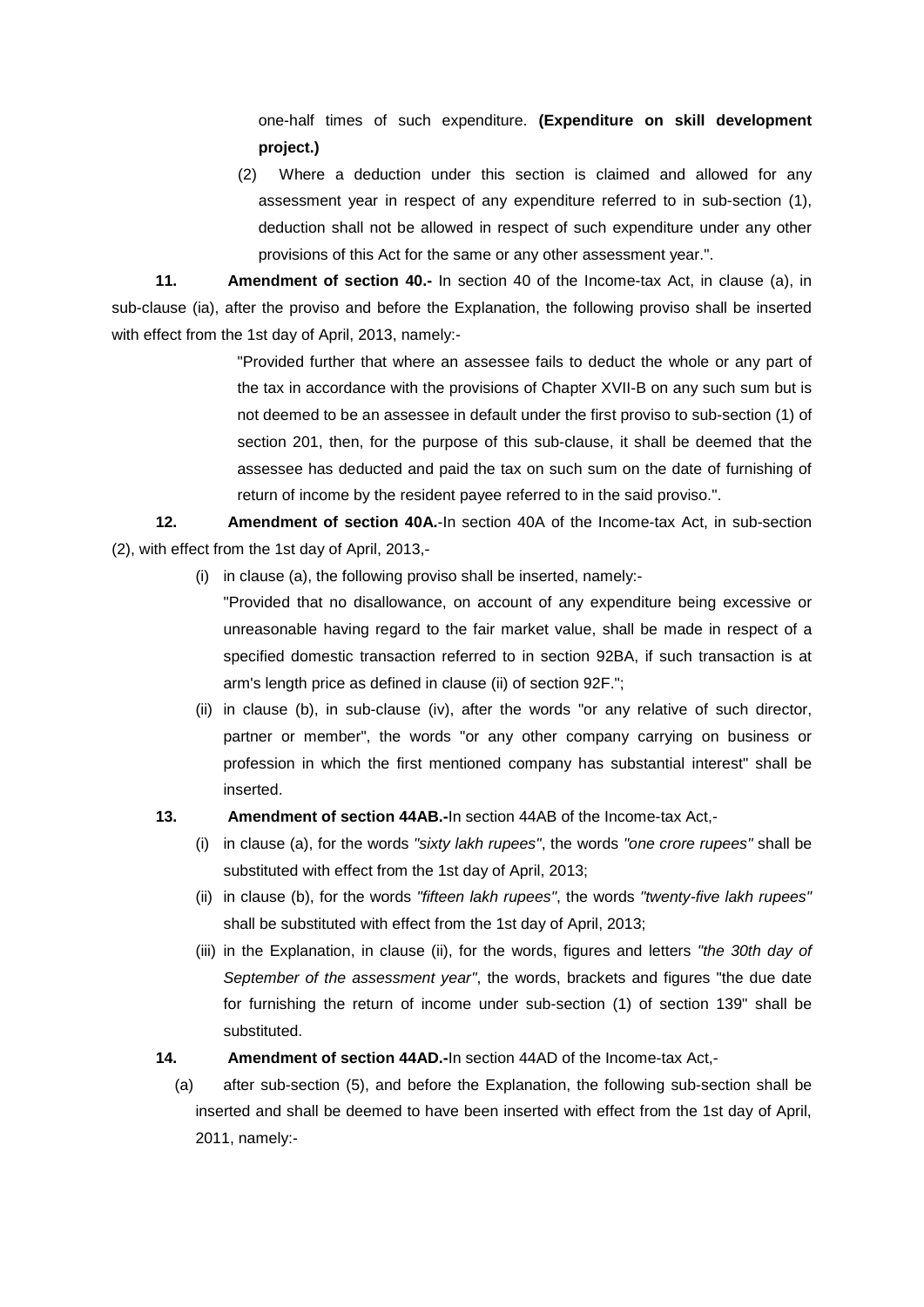- *"(6) The provisions of this section, notwithstanding anything contained in the foregoing provisions, shall not apply to-*
- *(i) a person carrying on profession as referred to in sub-section (1) of section 44AA;*
- *(ii) a person earning income in the nature of commission or brokerage; or*
- *(iii) a person carrying on any agency business.";*
- (b) in the Explanation, in clause (b), in sub-clause (ii), for the words "sixty lakh rupees", the words "one crore rupees" shall be substituted with effect from the 1st day of April, 2013.

**15. Amendment of section 47.-**In section 47 of the Income-tax Act, in clause (vii), in sub-clause (a), for the words *"amalgamated company, and"*, the words "amalgamated company except where the shareholder itself is the amalgamated company, and" shall be substituted with effect from the 1st day of April, 2013.

**16. Amendment of section 49.** - In section 49 of the Income-tax Act, in sub-section (1), in clause (iii), in sub-clause (e), for the words, brackets, figures and letter "clause (xiiib) of section 47", the words, brackets, figures and letter "clause (xiii) or clause (xiiib) or clause (xiv) of section 47" shall be substituted and shall be deemed to have been substituted with effect from the 1st day of April, 1999.

**17. Insertion of new section 50D.** -After section 50C of the Income-tax Act, the following section shall be inserted with effect from the 1st day of April, 2013, namely:-

*"50D.* **Fair market value deemed to be full value of consideration in certain cases.-** *Where the consideration received or accruing as a result of the transfer of a capital asset by an assessee is not ascertainable or cannot be determined, then, for the purpose of computing income chargeable to tax as capital gains, the fair market value of the said asset on the date of transfer shall be deemed to be the full value of the consideration received or accruing as a result of such transfer.".*

**18. Amendment of section 54B.-** In section 54B of the Income-tax Act, in sub-section (1), for the words "the assessee or a parent of his", the words *"the assessee being an individual or his parent, or a Hindu undivided family"* shall be substituted with effect from the 1st day of April, 2013.

**19. Insertion of new section 54GB.-**After section 54GA of the Income-tax Act, the following section shall be inserted with effect from the 1st day of April, 2013, namely:-

**'54GB. Capital gain on transfer of residential property not to be charged in certain cases.**-(1) Where,-

- (i) the capital gain arises from the transfer of a long-term capital asset, being a residential property (a house or a plot of land), owned by the eligible assessee (herein referred to as the assessee); and
- (ii) the assessee, before the due date of furnishing of return of income under subsection (1) of section 139, utilises the net consideration for subscription in the equity shares of an eligible company (herein referred to as the company); and
- (iii) the company has, within one year from the date of subscription in equity shares by the assessee, utilised this amount for purchase of new asset, then, instead of the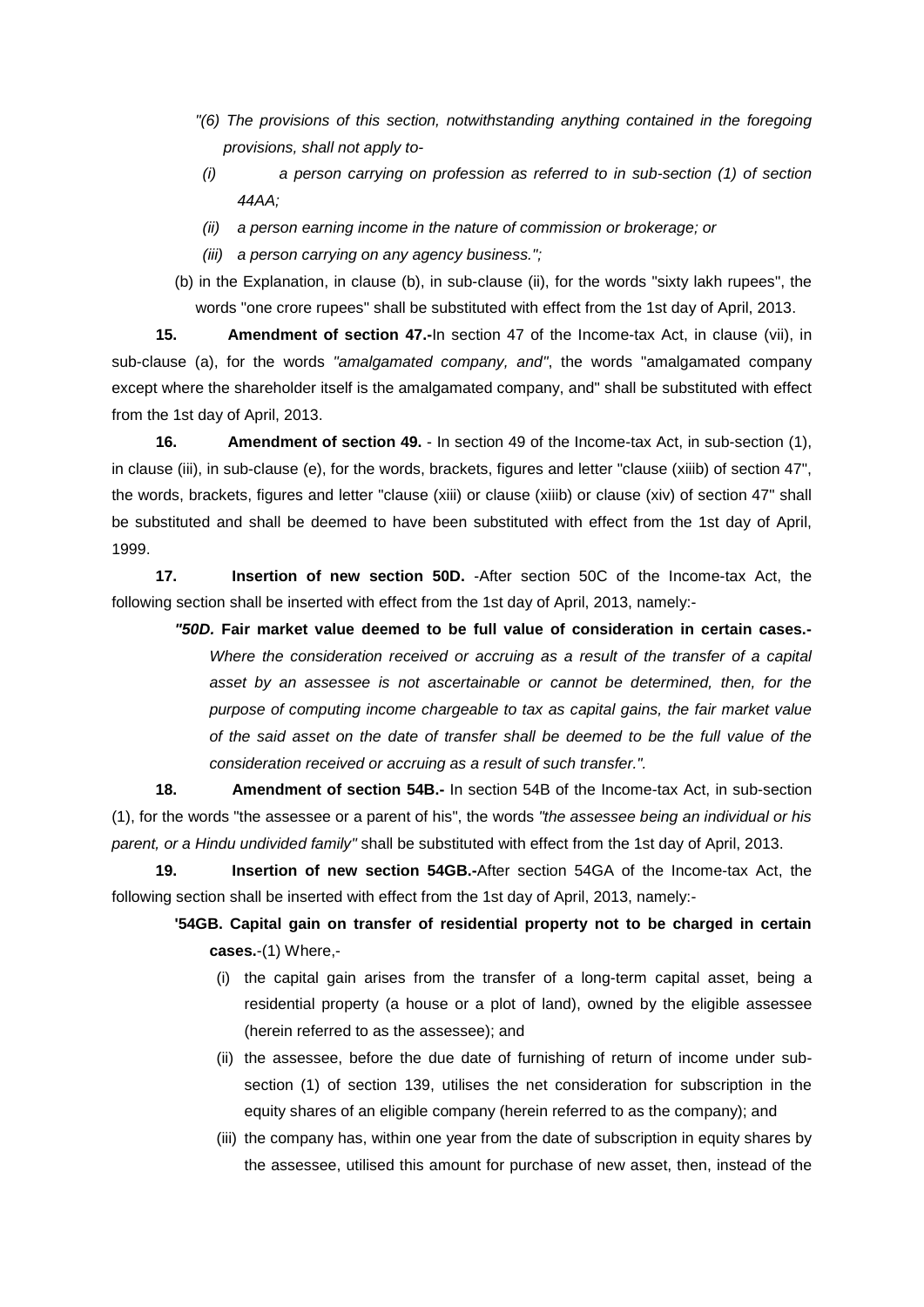capital gain being charged to income-tax as the income of the previous year in which the transfer takes place, it shall be dealt with in accordance with the following provisions of this section, that is to say,-

- (a)if the amount of the net consideration is greater than the cost of the new asset, then, so much of the capital gain as it bears to the whole of the capital gain the same proportion as the cost of the new asset bears to the net consideration, shall not be charged under section 45 as the income of the previous year; or
- (b)if the amount of the net consideration is equal to or less than the cost of the new asset, the capital gain shall not be charged under section 45 as the income of the previous year.
- (2) The amount of the net consideration, which has been received by the company for issue of shares to the assessee, to the extent it is not utilised by the company for the purchase of the new asset before the due date of furnishing of the return of income by the assessee under section 139, shall be deposited by the company, before the said due date in an account in any such bank or institution as may be specified and shall be utilised in accordance with any scheme which the Central Government may, by notification in the Official Gazette, frame in this behalf and the return furnished by the assessee shall be accompanied by proof of such deposit having been made.
- (3) For the purposes of sub-section (1), the amount, if any, already utilised by the company for the purchase of the new asset together with the amount deposited under sub-section (2) shall be deemed to be the cost of the new asset:

Provided that if the amount so deposited is not utilised, wholly or partly, for the purchase of the new asset within the period specified in sub-section (1), then,-

- (i) the amount by which-
	- (a) the amount of capital gain arising from the transfer of the residential property not charged under section 45 on the basis of the cost of the new asset as provided in subsection (1), exceeds-
	- (b) the amount that would not have been so charged had the amount actually utilised for the purchase of the new asset within the period specified in sub-section (1) been the cost of the new asset,

shall be charged under section 45 as income of the assessee for the previous year in which the period of one year from the date of the subscription in equity shares by the assessee expires; and

- (ii) the company shall be entitled to withdraw such amount in accordance with the scheme.
- (4) If the equity shares of the company or the new asset acquired by the company are sold or otherwise transferred within a period of five years from the date of their acquisition, the amount of capital gain arising from the transfer of the residential property not charged under section 45 as provided in sub-section (1) shall be deemed to be the income of the assessee chargeable under the head "capital gains" of the previous year in which such equity shares or such new asset are sold or otherwise transferred, in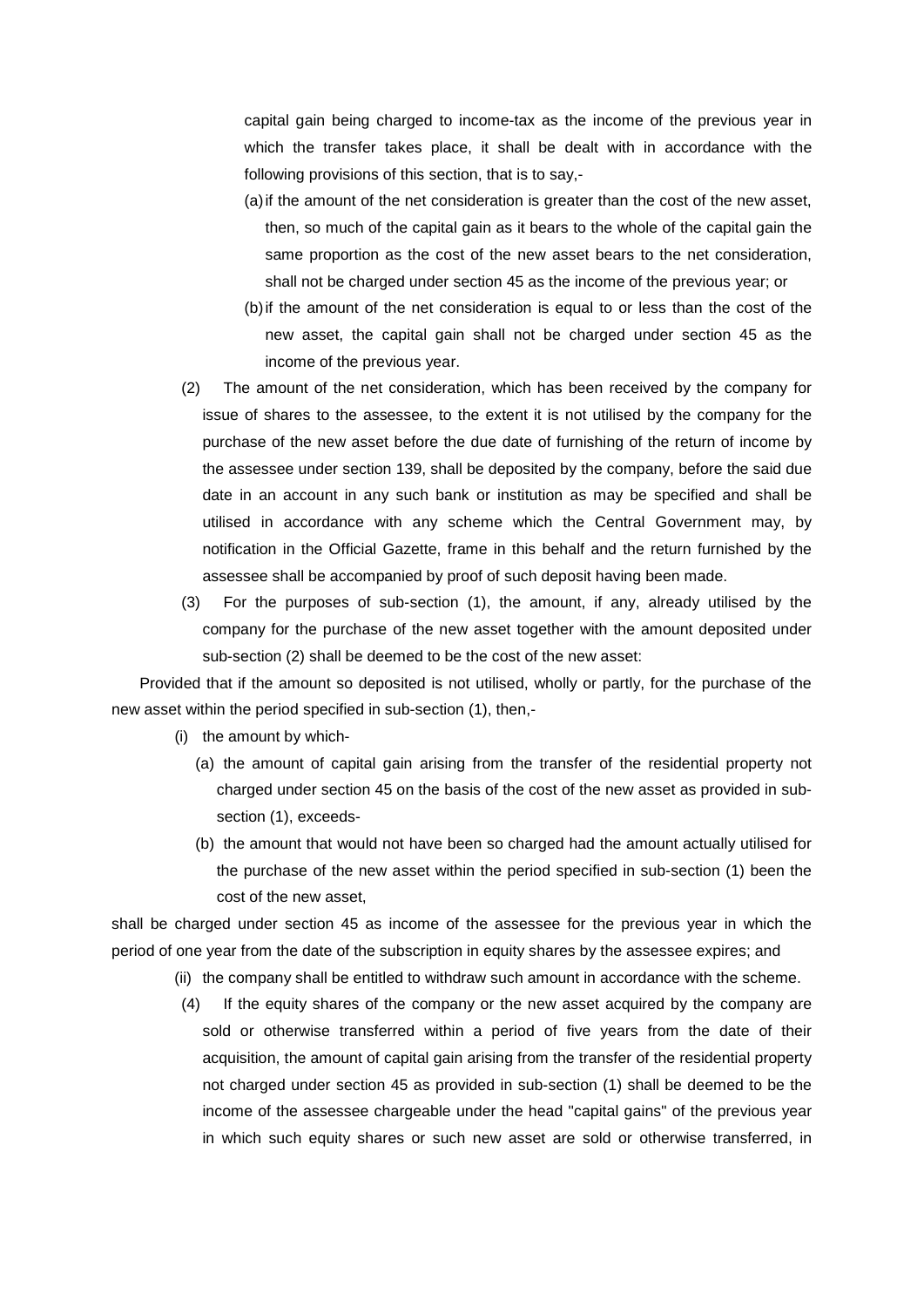addition to taxability of gains, arising on account of transfer of shares or of the new asset, in the hands of the assessee or the company, as the case may be.

- (5) The provisions of this section shall not apply to any transfer of residential property made after the 31st day of March, 2017.
- (6) For the purposes of this section,-
	- (a) *"eligible assessee"* means an individual or a Hindu undivided family;
	- (b) *"eligible company"* means a company which fulfils the following conditions, namely:-
		- (i) it is a company incorporated in India during the period from the 1st day of April of the previous year relevant to the assessment year in which the capital gain arises to the due date of furnishing of return of income under sub-section (1) of section 139 by the assessee;
		- (ii) it is engaged in the business of manufacture of an article or a thing;
		- (iii) it is a company in which the assessee has more than fifty per cent share capital or more than fifty per cent voting rights after the subscription in shares by the assessee; and
		- (iv) it is a company which qualifies to be a small or medium enterprise under the Micro, Small and Medium Enterprises Act, 2006; **(27 of 2006.)**
	- (c) *"net consideration"* shall have the meaning assigned to it in the Explanation to section 54F;
	- (d) *"new asset"* means new plant and machinery but does not include-
		- (i) any machinery or plant which, before its installation by the assessee, was used either within or outside India by any other person;
		- (ii) any machinery or plant installed in any office premises or any residential accommodation, including accommodation in the nature of a guest-house;
		- (iii) any office appliances including computers or computer software;
		- (iv) any vehicle; or
		- (v) any machinery or plant, the whole of the actual cost of which is allowed as a deduction (whether by way of depreciation or otherwise) in computing the income chargeable under the head "Profits and gains of business or profession" of any previous year.'.

**20. Amendment of section 55A.-**In section 55A of the Income-tax Act, in clause (a), for the words "is less than its fair market value", the words "is at variance with its fair market value" shall be substituted with effect from the 1st day of July, 2012.

- **21. Amendment of section 56.**-In section 56 of the Income-tax Act, in sub-section (2),-
	- (A) in clause (vii), in the Explanation, for clause (e), the following clause shall be substituted and shall be deemed to have been substituted with effect from the 1st day of October, 2009, namely:-
		- '(e) "relative" means,-
			- (i) in case of an individual-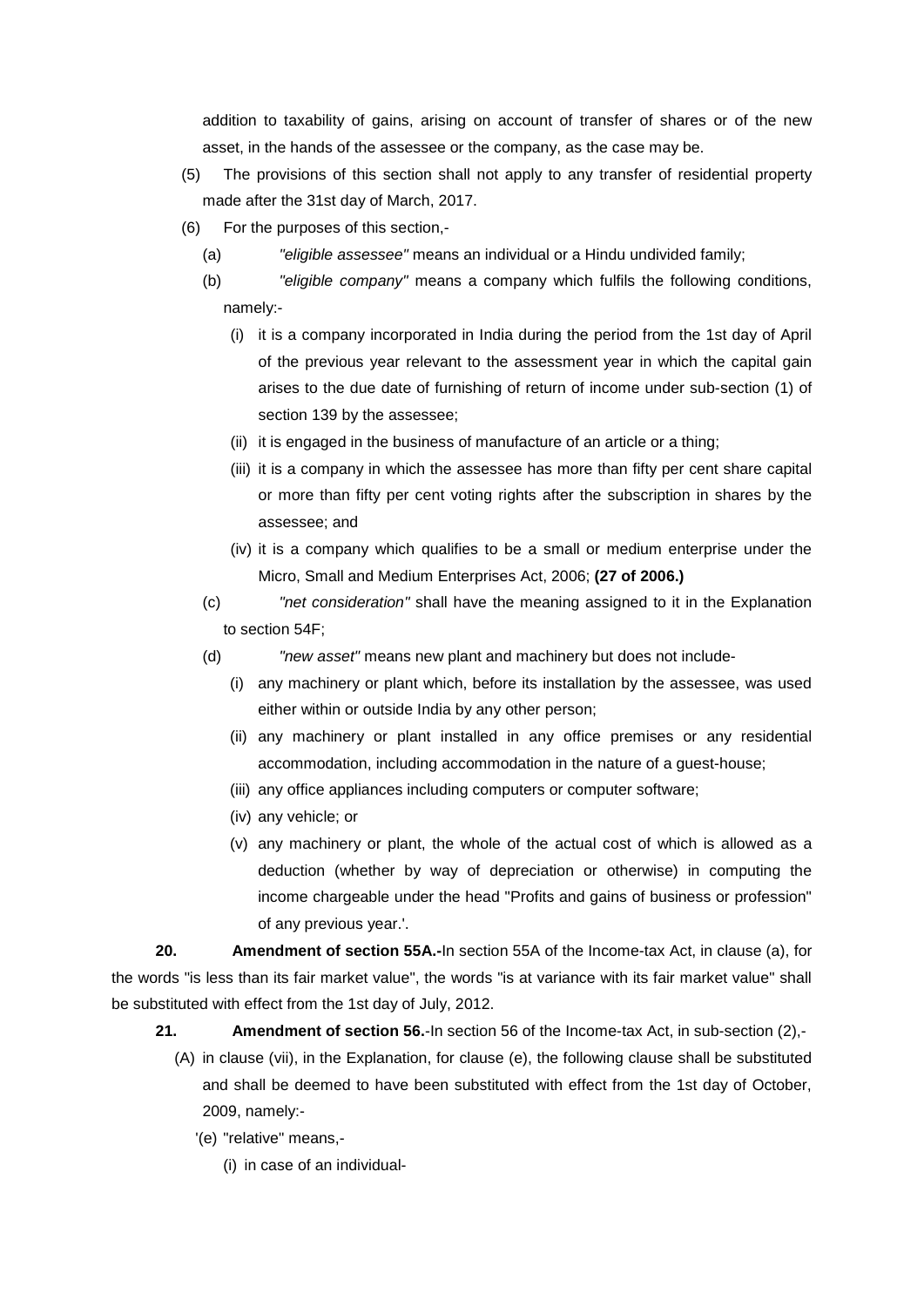- (A) spouse of the individual;
- (B) brother or sister of the individual;
- (C) brother or sister of the spouse of the individual;
- (D) brother or sister of either of the parents of the individual;
- (E) any lineal ascendant or descendant of the individual;
- (F) any lineal ascendant or descendant of the spouse of the individual;
- (G) spouse of the person referred to in items (B) to (F); and
- (ii) in case of a Hindu undivided family, any member thereof;';
- (B) after clause (viia), the following shall be inserted with effect from the 1st day of April, 2013, namely:-
	- '(viib) where a company, not being a company in which the public are substantially interested, receives, in any previous year, from any person being a resident, any consideration for issue of shares that exceeds the face value of such shares, the aggregate consideration received for such shares as exceeds the fair market value of the shares:

Provided that this clause shall not apply where the consideration for issue of shares is received -

- (i) by a venture capital undertaking from a venture capital company or a venture capital fund; or
- (ii) by a company from a class or classes of persons as may be notified by the Central Government in this behalf.

Explanation.-For the purposes of this clause,-

- (a) the fair market value of the shares shall be the value-
	- (i) as may be determined in accordance with such method as may be prescribed; or
	- (ii) as may be substantiated by the company to the satisfaction of the Assessing Officer, based on the value, on the date of issue of shares, of its assets, including intangible assets being goodwill, know-how, patents, copyrights, trademarks, licences, franchises or any other business or commercial rights of similar nature,

whichever is higher;

(b)*"venture capital company"*, *"venture capital fund"* and *"venture capital undertaking"* shall have the meanings respectively assigned to them in clause (a), clause (b) and clause (c) of Explanation 1 to clause (23FB) of section 10;'.

**22. Amendment of section 68.-**In section 68 of the Income-tax Act, the following provisos shall be inserted with effect from the 1st day of April, 2013, namely:-

> *"Provided that where the assessee is a company, (not being a company in which the public are substantially interested) and the sum so credited consists of share application money, share capital, share premium or any such amount by whatever name called, any explanation offered by such assessee-company shall be deemed to be not satisfactory, unless-*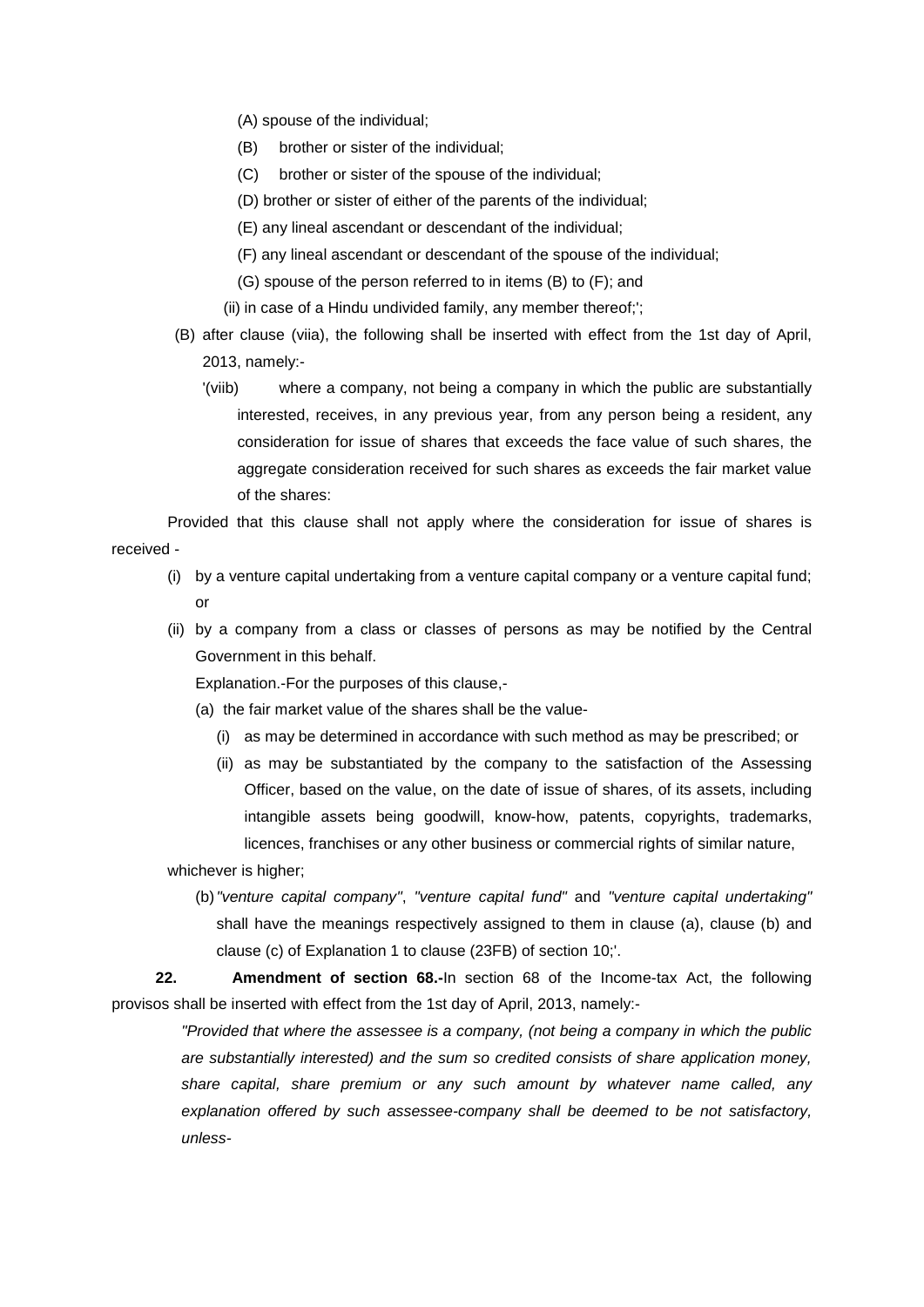- *(a) the person, being a resident in whose name such credit is recorded in the books of such company also offers an explanation about the nature and source of such sum so credited; and*
- *(b) such explanation in the opinion of the Assessing Officer aforesaid has been found to be satisfactory:*

*Provided further that nothing contained in the first proviso shall apply if the person, in whose name the sum referred to therein is recorded, is a venture capital fund or a venture capital company as referred to in clause (23FB) of section 10.".*

**23. Amendment of section 80A.-**In section 80A of the Income-tax Act, in sub-section (6), in the Explanation, after clause (ii), the following clause shall be inserted with effect from the 1st day of April, 2013, namely:-

*"(iii) in relation to any goods or services sold, supplied or acquired means the arm's length price as defined in clause (ii) of section 92F of such goods or services, if it is a specified domestic transaction referred to in section 92BA.".*

**24. Amendment of section 80C.-**In section 80C of the Income-tax Act, with effect from the 1st day of April, 2013,-

- (i) in sub-section (3), for the words "insurance policy other than a contract for a deferred annuity", the words, figures and letters *"insurance policy, other than a contract for a deferred annuity, issued on or before the 31st day of March, 2012,"* shall be substituted;
- (ii) after sub-section (3), the following shall be inserted, namely:-
	- '(3A) The provisions of sub-section (2) shall apply only to so much of any premium or other payment made on an insurance policy, other than a contract for a deferred annuity, issued on or after the 1st day of April, 2012 as is not in excess of ten per cent of the actual capital sum assured.

Explanation.- For the purposes of this sub-section, *"actual capital sum assured*" in relation to a life insurance policy shall mean the minimum amount assured under the policy on happening of the insured event at any time during the term of the policy, not taking into account-

- (i) the value of any premium agreed to be returned; or
- (ii) any benefit by way of bonus or otherwise over and above the sum actually assured, which is to be or may be received under the policy by any person.'.

**25. Insertion of new section 80CCG.-**After section 80CCF of the Income Tax Act, the following section shall be inserted with effect from the 1st day of April, 2013, namely : -

**"80CCG. Deduction in respect of investment made under an equity savings scheme.**- (1) Where an assessee, being a resident individual, has, in a previous year, acquired listed equity shares in accordance with a scheme, as may be notified by the Central Govt in this behalf, he shall, subject to the provisions of sub-section (3), be allowed a deduction, in the computation of this total income of the assessment year relevant to such previous year, of fifty per cent. of the amount invested in such equity shares to the extent such deduction does not exceed twenty-five thousand rupees.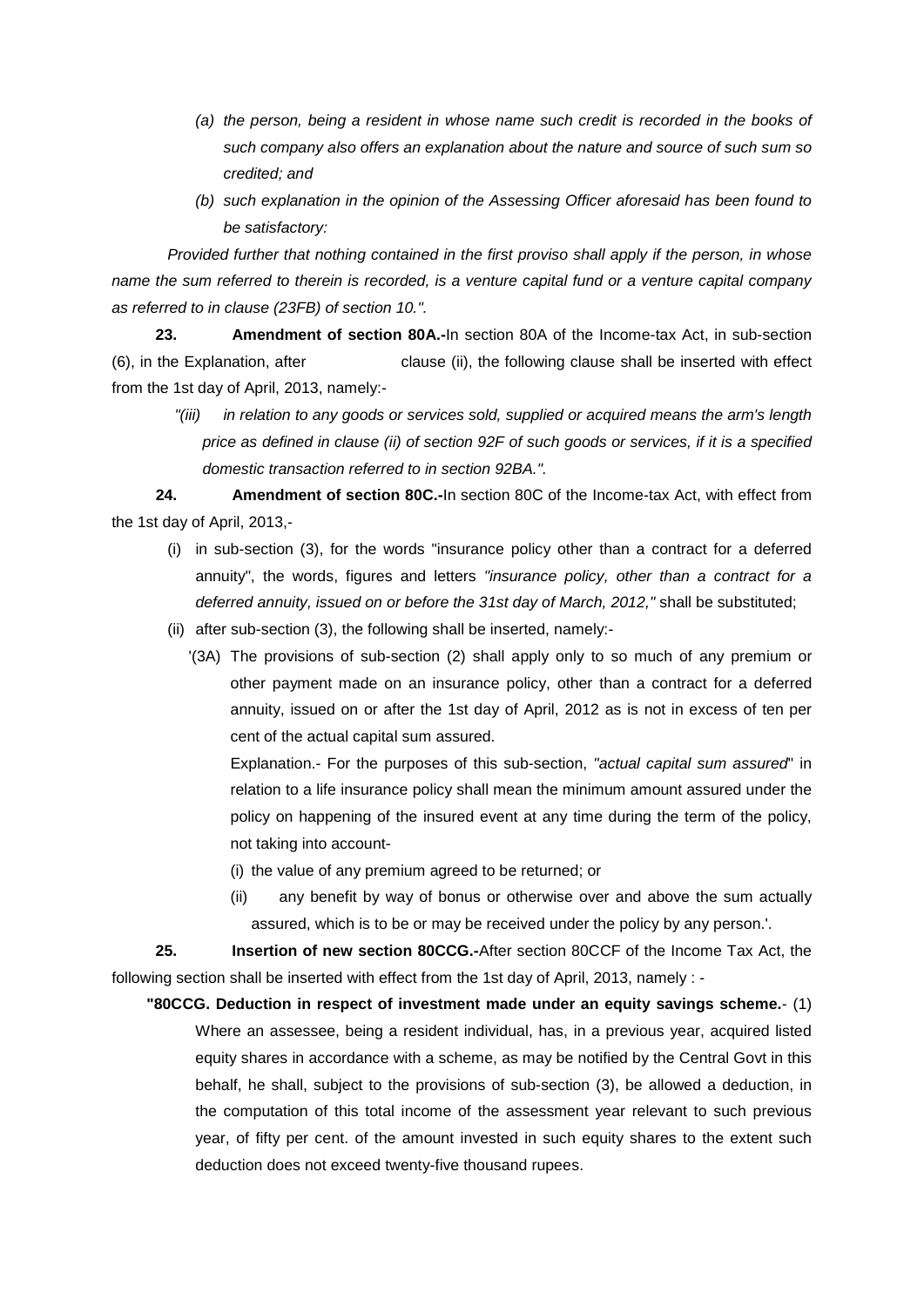- (2) Where as assessee has claimed and allowed a deduction under this section for any assessment year in respect of any amount, he shall not be allowed any deduction under this section for any subsequent assessment year.
- (3) The deduction under sub-section (1) shall be subject to the following conditions, namely : -
	- (i) the gross total income of the assessee for the relevant assessment year shall not exceed ten lakh rupees;
	- (ii) the assessee is a new retail investor as may be specified under the scheme referred to in sub-section (1);
	- (iii) the investment is made in such listed equity shares as may be specified under the scheme referred to in sub-section (1);
	- (iv) the investment is locked-in for a period of three years from the date of acquisition in accordance with the scheme referred to in sub-section (1); and
	- (v) such other condition as may be prescribed.
- (4) If the assessee, in any previous year, fails to comply with any condition specified in subsection (3), the deduction originally allowed shall be deemed to be the income of the assessee of such previous year and shall be liable to tax for the assessment year relevant to such previous year.".

**26. Amendment of section 80D.-**In section 80D of the Income-tax Act, with effect from the 1st day of April, 2013,-

- (a) in sub-section (1), for the words", other than cash,", the words, brackets, figure and letter "as specified in sub-section (2B)," shall be substituted;
- (b) in sub-section (2),-
	- (A) in clause (a), after the words *"the Central Government Health Scheme"*, the words *"or any payment made on account of preventive health check-up of the assessee or his family"* shall be inserted;
	- (B) in clause (b), after the words "parents of the assessee", the words "or any payment made on account of preventive health check-up of the parent or parents of the assessee" shall be inserted;
- (c) after sub-section (2), the following sub-sections shall be inserted, namely:-
	- *"(2A) Where the amounts referred to in clauses (a) and (b) of sub-section (2) are paid on account of preventive health check-up, the deduction for such amounts shall be allowed to the extent it does not exceed in the aggregate five thousand rupees.*
	- *(2B) For the purposes of deduction under sub-section (1), the payment shall be made by-*
		- *(i) any mode, including cash, in respect of any sum paid on account of preventive health check-up;*
		- *(ii) any mode other than cash in all other cases not falling under clause (i)."*;
- (d) in sub-section (4), in the Explanation, for the words "sixty-five years", the words "sixty years" shall be substituted.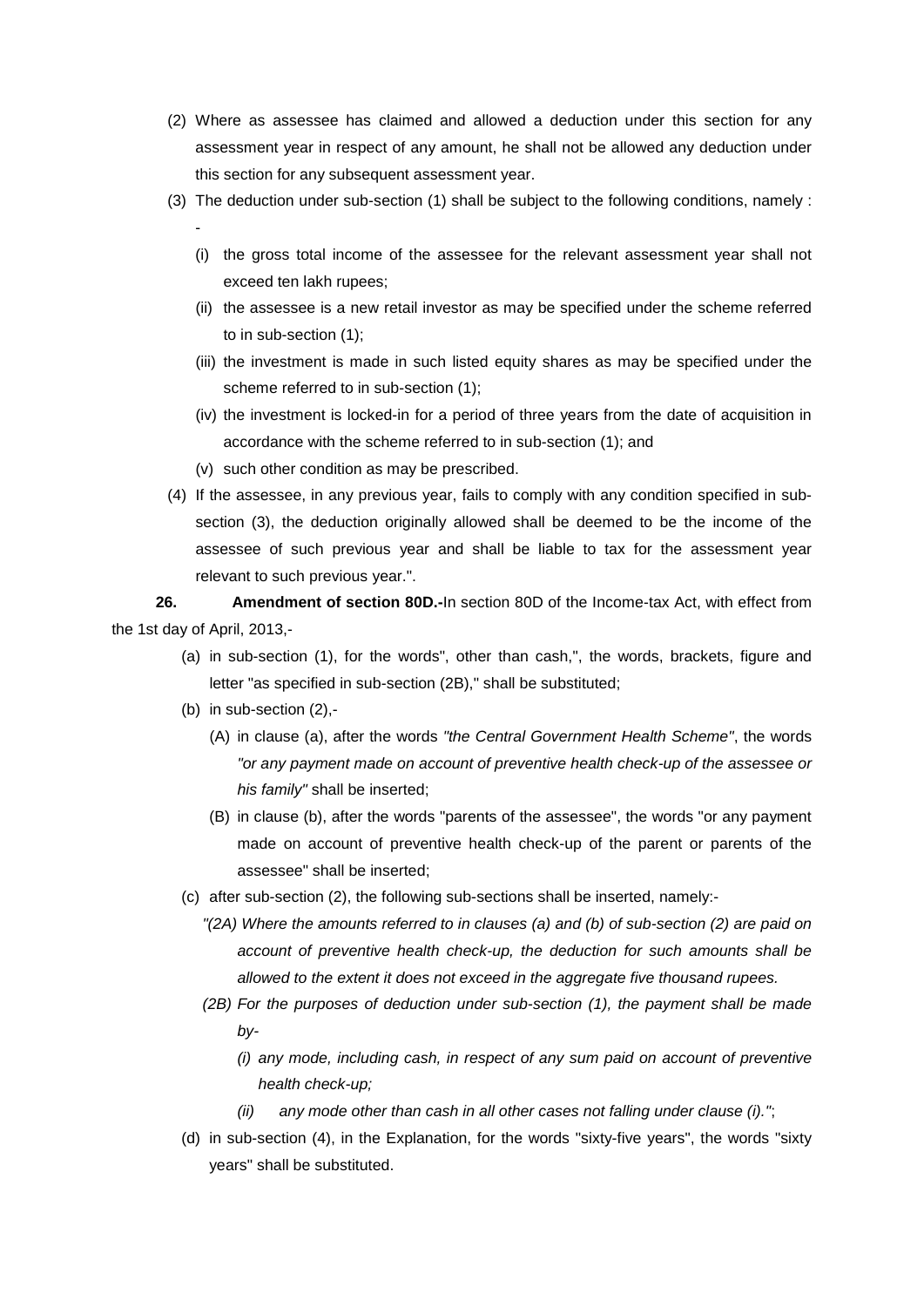**27. Amendment of section 80DDB.-**In section 80DDB of the Income-tax Act, in the Explanation, in clause (iv), for the words "sixty-five years", the words "sixty years" shall be substituted with effect from the 1st day of April, 2013.

**28. Amendment of section 80G.**-In section 80G of the Income-tax Act, after subsection (5C), the following sub-section shall be inserted with effect from the 1st day of April, 2013, namely:-

> *"(5D) No deduction shall be allowed under this section in respect of donation of any sum exceeding ten thousand rupees unless such sum is paid by any mode other than cash.".*

**29. Amendment of section 80GGA.-**In section 80GGA of the Income-tax Act, after sub-section (2), the following sub-section shall be An inserted with effect from the 1st day of April, 2013, namely:-

> *"(2A)No deduction shall be allowed under this section in respect of any sum exceeding ten thousand rupees unless such sum is paid by any mode other than cash."*

**30. Amendment of section 80-IA.-**In section 80-IA of the Income-tax Act, with effect from the 1st day of April, 2013,-

- (a) in sub-section (4), in clause (iv), for the words, figures and letters "the 31st day of March, 2012", wherever they occur, the words, figures and letters "the 31st day of March, 2013" shall respectively be substituted;
- (b) in sub-section (8), for the Explanation, the following Explanation shall be substituted, namely:-

'Explanation.-For the purposes of this sub-section, "market value", in relation to any goods or services, means-

- (i) the price that such goods or services would ordinarily fetch in the open market; or
- (ii) the arm's length price as defined in clause (ii) of section 92F, where the transfer of such goods or services is a specified domestic transaction referred to in section 92BA.';
- (c) in sub-section (10), the following proviso shall be inserted, namely:-

*"Provided that in case the aforesaid arrangement involves a specified domestic transaction referred to in section 92BA, the amount of profits from such transaction shall be determined having regard to arm's length price as defined in clause (ii) of section 92F.".*

**31. Insertion of new Part.**-In Chapter VI-A of the Income-tax Act, after Part C, the following Part shall be inserted with effect from the 1st day of April, 2013, namely:-

**'CA.- Deductions in respect of other incomes**

**80TTA. Deduction in respect of interest on deposits in savings account.**-(1) Where the gross total income of an assessee, being an individual or a Hindu undivided family, includes any income by way of interest on deposits (not being time deposits) in a savings account with-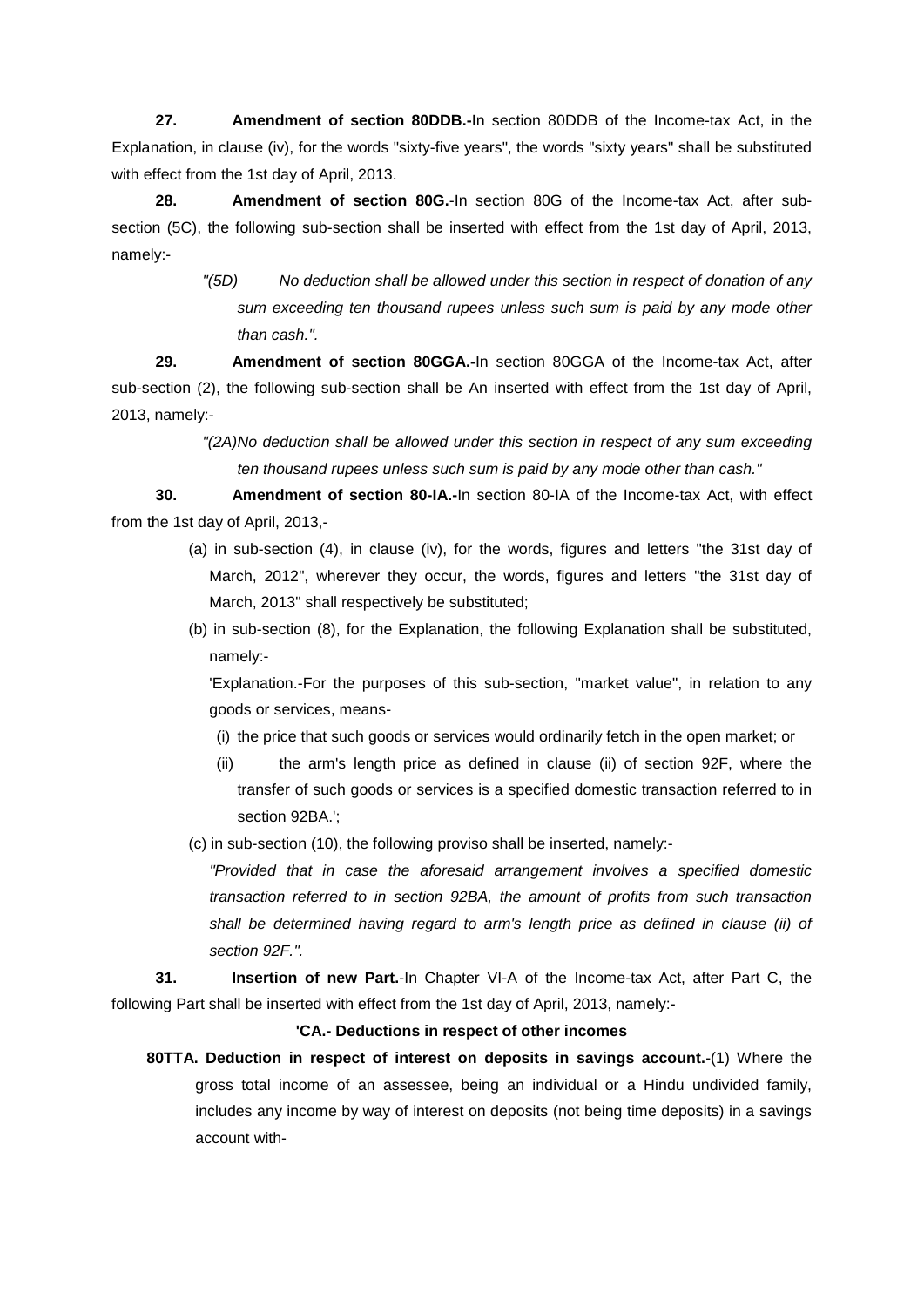- (a) a banking company to which the Banking Regulation Act, 1949, applies (including any bank or banking institution referred to in section 51 of that Act); **(10 of 1949.)**
- (b) a co-operative society engaged in carrying on the business of banking (including a co-operative land mortgage bank or a co-operative land development bank); or
- (c) a Post Office as defined in clause (k) of section 2 of the Indian Post Office Act, 1898, **(6 of 1898.)**

there shall, in accordance with and subject to the provisions of this section, be allowed, in computing the total income of the assessee a deduction as specified hereunder, namely:-

- (i) in a case where the amount of such income does not exceed in the aggregate ten thousand rupees, the whole of such amount; and
- (ii) in any other case, ten thousand rupees.
- (2) Where the income referred to in this section is derived from any deposit in a savings account held by, or on behalf of, a firm, an association of persons or a body of individuals, no deduction shall be allowed under this section in respect of such income in computing the total income of any partner of the firm or any member of the association or any individual of the body.

Explanation.-For the purposes of this section, "time deposits" means the deposits repayable on expiry of fixed periods.'.

- **32. Amendment of section 90.-**In section 90 of the Income-tax Act,-
	- (a) after sub-section (2), the following sub-section shall be inserted with effect from the 1st day of April, 2013, namely:-

*"(2A) Notwithstanding anything contained in sub-section (2), the provisions of Chapter X-A of the Act shall apply to the assessee, even if such provisions are not beneficial to him.";*

(b) after sub-section (3) and before Explanation 1, the following sub-section shall be inserted with effect from the 1st day of April, 2013, namely:-

*"(4) An assessee, not being a resident, to whom an agreement referred to in subsection (1) applies, shall not be entitled to claim any relief under such agreement unless a certificate, containing such particulars as may be prescribed, of his being a resident in any country outside India or specified territory outside India, as the case may be, is obtained by him from the Government of that country or specified territory.";*

- (c) after Explanation 2, the following Explanation shall be inserted and shall be deemed to have been inserted with effect from the 1st day of October, 2009, namely:- *"Explanation 3.-For the removal of doubts, it is hereby declared that where any term is used in any agreement entered into under sub-section (1) and not defined under the said agreement or the Act, but is assigned a meaning to it in the notification issued under sub-section (3) and the notification issued thereunder being in force, then, the meaning assigned to such term shall be deemed to have effect from the date on which the said agreement came into force.";*
- **33. Amendment of section 90A.-**In section 90A of the Income-tax Act,-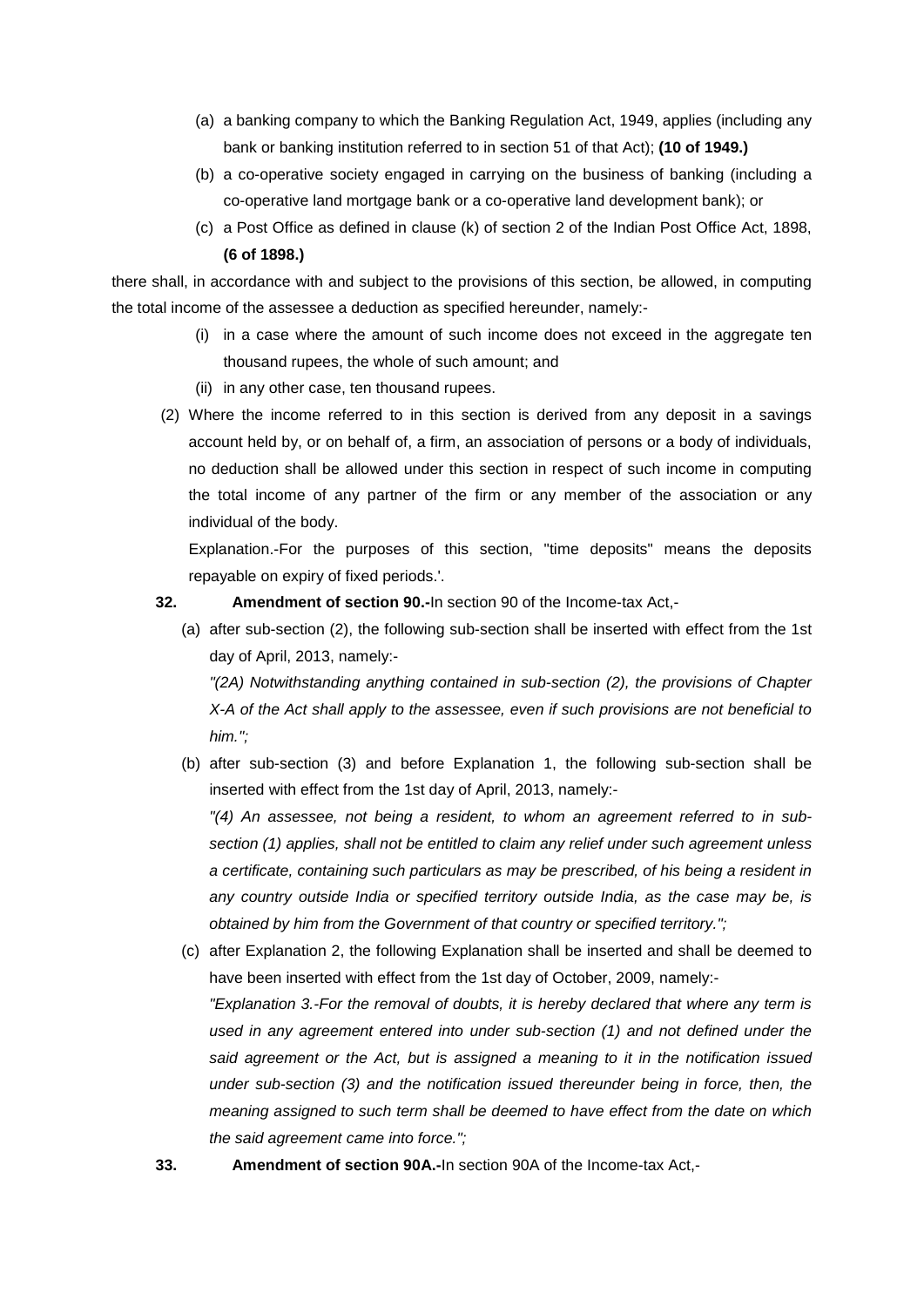- (a) after sub-section (2), the following sub-section shall be inserted with effect from the 1st day of April, 2013, namely:- *"(2A) Notwithstanding anything contained in sub-section (2), the provisions of Chapter X-A of the Act shall apply to the assessee, even if such provisions are not beneficial to him.";*
- (b) after sub-section (3) and before Explanation 1, the following sub-section shall be inserted with effect from the 1st day of April, 2013, namely:- *"(4) An assessee, not being a resident, to whom the agreement referred to in subsection (1) applies, shall not be entitled to claim any relief under such agreement unless a certificate, containing such particulars as may be prescribed, of his being a resident in*  any specified territory outside India, is obtained by him from the Government of that *specified territory.";*
- (c) after Explanation 2, the following Explanation shall be inserted and shall be deemed to have been inserted with effect from the 1st day of June, 2006, namely:- *"Explanation 3.-For the removal of doubts, it is hereby declared that where any term is used in any agreement entered into under sub-section (1) and not defined under the said agreement or the Act, but is assigned a meaning to it in the notification issued under sub-section (3) and the notification issued thereunder being in force, then, the meaning assigned to such term shall be deemed to have effect from the date on which the said agreement came into force.".*

**34. Amendment of section 92.-**In section 92 of the Income-tax Act, with effect from the 1st day of April, 2013,-

- (a) in sub-section (2), for the words "international transaction", the words "international transaction or specified domestic transaction" shall be substituted;
- (b) after sub-section (2), the following sub-section shall be inserted, namely:- *"(24) Any allowance for an expenditure or interest or allocation of any cost or expense or any income in relation to the specified domestic transaction shall be computed having regard to the arm's length price.";*
- (c) in sub-section (3),-
	- (i) for the words *"international transaction"*, the words "international transaction or specified domestic transaction" shall be substituted.
	- (ii) for the word, brackets and figure *"sub-section (1)"*, the words, brackets, figures and letter *"sub-section (1) or sub-section (2A)"* shall be substituted;
	- (iii) for the words *"that sub-section"*, the words, brackets, figures and letter *"subsection (1) or sub-section (2A)"* shall be substituted;
	- (iv) after the word, brackets and figure *"sub-section (2)"*, the words, brackets, figure and letter *"or sub-section (2A)"* shall be inserted.

**35. Amendment of section 92B.**-In section 92B of the Income-tax Act, after subsection (2), the following Explanation shall be inserted and shall be deemed to have been inserted with effect from the 1st day of April, 2002. namely:-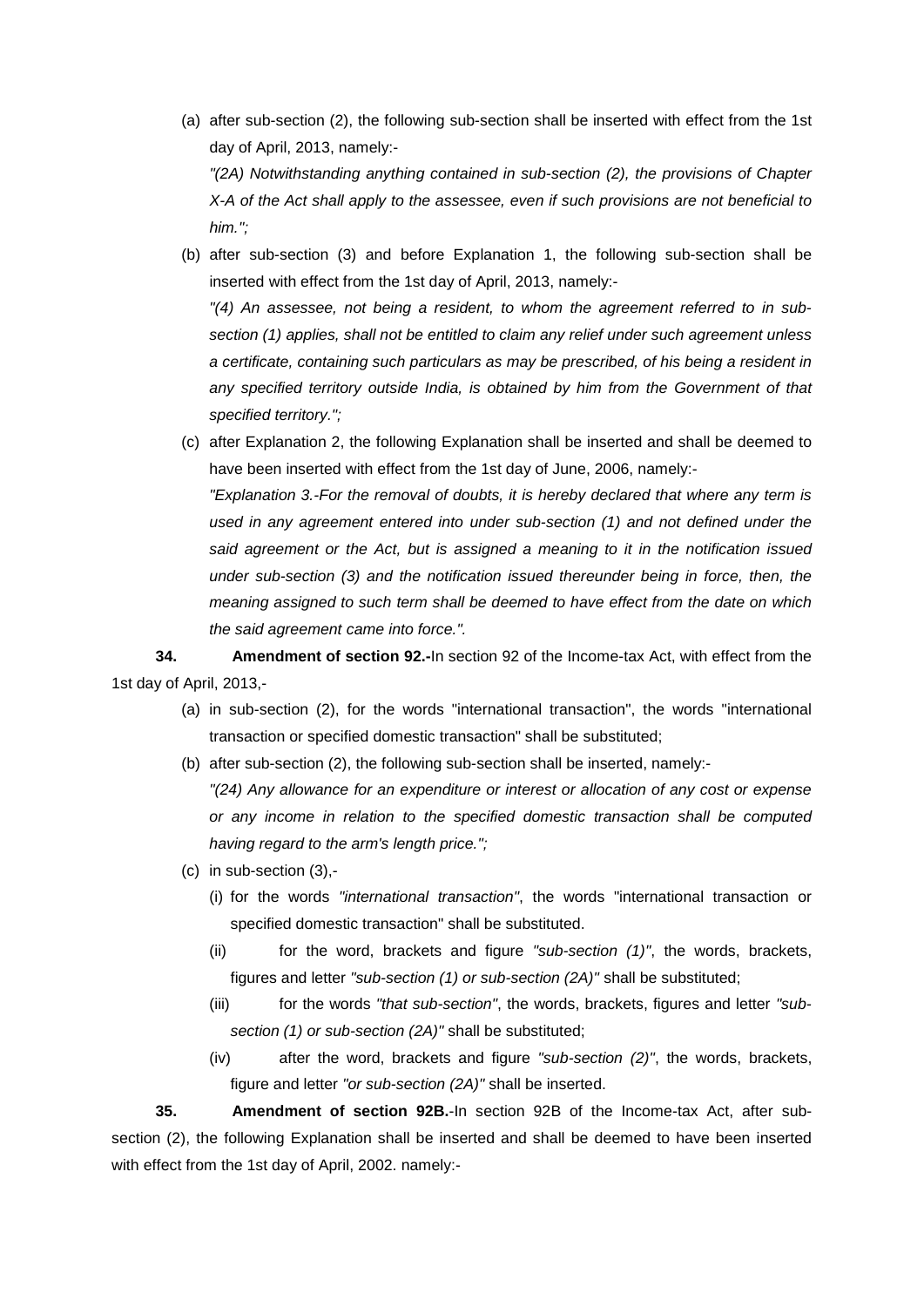'Explanation.-For the removal of doubts, it is hereby clarified that-

- (i) the expression "international transaction" shall include-
	- (a) the purchase, sale, transfer, lease or use of tangible property including building, transportation vehicle, machinery, equipment, tools, plant, furniture, commodity or any other article, product or thing;
	- (b) the purchase, sale, transfer, lease or use of intangible property, including the transfer of ownership or the provision of use of rights regarding land use, copyrights, patents, trademarks, licences, franchises, customer list, marketing channel, brand, commercial secret, know-how, industrial property right, exterior design or practical and new design or any other business or commercial rights of similar nature;
	- (c) capital financing, including any type of long-term or short-term borrowing, lending or guarantee, purchase or sale of marketable securities or any type of advance, payments or deferred payment or receivable or any other debt arising during the course of business;
	- (d) provision of services, including provision of market research, market development, marketing

```
management, administration, technical service, repairs, design, consultation, agency, 
scientific research, legal or accounting service;
```
- (e) a transaction of business restructuring or reorganisation, entered into by an enterprise with an associated enterprise, irrespective of the fact that it has bearing on the profit, income, losses or assets of such enterprises at the time of the transaction or at any future date;
- (ii) the expression "intangibie property" shall include-
	- (a) marketing related intangible assets, such as, trademarks, trade names, brand names, logos;
	- (b) technology related intangible assets, such as process patents, patent applications, technical documentation such as laboratory notebooks, technical know-how;
	- (c) artistic related intangible assets, such as, literary works and copyrights, musical compositions, copyrights, maps, engravings;
	- (d) data processing related intangible assets, such as, proprietary computer software, software copyrights, automated databases, and integrated circuit masks and masters;
	- (e) engineering related intangible assets, such as, industrial design, product patents, trade secrets, engineering drawing and schematics, blueprints, proprietary documentation;
	- (f) customer related intangible assets, such as, customer lists, customer contracts, customer relationship, open purchase orders;
	- (g) contract related intangible assets, such as, favourable supplier, contracts, licence agreements, franchise agreements, non-compete agreements;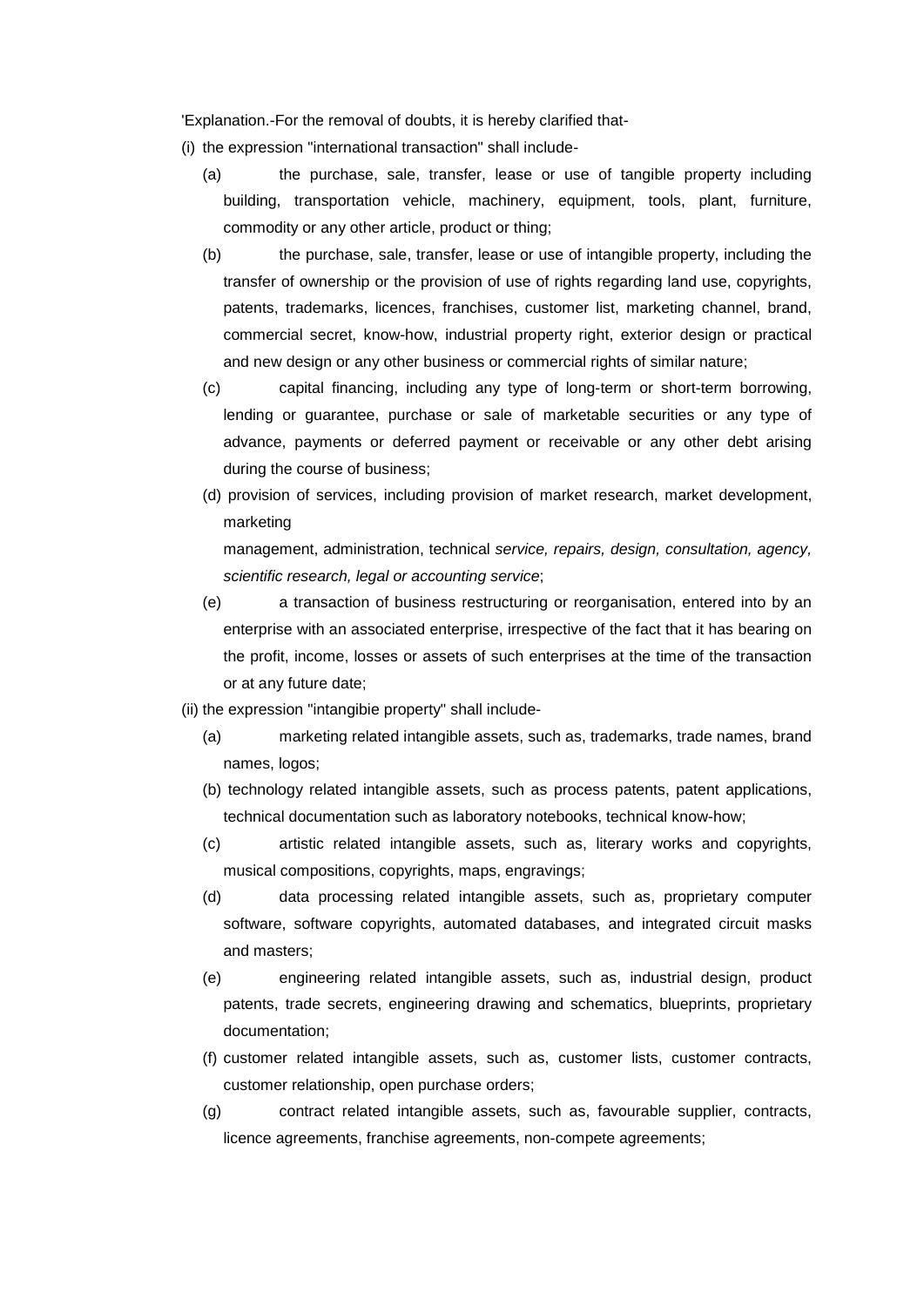- (h) human capital related intangible assets, such as, trained and organised work force, employment agreements, union contracts;
- (i) location related intangible assets, such as, leasehold interest, mineral exploitation rights, easements, air rights, water rights;
- (j) goodwill related intangible assets, such as, institutional goodwill, professional practice goodwill, personal goodwill of professional, celebrity goodwill, general business going concern value;
- (k) methods, programmes, systems, procedures, campaigns, surveys, studies, forecasts, estimates, customer lists, or technical data;
- (l) any other similar item that derives its value from its intellectual content rather than its physical attributes.'.

**36. Insertion of new section 92BA.-**After section 92B of the Income-tax Act, the following section shall be inserted with effect from the 1st day of April, 2013, namely:-

> **'92BA. Meaning of specified domestic transaction.**-For the purposes of this section and sections 92, 92C, 92D and 92E, "specified domestic transaction" in case of an assessee means any of the following transactions, not being an international transaction, namely:-

- (i) any expenditure in respect of which payment has been made or is to be made to a person referred to in clause (b) of sub-section (2) of section 40A;
- (ii) any transaction referred to in section 80A;
- (iii) any transfer of goods or services referred to in sub-section (8) of section 80-IA;
- (iv) any business transacted between the assessee and other person as referred to in sub-section (10) of section 80-IA;
- (v) any transaction, referred to in any other section under Chapter Vl-A or section 10AA, to which provisions of sub-section (8) or sub-section (10) of section 80-IA are applicable; or
- (vi) any other transaction as may be prescribed,

and where the aggregate of such transactions entered into by the assessee in the previous year exceeds a sum of five crore rupees.'.

- **37. Amendment of section 92C.-**In section 92C of the Income-tax Act,-
	- (a) in sub-section (2),-
		- (i) in the second proviso, for the words "does not exceed such percentage of latter as may be notified", the words "does not exceed such percentage not exceeding three per cent of the latter, as may be notified" shall be substituted with effect from the 1st day of April, 2013;
		- (ii) after the second proviso, the following Explanation shall be inserted and shall be deemed to have been inserted with effect from the 1st day of October, 2009, namely:-

*"Explanation.-For the removal of doubts, it is hereby clarified that the provisions of the second proviso shall also be applicable to all assessment or reassessment*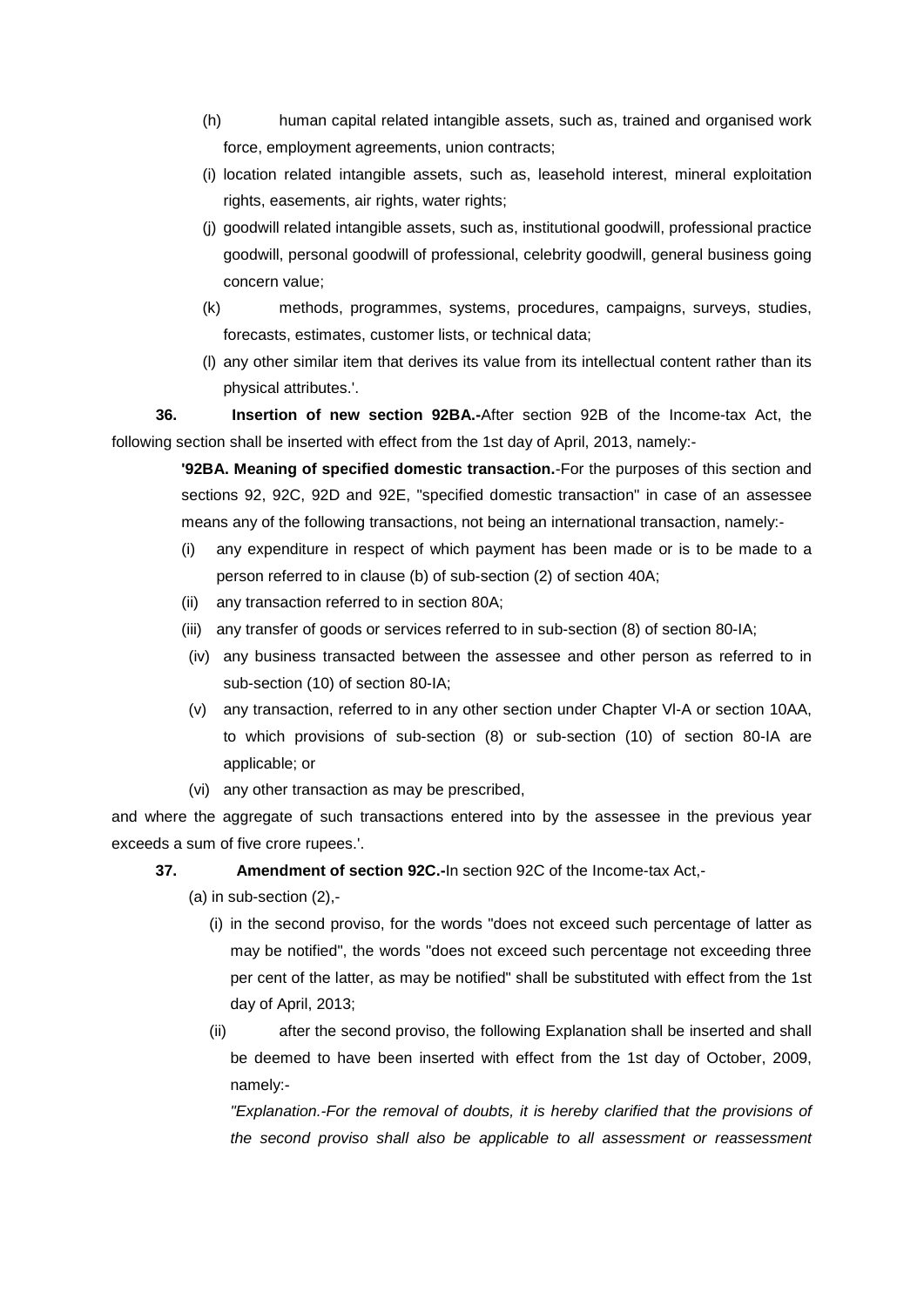*proceedings pending before an Assessing Officer as on the 1st day of October, 2009.";*

- (b) after sub-section (2), the following sub-section shall be inserted and shall be deemed to have been inserted with effect from the 1st day of April, 2002, namely:- *"2A) Where the first proviso to sub-section (2) as it stood before its amendment by the Finance (No.2) Act, 2009 (33 of 2009), is applicable in respect of an international transaction for an assessment year and the variation between the arithmetical mean referred to in the said proviso and the price at which such transaction has actually been undertaken exceeds five per cent of the arithmetical mean, then, the assessee shall not be entitled to exercise the option as referred to in the said proviso.";*
- (c) after sub-section (2A) as so inserted, the following sub-section shall be inserted with effect from the 1st day of July, 2012, namely:- *"(2B) Nothing contained in sub-section (2A) shall empower the Assessing Officer either to assess or reassess under section 147 or pass an order enhancing the assessment or reducing a refund already made or otherwise increasing the liability of the assessee under section 154 for any assessment year the proceedings of which have been completed before the 1st day of October, 2009.".*

**38. Amendment of Chapter X.**-In sections 92C, 92D and section 92E of Chapter X of the Income-tax Act, for the words "international transaction" wherever they occur, the words "international transaction or specified domestic transaction" shall respectively be substituted with effect from the 1st day of April, 2013.

**39. Amendment of section 92CA.-**In section 92CA of the Income-tax Act,-

- (a) in sub-sections (1), (2) and (3), for the words "international transaction", wherever they occur, the words "international transaction or specified domestic transaction" shall respectively be substituted with effect from the 1st day of April, 2013;
- (b) after sub-section (2A), the following sub-section shall be inserted and shall be deemed to have been inserted with effect from the 1st day of June, 2002, namely:- *"(2B) Where in respect of an international transaction, the assessee has not furnished the report under section 92E and such transaction comes to the notice of the Transfer Pricing Officer during the course of the proceeding before him, the provisions of this Chapter shall apply as if such transaction is an international transaction referred to him under sub-section (1).".*
- (c) after sub-section (2B), as so inserted, the following sub-section shall be inserted with effect from the 1st day of July, 2012, namely:-

*"(2C) Nothing contained in sub-section (2B) shall empower the Assessing Officer either to assess or reassess under section 147 or pass an order enhancing the assessment or reducing a refund already made or otherwise increasing the liability of the assessee under section 154, for any assessment year, proceedings for which have been completed before the 1st day of July, 2012.".*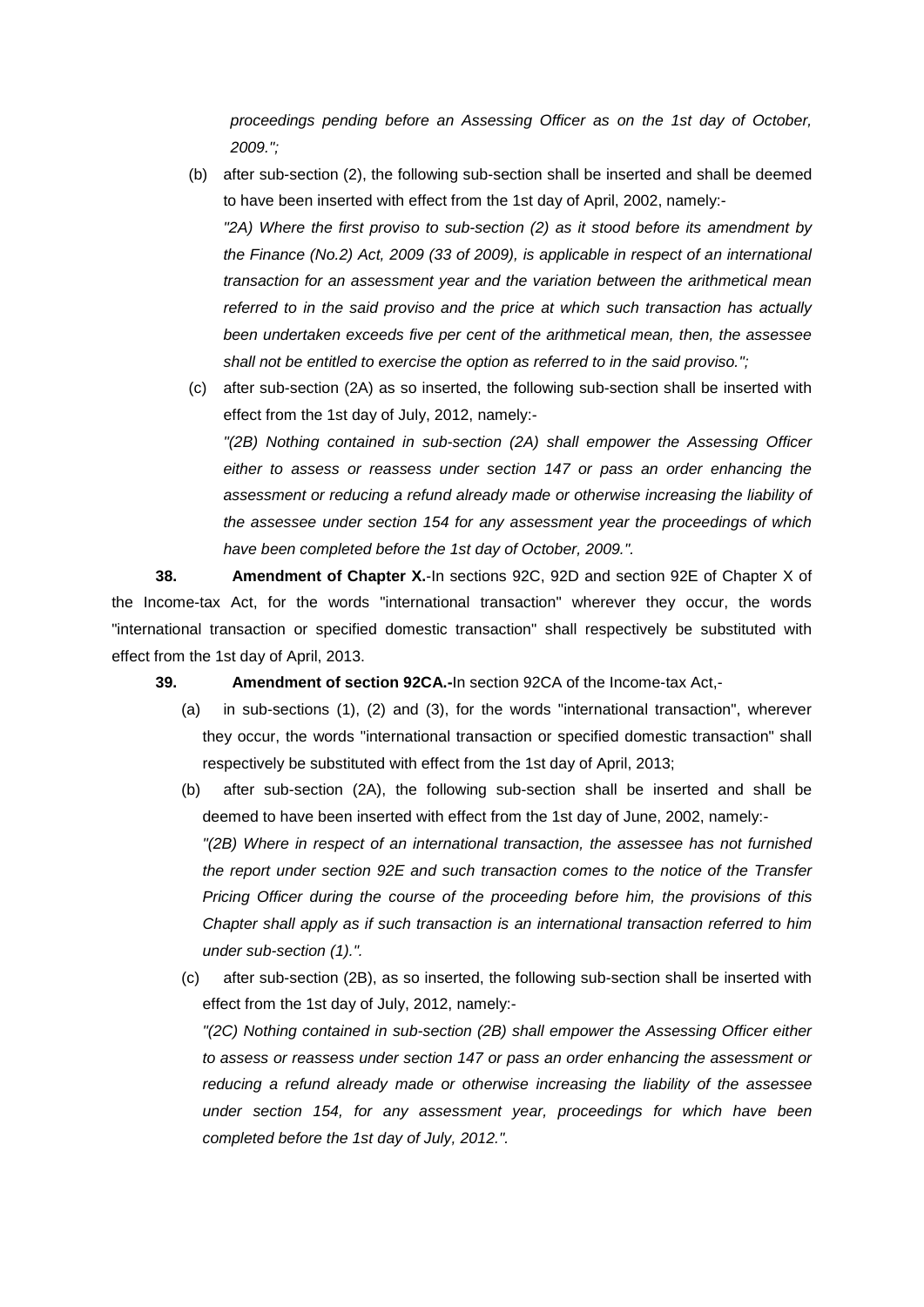**40. Insertion of new sections 92CC and 92CD.**-After section 92CB of the Income-tax Act, the following sections shall be inserted with effect from the 1st day of July, 2012, namely:-

- '92CC. **Advance pricing agreement.**-(1) The Board, with the approval of the Central Government, may enter into an advance pricing agreement with any person, determining the arm's length price or specifying the manner in which arm's length price is to be determined, in relation to an international transaction to be entered into by that person.
	- (2) The manner of determination of arm's length price referred to in sub-section (1), may include the methods referred to in sub-section (1) of section 92C or any other method, with such adjustments or variations, as may be necessary or expedient so to do.
	- (3) Notwithstanding anything contained in section 92C or section 92CA, the arm's length price of any international transaction, in respect of which the advance pricing agreement has been entered into, shall be determined in accordance with the advance pricing agreement so entered.
	- (4) The agreement referred to in sub-section (1) shall be valid for such period not exceeding five consecutive previous years as may be specified in the agreement.
	- (5) The advance pricing agreement entered into shall be binding-
		- (a) on the person in whose case, and in respect of the transaction in relation to which, the agreement has been entered into; and
		- (b) on the Commissioner, and the income-tax authorities subordinate to him, in respect of the said person and the said transaction.
	- (6) The agreement referred to in sub-section (1) shall not be binding if there is a change in law or facts having bearing on the agreement so entered.
	- (7) The Board may, with the approval of the Central Government, by an order, declare an agreement to be void ab initio, if it finds that the agreement has been obtained by the person by fraud or misrepresentation of facts.
	- (8) Upon declaring the agreement void *ab initio*,-
		- (a) all the provisions of the Act shall apply to the person as if such agreement had never been entered into; and
		- (b) notwithstanding anything contained in the Act, for the purpose of computing any period of limitation under this Act, the period beginning with the date of such agreement and ending on the date of order under sub-section (7) shall be excluded:

Provided that where immediately after the exclusion of the aforesaid period, the period of limitation, referred to in any provision of this Act, is less than sixty days, such remaining period shall be extended to sixty days and the aforesaid period of limitation shall be deemed to be extended accordingly.

> (9) The Board may, for the purposes of this section, prescribe a scheme specifying therein the manner, form, procedure and any other matter generally in respect of the advance pricing agreement.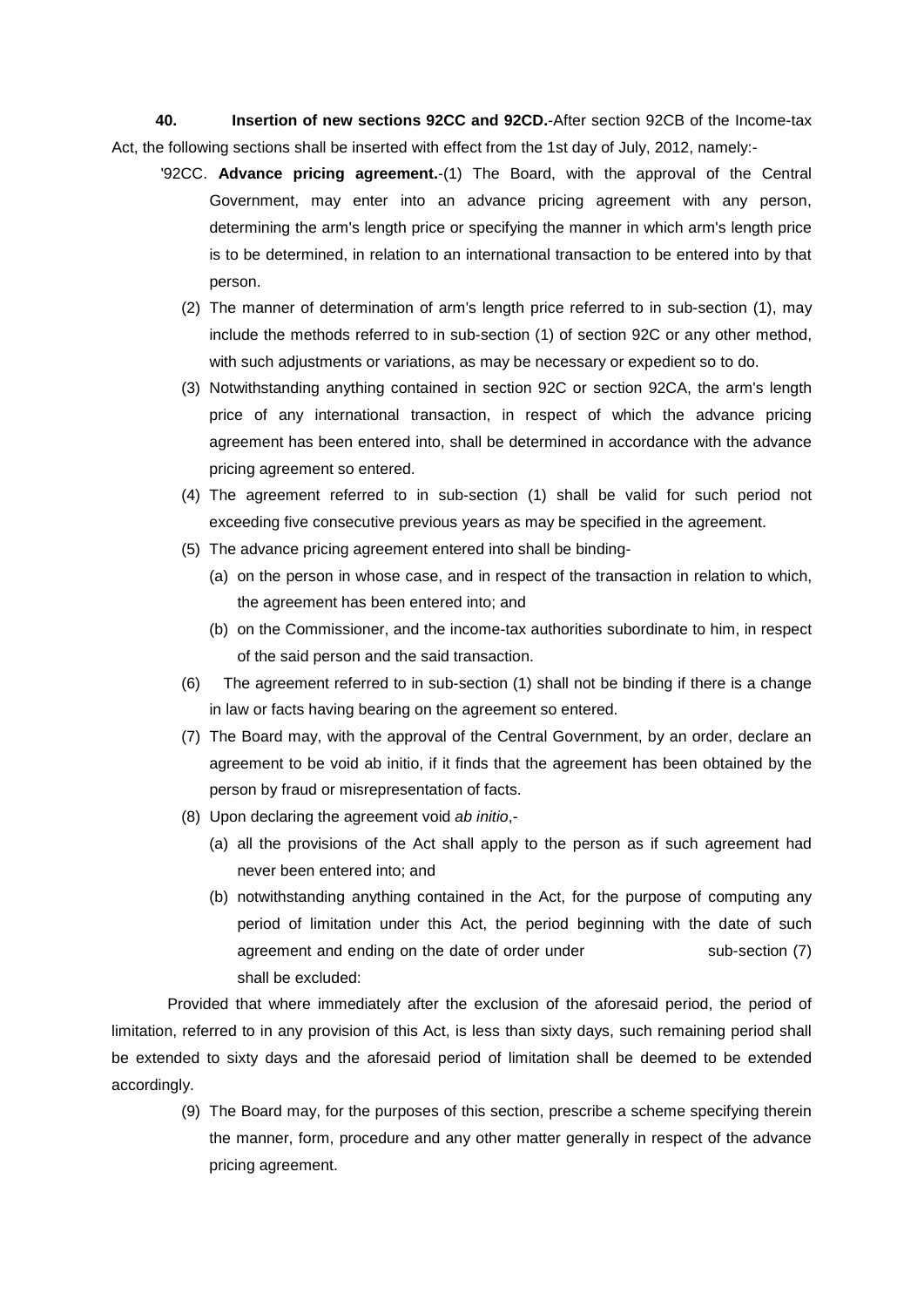- (10) Where an application is made by a person for entering into an agreement referred to in sub-section (1), the proceeding shall be deemed to be pending in the case of the person for the purposes of the Act.
- 92CD. **Effect to advance pricing agreement.**-(1) Notwithstanding anything to the contrary contained in section 139, where any person has entered into an agreement and prior to the date of entering into the agreement, any return of income has been furnished under the provisions of section 139 for any assessment year relevant to a previous year to which such agreement applies, such person shall furnish, within a period of three months from the end of the month in which the said agreement was entered into, a modified return in accordance with and limited to the agreement.
	- (2) Save as otherwise provided in this section, all other provisions of this Act shall apply accordingly as if the modified return is a return furnished under section 139.
	- (3) If the assessment or reassessment proceedings for an assessment year relevant to a previous year to which the agreement applies have been completed before the expiry of period allowed for furnishing of modified return under sub-section (1), the Assessing Officer shall, in a case where modified return is filed in accordance with the provisions of sub-section (1), proceed to assess or reassess or recomputed the total income of the relevant assessment year having regard to and in accordance with the agreement.
	- (4) Where the assessment or reassessment proceedings for an assessment year relevant to the previous year to which the agreement applies are pending on the date of filing of modified return in accordance with the provisions of sub-section (1), the Assessing Officer shall proceed to complete the assessment or reassessment proceedings in accordance with the agreement taking into consideration the modified return so furnished.
	- (5) Notwithstanding anything contained in section 153 or section 153B or section 144C,-
		- (a) the order of assessment, reassessment or recomputation of total income under sub-section (3) shall be passed within a period of one *year from the end of the financial year in which the modified return under sub-section (1) is furnished;*
		- (b) the period of limitation as provided in section 153 or section 153B or section 144C for completion of pending assessment or reassessment proceedings referred to in sub-section (4) shall be extended by a period of twelve months.
	- (6) For the purposes of this section,-
		- (i) "agreement" means an agreement referred to in sub-section (1) of section 92CC;
		- (ii) the assessment or reassessment proceedings for an assessment year shall be deemed to have been completed where-
			- (a) an assessment or reassessment order has been passed; or
			- (b) no notice has been issued under sub-section (2) of section 143 till the expiry of the limitation period provided under the said section.'.

**41. Insertion of new Chapter X-A.**-After Chapter X of the Income-tax Act, the following Chapter shall be inserted with effect from the 1st day of April, 2014, namely:-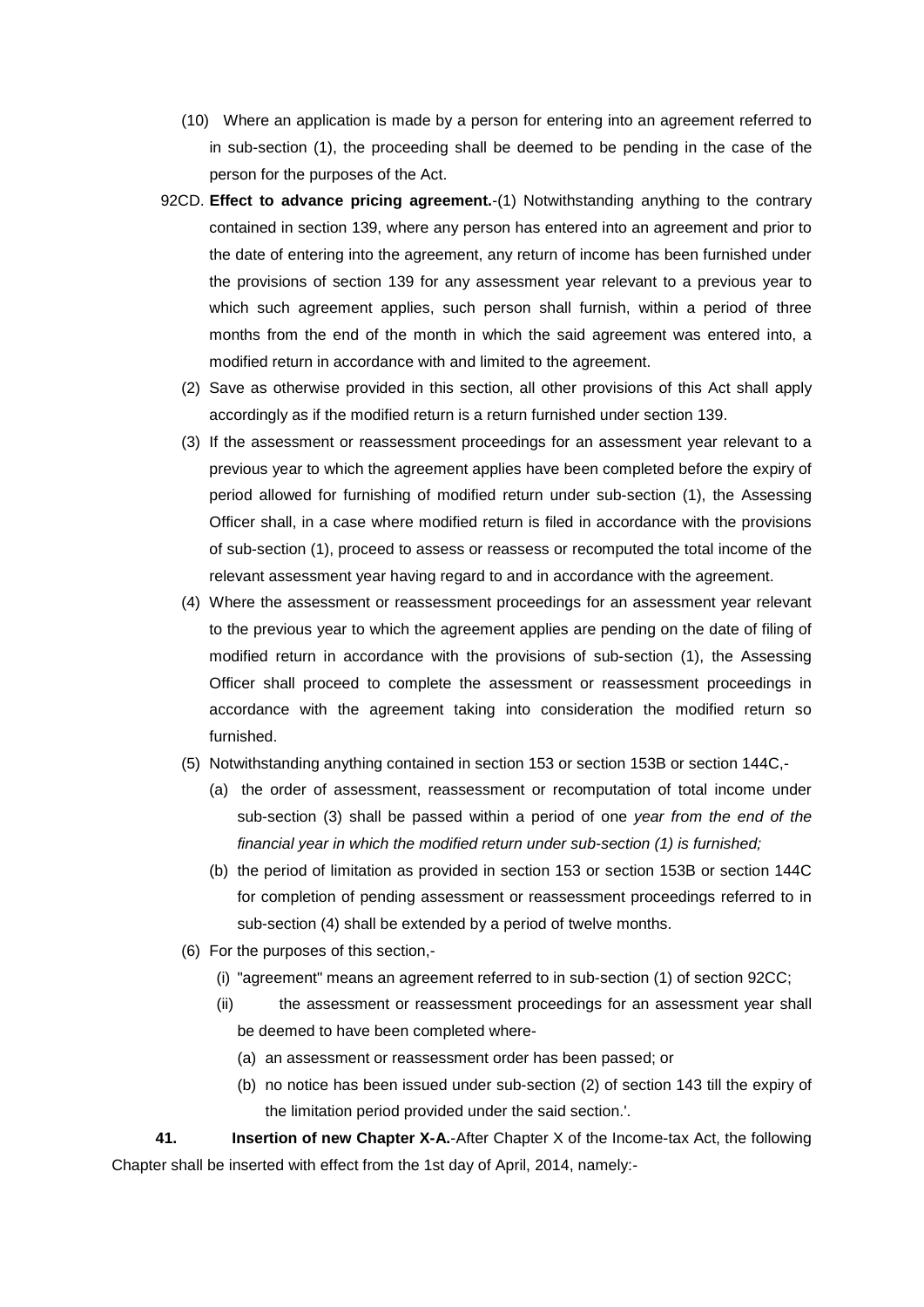### **'CHAPTER X-A**

### **GENERAL ANTI-AVOIDANCE RULE**

**95. Applicability of General Anti-Avoidance Rule.**-Notwithstanding anything contained in the Act, an arrangement entered into by an assessee may be declared to be an impermissible avoidance arrangement and the consequence in relation to tax arising therefrom may be determined subject to the provisions of this Chapter.

> *Explanation.-* For the removal of doubts, it is hereby declared that the provisions of this Chapter may be applied to any step in, or a part of, the arrangement as they are applicable to the arrangement.

**96. Impermissible avoidance arrangement.**-(1) An impermissible avoidance arrangement means an arrangement, the main purpose or one of the main purposes of which is to obtain a tax benefit and it-

- (a) creates rights, or obligations, which are not ordinarily created between persons dealing at arm's length;
- (b) results, directly or indirectly, in the misuse, or abuse, of the provisions of this Act;
- (c) lacks commercial substance or is deemed to lack commercial substance under section 97, in whole or in part; or
- (d) is entered into, or carried out, by means, or in a manner, which are not ordinarily employed for *bona fide* purposes.
- (2) An arrangement shall be presumed to have been entered into, or carried out, for the main purpose of obtaining a tax benefit, if the main purpose of a step in, or a part of, the arrangement is to obtain a tax benefit, notwithstanding the fact that the main purpose of the whole arrangement is not to obtain a tax benefit.

**97. Arrangement to lack commercial substance.**-(1) An arrangement shall be deemed to lack commercial substance if-

- (a) the substance or effect of the arrangement as a whole, is inconsistent with, or differs significantly from, the form of its individual steps or a part; or
- (b) it involves or includes-
	- (i) round trip financing;
	- (ii) an accommodating party;
	- (iii) elements that have effect of offsetting or cancelling each other; or
	- (iv) a transaction which is conducted through one or more persons and disguises the value, location, source, ownership or control of funds which is the subject matter of such transaction; or
- (c) it involves the location of an, asset or of a transaction or of the place of residence of any party which is without any substantial commercial purpose other than obtaining a tax benefit (but for the provisions of this Chapter) for a party.
- (2) For the purposes of sub-section (1), round trip financing includes any arrangement in which, through a series of transactions-
	- (a) funds are transferred among the parties to the arrangement; and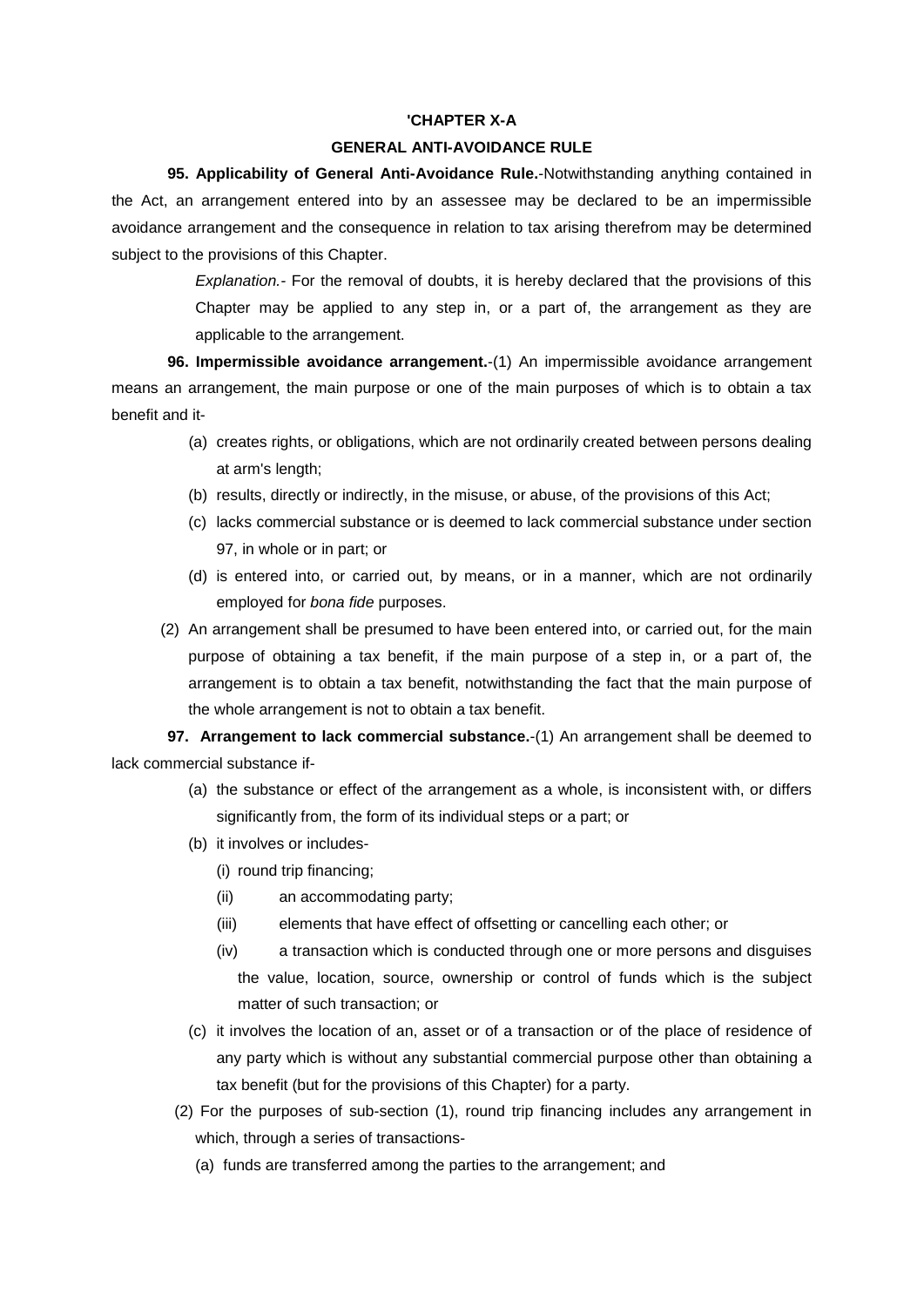(b) such transactions do not have any substantial commercial purpose other than obtaining the tax benefit (but for the provisions of this Chapter),

without having any regard to-

- (A) whether or not the funds involved in the round trip financing can be traced to any funds transferred to, or received by, any party in connection with the arrangement;
- (B) the time, or sequence, in which the funds involved in the round trip financing are transferred or received; or
- (C) the means by, or manner in, or mode through, which funds involved in the round trip financing are transferred or received.
- (3) For the purposes of this Chapter, a party to an arrangement shall be an accommodating party, if the main purpose of the direct or indirect participation of that party in the arrangement, in whole or in part, is to obtain, directly or indirectly, a tax benefit (but for the provisions of this Chapter) for the assessee whether or not the party is a connected person in relation to any party to the arrangement.
- (4) The following shall not be taken into account while determining whether an arrangement lacks commercial substance or not, namely:-
	- (i) the period or time for which the arrangement (including operations therein) exists;
	- (ii) the fact of payment of taxes, directly or indirectly, under the arrangement;
	- (iii) the fact that an exit route (including transfer of any activity or business or operations) is provided by the arrangement.

**98. Consequence of impermissible avoidance arrangement.**-(1) If an arrangement is declared to be an impermissible avoidance arrangement, then the consequences, in relation to tax, of the arrangement, including denial of tax benefit or a benefit under a tax treaty, shall be determined, in such manner as is deemed appropriate, in the circumstances of the case, including by way of but not limited to the following, namely:-

- (a) disregarding, combining or recharacterising any step in, or a part or whole of, the impermissible avoidance arrangement;
- (b) treating the impermissible avoidance arrangement as if it had not been entered into or carried out;
- (c) disregarding any accommodating party or treating any accommodating party and any other party as one and the same person;
- (d) deeming persons who are connected persons in relation to each other to be one and the same person for the purposes of determining tax treatment of any amount;
- (e) reallocating amongst the parties to the arrangement
	- (i) any accrual, or receipt, of a capital or revenue nature; or
	- (ii) any expenditure, deduction, relief or rebate;
- (f) treating-
	- (i) the place of residence of any party to the arrangement; or
	- (ii) the situs of an asset or of a transaction,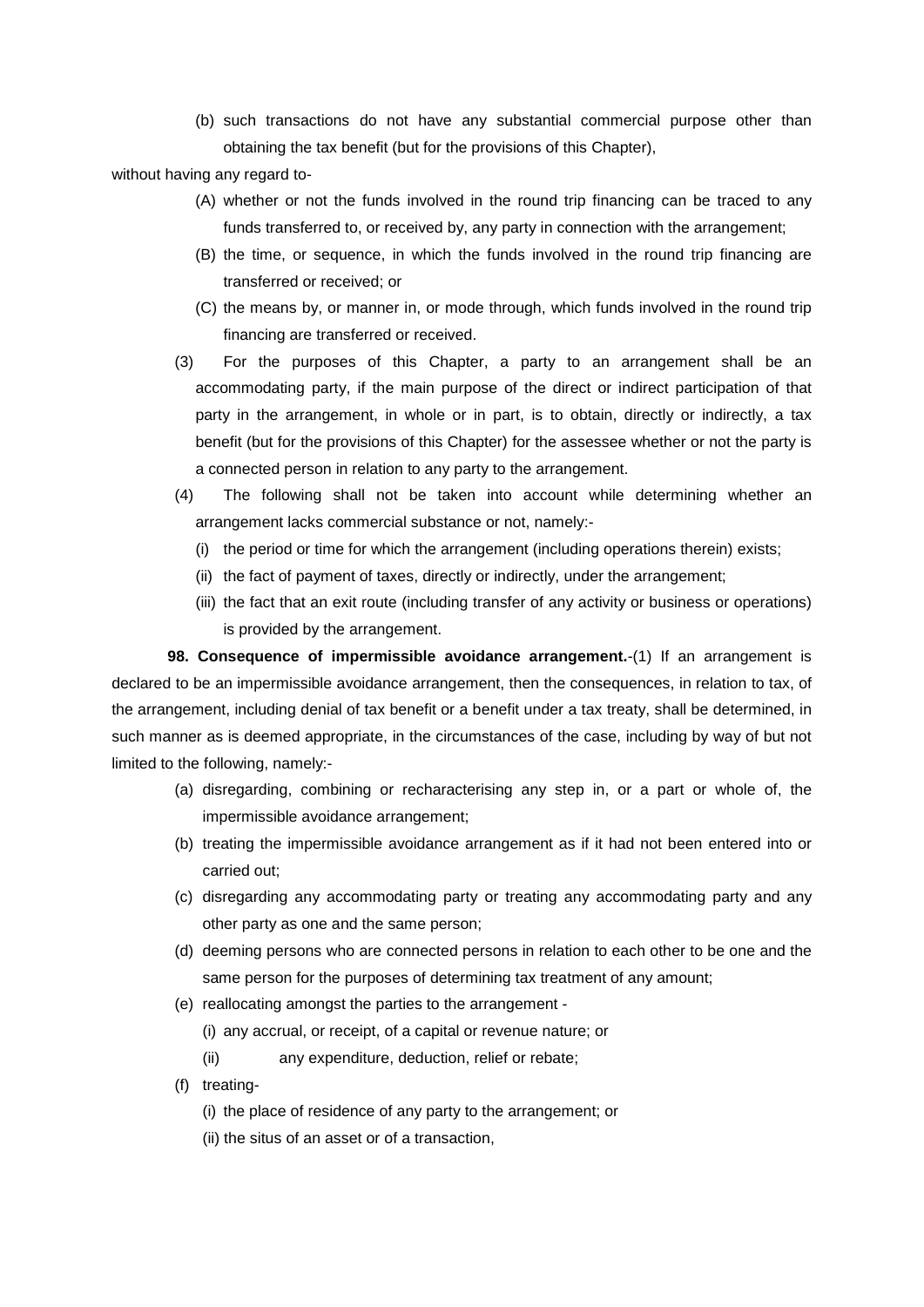at a place other than the place of residence, location of the asset or location of the transaction as provided under the arrangement; or

- (g) considering or looking through any arrangement by disregarding any corporate structure.
- (2) For the purposes of sub-section (1),-
	- (i) any equity may be treated as debt or *vice versa*;
	- (ii) any accrual, or receipt, of a capital nature may be treated as of revenue nature or *vice versa*; or
	- (iii) any expenditure, deduction, relief or rebate may be recharacterised.

**99. Treatment of connected person and accommodating party.**-For the purposes of this Chapter, in determining whether a tax benefit exists-

- (i) the parties who are connected persons in relation to each other may be treated as one and the same person;
- (ii) any accommodating party may be disregarded;
- (iii) such accommodating party and any other party may be treated as one and the same person;
- (iv) the arrangement may be considered or looked through by disregarding any corporate structure.

**100. Application of Chapter.**-The provisions of this Chapter shall apply in addition to, or in lieu of, any other basis for determination of tax liability.

**101. Framing of guidelines.**-The provisions of this Chapter shall be applied in accordance with such guidelines and subject to such conditions and the manner as may be prescribed.

**102. Definitions.**-In this Chapter, unless the context otherwise requires,-

- (1) "arrangement" means any step in, or a part or whole of, any transaction, operation, scheme, agreement or understanding, whether enforceable or not, and includes the alienation of any property in such transaction, operation, scheme, agreement or understanding;
- (2) "asset" includes property, or right, of any kind;
- (3) "associated person", in relation to a person, means-
	- (a) any relative of the person, if the person is an individual;
	- (b) any director of the company or any relative of such director, if the person is a company;
	- (c) any partner or member of a firm or association of persons or body of individuals or any relative of such partner or member if the person is a firm or association of persons or body of individuals;
	- (d) any member of the Hindu undivided family or any relative of such member, if the person is a Hindu undivided family;
	- (e) any individual who has a substantial interest in the business of the person or any relative of such individual;
	- (f) a company, firm or an association of persons or a body of individuals, whether incorporated or not, or a Hindu undivided family having a substantial interest in the business of the person or any director, partner, or member of the company, firm or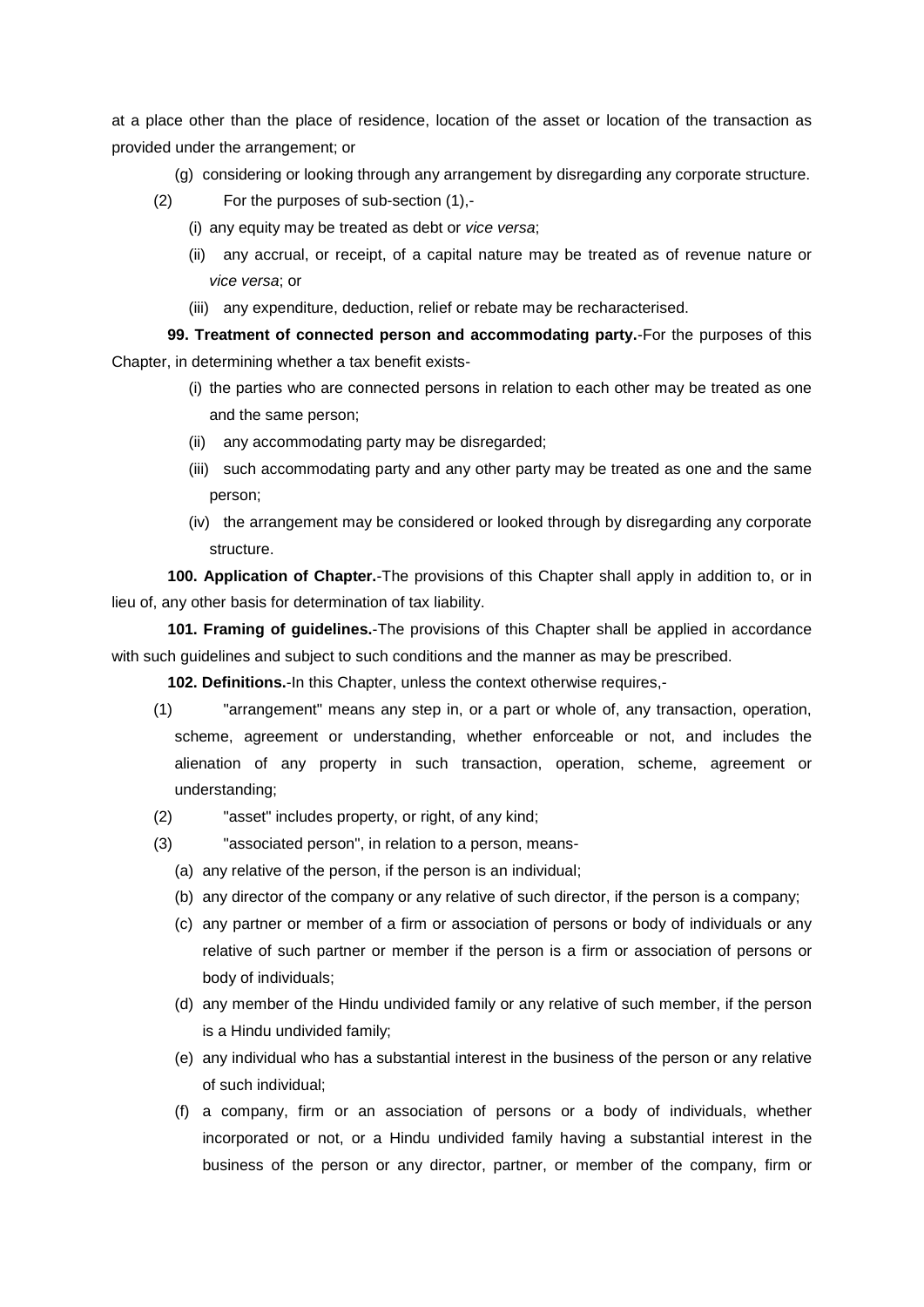association of persons or body of individuals or family, or any relative of such director, partner or member;

- (g) a company, firm or association of persons or body of individuals, whether incorporated or not, or a Hindu undivided family, whose director, partner, or member have a substantial interest in the business of the person, or family or any relative of such director, partner or member;
- (h) any other person who carries on a business, if-
	- (i) the person being an individual, or any relative of such person, has a substantial interest in the business of that other person; or
	- (ii) the person being a company, firm, association of persons, body of individuals, whether incorporated or not, or a Hindu undivided family, or any director, partner or member of such company, firm or association of persons or body of individuals or family, or any relative of such director, partner or member, has a substantial interest in the business of that other person;
- (4) "benefit" includes a payment of any kind whether in tangible or intangible form;
- (5) "connected person" means any person who is connected directly or indirectly to another person and includes associated person;
- (6) "fund" includes-
	- (a) any cash:
	- (b) cash equivalents; and
	- (c) any right, or obligation, to receive, or pay, the cash or cash equivalent;
- (7) "party" means any person including a permanent establishment which participates or takes part in an arrangement;
- (8) "relative" shall have the meaning assigned to it in the Explanation to clause (vi) of sub-section (2) of section 56;
- (9) a person shall be deemed to have a substantial interest in the business, if-
	- (a) in a case where the business is carried on by a company, such person is, at any time during the financial year, the beneficial owner of equity shares carrying twenty per cent or more, of the voting power; or
	- (b) in any other case, such person is, at any time during the financial year, beneficially entitled to twenty per cent or more, of the profits of such business;
- (10) "step" includes a measure or an action, particularly one of a series taken in order to deal with or achieve a particular thing or object in the arrangement;
- (11) "tax benefit" means-
	- (a) a reduction or avoidance or deferral of tax or other amount payable under this Act; or
	- (b) an increase in a refund of tax or other amount under this Act; or
	- (c) a reduction or avoidance or deferral of tax or other amount that would be payable under this Act, as a result of a tax treaty; or
	- (d) an increase in a refund of tax or other amount under this Act as a result of a tax treaty; or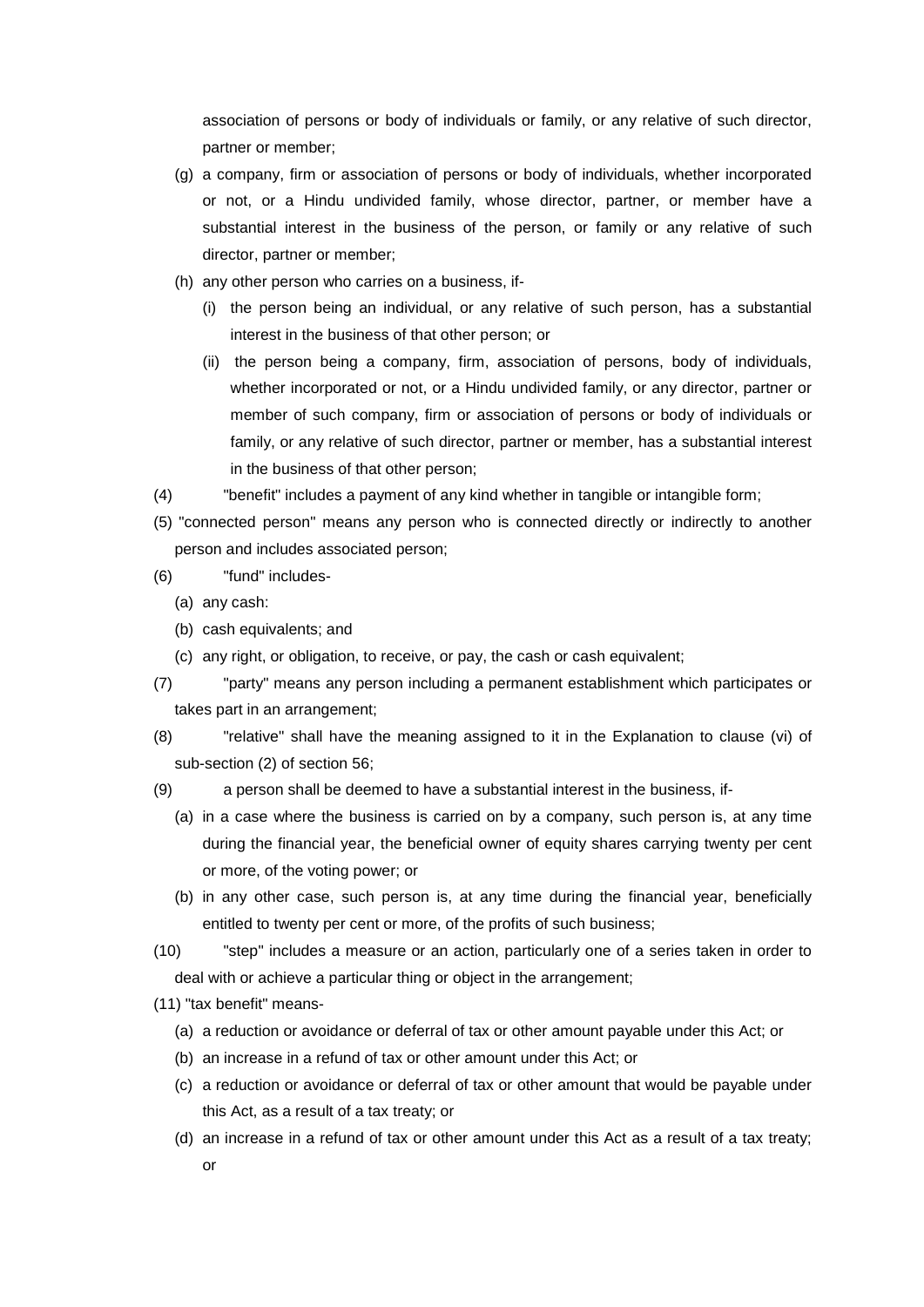(e) a reduction in total income including increase in loss,

in the relevant previous or any other previous year.

(12) "tax treaty" means an agreement referred to in sub-section (1) of section 90 or subsection (1) of section 90A.'.

**42. Amendment of section 111A.**-In section 111A of the Income-tax Act, in sub-section (1), in the proviso, for the words "ten per cent", the words "fifteen per cent" shall be substituted and shall be deemed to have been substituted with effect from the 1st day of April, 2009.

**43**. **Amendment of section 112.**-In section 112 of the Income-tax Act, in sub-section (1), with effect from the 1st day of April, 2013 -

- (A) in clause (c), for sub-clause (ii), the following sub-clauses shall be substituted namely:-
	- "(ii) the amount of income-tax calculated on long term capital gains [except where such gain arises from transfer of capital asset referred to in sub-clause (iii) at the rate of twenty per cent.; and
	- (iii) the amount of income-tax on long term capital gains arising from the transfer of a capital asset, being unlisted securities, calculated at the rate of ten per cent. on the capital gains in respect of such asset as computed without giving effect to the first and second proviso to section 48.";
- (B) in the Explanation, for clause (a), the following clauses shall be substituted, namely:-
	- '(a) the expression "securities" shall have the meaning assigned to it in clause (h) of section 2 of the Securities Contracts (Regulation) Act, 1956; **(32 of 1956).**
	- (aa) "listed securities" means the securities which are listed on any recognised stock exchange in India;
	- (ab) " unlisted securities" means securities other than listed securities;'.

**44. Amendment of section 115A.**-In section 115A of the Income-tax Act, with effect from the 1st day of July, 2012, in sub-section (1), in clause (a),-

- (a) in sub-clause (ii), for the word, brackets, figures and letter "clause (iia)", the words, brackets, figures and letters "sub-clause (iia) or sub-clause (iiaa)" shall be substituted;
- (b) after sub-clause (iia), the following sub-clause shall be inserted, namely:- *"(iiaa) interest of the nature and extent referred to in section 194LC; or"*;
- (c) in item (BA), after the word, brackets, figures and letter "sub-clause (iia)", the words, brackets, figures and letters "or sub-clause (iiaa)" shall be inserted;
- (d) in item (D), after the word, brackets, figures and letter "sub-clause (iia)", the word, brackets, figures and letters ", sub-clause (iiaa)" shall be inserted.
- **45. Amendment of section 115BBA.**-In section 115BBA of the Income-tax Act, with effect from the the the 1st day day and the 1st day of the 1st day of the 1st day of the 1st day of the 1st day of the

of April, 2013,-

- (a) in sub-section (1),-
	- (i) in clause (b), the word "; or" shall be inserted at the end;
	- (ii) after clause (b), and before the words "the income-tax payable by the assessee", the following clause shall be inserted, namely:-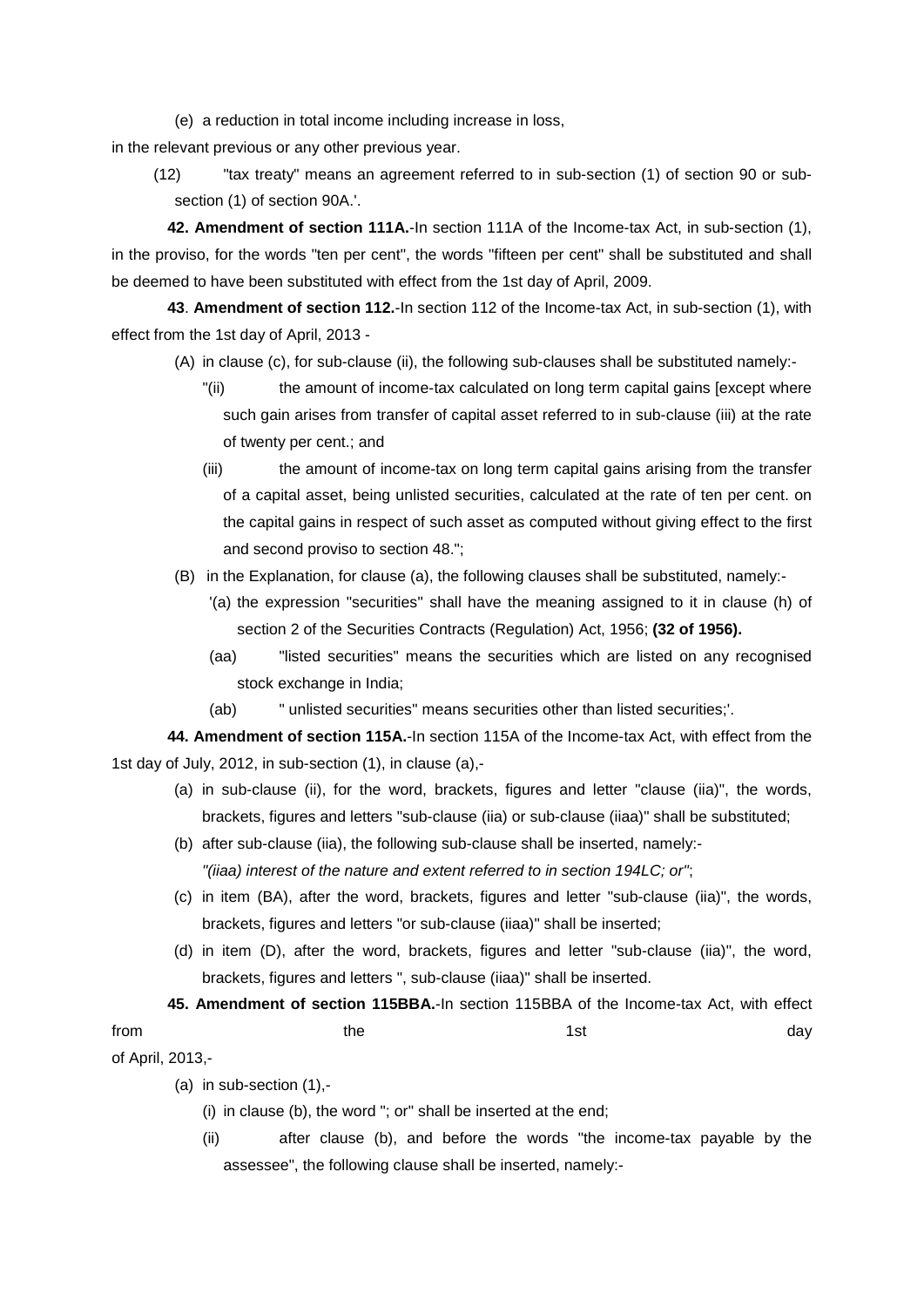*"(c) being an entertainer, who is not a citizen of India and is a non-resident, includes any income received or receivable from his performance in India,";*

- (iii) for the words, brackets and letters "clause (a) or clause (b)", wherever they occur, the words, brackets and letters "clause (a) or clause (b) or clause (c)" shall respectively be substituted;
- (iv) in clause (i), after the words "the income-tax payable by the assessee shall be the aggregate of-", for the words "ten per cent", the words "twenty per cent" shall be substituted;
- (b) in sub-section (2), in clause (a), for the words, brackets and letters "clause (a) or clause (b)", the words, brackets and letters "clause (a) or clause (b) or clause (c)" shall be substituted.

**46. Amendment of section 115BBD.**-In section 115BBD of the Income-tax Act, in subsection (1), after the words, figures and letters "the 1st day of April, 2012", the words, figures and letters "or beginning on the 1st day of April, 2013" shall be inserted with effect from the 1st day of April, 2013.

**47. Insertion of new section 115BBE.** -After section 115BBD of the Income-tax Act, the following section shall be inserted with effect from the 1st day of April, 2013, namely:-

- *"115BBE.* **Tax on income referred to in section 68 or section 69 or section 69A or section 69B or section 69C or section 69D.** *-(1) Where the total income of an assessee includes any income referred to in section 68, section 69, section 69A, section 69B, section 69C or section 69D, the income-tax payable shall be the aggregate of-*
	- *(a) the amount of income-tax calculated on income referred to in section 68, section 69, section 69A, section 69B, section 69C or section 69D, at the rate of thirty per cent; and*
	- *(b) the amount of income-tax with which the assessee would have been chargeable had his total income been reduced by the amount of income referred to in clause (a).*
	- *(2) Notwithstanding anything contained in this Act, no deduction in respect of any expenditure or allowance shall be allowed to the assessee under any provision of this Act in computing his income referred to in clause (a) of sub-section (1).".*

**48. Amendment of section 115JB.**-In section 115JB of the Income-tax Act,-

(A) in sub-section (2), with effect from the 1st day of April, 2013,-

(i) for the portion beginning with the words "Every assessee," and ending with the words and figures "the Companies Act, 1956" (1 of 1956.), the following shall be substituted, namely:-

*"Every assessee,-*

*(a) being a company, other than a company referred to in clause (b), shall, for the purposes of this section, prepare its profit and loss account for the relevant previous year in accordance with the provisions of Part II of Schedule VI to the Companies Act, 1956 (1 of 1956); or*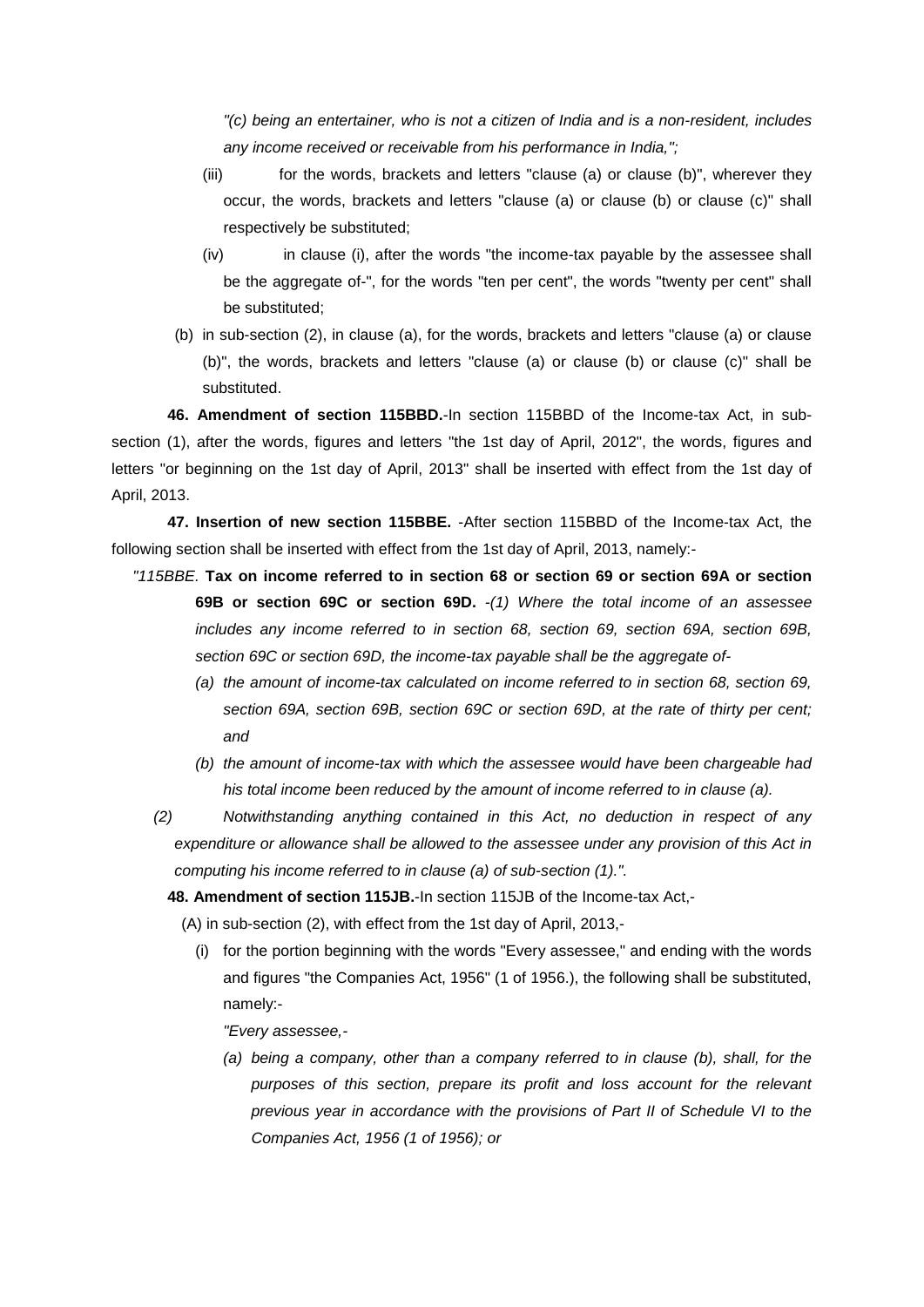- *(b) being a company, to which the proviso to sub-section (2) of section 211 of the Companies Act, 1956 (1 of 1956) is applicable, shall, for the purposes of this section, prepare its profit and loss account for the relevant previous year in accordance with the provisions of the Act governing such company:"*;
- (ii) in Explanation 1, after clause (i), for the words, brackets and letters "if any amount referred to in clauses (a) to (i) is debited to the profit and loss account, and as reduced by,-", the following shall be substituted, namely:-

*"(j) the amount standing in revaluation reserve relating to revalued asset on the retirement or disposal of such asset,*

if any amount referred to in clauses (a) to (i) is debited to the profit and loss account or if any amount referred to in clause (j) is not credited to the profit and loss account, and as reduced by,-".

- (iii) after explanation 2, the following Explanation shall be inserted, namely:-
	- "Explanation 3.- for the removal of doubts, it is hereby clarified that for the purposes of this section, the assessee, being a company to which the proviso to sub-section (2) of section 2011 of the Companies Act, 1956 **(1 of 1956)** is applicable, has, for an assessment year commencing on or before the 1st day of April, 2012, an option to prepare its profit and loss account for the relevant previous year either in accordance with the provisions of Part II and Part III of Schedule VI to the Companies Act, 1956 or in accordance with the provisions of the Act governing such company.";
- (B) after sub-section (5), the following sub-section shall be inserted and shall be deemed to have been inserted with effect from 1st day of April, 2001, namely:-

"(5A) the provisions of this section shall not apply to any income accruing or arising to a company from life insurance business referred to in section 115B.".

**49. Amendment of Chapter XII-BA.**-In Chapter XII-BA of the Income-tax Act, in the heading, for the words "LIMITED LIABILITY PARTNERSHIPS", the words "PERSONS OTHER THAN A COMPANY" shall be substituted with effect from the 1st day of April, 2013.

**50. Substitution of new section for section 115JC.**-For section 115JC of the Income-tax Act, the following section shall be substituted with effect from the 1st day of April, 2013, namely:-

- '115JC. **Special provisions for payment of tax by certain persons other than a company.**-(1) Notwithstanding anything contained in this Act, where the regular income-tax payable for a previous year by a person, other than a company, is less than the alternate minimum tax payable for such previous year, the adjusted total income shall be deemed to be the total income of that person for such previous year and he shall be liable to pay income-tax on such total income at the rate of eighteen and one-half per cent.
	- (2) Adjusted total income referred to in sub-section (1) shall be the total income before giving effect to this Chapter as increased by-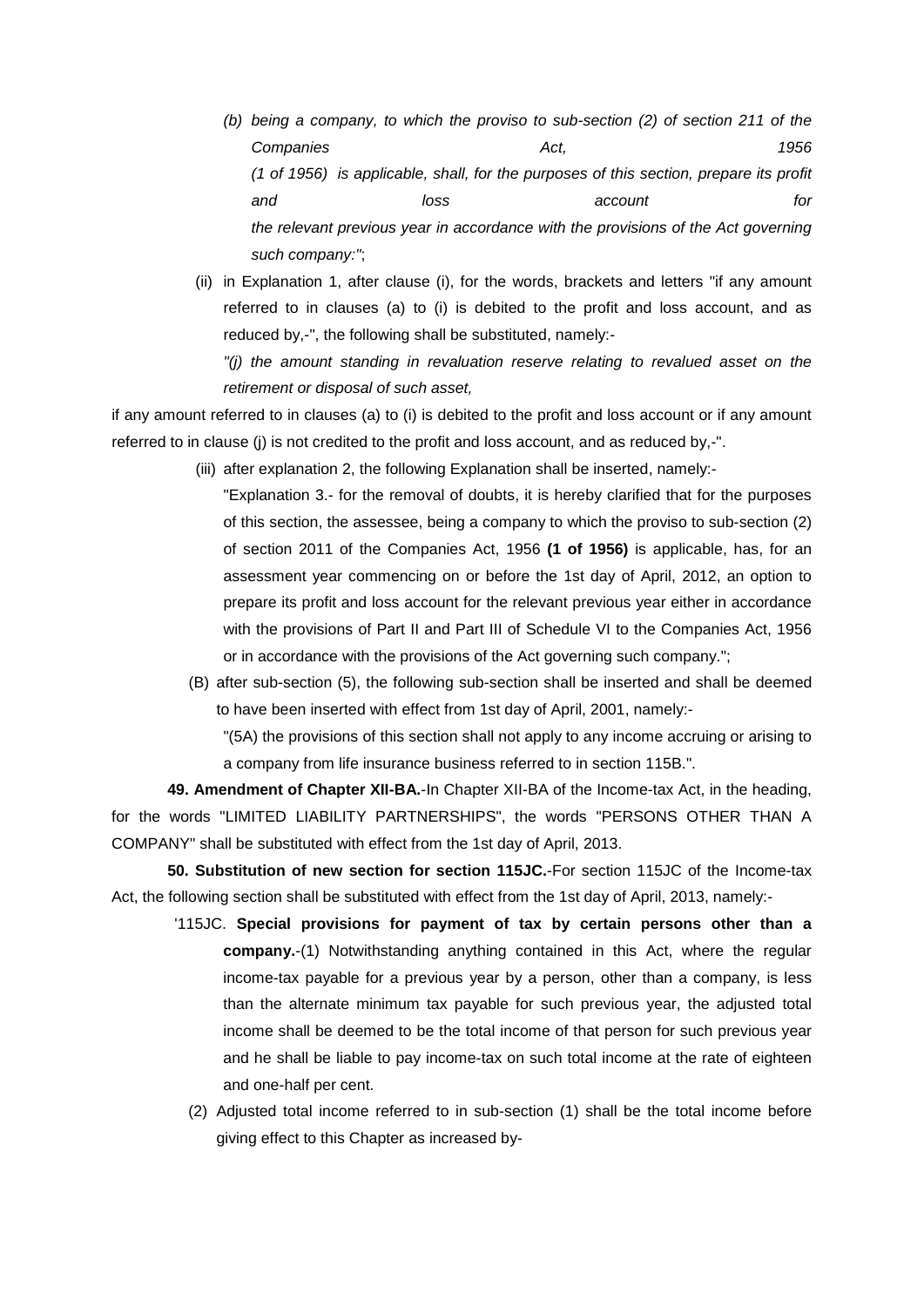- (i) deductions claimed, if any, under any section (other than under section 80P) included in Chapter VI-A under the heading *"C.-Deductions in respect of certain incomes"*; and
- (ii) deduction claimed, if any, under section 10AA.
- (3) Every person to whom this section applies shall obtain a report, in such form as may be prescribed, from an accountant, certifying that the adjusted total income and the alternate minimum tax have been computed in accordance with the provisions of this Chapter and furnish such report on or before the due date of furnishing of return of income under sub-section (1) of section 139.'.

**51. Amendment of section 115JD.**-In section 115JD of the Income-tax Act, in sub-section (1), for the words, figures and letters *"a limited liability partnership under section 115JC shall be allowed to it", the words, figures and letters "a person under section 115JC shall be allowed to him" shall be substituted with effect from the 1st day of April, 2013.*

**52. Amendment of section 115JE.**-In section 115JE of the Income-tax Act, for the words "a limited liability partnership", the words "a person" shall be substituted with effect from the 1st day of April, 2013.

**53. Insertion of new section 115JEE.** -After section 115JE of the Income-tax Act, the following section shall be inserted with effect from the 1st day of April, 2013, namely:-

- '115JEE. **Application of this Chapter to certain persons.**-(1) The provisions of this Chapter shall apply to a person who has claimed any deduction under-
	- (a) any section (other than section 80P) included in Chapter VI-A under the heading "C.- Deductions in respect of certain incomes"; or
	- (b) section 10AA.
	- (2) The provisions of this Chapter shall not apply to an individual or a Hindu undivided family or an association of persons or a body of individuals, *whether incorporated or*  not, or an artificial juridical person referred to in sub-clause (vii) of clause (31) of *section 2, if the adjusted total income of* such person does not exceed twenty lakh rupees.'.

**54. Amendment of section 115JF.**-In section 115JF of the Income-tax Act, with effect from the 1st day of April, 2013,-

- (i) clause (c) shall be omitted;
- (ii) in clause (d), for the words "a limited liability partnership on its total income", the words "a person on his total income" shall be substituted.

**55. Insertion of new Chapter XII-BB.**-After Chapter XII-BA, the following Chapter shall be inserted with effect from the 1 st day of April, 2013, namely:-

## **"CHAPTER XII-BB**

## **Special provisions relating to conversion of Indian branch of a foreign bank into a subsidiary company**

**115JG. Conversion of an Indian branch of foreign company into subsidiary indian company.**-(1) Where a foreign company is engaged in the business of banking in India through its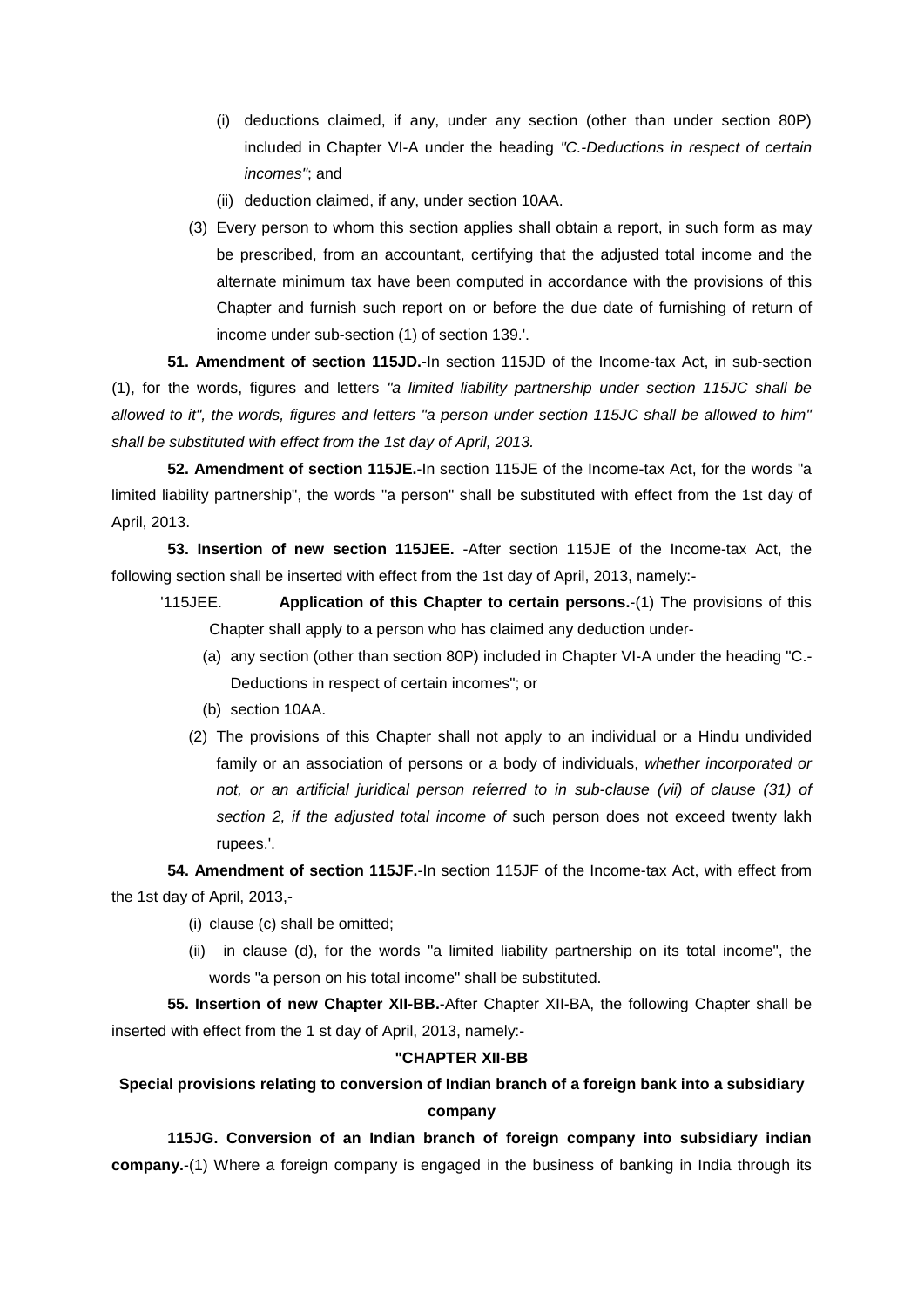branch situate in India and such branch is converted into a subsidiary company thereof, being an Indian company (hereafter referred to as an Indian subsidiary company) in accordance with the scheme framed by the Reserve Bank of India, then, notwithstanding anything contained in the Act and subject to the conditions as may be notified by the Central Government in this behalf,-

- (i) the capital gains arising from such conversion shall not be chargeable to tax in the assessment year relevant to the previous year in which such conversion takes place;
- (ii) the provisions of this Act relating to treatment of unabsorbed depreciation, set off or carry forward and set off of losses, tax credit in respect of tax paid on deemed income relating to certain companies and the computation of income in the case of the foreign company and Indian subsidiary company shall apply with such exceptions, modifications and adaptations as may be specified in that notification;
- (2) In case of failure to comply with any of the conditions specified in the scheme or in the notification issued under sub-section (1), all the provisions of this Act shall apply to the foreign company and the said Indian subsidiary company without any benefit, exemption or relief under sub-section (1).
- (3) Where, in a previous year, any benefit, exemption or relief has been claimed and granted to the foreign company or the Indian subsidary company in accordance with the provisions of sub-section (1) and, subsequently, there is failure to comply with any of the conditions specified in the scheme or in the notification issued under sub-section (1), then,-
	- (i) such benefit, exemption or relief shall be deemed to have been wrongly allowed;
	- (ii) the Assessing Officer may, notwithstanding anything contained in this Act, recompute the total income of the assessee for the said previous year and make the necessary amendment; and
	- (iii) the provisions of section 154 shall, so far as may be, apply thereto and the period of four years specified in sub-section (7) of that section being reckoned from the end of the previous year in which the failure to comply with the condition referred to in subsection (1) takes place.
- (4) Every notification issued under this section shall be laid before each House of Parliament;".

**56. Amendment of section 115-O.**-In section 115-0 of the Income-tax Act, in sub-section (1A), in clause (i), with effect from the 1st day of July, 2012,-

- (i) in sub-clause (a), the word "and" shall be inserted at the end;
- (ii) in sub-clause (b), for the words "paid tax under this section on such dividend; and", the words "paid the tax which is payable under this section on such dividend:" shall be substituted;
- (iii) sub-clause (c) shall be omitted.
- **57. Amendment of section 115U.**-In section 115U of the Income-tax Act,-
	- (i) with effect from the 1st day of April, 2013,-
		- (a)in sub-section (1), for the words "income received", at both the places where they occur, the words "income accruing or arising to or received" shall respectively be substituted;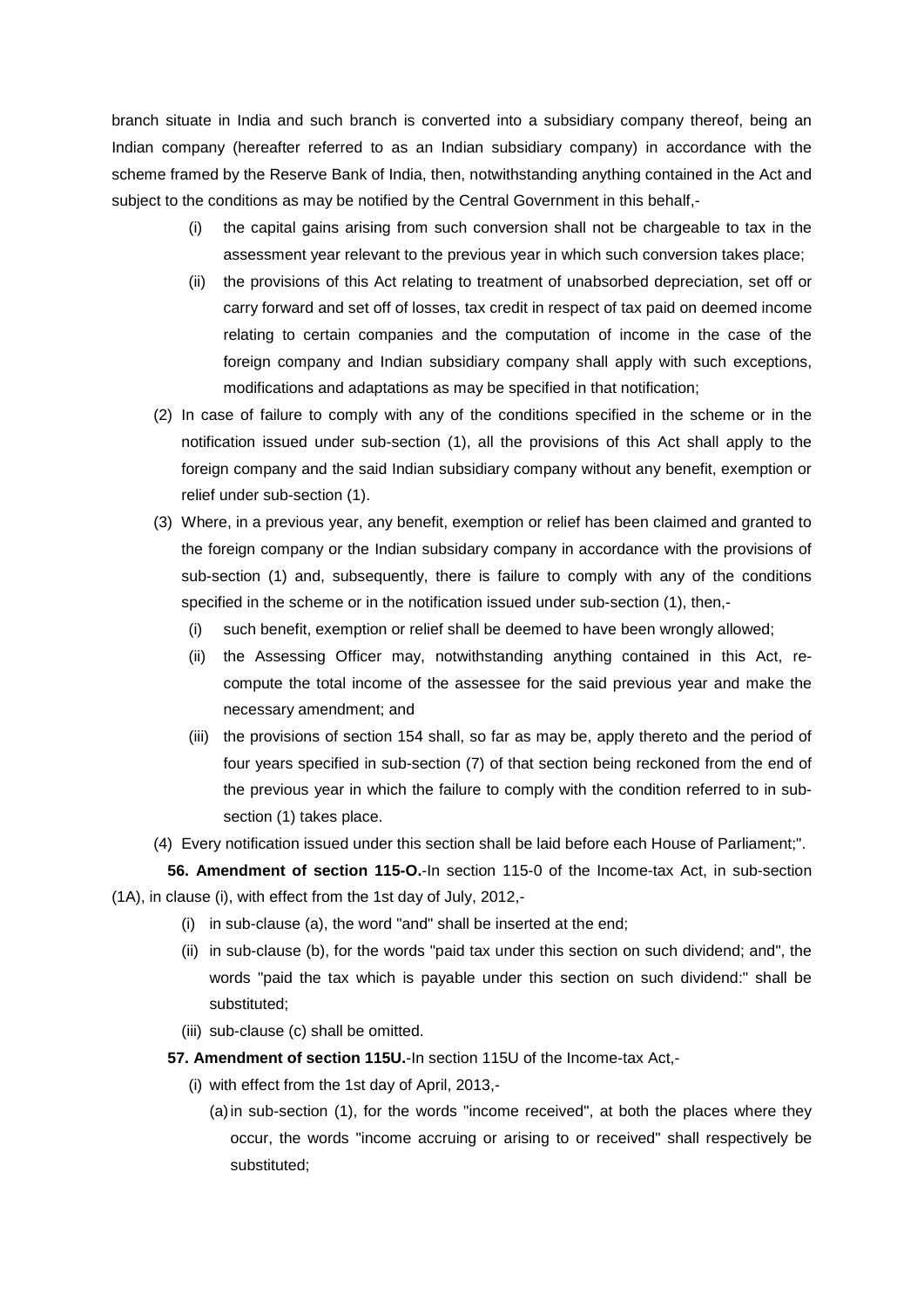- $(b)$  in sub-section  $(2), -$ 
	- (i) for the words "The person responsible for making", the words "The person responsible for crediting or making" shall be substituted;
	- (ii) for the words "to the person receiving such income", the words "to the person who is liable to tax in respect of such income" shall be substituted;
	- (iii) for the words "income paid", the words "income paid or credited" shall be substituted;
- (c) in sub-section (3),-
	- (i) for the words "income paid", the words "income paid or credited" shall be substituted;
	- (ii) for the words "the person receiving such income as it had been", the words, brackets and figure "the person referred to in sub-section (1) as it had been" shall be substituted;
	- (iii) for the words "had accrued", the words "had accrued or arisen" shall be substituted;
- (d) after sub-section (4), the following sub-section shall be inserted, namely:-

*"(5) The income accruing or arising to or received by the venture capital company or venture capital fund, during a previous year, from investments made in venture capital undertaking if not paid or credited to the person referred to in subsection (1), shall be deemed to have been credited to the account of the said person on the last day of the previous year in the same proportion in which such person would have been entitled to receive the income had it been paid in the previous year.";*

(ii) the Explanation shall be numbered as Explanation 1 thereof and after Explanation 1 as so numbered, the following Explanation shall be inserted with effect from the 1st day of July, 2012, namely:-

*"Explanation 2.-For the removal of doubts, it is hereby declared that any income which has been included in total income of the person referred to in sub-section (1) in a previous year, on account of it having accrued or arisen in the said previous year, shall not be included in the total income of such person in the previous year in which such income is actually paid to him by the venture capital company or the venture capital fund.".*

**58. Amendment of section 115VG.**-In section 115VG of the Income-tax Act, in sub-section (3), for the Table, the following Table shall be substituted with effect from the 1st day of April, 2013, namely:-

| Qualifying ship having net<br>tonnage | Amount of daily tonnage income |
|---------------------------------------|--------------------------------|
| (1)                                   | (2)                            |

**TABLE**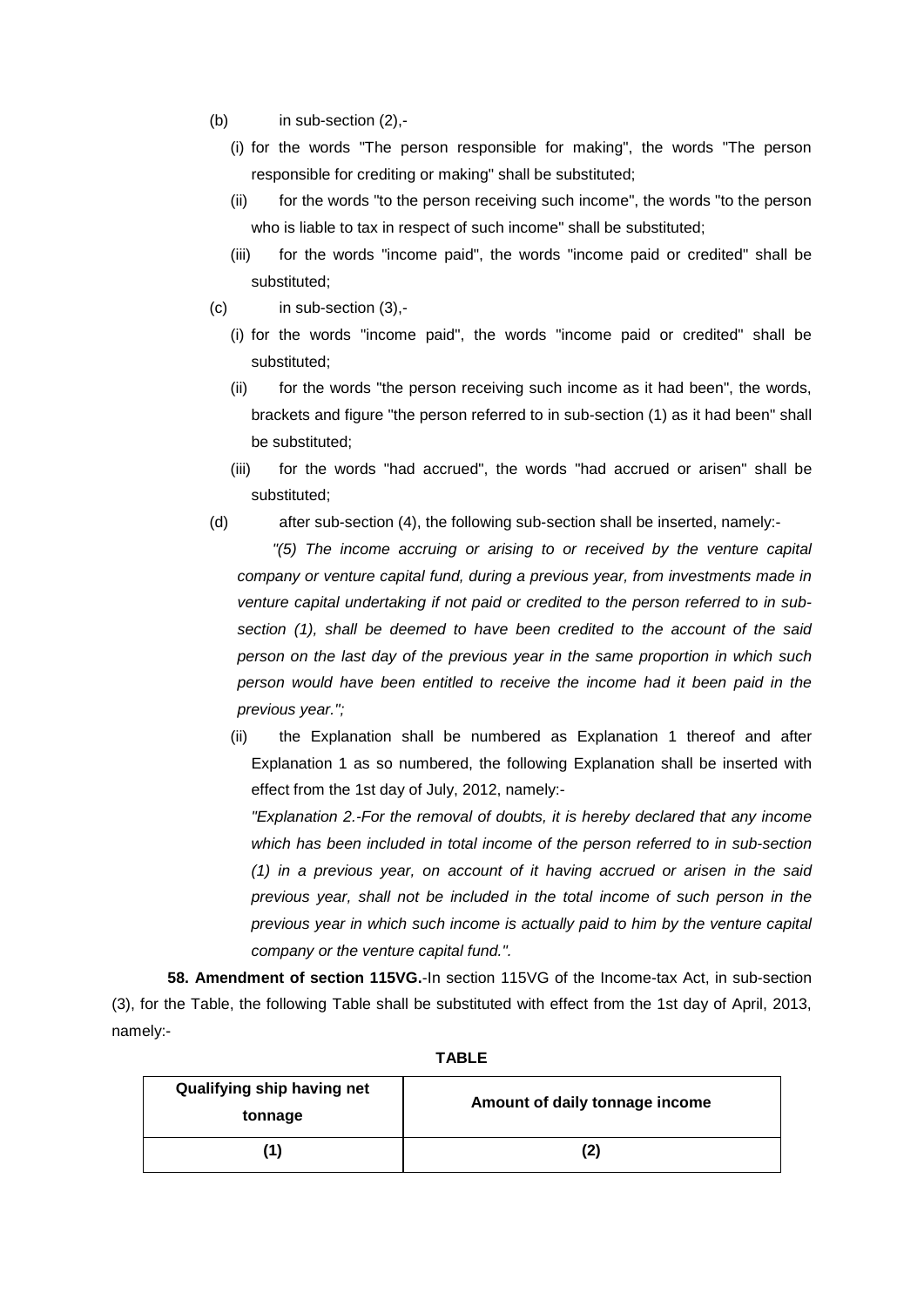| $\mu$ p to 1,000 | Rs.70 for each 100 tons                                                              |
|------------------|--------------------------------------------------------------------------------------|
|                  | exceeding 1,000 but not more than Rs.700 plus Rs.53 for each 100 tons exceding 1,000 |
| 10,000           | tons                                                                                 |
|                  | exceeding 10,000 but not more than Rs.5,470 plus Rs.42 for each 100 tons exceeding   |
| 25,000           | 10,000 tons                                                                          |
| exceeding 25,000 | Rs.11,770 plus Rs.29 for each 100 tons exceeding                                     |
|                  | 25, 000 tons.".                                                                      |

**59. Amendment of section 139.-**In section 139 of the Income-tax Act, in sub-section (1),-

- (a) after the third proviso, the following proviso shall be inserted, namely:- *"Provided also that a person, being a resident, other than not ordinarily resident in India within the meaning of clause (6) of section 6, who is not required to furnish a return under this sub-section and who during the previous year has any asset (including any financial interest in any entity) located outside India or signing authority in any account located outside India, shall furnish, on or before the due date, a return in respect of his income or loss for the previous year in such form and verified in such* 
	- *manner and setting forth such other particulars as may be prescribed.".*
- (b) in Explanation 2,-
	- (i) in clause (a),-
		- (A) after the words "the assessee", the words, brackets and letters "other than an assessee referred to in clause (aa)" shall be inserted;
		- (B) in sub-clause (i), the words, brackets and letters "other than a company referred to in clause (aa)" shall be omitted;
	- (ii) in clause (aa), for the words "being a company, which", the word "who" shall be substituted.

**60. Amendment of section 140A.**-In section 140A of the Income-tax Act, with effect from the 1st day of April, 2013,-

- (i) in sub-section (1), in clause (v), after the word, figures and letters "section 115JAA", the words, figures and letters "or section 115JD" shall be inserted;
- (ii) in sub-section (1A), in clause (i), in sub-clause (e), after the word, figures and letters "section 115JAA", the words, figures and letters "or section 115JD" shall be inserted;
- $(iii)$  in sub-section (1B), in the Explanation, in clause (iv), after the word, figures and letters "section 115JAA", the words, figures and letters "or section 115JD" shall be inserted.".
- **61. Amendment of section 143.**-In section 143 of the Income-tax Act,-
	- (a) after sub-section (1C), the following sub-section shall be inserted with effect from the 1st day of July, 2012, namely:-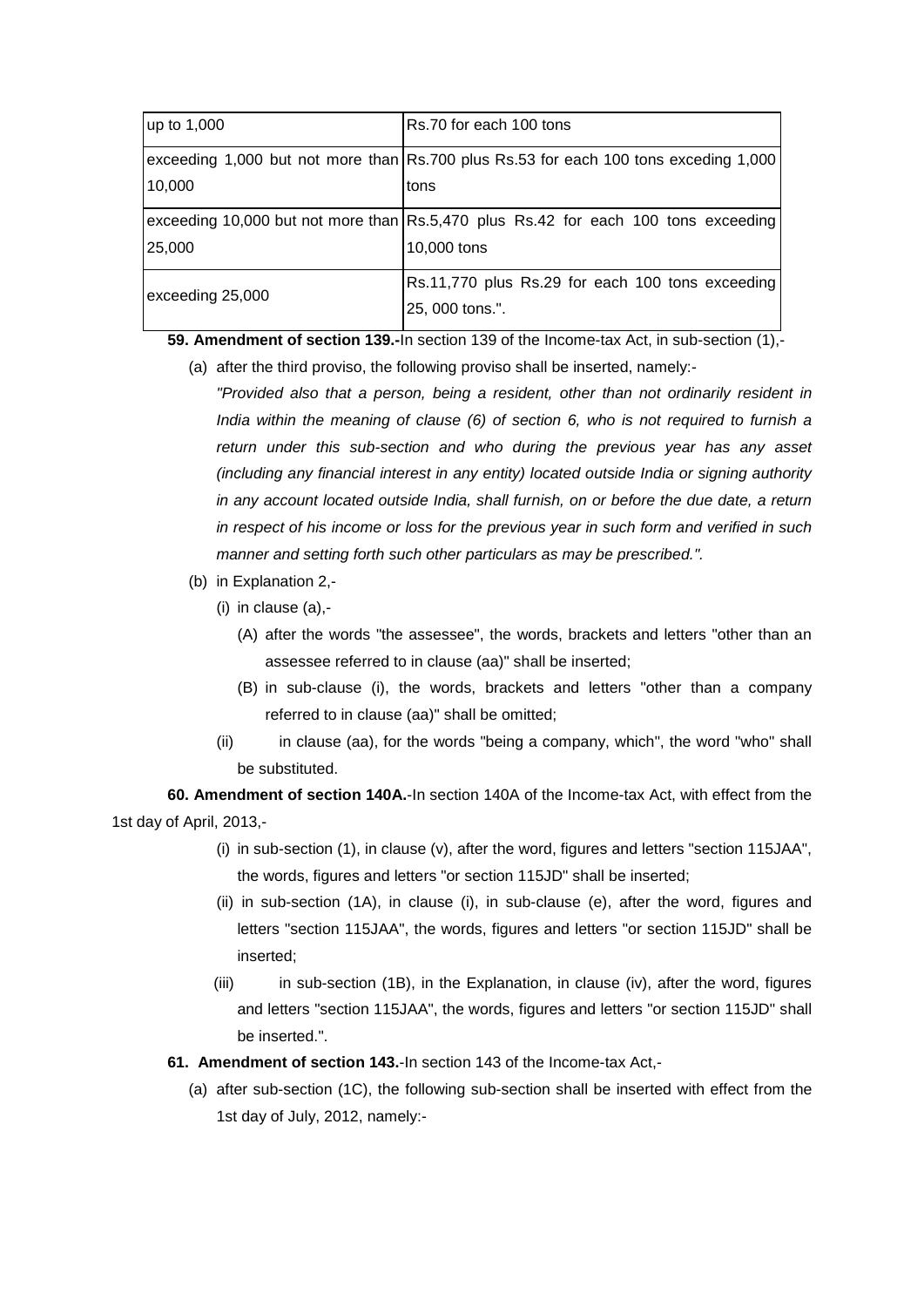*"(1D) Notwithstanding anything contained in sub-section (1), the processing of a return shall not be necessary, where a notice has been issued to the assessee under sub-section (2).".*

(b) in sub-section (3), after the second proviso, the following proviso shall be inserted and shall be deemed to have been inserted with effect from the 1st day of April, 2009, namely:-

*"Provided also that notwithstanding anything contained in the first and the second proviso, no effect shall be given by the Assessing Officer to the provisions of clause (23C) of section 10 in the case of a trust or institution for a previous year, if the provisions of the first proviso to clause (15) of section 2 become applicable in the case of such person in such previous year, whether or not the approval granted to such trust or institution or notification issued in respect of such trust or institution has been withdrawn or rescinded.".*

**62. Insertion of new section 144BA.**-After section 144B of the Income-tax Act, the following section shall be inserted with effect from the 1st day of April, 2014, namely:-

> *"144BA.* **Reference to Commissioner in certain cases.**-*(1) If, the Assessing Officer, at any stage of the assessment or reassessment proceedings before him having regard to the material and evidence available, considers that it is necessary to declare an arrangement as an impermissible avoidance arrangement and to determine the consequence of such an arrangement within the meaning of Chapter X-A, then, he may make a reference to the Commissioner in this regard.*

- *(2) The Commissioner shall, on receipt of a reference under sub-section (1), if he is of the opinion that the provisions of Chapter X-A are required to be invoked, issue a notice to the assessee, setting out the reasons and basis of such an opinion, for submitting objections, if any, and providing an opportunity of being heard to the assessee within such period, not exceeding sixty days, as may be specified in the notice.*
- *(3) If the assessee does not furnish any objection to the notice within the time specified in the notice issued under sub-section (2), the Commissioner shall issue such directions as it deems fit in respect of declaration of the arrangement to be an impermissible avoidance arrangement.*
- *(4) In case the assessee objects to the proposed action, and the Commissioner, after hearing the assessee in the matter, is not satisfied by the explanation of the assessee, then, he shall make a reference in the matter to the Approving Panel for the purpose of declaration of the arrangement as an impermissible avoidance arrangement.*
- *(5) If the Commissioner is satisfied, after having heard the assessee that the provisions of Chapter X-A are not to be invoked, he shall by an order in writing communicate the same to the Assessing Officer with a copy to the assessee.*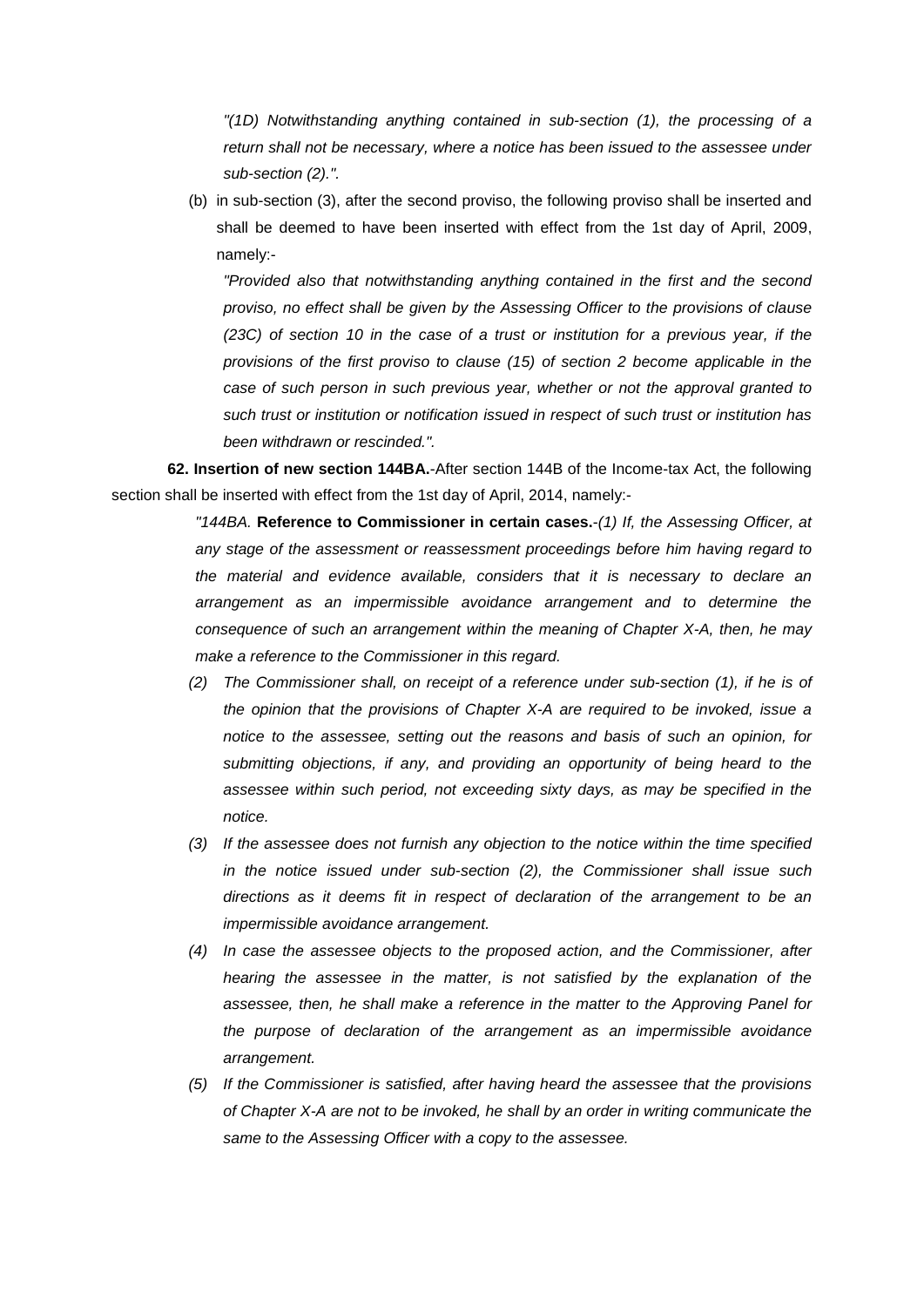- *(6) The Approving Panel, on receipt of reference from the Commissioner under sub*section (4) shall issue such directions, as it deems fit, in respect of the declaration of *the arrangement as an impermissible avoidance arrangement in accordance with the provisions of Chapter X-A including specifying the previous year or years to which such declaration of an arrangement as an impermissible avoidance arrangement shall apply.*
- *(7) No direction under sub-section (6) shall be issued unless an opportunity of being heard is given to the assessee and the Assessing Officer on such directions which are prejudicial to the interest of the assessee or the interest of the revenue, as the case may be.*
- *(8) The Approving Panel may, before issuing any direction under sub-section (6),- (i) if it is of the opinion that any further inquiry in the matter is necessary, direct the Commissioner to make such further inquiry or cause to make such further inquiry to be made by any other income-tax authority and furnish a report containing the results of such inquiry to it; or*

*(ii) call for and examine such records related to the matter as it deems fit; or (iii) require the assessee to furnish such document and evidence as it may so direct.*

- *(9) If the members of the Approving Panel differ in opinion on any point, the point shall be decided according to the opinion of the majority of the members.*
- *(10) Every direction, issued by the Approving Panel under sub-section (6) or the Commissioner under sub-section (3), shall be binding on the Assessing Officer and the Assessing Officer on receipt of the directions shall proceed to complete the proceedings referred to in sub-section (1) in accordance with the directions and provisions of Chapter X-A.*
- *(11) If any direction issued under sub-section (6) specifies that declaration of the arrangement as impermissible avoidance arrangement is applicable for any previous year to which the proceeding referred to in sub-section (1) pertains, then, the Assessing Officer while completing any assessment or reassessment proceedings of the assessment year relevant to such other previous year shall do so in accordance with such directions and the provisions of Chapter X-A and it shall not be necessary for him to seek fresh direction on the issue for the relevant assessment year.*
- *(12) No order of assessment or reassessment shall be passed by the Assessing Officer without the prior approval of the Commissioner if any tax consequences have been determined in the order under the provisions of Chapter X-A pursuant to a direction issued under sub-section (6) or sub-section (3) declaring the arrangement as impermissible avoidance arrangement.*
- *(13) No direction under sub-section (6) shall be issued after a period of six months from the end of the month in which the reference under sub-section (4) was received by the Approving Panel.*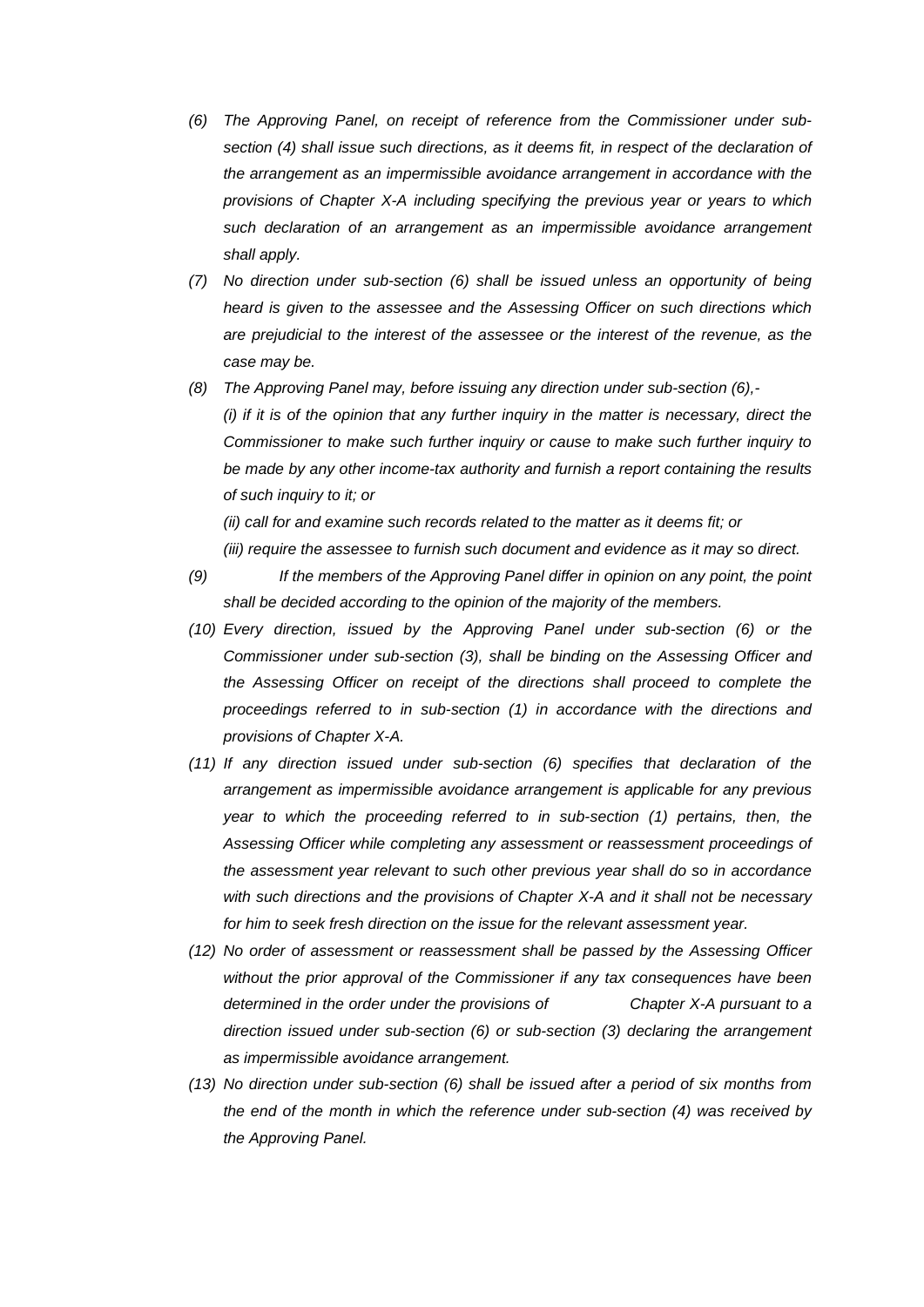- *(14) The Board shall, for the purposes of this section, constitute an Approving Panel consisting of not less than three members, being -*
	- *(i) income tax authorities of the rank of Commissioner; and*
	- *(ii) an officer of the Indian Legal Service not below the rank of Joint Secretary to the Government of India.*
- *(15) The Board may make rules for the purposes of the efficient functioning of the Approving Panel and expeditious disposal of the references received under subsection (4).".*
- **63. Amendment of section 144C.**-In section 144C of the Income-tax Act,-
	- (a) in sub-section (4), for the words and figures *"in section 153"*, the words, figures and letter *"in section 153 or section 153B"* shall be substituted and shall be deemed to have been substituted with effect from the 1st day of October, 2009;
	- (b) after sub-section (8), the following Explanation shall be inserted and shall be deemed to have been inserted with effect from the 1st day of April, 2009, namely:- *"Explanation.-For the removal of doubts, it is hereby declared that the power of the Dispute Resolution Panel to enhance the variation shall include and shall be deemed always to have included the power to consider any matter arising out of the assessment proceedings relating to the draft order, notwithstanding that such matter was raised or not by the eligible assessee.";*
	- (c) in sub-section (13), for the words and figures "in section 153", the words, figures and letter "in section 153 or section 153B" shall be substituted and shall be deemed to have been substituted with effect from the 1st day of October, 2009;
	- (d) after sub-section (14), the following sub-section shall be inserted with effect from the 1st day of April, 2013, namely:-

*"(14A) The provisions of this section shall not apply to any assessment or reassessment order passed by the Assessing Officer with the prior approval of the Commissioner under sub-section (12) of section 144BA.".*

**64. Amendment of section 147.**-In section 147 of the Income-tax Act, with effect from the 1st day of July, 2012-

(i) after the first proviso, the following proviso shall be inserted, namely:-

*"Provided further that nothing contained in the first proviso shall apply in a case where any income in relation to any asset (including financial interest in any entity) located outside India, chargeable to tax, has escaped assessment for any assessment year:";*

- (ii) in the second proviso, for the words "Provided further", the words "Provided also" shall be substituted;
- (iii) in Explanation 2,-

(I) after clause (b), the following clause shall be inserted, namely:-

*"(ba) where the assessee has failed to furnish a report in respect of any international transaction which he was so required under section 92E;".*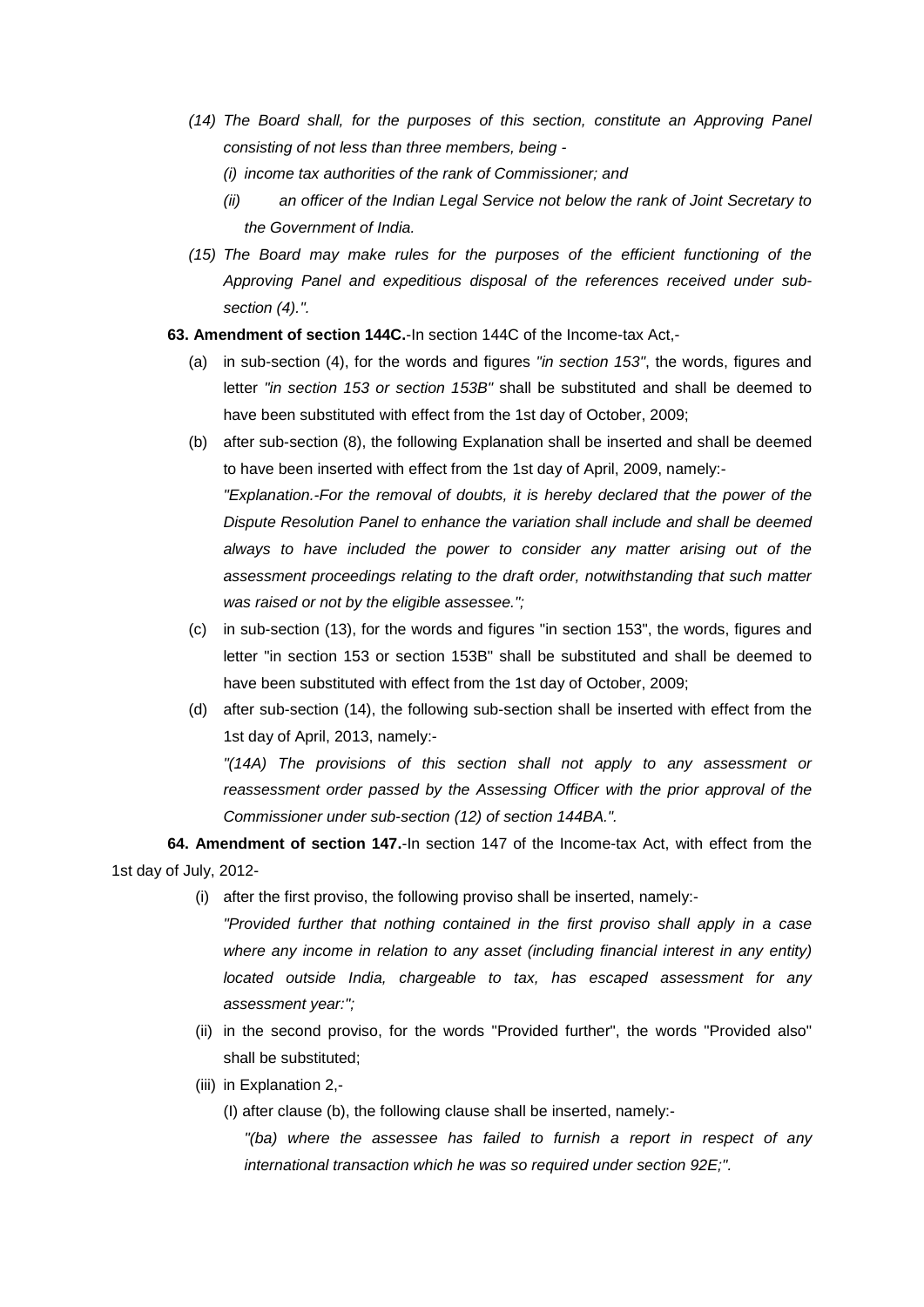(II) after clause (c), the following clause shall be inserted, namely:-

*"(d) where a person is found to have any asset (including financial interest in any entity) located outside India.";*

(iv) after Explanation 3, the following Explanation shall be inserted, namely:- *"Explanation 4.-For the removal of doubts, it is hereby clarified that the provisions of this section, as amended by the Finance Act, 2012, shall also be applicable for any assessment year beginning on or before the 1st day of April, 2012.".*

**65. Amendment of section 149.**-In section 149 of the Income-tax Act, with effect from the 1st day of July, 2012,-

- (A) in sub-section (1).-
	- (i) in clause (a), after the word, brackets and letter "clause (b)", the words, brackets and letter "or clause (c)" shall be inserted;
	- (ii) after clause (b) the following clause shall be inserted, namely:-

*"(c) if four years but not more than sixteen years, have elapsed from the end of the relevant assessment year unless the income in relation to any asset (including financial interest in any entity) located outside India, chargeable to tax, has*  escaped assessment."*;*

- (B) in sub-section (3), for the words "two years", the words "six years" shall be substituted;
- (C) after sub-section (3), the following Explanation shall be inserted, namely:-

*"Explanation.-For the removal of doubts, it is hereby clarified that the provisions of sub-sections (1) and (3), as amended by the Finance Act, 2012, shall also be applicable for any assessment year beginning on or before the 1st day of April, 2012.".*

- **66. Amendment of section 153.**-In section 153 of the Income-tax Act,-
	- (A) with effect from the 1st day of July, 2012,-
		- (i) in sub-section (1),-
			- (a) in the first proviso, for the words, figures and letters "on the 1st day of April, 2004 or any subsequent assessment year", the words, figures and letters "on or after the 1st day of April, 2004 but before the 1st day of April, 2010" shall be substituted;
			- (b) in the second proviso, for the words, figures and letters "on the 1st day of April, 2005 or any subsequent assessment year", the words, figures and letters "on or after the 1st day of April, 2005 but before the 1st day of April, 2009" shall be substituted;
			- (c) after the second proviso, the following proviso shall be inserted, namely:- 'Provided also that in case the assessment year in which the income was first assessable is the assessment year commencing on the 1st day of April, 2009 or any subsequent assessment year and during the course of the proceeding for the assessment of total income, a reference under sub-section (1) of section 92CA-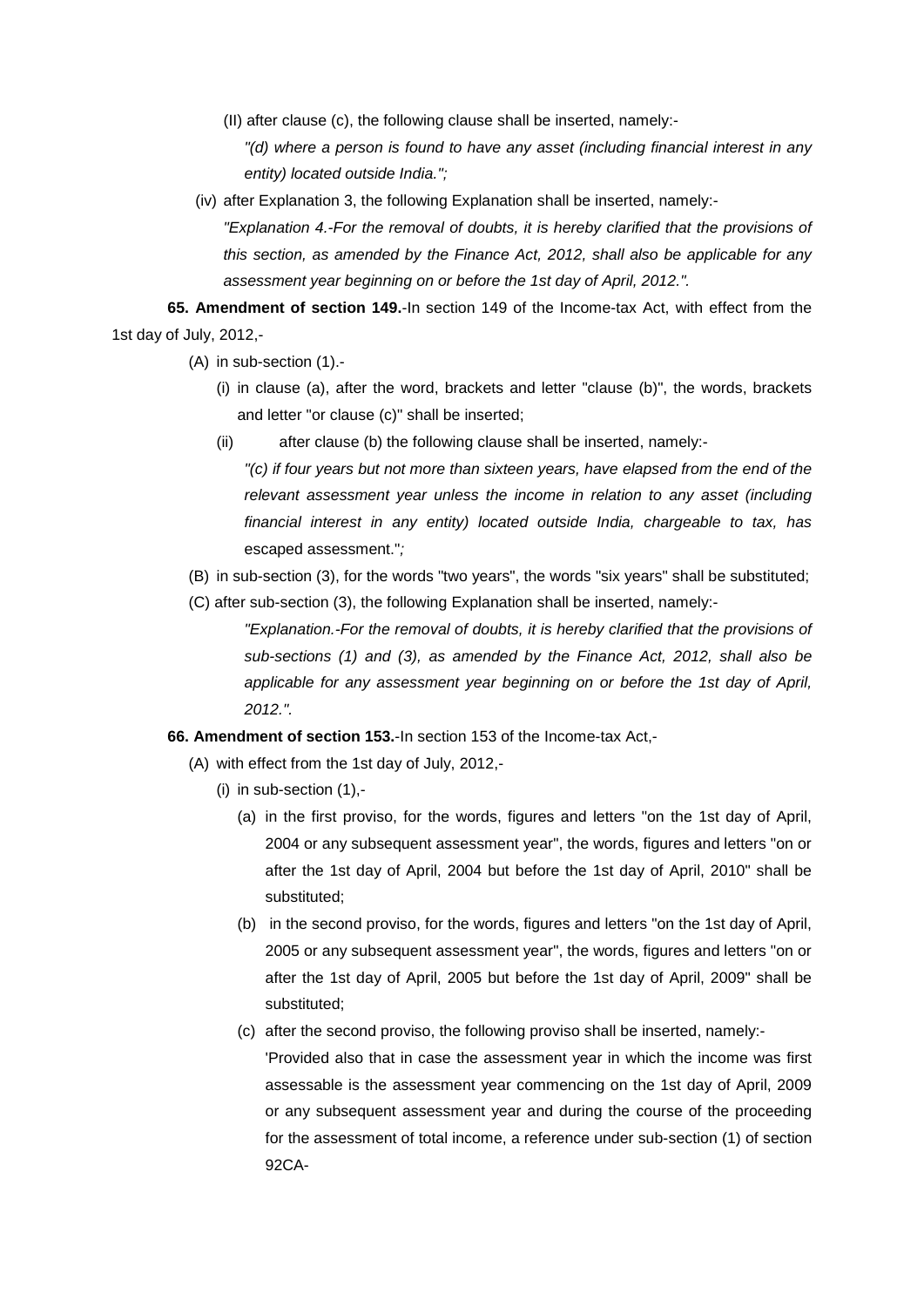- (i) is made before the 1st day of July, 2012, but an order under subsection (3) of that section has not been made before such date; or
- (ii) is made on or after the 1st day of July, 2012,

the provisions of clause (a) shall, notwithstanding anything contained in the first proviso, have effect as if for the words "two years", the words "three years" had been substituted;';

- $(ii)$  in sub-section  $(2)$ .-
	- (a) in the second proviso, after the words, figures and letters *"on or after the 1st day of April, 2005"*, the words, figures and letters "but before the 1st day of April, 2011" shall be inserted;
	- (b) in the third proviso, after the words, figures and letters *"the 1st day of April, 2006*", the words, figures and letters "but before the 1st day of April, 2010" shall be inserted;
	- (c) after the third proviso, the following proviso shall be inserted, namely:-

'Provided also that where the notice under section 148 was served on or after the 1st day of April, 2010 and during the course of the proceedings for the assessment or reassessment or recomputation of total income, a reference under sub-section (1) of section 92CA-

- (i) is made before the 1st day of July, 2012, but an order under sub-section (3) of that section has not been made before such date; or
- (ii) is made on or after the 1st day of July, 2012,

the provisions of this sub-section shall, notwithstanding anything contained in the second proviso, have effect as if for the words "one year", the words "two years" had been substituted;';

- (iii) in sub-section (2A),-
	- (a) in the second proviso, after the words, figures and letters "the 1st day of April, 2005", the words, figures and letters "but before the 1st day of April, 2011" shall be inserted;
	- (b)in the third proviso, after the words, figures and letters "the 1st day of April, 2006", the words, figures and letters "but before the 1st day of April, 2010" shall be inserted;
	- (c) after the third proviso, the following proviso shall be inserted, namely:-

'Provided also that where the order under section 254 is received by the Chief Commissioner or Commissioner or, as the case may be, the order under section 263 or section 264 is passed by the Commissioner on or after the 1st day of April, 2010, and during the course of the proceedings for the fresh assessment of total income, a reference under sub-section (1) of section 92CA-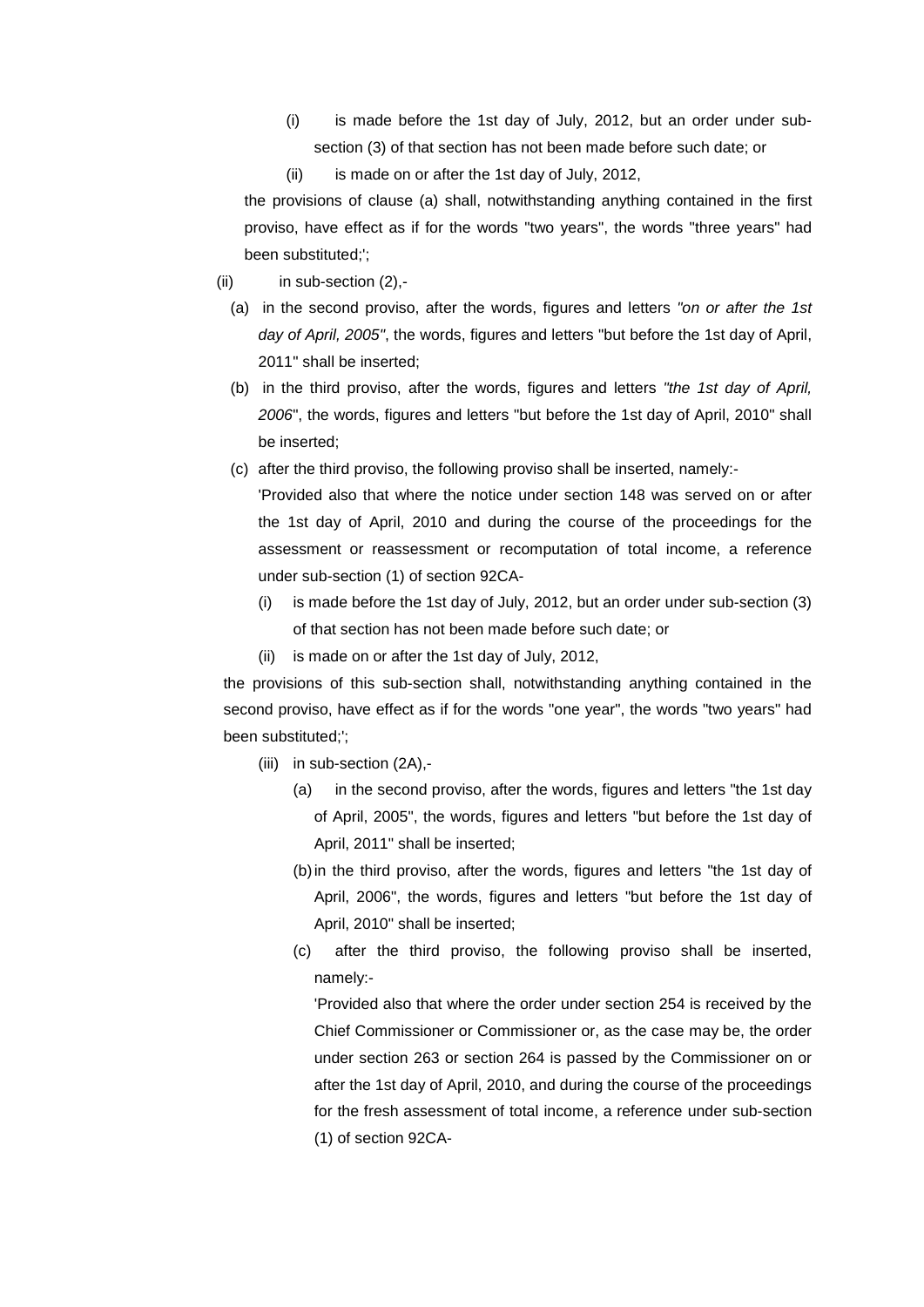- (i) is made before the 1st day of July, 2012, but an order under subsection (3) of section 92CA has not been made before such date; or
- (ii) is made on or after the 1st day of July, 2012,
- the provisions of this sub-section shall, notwithstanding anything contained in the second proviso, have effect as if for the words "one year", the words "two years" had been substituted;';
- (B) in Explanation 1,-
	- (a) in clause (viii), for the words "six months", the words "one year" shall be substituted with effect from the 1st day of July, 2012;
	- (b) after clause (viii) and before the words "shall be excluded", the following clause shall be inserted with effect from the 1st day of April, 2013, namely:- *"(ix) the period commencing from the date on which a reference for declaration of an arrangement to be impermissible avoidance arrangement is received by the Commissioner under sub-section (1) of section 144BA and ending on the date on which a direction under sub-section (3) or sub-section (6) or an order under subsection (5) of the said section is received by the Assessing Officer,".*

**67. Amendment of section 153A.**-In section 153A of the Income-tax Act, in sub-section (1), after the second proviso, the following proviso shall be inserted with effect from the 1st day of July, 2012, namely:-

*"Provided also that the Central Government may by rules made by it and published in the Official Gazette (except in cases where any assessment or reassessment has abated under the second proviso), specify the class or classes of cases in which the Assessing Officer shall not be required to issue notice for assessing or reassessing the total income for six assessment years immediately preceding the assessment year relevant to the previous year in which search is conducted or requisition is made.".*

**68. Amendment of section 153B.**-In section 153B of the Income-tax Act,-

- (I) in sub-section (1) with effect from the 1st day of July, 2012,-
	- (i) in the second proviso, for the words, figures and letters "on the 1st day of April, 2004 or any subsequent financial year", the words, figures and letters "on or after the 1st day of April, 2004 but before the 1st day of April, 2010" shall be substituted;
	- (ii) in the third proviso for the words, figures and letters "on the 1st day of April, 2005 or any subsequent financial year", the words, figures and letters "on or after the 1st day of April, 2005 but before the 1st day of April, 2009" shall be substituted;

(iii) after the third proviso, the following proviso shall be inserted, namely:-

'Provided also that in case where the last of the authorisations for search under section 132 or for requisition under section 132A was executed during the financial year commencing on the 1st day of April, 2009 or any subsequent financial year and during the course of the proceedings for the assessment or reassessment of total income, a reference under sub-section (1) of section 92CA-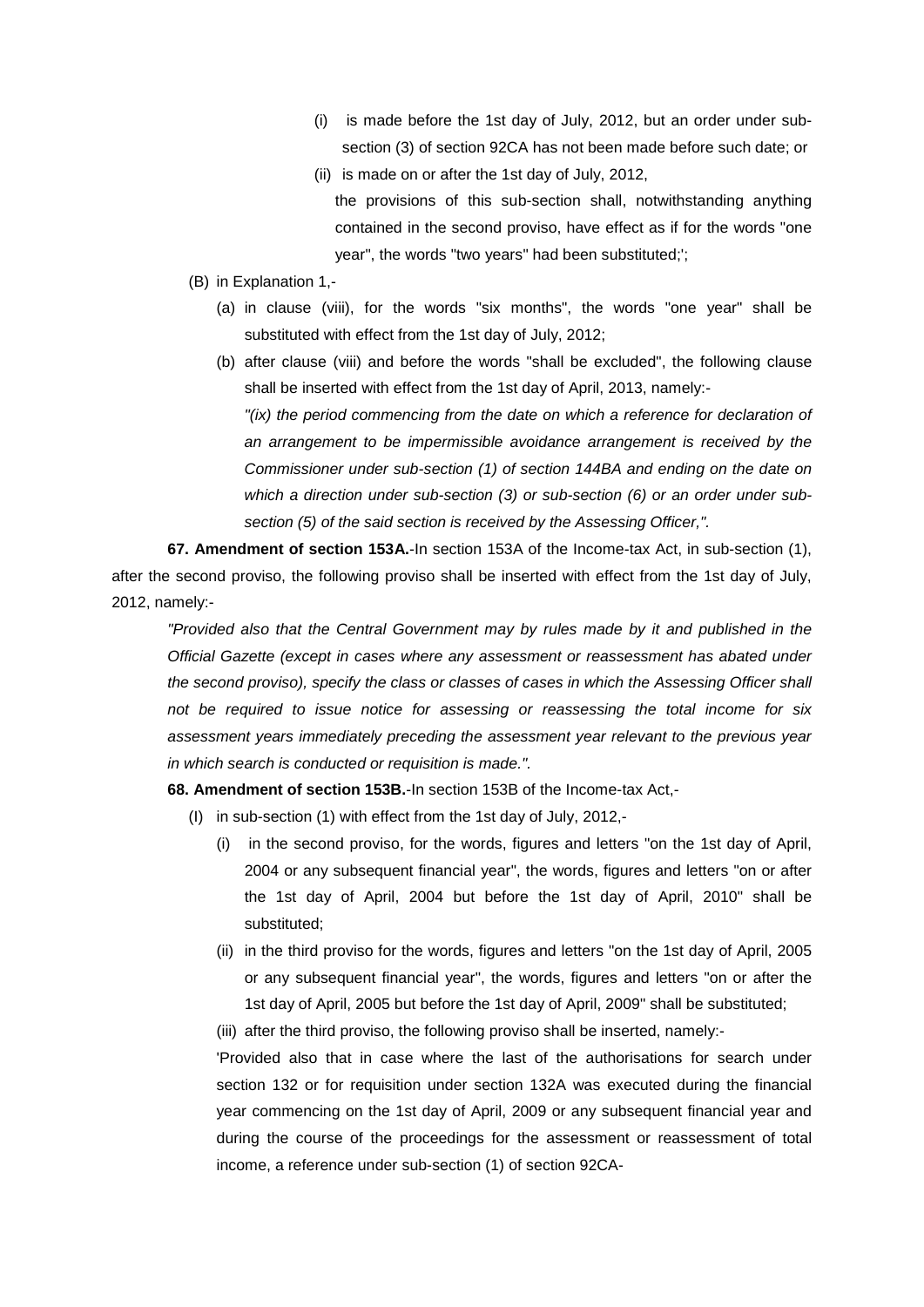(i) was made before the 1st day of July, 2012, but an order under sub-section (3) of section 92CA has not been made before such date; or

(ii) is made on or after the 1st day of July, 2012,

the provisions of clause (a) or clause (b) of this sub-section, shall, notwithstanding anything in the contained in the contained in the contained in the contained in the contained in the contained clause (i) of the second proviso, have effect as if for the words "two years", the words "three years" had been substituted.'.

- (iv) in the fourth proviso for the words, figures and letters "on the 1st day of April, 2005 or any subsequent financial year", the words, figures and letters "on or after the 1st day of April, 2005 but before the 1st day of April, 2009" shall be substituted;
- (v) after the fourth proviso, the following proviso shall be inserted, namely:-

"Provided also that in case where the last of the authorisations for search under section 132 or for requisition under section 132A was executed during the financial year commencing on the 1st day of April, 2009 or any subsequent financial year and during the course of proceedings for the assessment or reassessment of total income in case of other person referred to in section 153C, a reference under sub-section (1) of section 92CA-

- (i) was made before the 1st day of July, 2012 but an order under sub-section (3) of section 92CA has not been made before such date; or
- (ii) is made on or after the 1st day of July, 2012,

the period of limitation for making the assessment or reassessment in case of such other person shall, notwithstanding anything contained in clause (ii) of the second proviso, be the period of thirty-six months from the end of the financial year in which the last of the authorisations for search under section 132 or for requisition under section 132A was executed or twenty-four months from the end of the financial year in which books of account or documents or assets seized or requisitioned are handed over under section 153C to the Assessing Officer having jurisdiction over such other person, whichever is later.";

- (II) in the Explanation,-
	- (a) in clause (viii), for the words "six months", the words "one year" shall be substituted with effect from the 1st day of July, 2012;
	- (b) after clause (viii) and before the words "shall be excluded", the following clause shall be inserted with effect from the 1st day of April, 2013, namely:-

*"(ix) the period commencing from the date on which a reference for declaration of an arrangement to be impermissible avoidance arrangement is received by the Commissioner under sub-section (1) of section 144BA and ending on the date on which a direction under sub-section (3) or sub-section (6) or an order under sub-section (5) of the said section is received by* the Assessing Officer*,".*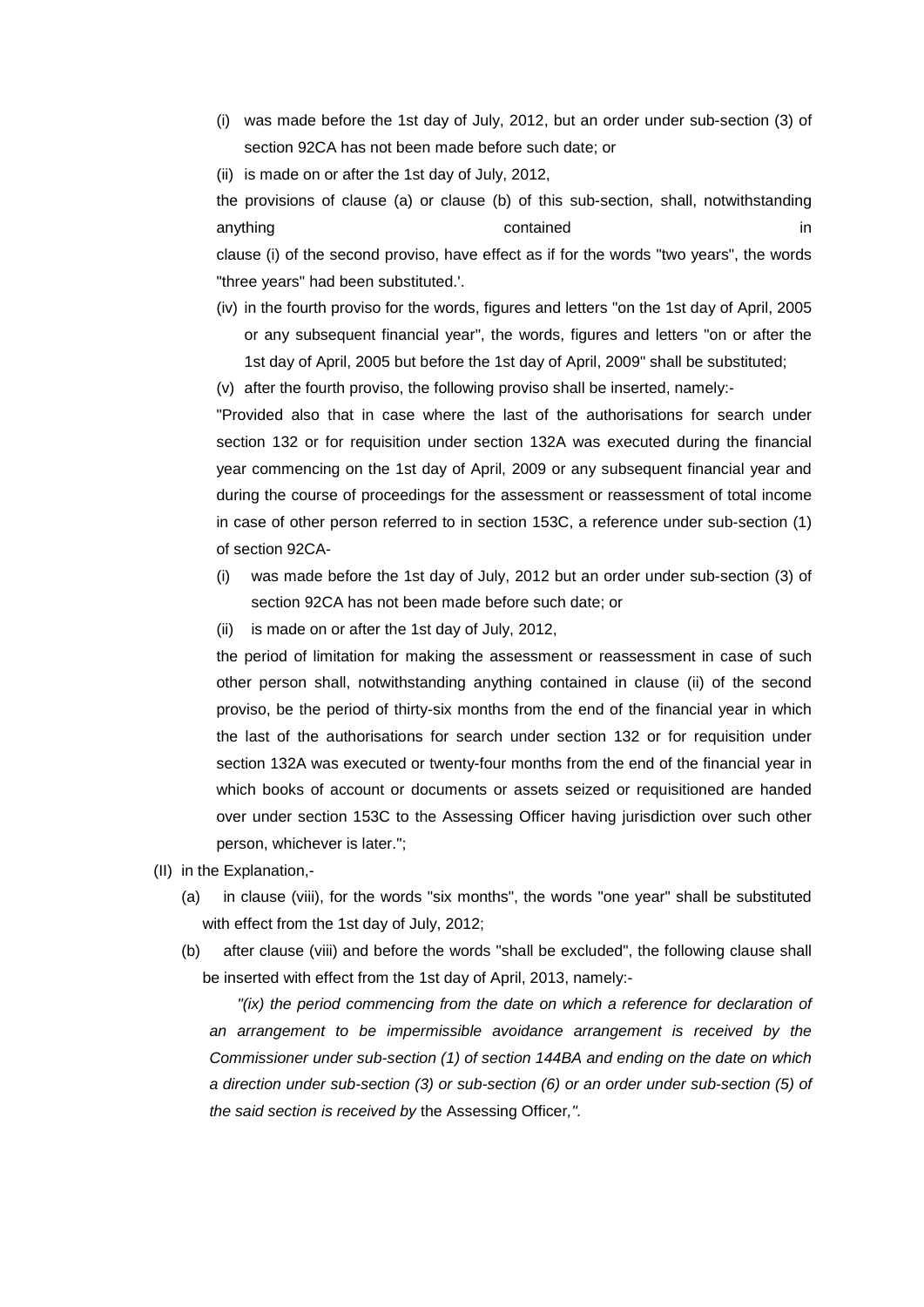**69. Amendment of section 153C.**-In section 153C of the Income-tax Act, in sub-section (1), after the proviso, the following proviso shall be inserted with effect from the 1st day of July, 2012, namely:-

*"Provided further that the Central Government may by rules made by it and published in the Official Gazette, specify the class or classes of cases in respect of such other person, in which the Assessing Officer shall not be required to issue notice for assessing or reassessing the total income for six assessment years immediately preceding the assessment year relevant to the previous year in which search is conducted or requisition is made except in cases where any assessment or reassessment has abated.".*

**70. Amendment of section 154.**-In section 154 of the Income-tax Act, with effect from the 1st day of July, 2012,-

- (a) in sub-section (1), after clause (b), the following clause shall be inserted, namely:- *"(c) amend any intimation under sub-section (1) of section 200A.";*
- (b) in sub-section (2), in clause (b), for the words "by the assessee", the words "by the assessee or by the deductor," shall be substituted;
- (c) in sub-section (3), for the words "the assessee", wherever they occur, the words "the assessee or the deductor" shall respectively be substituted;
- (d) for sub-section (5), the following sub-section shall be substituted, namely:-

*"(5) Where any such amendment has the effect of reducing the assessment or otherwise reducing the liability of the assessee or the deductor, the Assessing Officer shall make any refund which may be due to such assessee or the deductor.";*

- (e) in sub-section (6), for the words "already made, the Assessing Officer shall serve on the assessee", the words "already made or otherwise increasing the liability of the assessee or the deductor, the Assessing Officer shall serve on the assessee or the deductor, as the case may be" shall be substituted;
- (f) in sub-section (8), for the words "by the assessee", the words "by the assessee or by the deductor" shall be substituted.

**71. Amendment of section 156.**-In section 156 of the Income-tax Act, for the proviso, the following proviso shall be substituted with effect from the 1st day of July, 2012, namely:-

> *"Provided that where any sum is determined to be payable by the assessee or by the deductor under sub-section (1) of section 143 or sub-section (1) of section 200A, the intimation under those sub-sections shall be deemed to be a notice of demand for the purposes of this section.".*

**72. Amendment of section 193.**-In section 193 of the Income-tax Act, in the proviso, for clause (v), the following clause shall be substituted with effect from the 1st day of July, 2012, namely:- *"(v) any interest payable to an individual or a Hindu undivided family, who is resident in India, on any debenture issued by a company in which the public are substantially interested, if-*

> *(a) the amount of interest or, as the case may be, the aggregate amount of such interest paid or likely to be paid on such debenture during the financial year by the*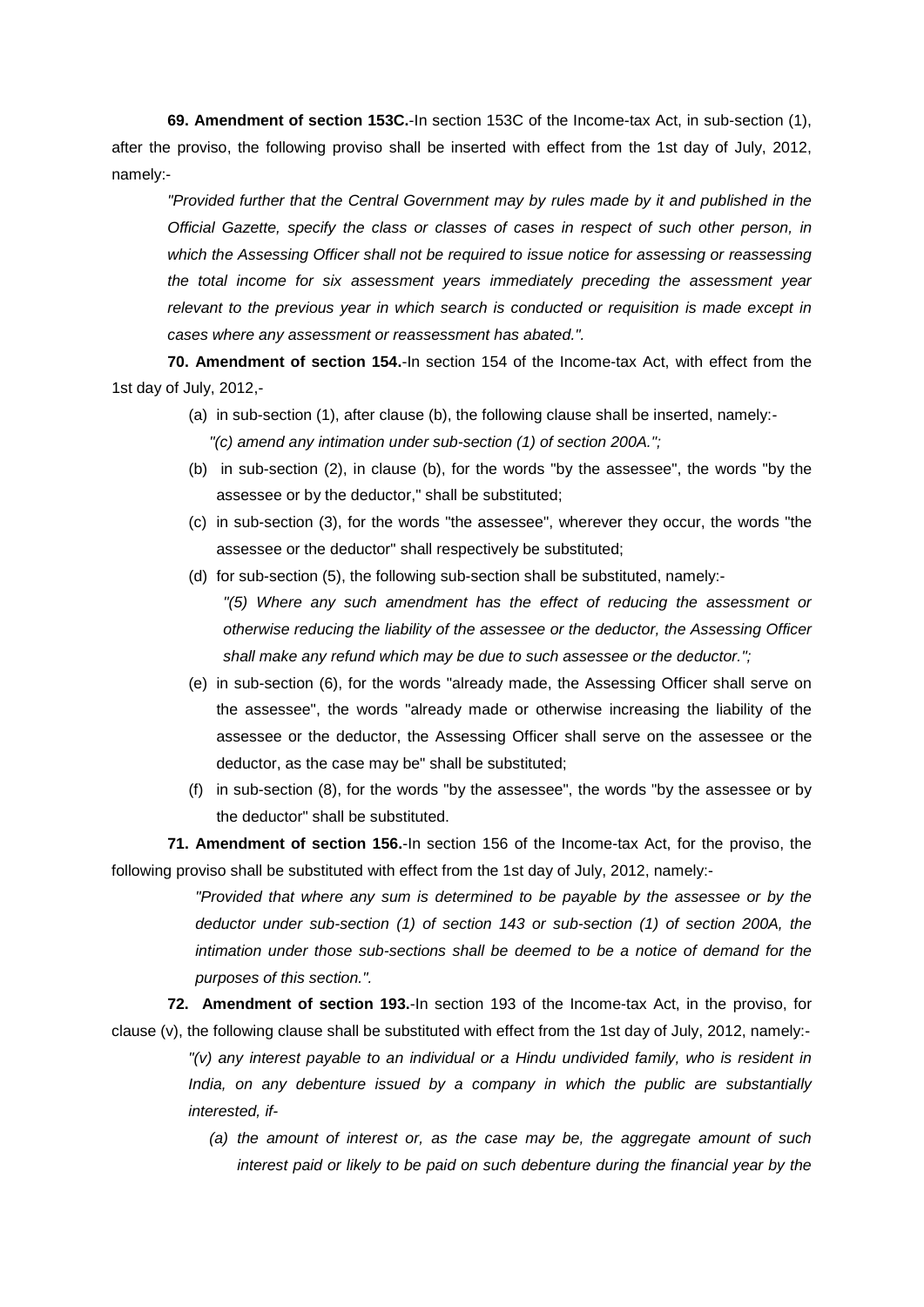*company to such individual or Hindu undivided family does not exceed five thousand rupees; and*

*(b) such interest is paid by the company by an account payee cheque;".*

**73. Amendment of section 194E.**-In section 194E of the Income-tax Act, with effect from the 1st day of July, 2012,-

- (a) after the words and brackets "is payable to a non-resident sportsman (including an athlete)", the words "or an entertainer," shall be inserted;
- (b) for the words "ten per cent", the words "twenty per cent" shall be substituted.

**74. Amendment of section 194J.**-In section 194J of the Income-tax Act, in sub-section (1), after clause (b), the following clause shall be inserted with effect from the 1st day of July, 2012, namely:-

> *"(ba) any remuneration or fees or commission by whatever name called, other than those on which tax is deductible under section 192, to a director of a company; or".*

**75. Amendment of section 194LA.**-In section 194LA of the Income-tax Act, in the proviso, for the words "one hundred thousand rupees", the words "two hundred thousand rupees" shall be substituted with effect from the 1st day of July, 2012.

**76. Insertion of new section 194LC.**-After section 194LB of the income-tax Act, the following section shall be inserted with effect from the 1st day of July, 2012, namely:-

> '194LC. **Income by way of interest from Indian company** -(1) Where any income by way of interest referred to in sub-section (2) is payable to a non-resident, not being a company or to a foreign company by a specified company, the person responsible for making the payment, shall at the time of credit of such income to the account of the payee or at the time of payment thereof in cash or by issue of a cheque or draft or by any other mode, whichever is earlier, deduct the income-tax thereon at the rate of five per cent.

- (2) The interest referred to in sub-section (1) shall be the income by way of interest payable by the specified company,-
	- (i) in respect of monies borrowed by it at any time on or after the 1st day of July, 2012 but before the 1st day of July, 2015 in foreign currency, from a source outside India
		- (a) under a loan agreement; or
		- (b) by way of issue of long-term infrastructure bonds,

as approved by the Central Government in this behalf; and

(ii) to the extent to which such interest does not exceed the amount of interest calculated at the rate approved by the Central Government in this behalf, having regard to the terms of the loan or the bond and its repayment.

Explanation.-For the purpose of this section-

- (a) "foreign currency" shall have the meaning assigned to it in clause (m) of section 2 of the Foreign Exchange Management Act, 1999; **(42 of 1999)**
- (b) "specified company" means an Indian company.'.

**77. Amendment of section 195.**-In section 195 of the Income-tax Act,-

(a) in sub-section (1),-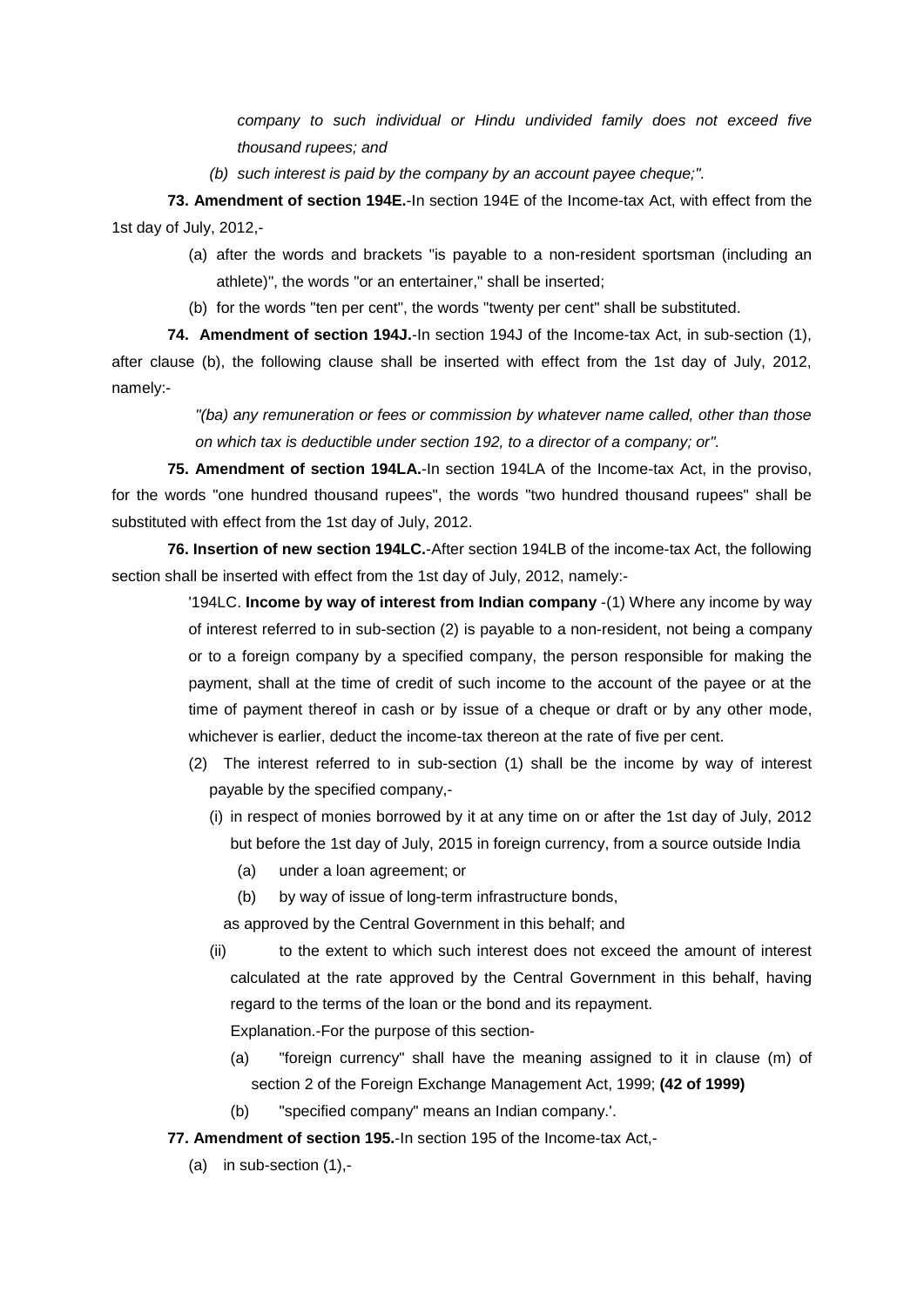- (i) for the words "any interest", the words, brackets, figures and letters "any interest (not being interest referred to in section 194LB or section 194LC)" shall be substituted;
- (ii) the Explanation shall be numbered as Explanation 1 thereof, and after Explanation 1 as so numbered, the following Explanation shall be inserted and shall be deemed to have been inserted with effect from the 1st day of April, 1962, namely:- *"Explanation 2.-For the removal of doubts, it is hereby clarified that the obligation to comply with sub-section (1) and to make deduction thereunder applies and shall be deemed to have always applied and extends and shall be deemed to have always extended to all persons, resident or non-resident, whether or not the non-resident person has-*
	- (i) a residence or place of business or business connection in India; or
	- (ii) any other presence in any manner whatsoever in India.";
- (b) after sub-section (6), the following sub-section shall be inserted with effect from the 1st day of July, 2012, namely:-

*"(7) Notwithstanding anything contained in sub-section (1) and sub-section (2), the Board may, by notification in the Official Gazette, specify a class of persons or cases, where the person responsible for paying to a non-resident, not being a company, or to a foreign company, any sum, whether or not chargeable under the provisions of this Act, shall make an application to the Assessing Officer to determine, by general or special order, the appropriate proportion of sum chargeable, and upon such determination, tax shall be deducted under sub-section (1) on that proportion of the sum which is so chargeable.".*

**78. Amendment of section 197A.**-In section 197A of the Income-tax Act, with effect from the 1st day of July, 2012,-

- (a) in sub-section (1C), for the words "sixty-five years", the words "sixty years" shall be substituted;
- (b) after sub-section (1E), the following sub-section shall be inserted, namely:-

"(1F) Notwithstanding anything contained in this Chapter, no deduction of tax shall be made from such specified payment to such institution, association or body or class of institutions, associations or bodies as may be notified by the Central Government in the Official Gazeete, in this behalf,".

# **79. Amendment of section 201.**-In section 201 of the Income-tax Act,-

- (A) with effect from the 1st day of July, 2012,-
	- $(i)$  in sub-section  $(1)$ ,-
		- (a) before the proviso, the following proviso shall be inserted, namely:-
			- *"Provided that any person, including the principal officer of a company, who fails to deduct the whole or any part of the tax in accordance with the provisions of this Chapter on the sum paid to a resident or on the sum credited to the*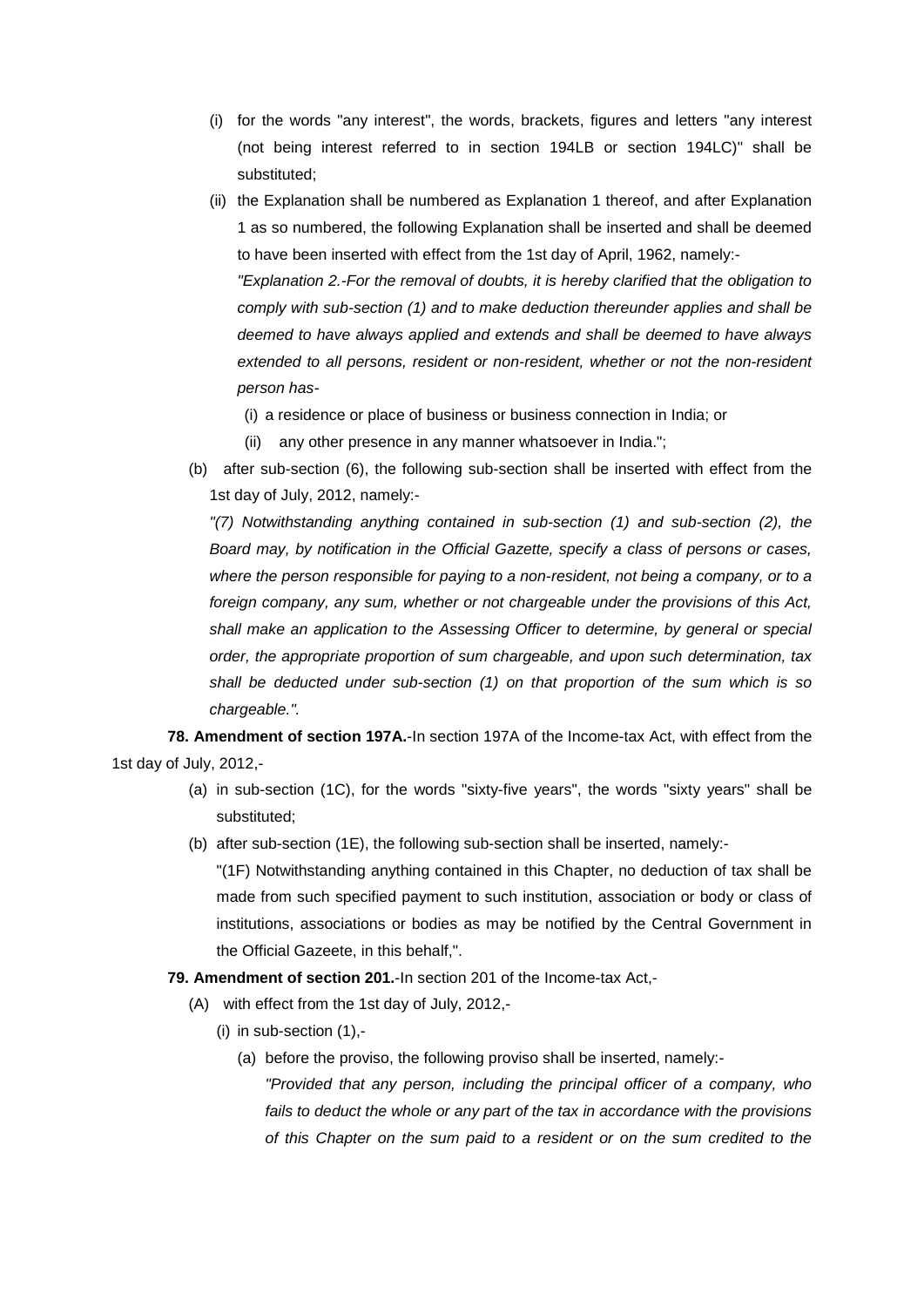*account of a resident shall not be deemed to be an assessee in default in respect of such tax if such resident-*

- *(i) has furnished his return of income under section 139;*
- *(ii)* has taken into account such sum for computing income in such return of *income; and*
- *(iii)* has paid the tax due on the income declared by him in such return of *income,*

*and the person furnishes a certificate to this effect from an accountant in such form as may be prescribed:";*

- (b) in the proviso, for the words "Provided that", the words "Provided further that" shall be substituted;
- (ii) after sub-section (1A), the following proviso shall be inserted, namely:-

*"Provided that in case any person, including the principal officer of a company fails to deduct the whole or any part of the tax in accordance with the provisions of this Chapter on the sum paid to a resident or on the sum credited to the account of a*  resident but is not deemed to be an assessee in default under the first proviso of *sub-section (1), the interest under clause (i) shall be payable from the date on which such tax was deductible to the date of furnishing of return of income by such resident.";*

- (B) in sub-section (3), in clause (ii), for the words "four years", the words "six years" shall be substituted and shall be deemed to have been substituted with effect from the 1st day of April, 2010;
- (C) after sub-section (4), the following Explanation shall be inserted with effect from the 1st day of July, 2012, namely:- *"Explanation.-For the purposes of this section, the expression "accountant" shall have*

*the meaning assigned to it in the Explanation to sub-section (2) of section 288.".*

**80. Amendment of section 204.**-In section 204 of the Income-tax Act, after clause (iii) and before the Explanation, the following clause shall be inserted with effect from the 1st day of July, 2012, namely:-

> *"(iv) in the case of credit, or as the case may be, payment of any sum chargeable under the provisions of this Act made by or on behalf of the Central Government or the Government of a State, the drawing and disbursing officer or any other person, by whatever name called, responsible for crediting, or as the case may be, paying such sum.".*

**81. Amendment of section 206C.**-In section 206C of the Income-tax Act, with effect from the 1st day of July, 2012,-

> (a) in sub-section (1), in the Table, after serial number (vi) and the entries relating thereto, the following serial number and entries shall be inserted, namely:-

| SI.No. | Nature of goods | Percentage |
|--------|-----------------|------------|
| (1)    |                 | (3)        |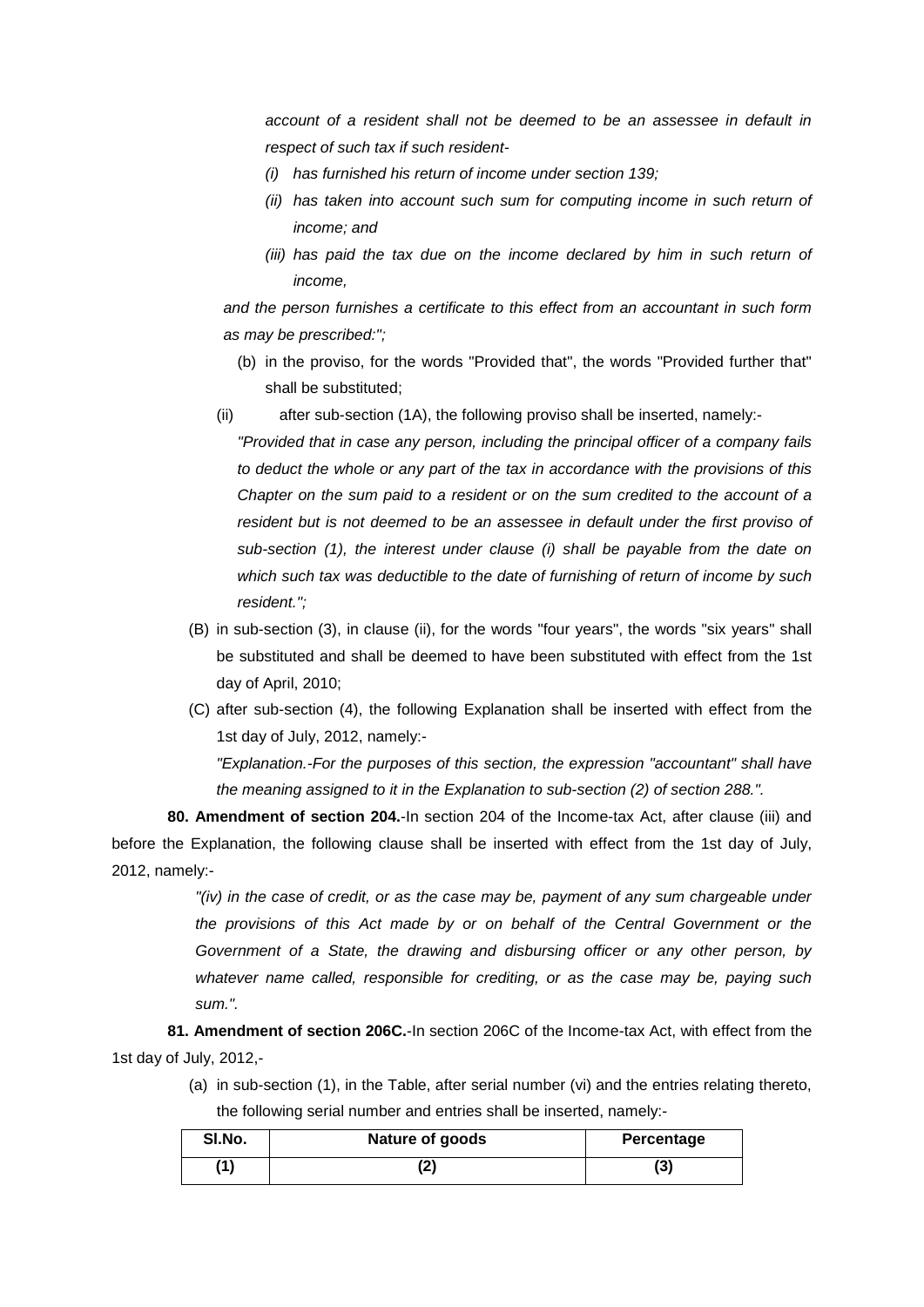| "(vii) | Menerals, being coal or lignite or iron ore | one percent:" |  |
|--------|---------------------------------------------|---------------|--|
|--------|---------------------------------------------|---------------|--|

- (b) in sub-section (1A), after the words "articles or things", the words "or for the purposes of generation of power" shall be inserted;
- (c) after sub-section (1C), the following sub-section shall be inserted, namely:-

*"(1D) Every person, being a seller, who receives any amount in cash as consideration for sale of bullion (excluding any coin or any other article weighing ten grams or less) or jewellery, shall, at the time of receipt of such amount in cash, collect from the buyer, a sum equal to one per cent of sale consideration as income-tax,if such consideration, -*

- *(i) for bullion, exceeds two hundred thousand rupees; or*
- *(ii) for jewellery, exceeds five hundred thousand rupees.";*
- (d) in sub-section (2), after the words, brackets, figure and letter "or sub-section (1C)", the words, brackets, figure and letter "or sub-section (1D)" shall be inserted;
- (e) in sub-section (3), after the words, brackets, figure and letter "or sub-section (1C)", the words, brackets, figure and letter "or sub-section (1D)" shall be inserted;
- (f) in sub-section (6A),-
	- (A) before the proviso, the following proviso shall be inserted, namely:-

*"Provided that any person, other than a person referred to in sub-section (1D), responsible for collecting tax in accordance with the* provisions of this section, who fails to collect the whole or any part of the tax on the amount received from a buyer or licensee or lessee *or on the amount debited to the account of the buyer or licensee or lessee shall not be deemed to be an assessee in default in respect of such tax if such buyer or licensee or lessee-*

- *(i) has furnished his return of income under section 139;*
- *(ii)* has taken into account such amount for computing income in such return of *income; and*
- *(iii) has paid the tax due on the income declared by him in such return of income,*

*and the person furnishes a certificate to this effect from an accountant in such form as may be prescribed:";*

- (B) in the proviso, for the words "Provided that", the words "Provided further that" shall be substituted;
- (g) in sub-section (7), the following proviso shall be inserted, namely:-

*"Provided that in case any person, other than a person referred to in subsection (1D), responsible for collecting tax in accordance with the provisions of this section, fails to collect the whole or any part of the tax on the amount received from a buyer or licensee or lessee or on the amount debited to the account of the buyer or licensee or lessee but is not deemed to be an assessee in default under the first proviso of sub-section (6A), the interest shall be payable from the date on which such*  tax was collectible to the date of furnishing of return of income by such buyer or *licensee or lessee.";*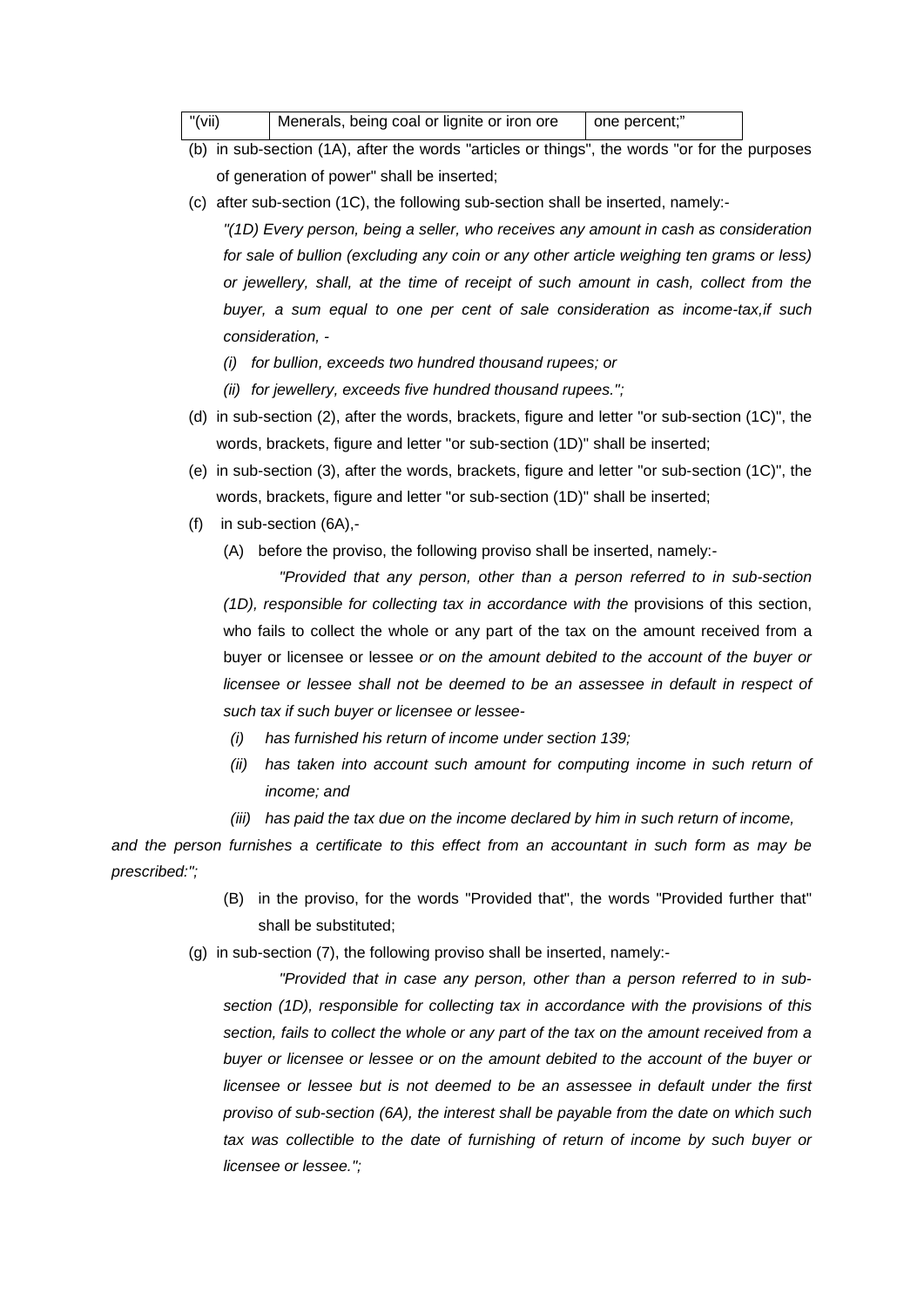- (h) in sub-section (9), after the words, brackets, figure and letter "or sub-section (1C)" at both the places where they occur, the words, brackets, figure and letter "or sub-section (1D)" shall be inserted;
- (i) in the Explanation, occurring at the end,-
	- (I) for clause (a), the following clauses shall be substituted, namely:-
		- '(a) "accountant" shall have the meaning assigned to it in the Explanation to subsection (2) of section 288;
		- (aa) "buyer" with respect to-
			- (i) sub-section (1) means a person who obtains in any sale, by way of auction, tender or any other mode, goods of the nature specified in the Table in subsection (1) or the right to receive any such goods but does not include.
				- (A) a public sector company, the Central Government, a State Government, and an embassy, a High Commission, legation, commission, consulate and the trade representation, of a foreign State and a club; or
				- (B) a buyer in the retail sale of such goods purchased by him for personal consumption;
			- (ii) sub-section (1D) means a person who obtains in any sale, goods of the nature specified in the said sub-section;
		- (ab) "jewellery" shall have the meaning assigned to it in the Explanation to subclause (ii) of clause (14) of section 2.';
			- (II) in clause (c), after the words, brackets and figure "in sub-section (1)", the words, brackets, figure and letter "or sub-section (1D)" shall be inserted.

**82. Amendment of section 207.**-Section 207 of the Income-tax Act shall be renumbered as sub-section (1) thereof and after sub-section (1) as so renumbered, the following sub-section shall be inserted, namely:-

> *'(2) The provisions of sub-section (1) shall not apply to an individual resident in India, who-*

- *(a) does not have any income chargeable under the head "Profits and gains of business or profession"; and*
- *(b) is of the age of sixty years or more at any time during the previous year.",*

**83. Amendment of section 209.**-In section 209 of the Income-tax Act, in sub-section (1), in clause (d), the following proviso shall be inserted, namely:-

> *"Provided that for computing liability for advance tax, income-tax calculated under clause (a) or clause (b) or clause (c) shall not, in each case, be reduced by the aforesaid amount of income-tax which would be deductible or collectible at source during the said financial year under any provision of this Act from any income, if the person responsible for deducting tax has paid or credited such income without deduction of tax or it has been received or debited by the person responsible for collecting tax without collection of such tax.".*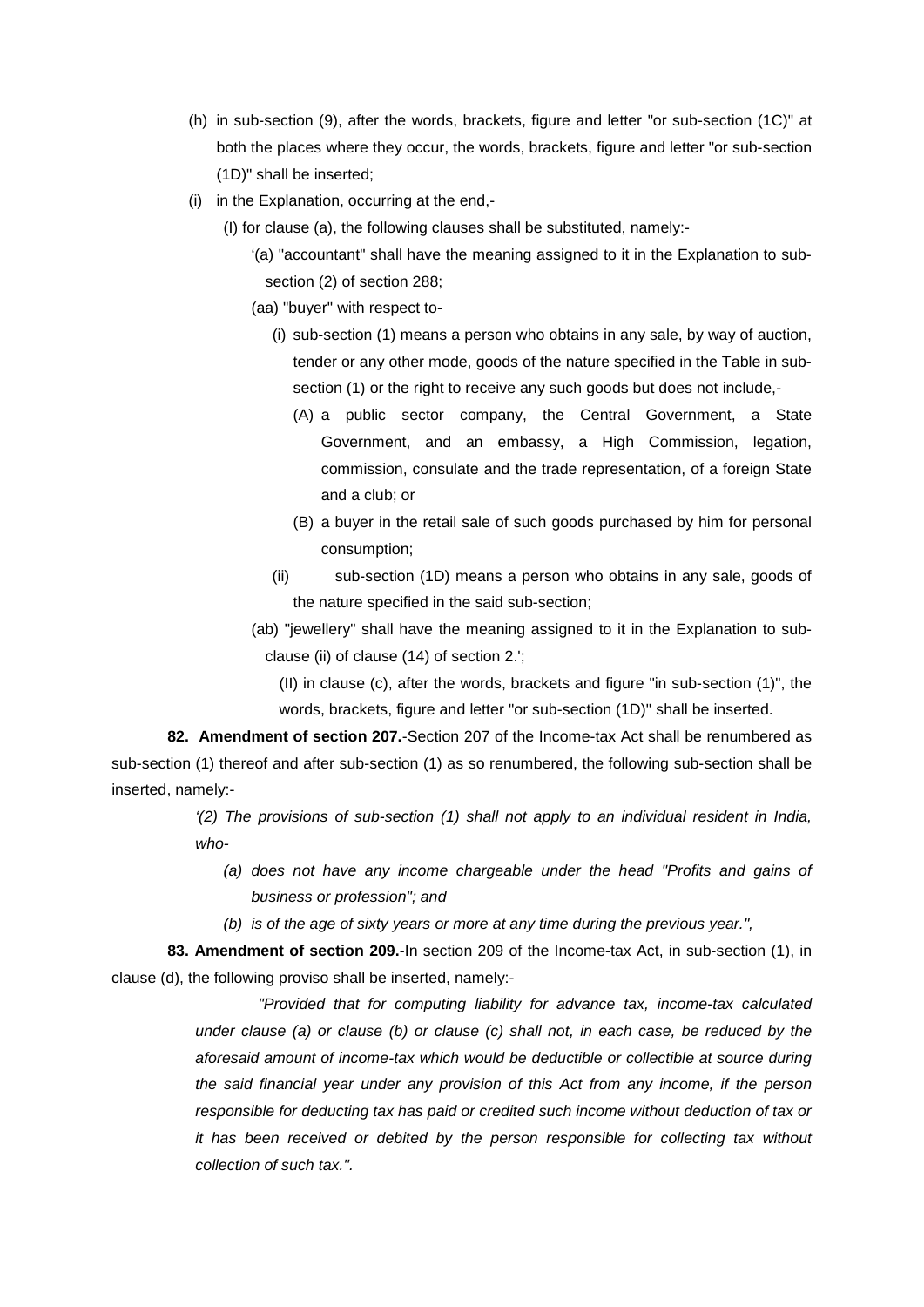**84. Amendment of section 220**.-In section 220 of the Income-tax Act, after sub-section (2A), the following sub-section shall be inserted, with effect from the 1st day of July, 2012, namely:-

> "(2B) Notwithstanding anything contained in sub-section (2), where interest is charged under sub-section (1A) of section 201 on the amopunt of tax specified in the intimation issued under sub-section (1) of section 200A for any period, then, no interest shall be charged under sub-section (2) on the same amount for the same period."

**85. Amendment of section 234A.**-In section 234A of the Income-tax Act, in sub-section (1), in clause (vi), after the word, figures and letters "section 115JAA", the words, figures and letters "or section 115JD" shall be inserted with effect from the 1st day of April, 2013.

**86. Amendment of section 234B.**-In section 234B of the Income-tax Act, in sub-section (1), in Explanation 1, in clause (v), after the word, figures and letters "section 115JAA", the words, figures and letters "or section 115JD" shall be inserted with effect from the 1st day of April, 2013.

**87. Amendment of section 234C.**-In section 234C of the Income-tax Act, in sub-section (1), in the Explanation, in clause (v), after the word, figures and letters "section 115JAA", the words, figures and letters "or section 115JD" shall be inserted with effect from the 1st day of April, 2013.

**88. Amendment of section 234D.**-In section 234D of the Income-tax Act, the Explanation shall be numbered as Explanation 1 thereof and after Explanation 1 as so numbered, the following Explanation shall be inserted and shall be deemed to have been inserted with effect from the 1st day of June, 2003, namely:-

*"Explanation 2.-For the removal of doubts, it is hereby declared that the provisions of this section shall also apply to an assessment year commencing before the 1st day of June, 2003 if the proceedings in respect of such assessment year is completed after the said date.".*

**89. Insertion of new section 234E.**-After section 234D of the Income-tax Act, the following sub-heading and section shall be inserted with effect from the 1st day of July, 2012, namely:-

#### *"G.-Levy of fee in certain cases*

*234E.* **Fee for defaults in furnishing statements.***-(1) Without prejudice to the provisions of the Act, where a person fails to deliver or cause to be delivered a statement within the time prescribed in sub-section (3) of section 200 or the proviso to sub-section (3) of section 206C, he shall be liable to pay, by way of fee, a sum of two hundred rupees for every day during which the failure continues.*

- *(2) The amount of fee referred to in sub-section (1) shall not exceed the amount of tax deductible or collectible, as the case may be.*
- *(3) The amount of fee referred to in sub-section (1) shall be paid before delivering or causing to be delivered a statement in accordance with sub-section (3) of section 200 or the proviso to sub-section (3) of section 206C.*
- *(4) The provisions of this section shall apply to a statement referred to in sub-section (3) of section 200 or the proviso to sub-section (3) of section* 206C which is to be delivered or caused to be delivered for tax deducted at source or tax collected at source, as the case may be, on or after the 1st *day of July, 2012.".*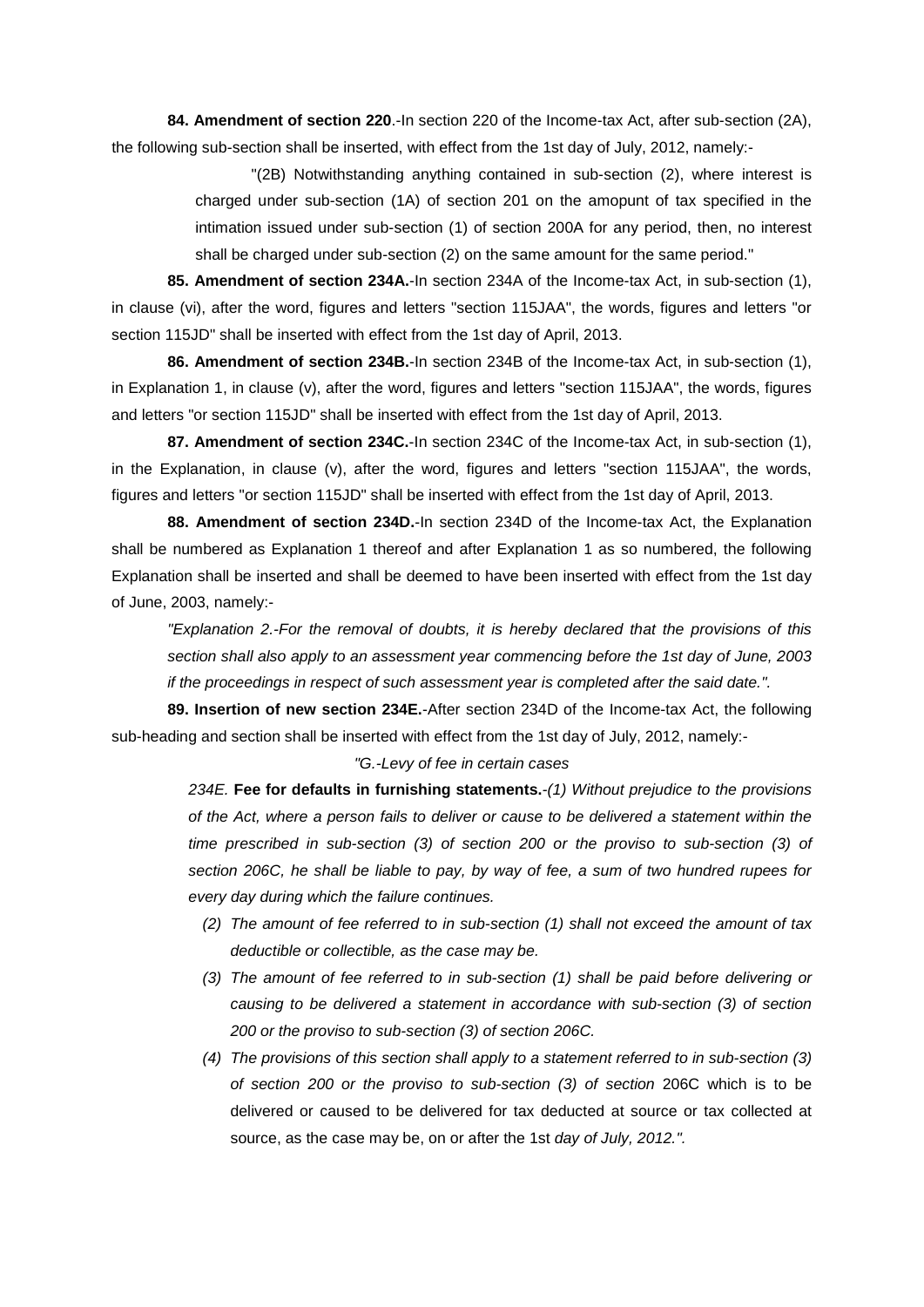**90. Amendment of section 245C.**-In section 245C of the Income-tax Act, in sub-section (1), in the proviso, in the Explanation, in clause (b), for the words "at any time during the previous year", at both the places where they occur, the words "on the date of search" shall respectively be substituted with effect from the 1st day of July, 2012.

**91. Amendment of section 245N**-In section 245N of the Income-tax Act, with effect from the 1st day if april 2013-

> (I) in clause (a) after-sub-clause (iii) and before the proviso, the following sub-clause shall be inserted, namely:-

*"(iv) determination or dicision by the Authority whether an arrangement, which is proposed to be undertaken by any person being a resident or a non-resident is an impermissible avoidance arragement as reffered to in Chapter X-A or not."*

- (II) in clause (b)-
	- (i) in sub-clause (iii) for the word "and", occurring at the end, the word"or" shall be substituted;
	- (ii) after sub-clause (iii) the following sub clause shall be inserted, namely:- *"(iiia) is referred to in sub-clause(iv) of clause (a) and".*

**92. Amendment of section 245Q.**-In section 245Q of the Income-tax Act, in sub-section (2), for the words "two thousand five hundred rupees", the words "ten thousand rupees or such fee as may be prescribed in this behalf, whichever is higher" shall be substituted with effect from the 1st day of July, 2012.

**93. Amendment of section 245R**-In section 245R of the Income-tax Act, in sub-section (2), in the first proviso, in the first proviso, the final clause (iii), after the word, figures anbd letter "section 245N", the words brackets, figures and letters" or in the case of an applicant falling in sub-clause(iiia) of clause (b) of section 245N" shall be inserted with effect from the 1st day of April, 2013.

**94 . Amendment of section 246A.**-In section 246A of the Income-tax Act, in sub-section (1),-

- (i) for the words "Any assessee aggrieved", the words "Any assessee or any deductor aggrieved" shall be substituted with effect from the 1st day of July, 2012:
- (ii) in clause (a),-
	- (I) for the words and figures "section 143, where the assessee objects", the words, figures, brackets and letter "section 143 or sub-section (f) of section 200A, where the assessee or the deductor objects" shall be substituted with effect from the 1st day of July, 2012;
	- (II) for the words "except an order passed in pursuance of directions of the Dispute Resolution Panel", the brackets, words, figures and *letters "[except an order passed in pursuance of directions of the Dispute Resolution Panel or an order referred to in sub-section (12) of* section 144BA]" shall be substituted with effect from the 1st day of April, 2013;
- (iii) in clause (b), for the words *"except an order passed in pursuance of directions of the Dispute Resolution Panel"*, the brackets, words, figures and letters "[except an order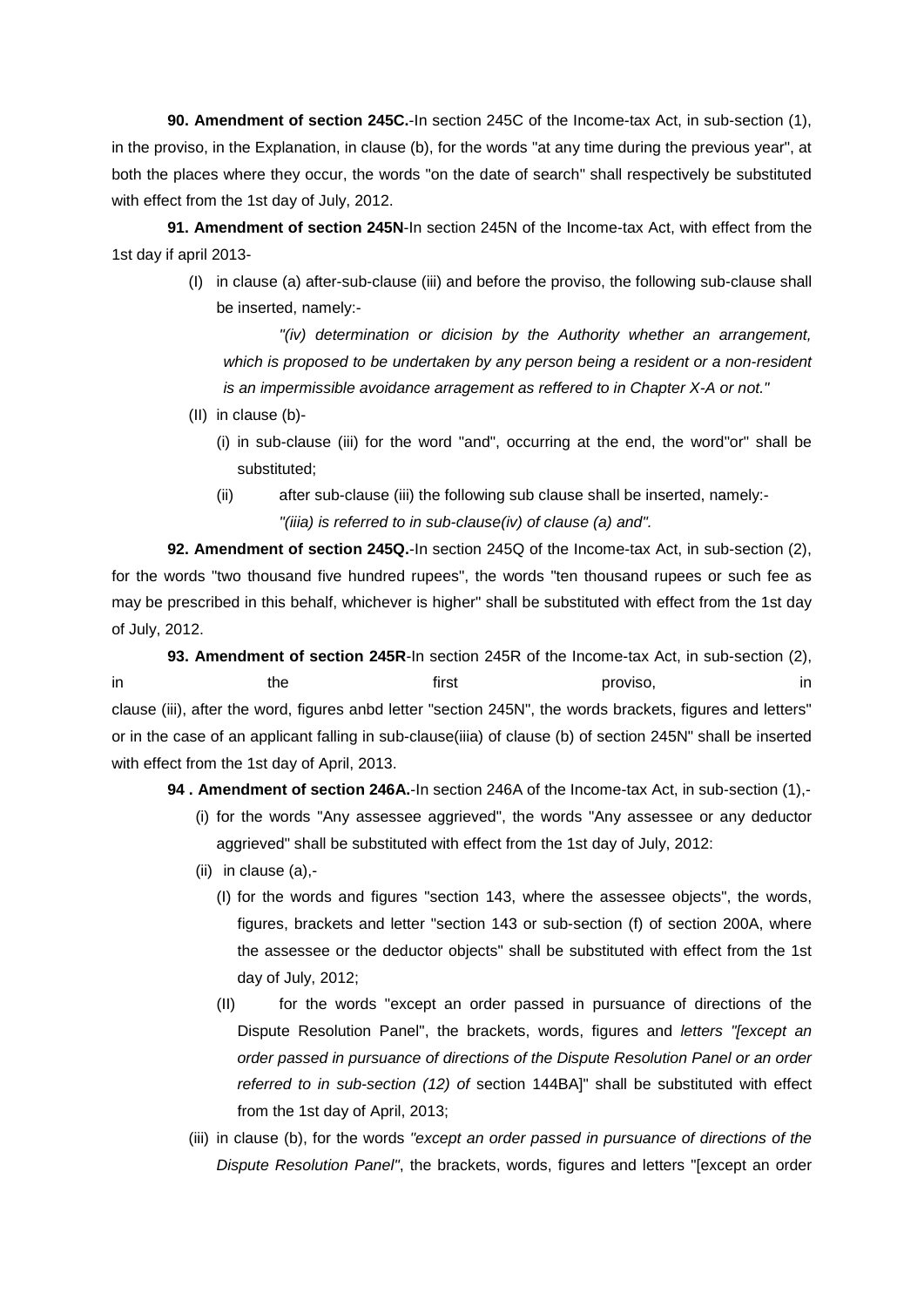passed in pursuance of directions of the Dispute Resolution Panel or an order referred to in sub-section (12) of section 144BA]" shall be substituted with effect from the 1st day of April, 2013;

- (iv) in clause (ba),-
	- (I) for the words, figures and letter "under section 153A", the words, figures, letter and brackets "under section *153A [except an order passed in pursuance of directions of the Dispute Resolution Panel]"* shall be substituted with effect from the 1st day of October, 2009;
	- (II) for the words *"Dispute Resolution Panel"*, the words, brackets, figures and letter, "Dispute Resolution Panel or an order referred to in sub-section (12) of section 144BA" shall be substituted with effect from the 1st day of April, 2013;
- (v) after clause (ba), the following clause shall be inserted with effect from the 1st day of July, 2012, namely:-
	- *"(bb) an* order *of assessment or reassessment under sub-section (3) of section 92CD;";*
- (vi) in clause (c), after the words *"either of the said sections"*, the words, brackets, figures and letters "except where it is in respect of an order referred to in sub-section (12) of section 144BA" shall be inserted with effect from the 1st day of April, 2013.
- (vii) in clause (j), in sub-clause (B), after the word, figures and letters "section 271AAA", the word, figures and letters", "section 271AAB" shall be inserted with effect from the 1st day of July, 2012.
- **95. Amendment of section 253.-**In section 253 of the Income-tax Act,-
	- (A) in sub-section (1),-
		- (i) in clause (d), for the word and figures *"section 147"*, the words, figures and letters *"section 147 or section 153A or section 153C"* shall be substituted with effect from the 1st day of October, 2009;
		- (ii) after clause (d), the following clause shall be inserted with effect from the 1st day of April, 2013, namely:-

*"(e) an order passed by an Assessing Officer under sub-section (3) of section 143 or section 147 or section 153A or section 153C with the approval of the Commissioner as referred to in sub-section (12) of section 144BA or an order passed under section 154 or section 155 in respect of such order;";*

- (B) with effect from the 1st day of July, 2012,-
	- (i) after sub-section (2), the following sub-section shall be inserted, namely:-

*"(2A) The Commissioner may, if he objects to any direction issued by the Dispute Resolution Panel under sub-section (5) of section 144C in respect of any objection filed on or after the 1st day of July, 2012, by the assessee under subsection (2) of section 144C in pursuance of which the Assessing Officer has passed an order completing the assessment or reassessment, direct the Assessing Officer to appeal to the Appellate Tribunal against the order.";*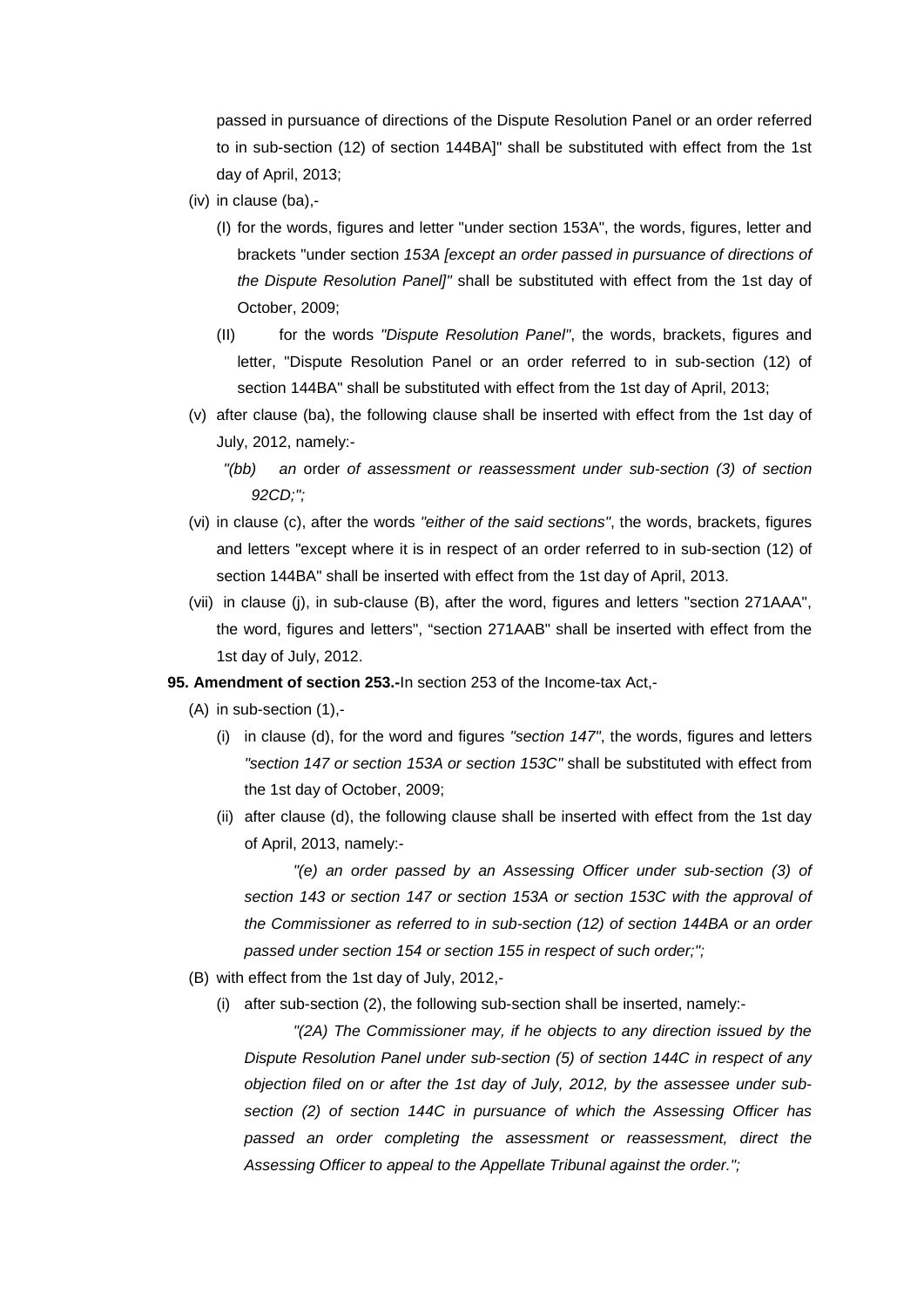(ii) after sub-section (3), the following sub-section shall be inserted, namely:-

*"(3A) Every appeal under sub-section (2A) shall be filed within sixty days of the date on which the order sought to be appealed against is passed by the Assessing Officer in pursuance of the directions of the Dispute Resolution Panel under sub-section (5) of section 144C";*

(iii) for sub-section (4), the following sub-section shall be substituted, namely:-

*"(4) The Assessing Officer or the assessee, as the case may be, on receipt of notice that an appeal against the order of the Deputy Commissioner (Appeals) or, as the case may be, the Commissioner (Appeals) or the Assessing Officer in pursuance of the directions of the Dispute Resolution Panel has been preferred under sub-section (1) or sub-section (2) or subsection (2A) by the other party, may, notwithstanding that he may not have appealed against such order or any part thereof; within thirty days of the receipt of the notice, file a memorandum of cross-objections, verified in the prescribed manner, against any part of the order of the Assessing Officer (in pursuance of the directions of the Dispute Resolution Panel) or Deputy Commissioner (Appeals) or, as the case may be, the Commissioner (Appeals), and such memorandum shall be disposed of by the Appellate Tribunal as if it were an appeal presented within the time specified in subsection (3) or sub-section (3A).".*

**96. Amendment of Section 254.-**In section 254 of the Income-tax Act, in sub-section (2A), after the words, brackets and figures *"under sub-section (1) or sub-section (2)"*, the words, brackets, figure and letter *"or sub-section (2A)"* shall be inserted with effect from the 1st day of July, 2012.

**97. Amendment of Section 271.**-In section 271 of the Income-tax Act, in sub-section (1), in Explanation 7, for the words "international transaction", the words *"international transaction or specified domestic transaction"* shall be substituted with effect from the 1st day of April, 2013.

**98**. **Substitution of new section for section 271AA.-** For *section* 271AA of the Income-tax Act, the following section shall be substituted with effect from the 1st day of July, 2012, namely:-

> *"271 AA.* **Penalty for failure to keep and maintain information and document, etc., in respect of certain transactions.-***Without prejudice to the provisions of section 271 or section 271BA, if any person in respect of an international transaction,-*

- *(i) fails to keep and maintain any such information and document as required by subsection information (1) or sub-section (2) of section 92D;*
- *(ii) fails to report such transaction which he is required to do so; or*
- *(iii) maintains or furnishes an incorrect information or document,*

*the Assessing Officer or Commissioner (Appeals) may direct that such person shall pay, by way of penalty, a sum equal to two per cent, of the value of each international transaction entered into by such person.".*

**99**. **Amendment of section 271AA.-**In section 271AA of the Income-tax Act, as so substituted by section 93 of this Act, for the words *"international transaction"*, the words *"international*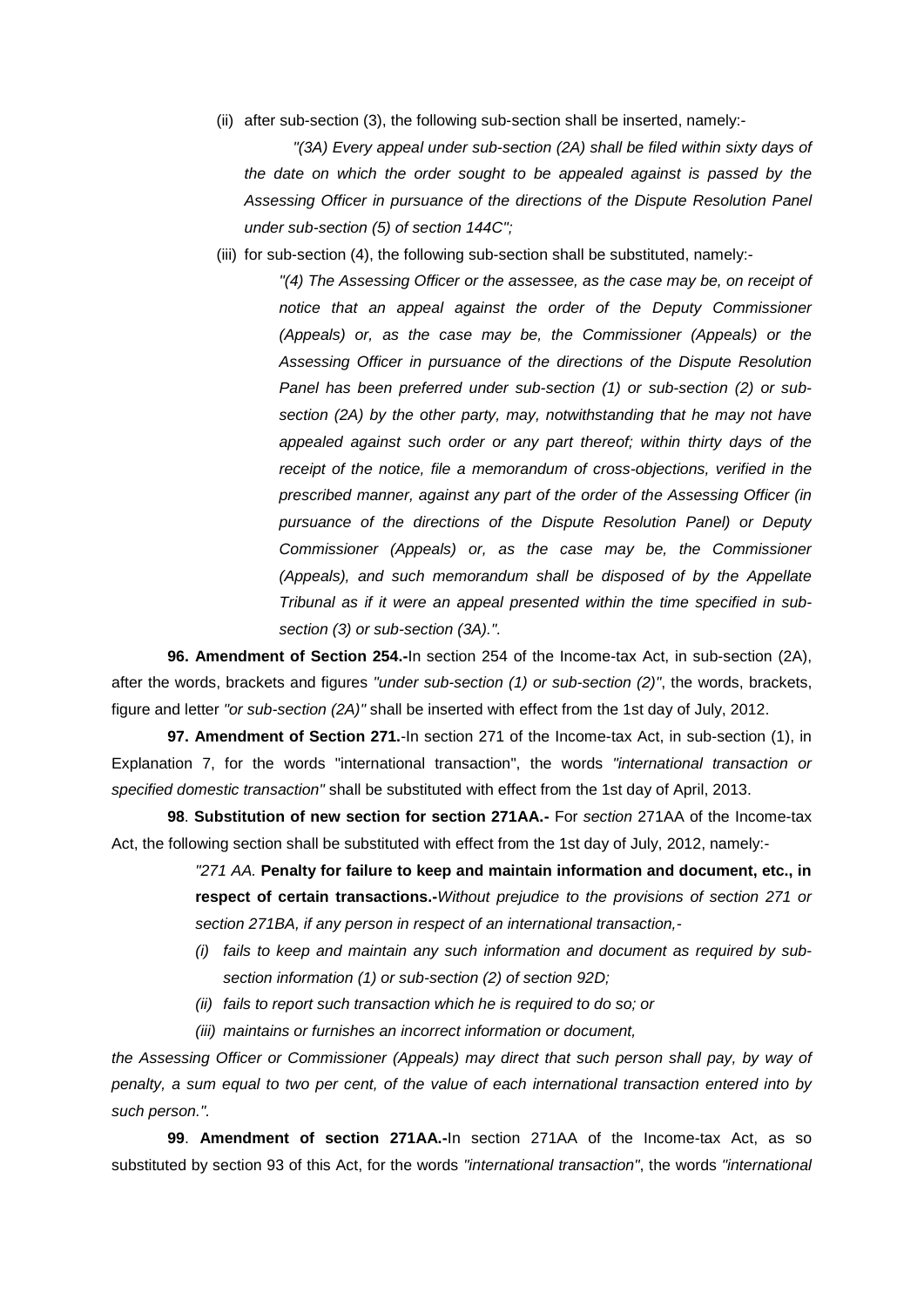*transaction or specified domestic transaction"* shall be substituted with effect from the 1st day of April, 2013.

**100. Amendment of section 271AAA.-**In section 271AAA of the Income-tax Act, in subsection (1), after the words, figures and letters "on or after the 1st day of June, 2007", the words, figures and letters *"but before the 1st day of July, 2012"* shall be inserted.

**101. Insertion of new section 271AAB.-**After section 271AAA of the Income-tax Act, the following section shall be inserted with effect from the 1st day of July, 2012, namely:-

> '271AAB. **Penalty where search has been initiated.-**(1) The Assessing Officer may, notwithstanding anything contained in any other provisions of this Act, direct that, in a case where search has been initiated under section 132 on or after the 1st day of July, 2012, the assessee shall pay by way of penalty, in addition to tax, if any, payable by him,-

- (a) a sum computed at the rate of ten per cent, of the undisclosed income of the specified previous year, if such assessee-
	- (i) in the course of the search, in a statement under sub-section (4) of section 132, admits the undisclosed income and specifies the manner in which such income has been derived;
	- (ii) substantiates the manner in which the undisclosed income was derived; and
	- (iii) on or before the specified date-
		- (A) pays the tax, together with interest, if any, in respect of the undisclosed income; and
		- (B) furnishes the return of income for the specified previous year declaring such undisclosed income therein;
- (b) a sum computed at the rate of twenty per cent, of the undisclosed income of the specified previous year, if such assessee-
	- (i) in the course of the search, in a statement under sub-section (4) of section 132, does not admit the undisclosed income; and
	- (ii) on or before the specified date-
		- (A) declares such income in the return of income furnished for the specified previous year; and
		- (B) pays the tax, together with interest, if any, in respect of the undisclosed income;
- (c) a sum which shall not be less than thirty per cent, but which shall not exceed ninety per cent, of the undisclosed income of the specified previous year, if it is not covered by the provisions of clauses (a) and (b).
- (2) No penalty under the provisions of clause (c) of sub-section (1) of section 271 shall be imposed upon the assessee in respect of the undisclosed income referred to in subsection (1).
- (3) The provisions of sections 274 and 275 shall, as far as may be, apply in relation to the penalty referred to in this section.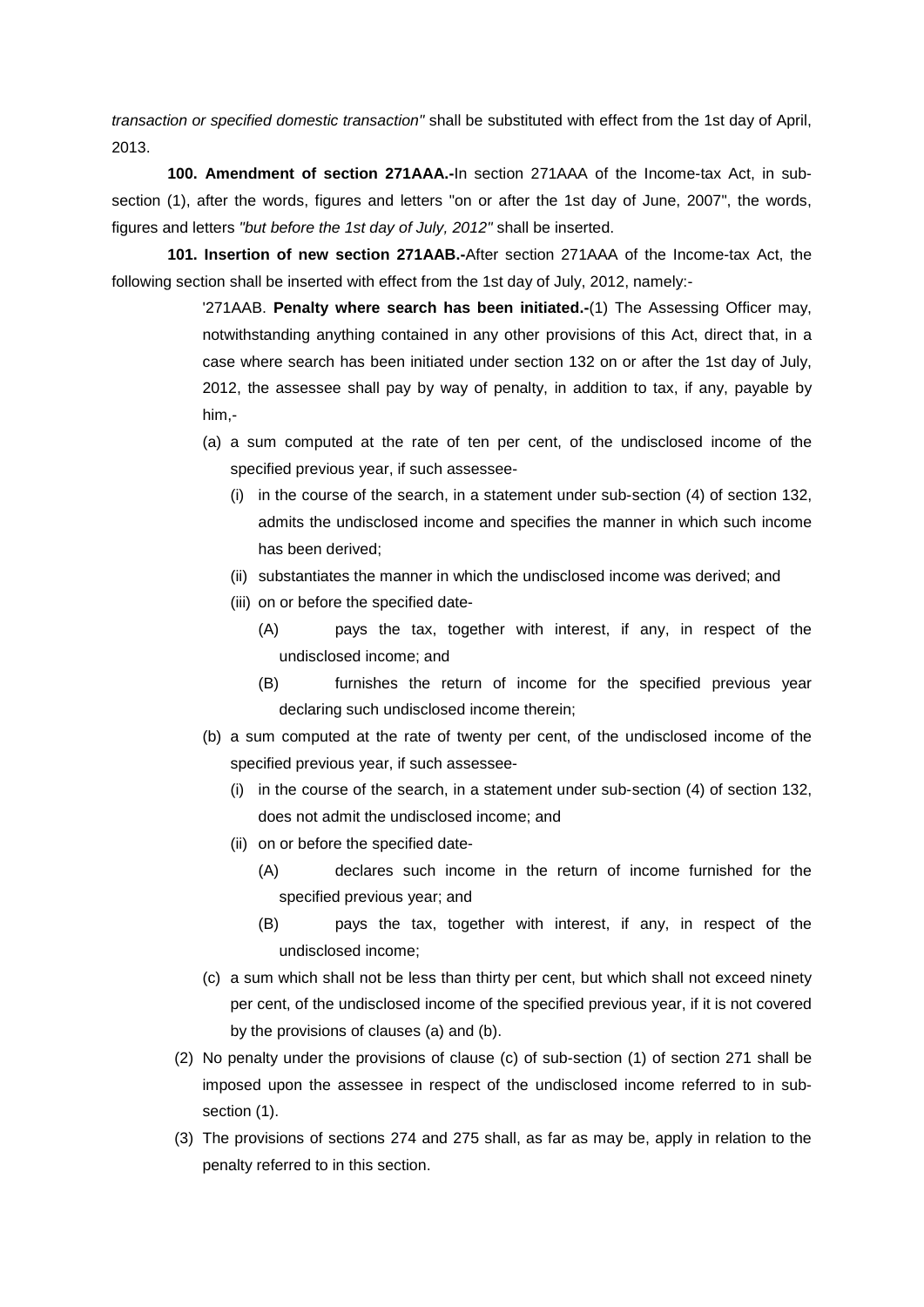**Explanation.-** For the purposes of this section,-

- (a) "specified date" means the due date of furnishing of return of income under subsection (1) of section 139 or the date on which the period specified in the notice issued under section 153A for furnishing of return of income expires, as the case may be;
- (b) "specified previous year" means the previous year-
	- (i) which has ended before the date of search, but the date of furnishing the return of income under sub-section (1) of section 139 for such year has not expired before the date of search and the assessee has not furnished the return of income for the previous year before the date of search; or
	- (ii) in which search was conducted:
- (c) "undisclosed income" means-
	- (i) any income of the specified previous year represented, either wholly or partly, by any money, bullion, jewellery or other valuable article or thing or any entry in the books of account or other documents or transactions found in the course of a search under section 132, which has-
		- (A) not been recorded on or before the date of search in the books of account or other documents maintained in the normal course relating to such previous year; or
		- (B) otherwise not been disclosed to the Chief Commissioner or Commissioner before the date of search; or
	- (ii) any income of the specified previous year represented, either wholly or partly, by any entry in respect of an expense recorded in the books of account or other documents maintained in the normal course relating to the specified previous year which is found to be false and would not have been found to be so had the search not been conducted.'.

**102 Amendment of section 271G.-**In section 271G of the Income-tax Act, for the words "international transaction", at both the places where they occur, the words "international transaction or specified domestic transaction" shall respectively be substituted with effect from the 1st day of April, 2013.

**103. Insertion of new section 271H.-**After section 271G of the Income-tax Act, the following section shall be inserted with effect from the 1st day of July, 2012, namely:-

> *"271H.* **Penalty for failure to furnish statements, etc.-** *(1) Without prejudice to the provisions of the Act, a person shall be liable to pay penalty, if, he-*

- *(a) fails to deliver or cause to be delivered a statement within the time prescribed in subsection (3) of section 200 or the proviso to sub-section (3) of section 206C; or*
- *(b) furnishes incorrect information in the statement which is required to be delivered or cause to be delivered under sub-section (3) of section 200 or the proviso to subsection (3) of section 206C.*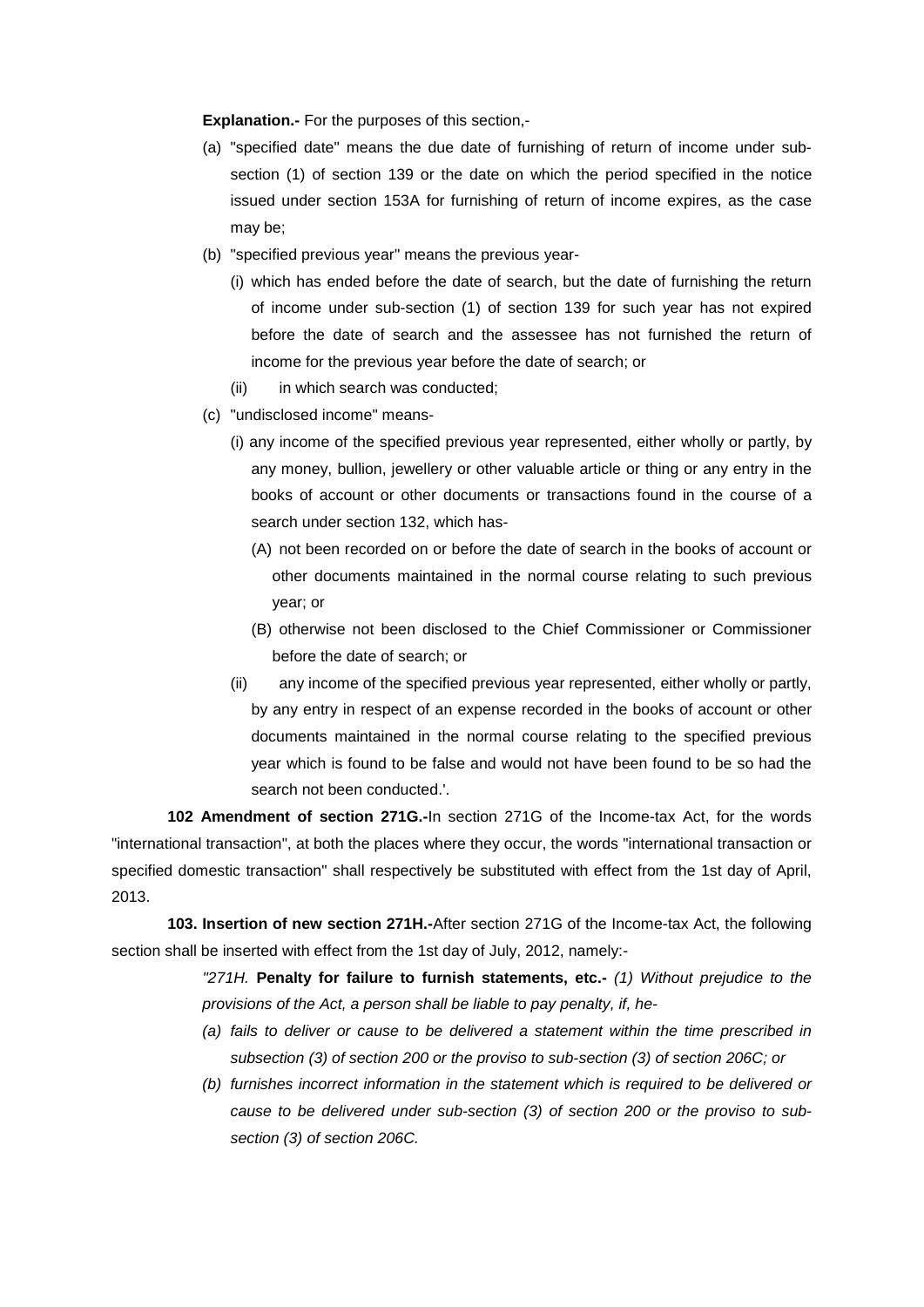- *(2) The penalty referred to in sub-section (1) shall be a sum which shall not be less than ten thousand rupees but which may extend to one lakh rupees.*
- *(3) Notwithstanding anything contained in the foregoing provisions of this section, no penalty shall be levied for the failure referred to in clause (a) of sub-section (1), if the person proves that after paying tax deducted or collected along with the fee and interest, if any, to the credit of the Central Government, he had delivered or cause to be delivered the statement referred to in subsection (3) of section 200 or the proviso to sub-section (3) of section 206C before the expiry of a period of one year from the time prescribed for delivering or causing to be delivered such statement.*
- *(4) The provisions of this section shall apply to a statement referred to in sub-section (3) of section 200 or the proviso to sub-section (3) of section 206C which is to be delivered or caused to be delivered for tax deducted at source or tax collected at source, as the case may be, on or after the 1st day of July, 2012.".*
- **104**. **Amendment of section 272A.-** In section 272A of the Income-tax Act, in sub-section (2), after the proviso, the following proviso shall be inserted with effect from the 1st day of July, 2012, namely:-

*"Provided further that no penalty shall be levied under this section for the failure referred to in clause (k), if such failure relates to a statement referred to in sub-section (3) of section 200 or the proviso to sub-section (3) of section 206C which is to be delivered or caused to be delivered for tax deducted at source or tax collected at source, as the case may be, on or after the 1st day of July, 2012.".*

**105. Amendment of section 273B.-**In section 273B of the Income-tax Act, after the word, figures and letter "section 271G,", the word, figures and letter "section 271H," shall be inserted with effect from the 1st day of July, 2012.

**106. Amendment of section 276C.-**In section 276C of the Income-tax Act, with effect from the 1st day of July, 2012,-

- (i) in sub-section (1),-
	- (a) in clause (i), for the words "one hundred thousand rupees", the words "twenty-five hundred thousand rupees" shall be substituted;
	- (b) in clause (ii), for the words "three years", the words "two years" shall be substituted;
- (ii) in sub-section (2), for the words "three years", the words "two years" shall be substituted.

**107. Amendment of section 276CC.-**In section 276CC of the Income-tax Act, with effect from the 1st day of July, 2012,-

- (a) in clause (i), for the words "one hundred thousand rupees", the words "twenty-five hundred thousand rupees" shall be substituted;
- (b) in clause (ii), for the words "three years", the words "two years" shall be substituted.

**108. Amendment of section 277.-**In section 277 of the Income-tax Act, with effect from the 1st day of July, 2012,-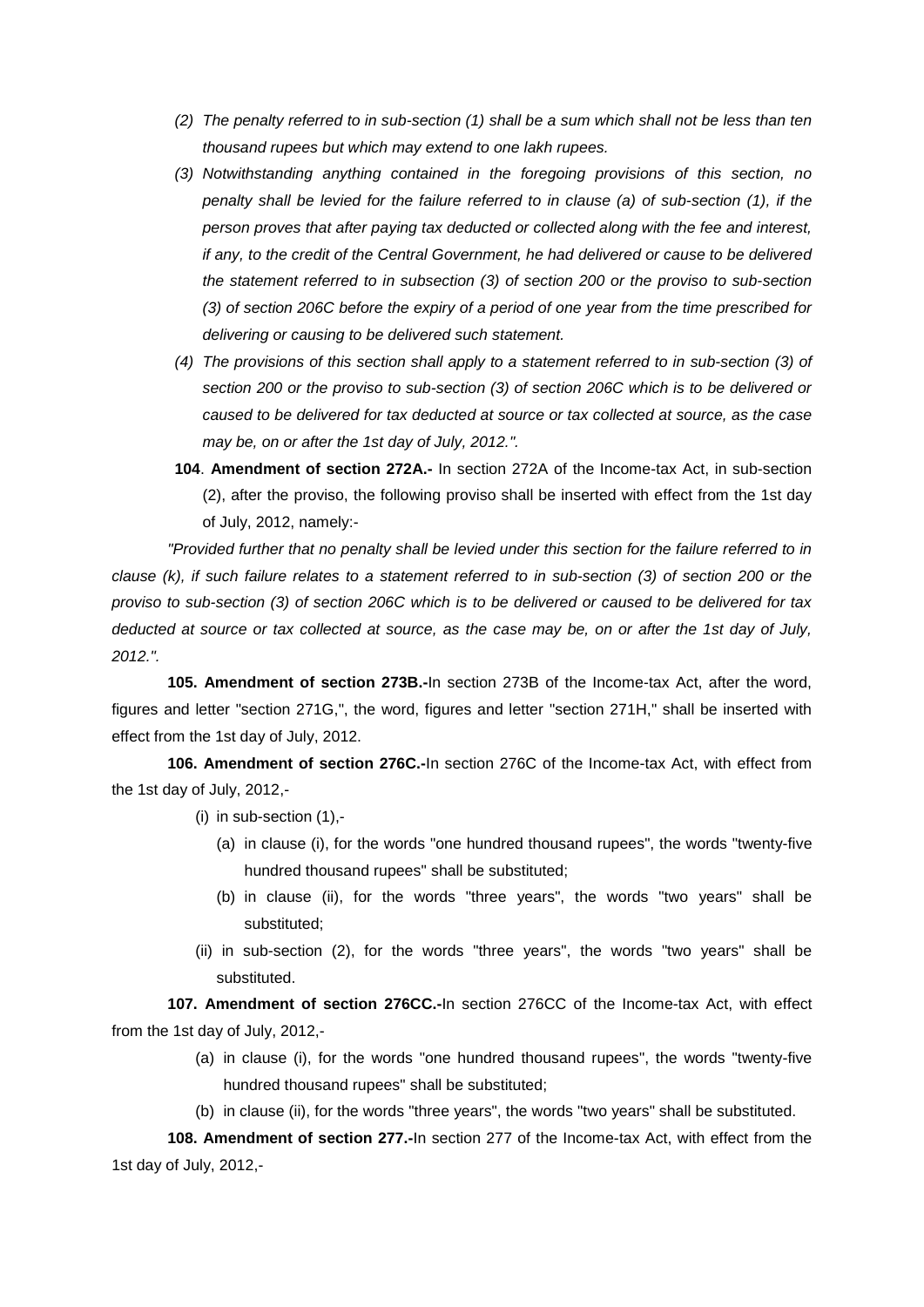- (a) in clause (i), for the words "one hundred thousand rupees", the words "twenty-five hundred thousand rupees" shall be substituted;
- (b) in clause (ii), for the words "three years", the words "two years" shall be substituted.

**109. Amendment of section 277A.-** In section 277A of the Income-tax Act, for the words "three years", the words "two years" shall be substituted with effect from the 1st day of July, 2012.

**110. Amendment of section 278.-**In section 278 of "the Income-tax Act, with effect from the 1st day of July, 2012,-

- (a) in clause (i), for the words "one hundred thousand rupees", the words "twenty-five hundred thousand rupees" shall be substituted;
- (b) in clause (ii), for the words "three years", the words "two years" shall be substituted.

**111. Insertion of new sections 280A, 280B, 280C and 280D.-**In Chapter XXII of the Income-tax Act, after section 280, the following sections shall be inserted, with effect from the 1st day of July, 2012, namely:-

> *"280A.* **Special Courts.-***( 1) The Central Government, in consultation with the Chief Justice of the High Court, may, for trial of offences punishable under this Chapter, by notification, designate one or more courts of Magistrates of the first class as Special Court for such area or areas or for such cases or class or group of cases as may be specified in the notification.*

> *Explanation.- In this sub-section, "High Court" means the High Court of the State in which a Magistrate of first class designated as Special Court was functioning immediately before such designation.*

> *(2) While trying an offence under this Act, a Special Court shall also try an offence, other than an offence referred to in sub-section (1), with which the accused may, under the Code of Criminal Procedure, 1973, be charged at the same trial.* **(2 to 1974.)**

> *280B.* **Offences triable by Special Court.-***Notwithstanding anything contained in the Code of Criminal Procedure, 1973,- (2 to 1974.)*

> *(a) the offences punishable under this Chapter shall be triable only by the Special Court, if so designated, for the area or areas or for cases or class or group of cases, as the case may be, in which the offence has been committed:*

*Provided that a court competent to try offences under section 292,-*

- *(i) which has been designated as a Special Court under this section, shall continue to try the offences before it or offences arising under this Act after such designation;*
- *(ii) which has not been designated as a Special Court may continue to try such offence pending before it till its disposal;*
- *(b) a Special Court may, upon a complaint made by an authority authorised in this behalf under this Act take cognizance of the offence for which the accused is committed for trial.*

*280C.* **Trial of offences as summons case.-** *Notwithstanding anything contained in the Code of Criminal Procedure, 1973, the Special Court, shall try, an offence under*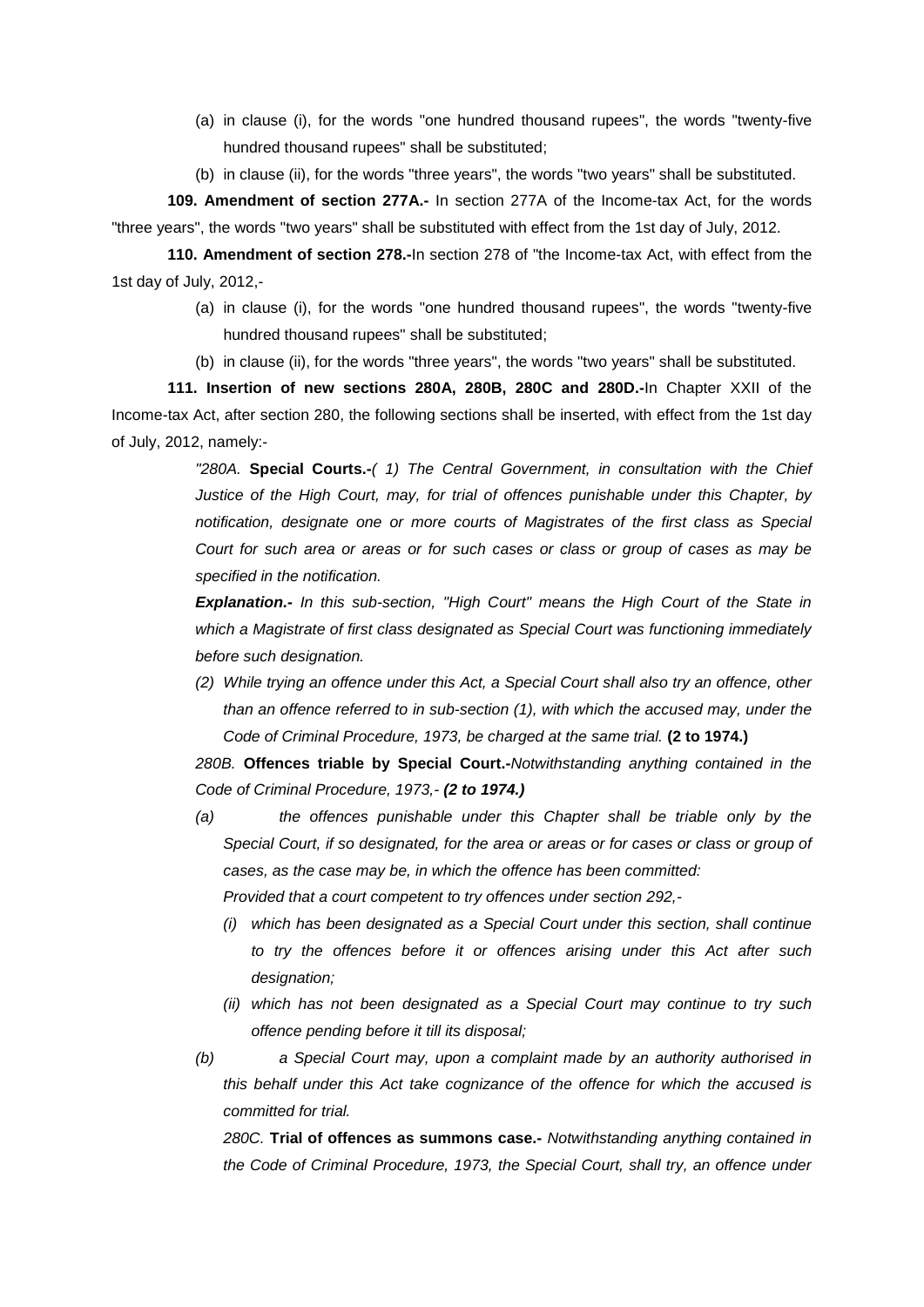*this Chapter punishable with imprisonment not exceeding two years or with fine or with both, as a summons case, and the provisions of the Code of Criminal Procedure, 1973 as applicable in the case of trial of summons case, shall apply accordingly.* **(2 to 1974.)** 

*280D.* **Application of Code of Criminal Procedure, 1973 to proceedings before Special Court.-** *(1) Save as otherwise provided in this Act, the provisions of the Code of Criminal Procedure, 1973 (including the provisions as to bails or bonds), shall*  apply to the proceedings before a Special Court and the person conducting the *prosecution before the Special Court, shall be deemed to be a Public Prosecutor:* **(2 to 1974.)** 

*Provided that the Central Government may also appoint for any case or class or group of cases a Special Public Prosecutor.*

- *(2) A person shall not be qualified to be appointed as a Public Prosecutor or a Special Public Prosecutor under this section unless he has been in practice as an advocate for not less than seven years, requiring special knowledge of law.*
- *(3) Every person appointed as a Public Prosecutor or a Special Public Prosecutor under this section shall be deemed to be a Public Prosecutor within the meaning of clause (u) of section 2 of the Code of Criminal Procedure, 1973 and the provisions of that Code shall have effect accordingly.".* **(2 to 1974.)**

**112. Insertion of new section 292CC.-** After section 292C of the Income-tax Act, the following section shall be inserted and shall be deemed to have been inserted with effect from the 1st day of April, 1976, namely:-

> *"292CC.* **Authorisation and assessment in case of search or requisition.-***(1) Notwithstanding anything contained in this Act,-*

- *(i) it shall not be necessary to issue an authorisation under section 132 or make a requisition under section 132A separately in the name of each person;*
- *(ii) where an authorisation under section 132 has been issued or requisition under section 132A has been made mentioning therein the name of more than one person, the mention of such names of more than one person on such authorisation or requisition shall not be deemed to construe that it was issued in the name of an association of persons or body of individuals consisting of such persons.*
- *(2) Notwithstanding that an authorisation under section 132 has been issued or requisition under section 132A has been made mentioning therein the name of more than one person, the assessment or reassessment shall be made separately in the name of each of the persons mentioned in such authorisation or requisition.".*

**113. Amendment of section 296.-**In section 296 of the Income-tax Act, after the word and figures "section 139", the words, brackets, figures and letter "or third proviso to sub-section (1) of section 153A or second proviso to sub-section (1) of section 153C" shall be inserted with effect from the 1st day of July, 2012.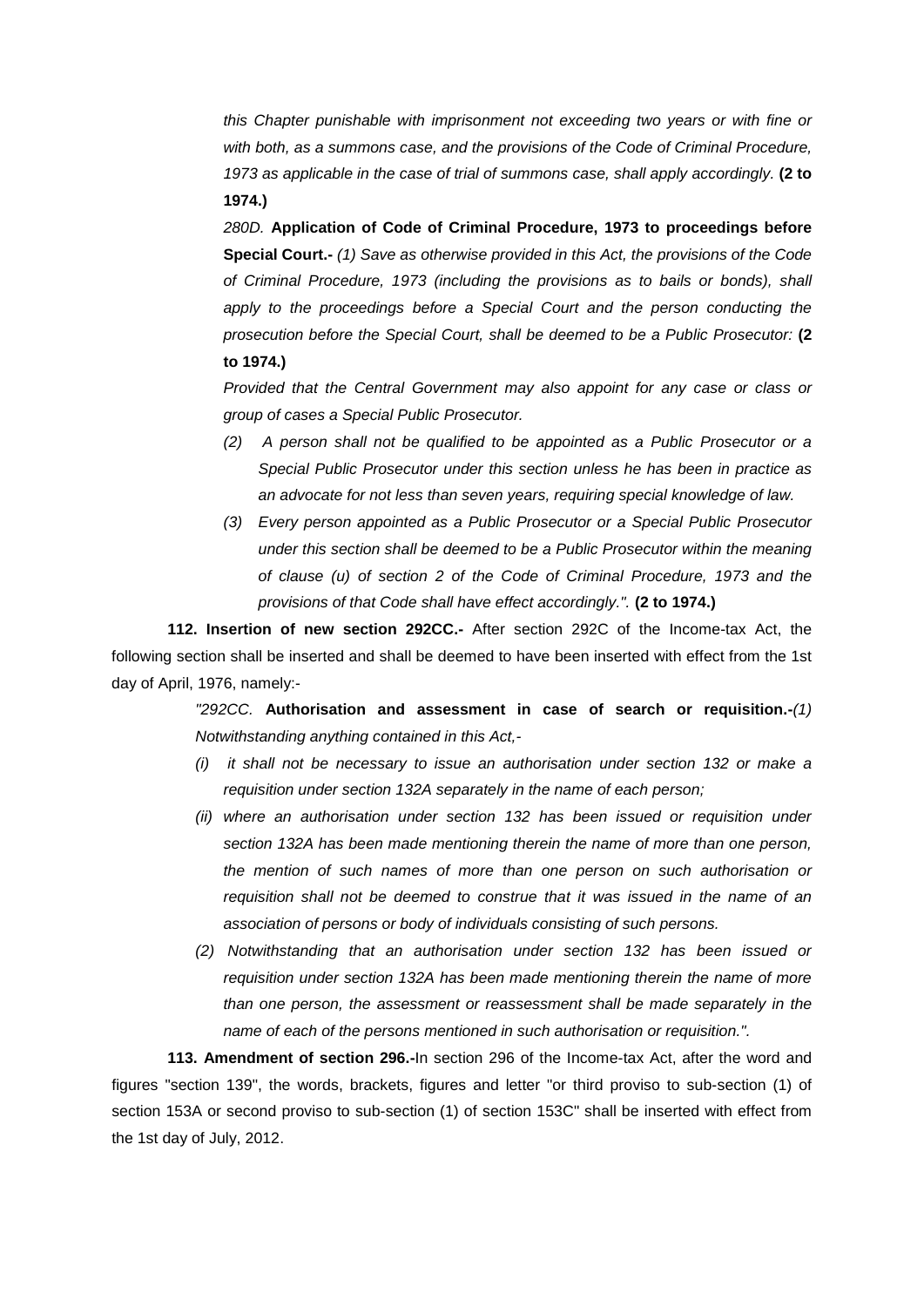**114. Amendment of Fourth Schedule.-**In the Fourth Schedule to the income-tax Act, in Part A, Rule 3, in sub-Rule(1), in the first proviso, for the words, figures and letters" the 31st day of March, 2012", the words, figures and letters "the 31st day of March, 2013" shall be substituted with effect from the 1st day of April, 2012.

### **WEALTH-TAX**

**115. Amendment of section 2.-** In section 2 of the Wealth-tax Act, 1957 (hereinafter referred to as the Wealth-tax Act), in clause (ea), in sub-clause (i), in item (1), for the words "five lakh rupees", the words *"ten lakh rupees"* shall be substituted with effect from the 1st day of April, 2013. **(27 of 1957.)**

**116. Amendment of section 17.-**In section 17 of the Wealth-tax Act, with effect from the 1st day of July, 2012,-

> (a) in sub-section (1), after the second proviso, the following proviso shall be inserted and shall be deemed to have been inserted, namely:-

*"Provided also that nothing contained in the first proviso shall apply in a case where any net wealth in relation to any asset (including financial interest in any entity)* located outside India chargeable to tax, has escaped assessment for any assessment year:";

- (b) in sub-section (1A),-
	- (i) in clause (a), after the word, brackets and letter "clause (b)", the words, brackets and letter "or clause (c)" shall be inserted;
	- (ii) after clause (b), the following clause shall be inserted, namely:- *"(c) if four years, but not more than sixteen years, have elapsed from the end of the relevant assessment year unless the net wealth in relation to any asset (including financial interest in any entity) located outside India, chargeable to tax, has escaped assessment for any assessment year.";*
	- (iii) in the Explanation, after clause (b), the following clause shall be inserted, namely:- *"(c) where a person is found to have any asset (including financial interest in any entity) located*

*outside India.";*

(iv) the Explanation shall be numbered as Explanation 1 thereof, and after Explanation 1 as so numbered, the following Explanation shall be inserted, namely:- *"Explanation 2.- For the removal of doubts, it is hereby clarified that the provisions of this section, as amended by the Finance Act, 2012, shall also be applicable for any assessment year beginning on or before the 1st day of April, 2012.".*

**117. Amendment of section 17A.-** -In section 17A of the Wealth-tax Act, with effect from the 1st day of July, 2012-

> (i) in sub-section (1), in the second proviso, for the words, letters and figures "commencing on the 1st day of April, 2004 or any subsequent year", the words, letters and figures "commencing on or after the 1st day of April, 2004 but before the 1st day of April, 2010" shall be substituted;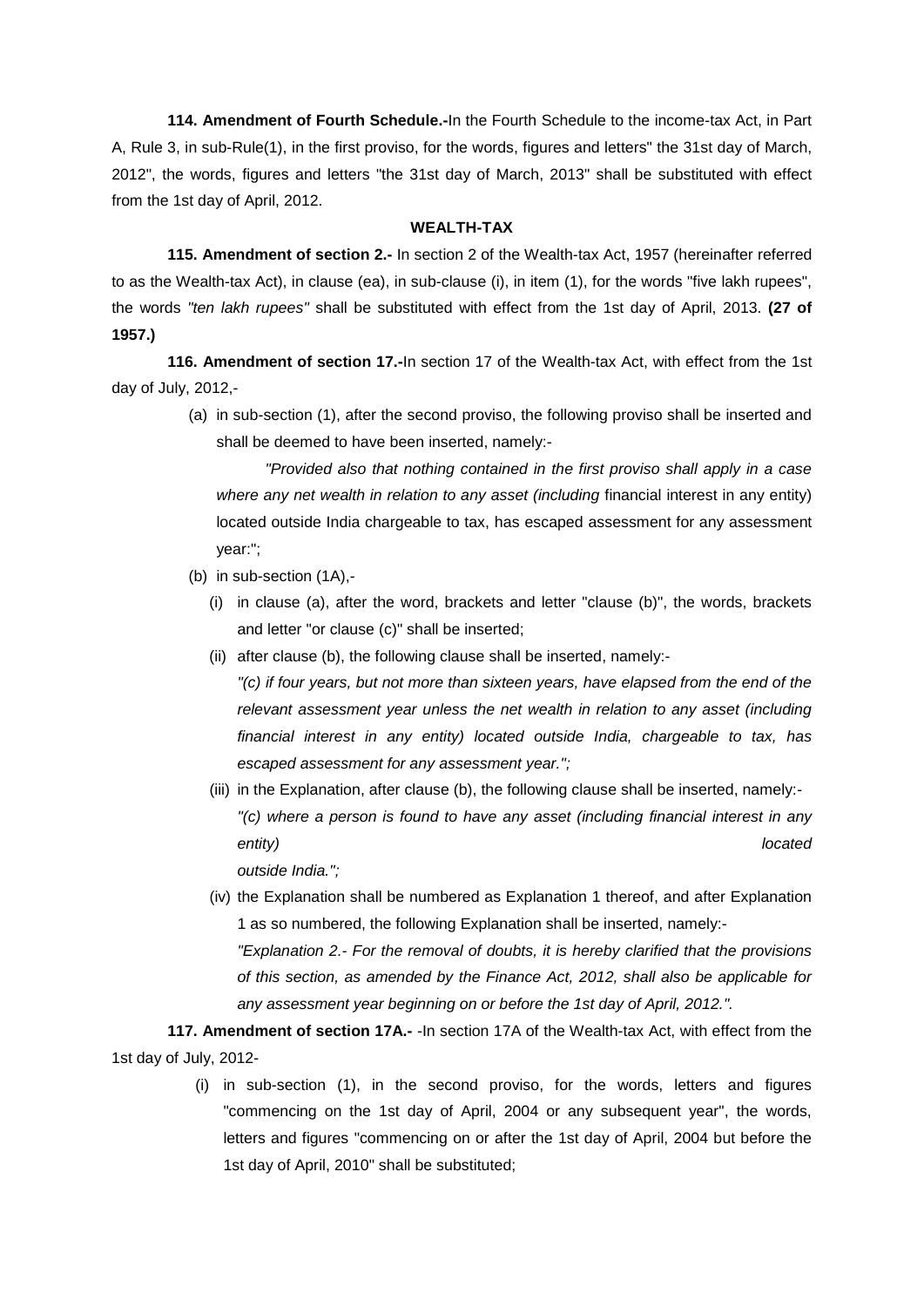- (ii) in sub-section (2), in the second proviso, for the words, letters and figures "after the 1st day of April, 2005", the words, letters and figures "after the 1st day of April, 2005 but before the 1st day of April, 2011" shall be substituted;
- (iii) in sub-section (3), in the second proviso, for the words, letters and figures "after the 1st day of April, 2005", the words, letters and figures "after the 1st day of April, 2005 but before the 1st day of April, 2011" shall be substituted.

**118. Amendment of section 45.-** In section 45 of the Wealth-tax Act, after clause (j), the following clause shall be inserted and shall be deemed to have been inserted with effect from the 1st day of April, 1957, namely:-

> *"(k) the Reserve Bank of India incorporated under the Reserve Bank of India Act, 1934."*. **(2 of 1934.)**

**119. Validation of demands etc., under Income-tax Act, 1961 in certain cases.-** Notwithstanding anything contained in any judgment, decree or order of any Court or Tribunal or any authority, all notices sent or purporting to have been sent, or taxes levied, demanded, assessed, imposed, collected or recovered or purporting to have been levied, demanded, assessed, imposed, collected or recovered under the provisions of Income-tax Act, 1961 (43 of 1961), in respect of income accruing or arising through or from the transfer of a capital asset situate in India in consequence of the transfer of a share or shares of a company registered or incorporated outside India or in consequence of an agreement, or otherwise, outside India, shall be deemed to have been validly made, and the notice, levy, demand, assessment, imposition, collection or recovery of tax shall be valid and shall be deemed always to have been valid and shall not be called in question on the ground that the tax was not chargeable or any ground including that it is a tax on capital gains arising out of transactions which have taken place outside India, and accordingly, any tax levied, demanded, assessed, imposed or deposited before the commencement of this Act and chargeable for a period prior to such commencement but not collected or recovered before such commencement, may be collected or recovered and appropriated in accordance with the provisions of the Income-tax Act, 1961 as amended by this Act, and the rules made thereunder and there shall be no liability or obligation to make any refund whatsoever.

# **CHAPTER IV INDIRECT TAXES CUSTOMS**

**120. Amendment of section 2.-** In the Customs Act, 1962 (52 of 1962) (hereinafter referred to as the Customs Act), in section 2, in clause (10), after the words "to be a customs airport", the words, brackets and letters "and includes a place appointed under clause (aa) of that section to be an air freight station" shall be inserted.

**121. Amendment of section 7.-** In section 7 of the Customs Act, in sub-section (1), in clause (aa), for the words "container depots", the words "container depots or air freight stations" shall be substituted.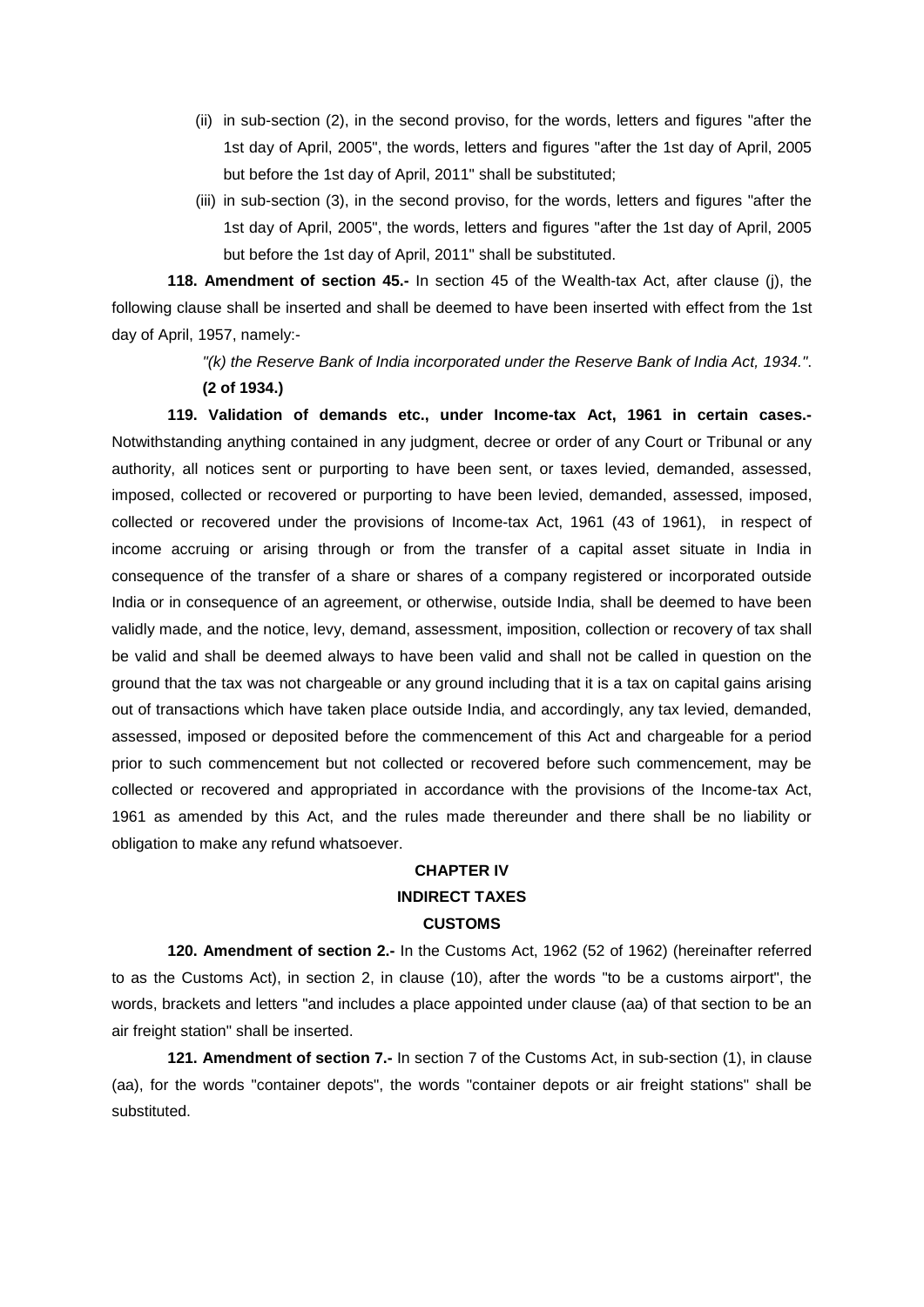**122. Insertion of new section 28AAA.-**After section 28AA of the Customs Act, the following section the control of the shall be shall be shall be shall be shall be shall be shall be shall be shall be shall be shall be shall be shall be shall be shall be shall be shall be shall be shall be shall be shall be shall inserted, namely:-

> '28AAA. **Recovery of duties in certain cases.-** (1) Where an instrument issued to a person has been obtained by him by means of-

- (a) collusion; or
- (b) wilful misstatement; or
- (c) suppression of facts,

for the purposes of this Act or the Foreign Trade (Development and Regulation) Act, 1992 (22 of 1992), by such person or his agent or employee and such instrument is utilised under the provisions of this Act or the rules made or notifications issued thereunder, by a person other than the person to whom the instrument was issued, the duty relatable to such utilisation of instrument shall be deemed never to have been exempted or debited and such duty shall be recovered from the person to whom the said instrument was issued:

Provided that the action relating to recovery of duty under this section against the person to whom the instrument was issued shall be without prejudice to an action against the importer under section 28.

Explanation 1.- For the purposes of this sub-section, "instrument" means any scrip or authorisation or licence or certificate or such other document, by whatever name called, issued under the Foreign Trade (Development and Regulation) Act, 1992, (22 of 1992) with respect to a reward or incentive scheme or duty exemption scheme or duty remission scheme or such other scheme bestowing financial or fiscal benefits, which may be utilised under the provisions of this Act or the rules made or notifications issued thereunder.

Explanation 2. - The provisions of this sub-section shall apply to any utilisation of instrument so obtained by the person referred to in this sub-section on or after the date on which the Finance Bill, 2012 receives the assent of the President, whether or not such instrument is issued to him prior to the date of the assent.

- (2) Where the duty becomes recoverable in accordance with the provisions of sub-section (1), the person from whom such duty is to be recovered, shall, in addition to such duty, be liable to pay interest at the rate fixed by the Central Government under section 28 AA and the amount of such interest shall be calculated for the period beginning from the date of utilisation of the instrument till the date of recovery of such duty.
- (3) For the purposes of recovery under sub-section (2), the proper officer shall serve notice on the person to whom the instrument was issued requiring him to show cause, within a period of thirty days from the date of receipt of the notice, as to why the amount specified in the notice (excluding the interest) should not be recovered from him, and after giving that person an opportunity of being heard, and after considering the representation, if any, made by such person, determine the amount of duty or interest or both to be recovered from such person, not being in excess of the amount specified in the notice, and pass order to recover the amount of duty or interest or both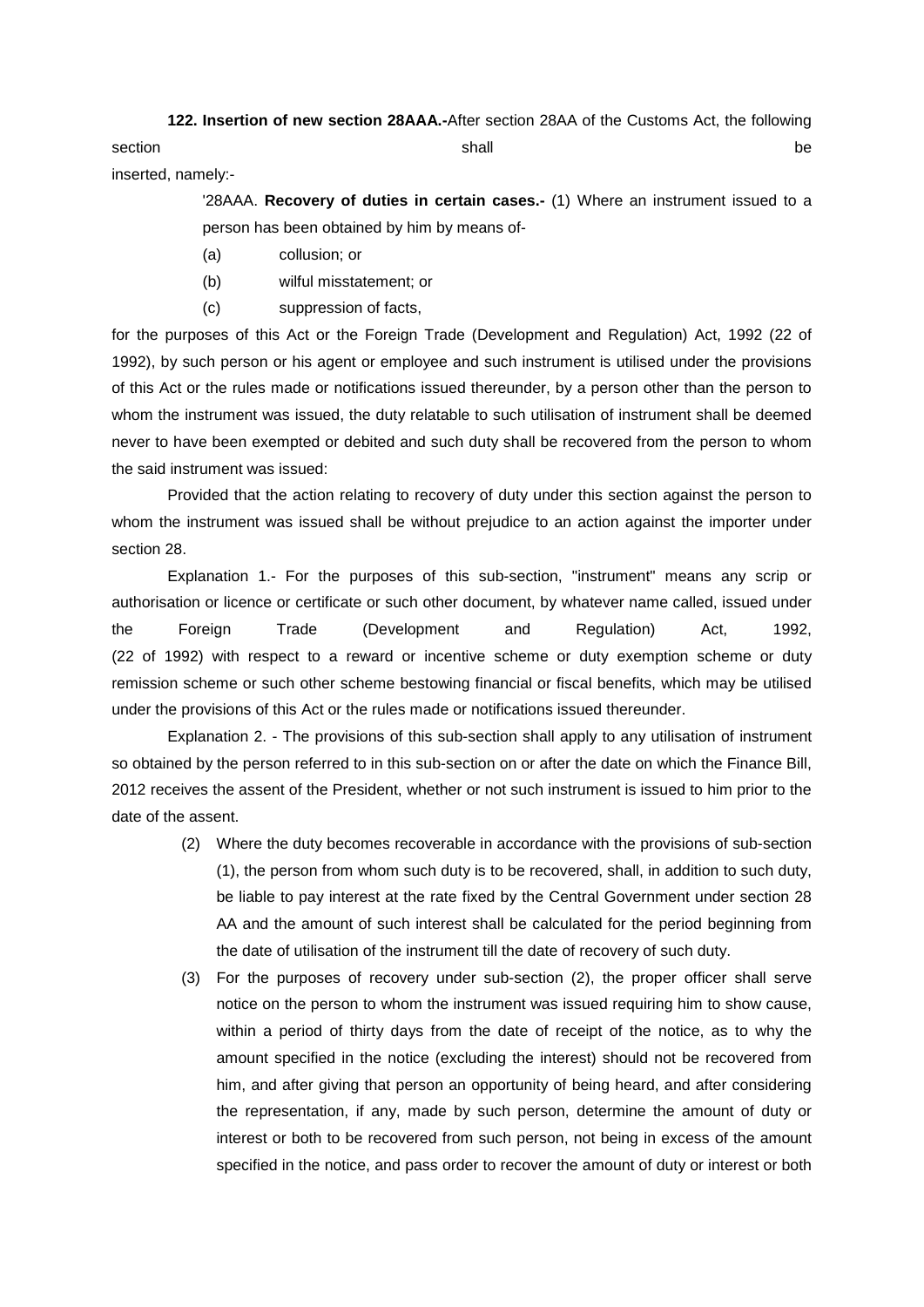and the person to whom the instrument was issued shall repay the amount so specified in the notice within a period of thirty days from the date of receipt of the said order, along with the interest due on such amount, whether or not the amount of interest is specified separately.

- (4) Where an order determining the duty has been passed under section 28, no order to recover that duty shall be passed under this section.
- (5) Where the person referred to in sub-section (3) fails to repay the amount within the period of thirty days specified therein, it shall be recovered in the manner laid down in sub-section (1) of section 142.'.
- **123. Amendment of section 28BA.-**In section 28BA of the Customs Act, in sub-section (1),-
	- (a) for the words, figures and letter "or section 28B", the words, figures and letters "or section 28AAA or section 28B" shall be substituted;
	- (b) for the words, brackets, figures and letter "or sub-section (2) of section 28B", the words, brackets, figures and letters 'or sub-section (3) of section 28AAA or subsection (2) of section 28B" shall be substituted.
- **124. Amendment of section 47.-**In section 47 of the Customs Act, in sub-section (2),-
	- (a) in the first proviso, for the words "Provided that", the following shall be substituted, namely:-

*"Provided that the Central Government may, by notification in the Official Gazette, specify the class or classes of importers who shall pay such duty electronically: Provided further that";*

(b) in the second proviso, for the words "Provided further that", the words "Provided also that" shall be substituted.

**125. Amendment of section 75A.-**In section 75A of the Customs Act, in sub-section (2), for the word, figures and letters "section 28AB", the word, figures and letters "section 28AA" shall be substituted and shall be deemed to have been substituted with effect from the 8th day of April, 2011.

**126. Amendment of section 104.-**In section 104 of the Customs Act, for sub-sections (4), the following sub-sections shall be substituted, namely:-

> "(4) Notwithstanding anything contained in the Code of Criminal Procedure, 1973, 2 to 1974 any offence relating to -

- (a) prohibited goods; or
- (b) evasion or attempted evasion of duty exceeding fifty lakh repees, shall be cognizable.
- (5) Save as otherwise provided in sub-section (4), all other offences under the Act shall be Non-cognizable.
- (6) Notwithstanding anything contained in the Code of Criminal Procedure, 1973 (2 of 1974), the offences under the Act shall be bailable.".

**127. Amendment of section 122.-**In section 122 of the Customs Act,-

(i) in clause (b), for the words "two lakh", the words "five lakh" shall be substituted;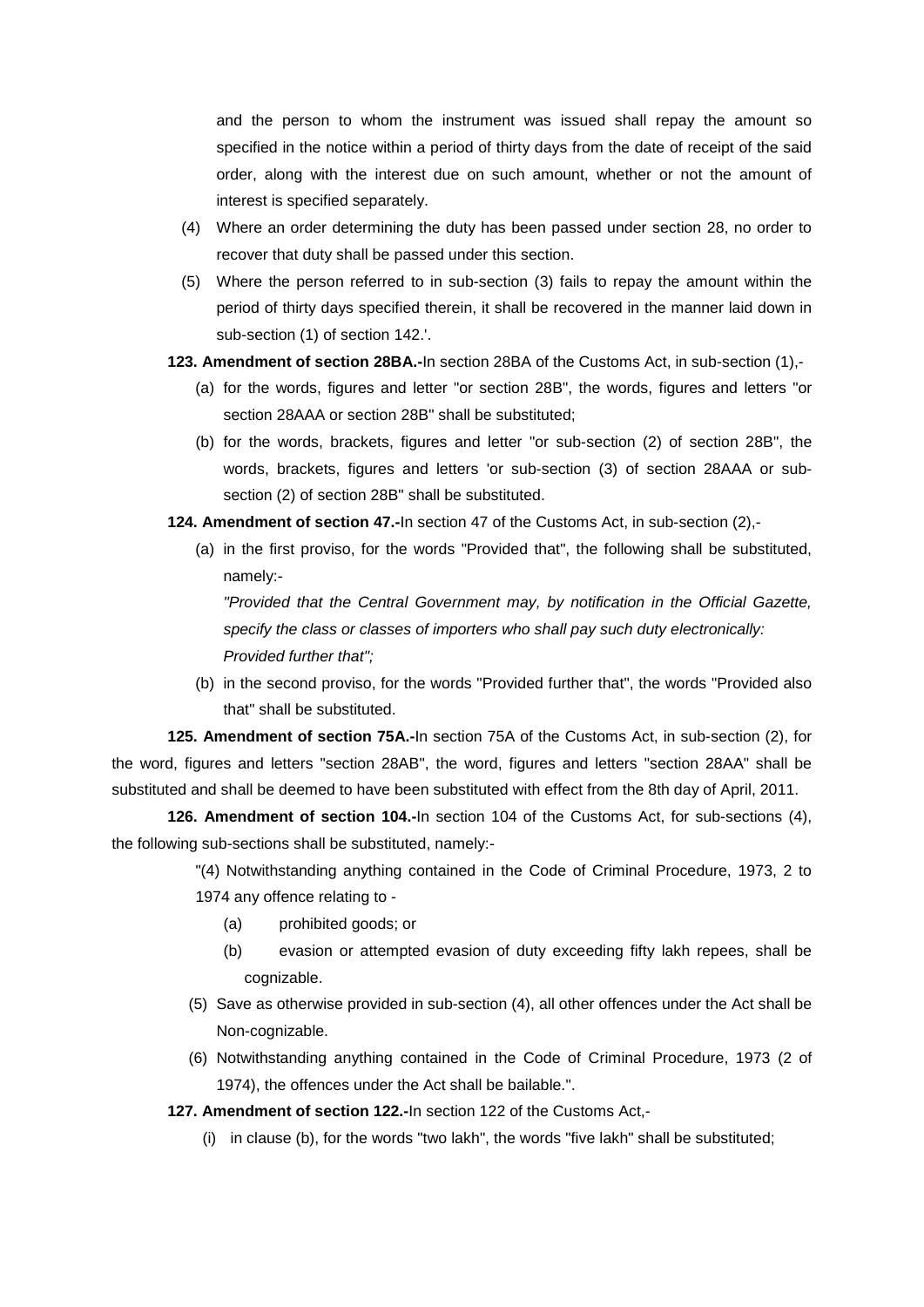(ii) in clause (c), for the words "ten thousand", the words "fifty thousand" shall be substituted.

**128. Amendment of section 153.-**In section 153 of the Customs Act, in clause (a), for the words "registered post to the person for whom it is intended or to his agent", the words "registered post or by such courier as may be approved by the Commissioner of Customs" shall be substituted.

**129. Special provisions exempting additional duty of customs on import of foreigngoing vessels into India.-**Notwithstanding anything contained in sub-section (1) of section 25 of the Customs Act, the item and its description specified under column (1) of the Second Schedule, falling under Chapter 89 of the First Schedule to the Customs Tariff Act, 1975, **(51 of 1975.)** shall be and shall be deemed to have been exempted from the whole of the additional duty of customs leviable thereon under sub-section (1) of section 3 of the said Customs Tariff Act, on and from and up to the corresponding date specified in column (2) thereof.

### **CUSTOMS TARIFF**

**130. Amendment of section 8C.-**In the Customs Tariff Act, 1975 (51 of 1975) (hereinafter referred to as the Customs Tariff Act), in section 8C, in sub-section (5), for the proviso, the following proviso shall be substituted, namely:-

*"Provided that if the Central Government is of the opinion that such article continues to be imported into India from the People's Republic of China so as to cause or threatening to cause market disruption to domestic industry, the Central Government may, notwithstanding the measures taken by the domestic industry towards adjustment to such market disruption or any threat arising thereof, if considers necessary that such duty should continue, extend the period of imposition of such safeguard duty for a period not beyond the period of ten years from the date on which the safeguard duty was first imposed.".*

**131. Amendment of First Schedule.-**The First Schedule to the Customs Tariff Act shall be amended in the manner specified in the Third Schedule.

**132. Amendment of Second Schedule.-**The Second Schedule to the Customs Tariff Act shall be amended in the manner specified in the Fourth Schedule.

## **EXCISE**

**133. Amendment of section 4.**-In the Central Excise Act, 1944 **(1 of 1944.)** (hereinafter referred to as the Central Excise Act), in section 4, in sub-section (3), in clause (b), in the Explanation, for clause (i), the following clause shall be substituted, namely:-

'(i) *"inter-connected undertakings"* means two or more undertakings which are interconnected with each other in any of the following manners, namely:-

- (A) if one owns or controls the other;
- (B) where the undertakings are owned by firms, if such firms have one or more common partners;
- (C) where the undertakings are owned by bodies corporate,-
	- (I) if one body corporate manages the other body corporate; or
	- (II) if one body corporate is a subsidiary of the other body corporate; or
	- (III) if the bodies corporate are under the same management; or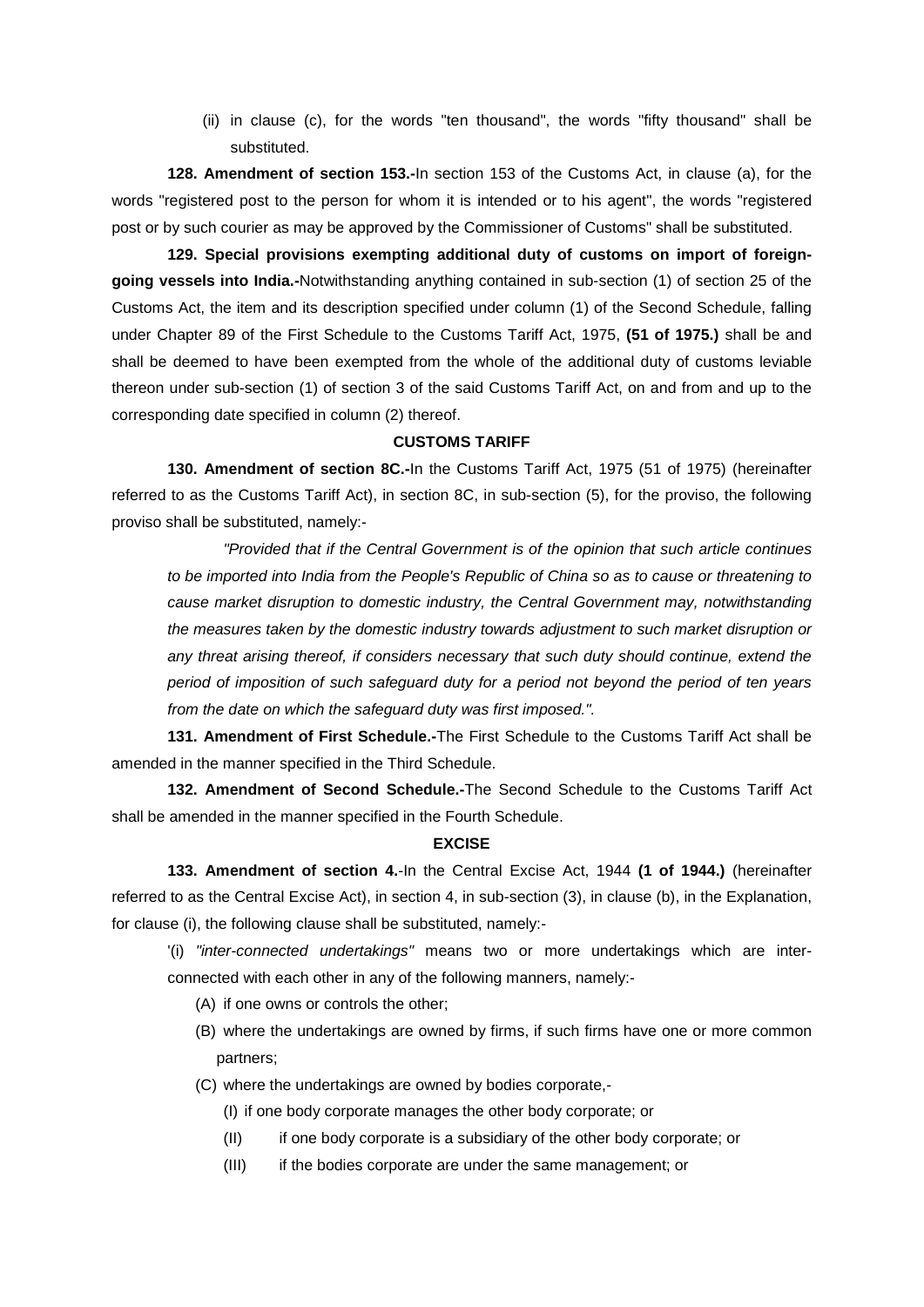- (IV) if one body corporate exercises control over the other body corporate in any other manner;
- (D) where one undertaking is owned by a body corporate and the other is owned by a firm, if one or more partners of the firm,-
	- (I) hold, directly or indirectly, not less than fifty per cent, of the shares, whether preference or equity, of the body corporate; or
	- (II) exercise control, directly or indirectly, whether as director or otherwise, over the body corporate;
- (E) if one is owned by a body corporate and the other is owned by a firm having bodies corporate as its partners, if such bodies corporate are under the same management;
- (F) if the undertakings are owned or controlled by the same person or by the same group;
- (G) if one is connected with the other either directly or through any number of undertakings which are inter-connected undertakings within the meaning of one or more of the foregoing sub-clauses.

**Explanation 1.**- For the purposes of this clause, two bodies corporate shall be deemed to be under the same management,-

- (i) if one such body corporate exercises control over the other or both are under the control of the same group or any of the constituents of the same group; or
- (ii) if the managing director or manager of one such body corporate is the managing director or manager of the other; or
- (iii) if one such body corporate holds not less than one-fourth of the equity shares in the other or controls the composition of not less than one-fourth of the total membership of the Board of directors of the other; or
- (iv) if one or more directors of one such body corporate constitute, or at any time within a period of six months immediately preceding the day when the question arises as to whether such bodies corporate are under the same management, constituted (whether independently or together with relatives of such directors or employees of the first mentioned body corporate) one-fourth of the directors of the other; or
- (v) if the same individual or individuals belonging to a group, while holding (whether by themselves or together with their relatives) not less than one-fourth of the equity shares in one such body corporate also hold (whether by themselves or together with their relatives) not less than one-fourth of the equity shares in the other; or
- (vi) if the same body corporate or bodies corporate belonging to a group, holding, whether independently or along with its or their subsidiary or subsidiaries, not less than one-fourth of the equity shares in one body corporate, also hold not less than one-fourth of the equity shares in the other; or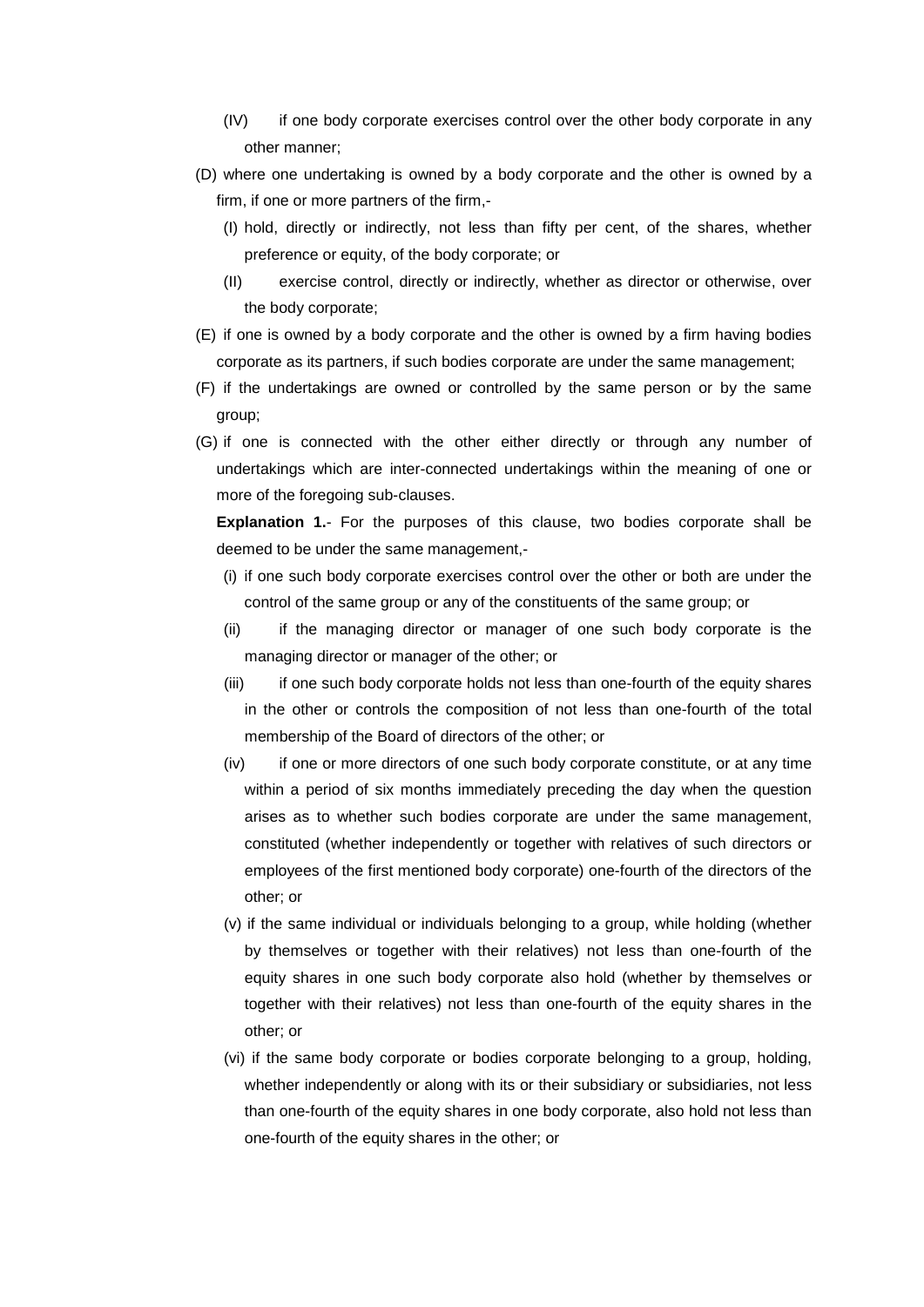- (vii) if not less than one-fourth of the total voting power in relation to each of the two bodies corporate is exercised or controlled by the same individual (whether independently or together with his relatives) or the same body corporate (whether independently or together with its subsidiaries); or
- (viii) if not less than one-fourth of the total voting power in relation to each of the two bodies corporate is exercised or controlled by the same individuals belonging to a group or by the same bodies corporate belonging to a group, or jointly by such individual or individuals and one or more of such bodies corporate; or
- (ix) if the directors of one such body corporate are accustomed to act in accordance with the directions or instructions of one or more of the directors of the other, or if the directors of both the bodies corporate are accustomed to act in accordance with the directions or instructions of an individual, whether belonging to a group or not.

**Explanation II.-** If a group exercises control over a body corporate, that body corporate and every other body corporate, which is a constituent of, or controlled by, the group shall be deemed to be under the same management.

**Explanation III.-** If two or more bodies corporate under the same management hold, in the aggregate, not less than one-fourth equity share capital in any other body corporate, such other body corporate shall be deemed to be under the same management as the first mentioned bodies corporate.

**Explanation IV -** In determining whether or not two or more bodies corporate are under the same management, the shares held by financial institutions in such bodies corporate shall not be taken into account.

#### **ILLUSTRATION**

Undertaking B is inter-connected with undertaking A and undertaking C is inter-connected with undertaking B. Undertaking C is inter-connected with undertaking A; if undertaking D is inter-connected with undertaking C, undertaking D will be inter-connected with undertaking B and consequently with undertaking A; and so on.

**Explanation V.-** For the purposes of this clause, "group" means a group of-

(i) two or more individuals, associations of individuals, firms, trusts, trustees or bodies corporate (excluding financial institutions), or any combination thereof, which exercises, or is established to be in a position to exercise, control, directly or indirectly, over any body corporate, firm or trust; or

(ii) associated persons.

**Explanation VI.-** For the purposes of this clause,-

(I) a group of persons who are able, directly or indirectly, to control the policy of a body corporate, firm or trust, without having a controlling interest in that body corporate, firm or trust, shall also be deemed to be in a position to exercise control over it;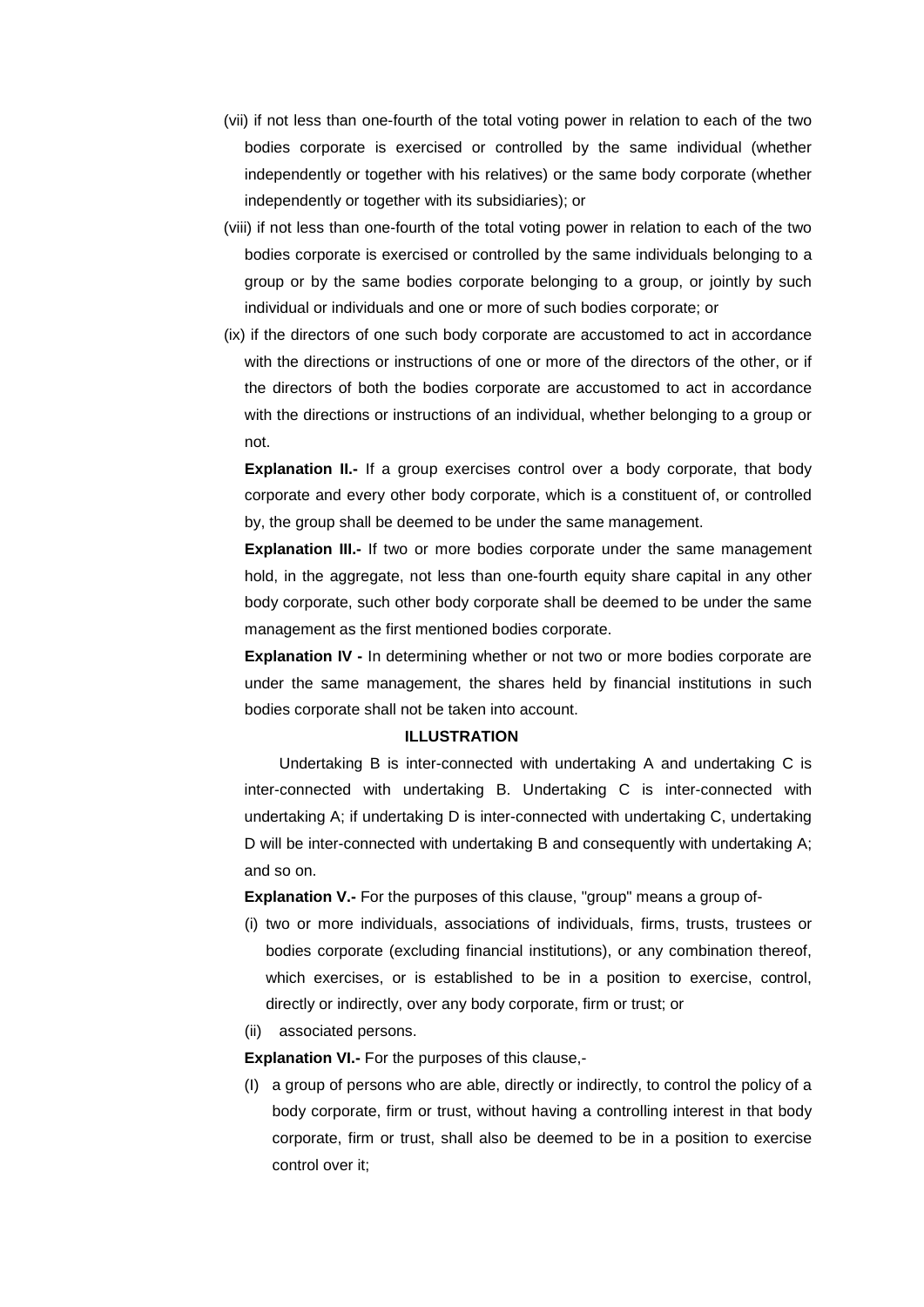- (II) "associated persons"-
	- (a) in relation to a director of a body corporate, means-
		- (i) a relative of such director, and includes a firm in which such director or his relative is a partner;
		- (ii) any trust of which any such director or his relative is a trustee;
		- (iii) any company of which such director, whether independently or together with his relatives, constitutes one-fourth of its Board of directors;
		- (iv) any other body corporate, at any general meeting of which not less than one-fourth of the total number of directors of such other body corporate are appointed or controlled by the director of the first mentioned body corporate or his relative, whether acting singly or jointly;
	- (b) in relation to the partner of a firm, means a relative of such partner and includes any other partner of such firm; and
	- (c) in relation to the trustee of a trust, means any other trustee of such trust;
- (III) where any person is an associated person in relation to another, the latter shall also be deemed to be an associated person in relation to the former;'.

**134. Amendment of section 9.-**In section 9 of the Central Excise Act, in sub-section (1), in clause (i), for the words "one lakh", the words "thirty lakh" shall be substituted.

**135. Amendment of section 11A.-**In section 11A of the Central Excise Act,-

- (a) in sub-section (5), for the words *"has not been levied or paid or"*, the words *"has not been levied or paid or has been"* shall be substituted;
- (b) for sub-section (8), the following sub-section shall be substituted, namely:-

*"(8) Where the service of notice is stayed by an order of a court or tribunal, the period of such stay shall be excluded in computing the period of one year referred to in clause (a) of sub-section (1) or five years referred to in sub-section (4) or sub-section (5), as the case may be.".*

**136. Amendment of section 11AC.-**In section 11AC of the Central Excise Act, in sub-section

 $(1), -$ 

- (i) in clauses (a) and (b), for the words "has not been levied or paid or", the words "has not been levied or paid or has been" shall respectively be substituted;
- (ii) in clause (c), for the words "duty so determined", the words "duty so determined only in a case where the penalty is paid within the period so specified" shall be substituted.

# **137. Amendment of section 12F.-**in section 12F of the Central Excise Act, for sub-section (2), the following sub-section shall be substituted, namely:-

*'(2) The provisions of the Code of Criminal Procedure, 1973* **(2 of 1974.)** *relating to search and seizure shall, so far as may be, apply to search and seizure under this section*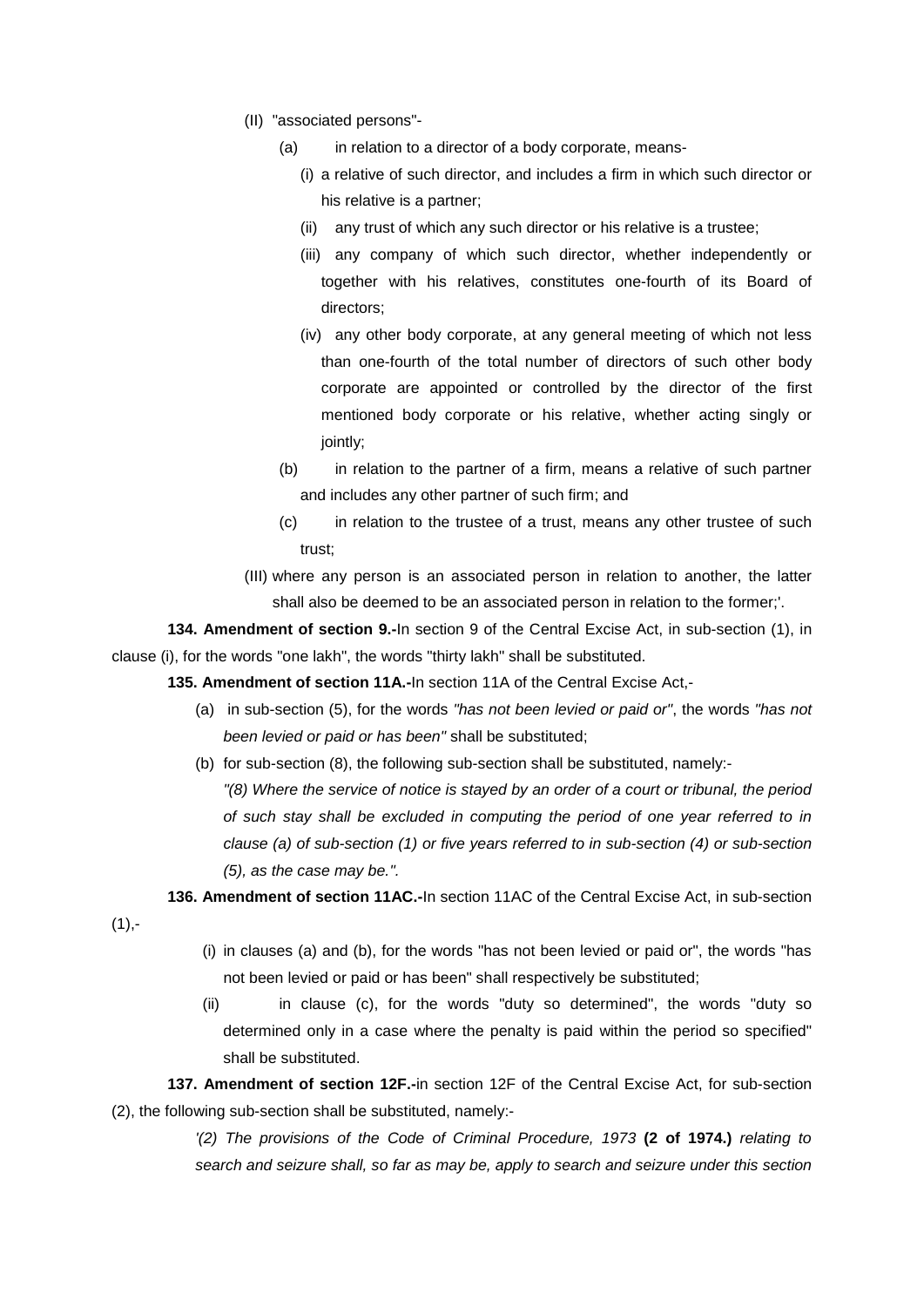*subject to the modification that sub-section (5) of section 165 of the said Code shall have*  effect as if for the word "Magistrate", wherever it occurs, the words "Commissioner of *Central Excise" were substituted.'.*

**138. Amendment of notification issued under section 5A of Central Excise Act.**-(1) The notification of the Government of India in the Ministry of Finance (Department of Revenue) number G.S.R. 62 (E), dated the 6th February, 2010 and G.S.R. 163(E), dated the 17th March, 2012 (hereinafter referred to as the said notification), issued under sub-section (1) of section 5A of the Central Excise Act, 1944, **(1 of 1944.)** shall stand amended and shall be deemed to have been amended retrospectively, in the manner specified in column (2) of the Fifth Schedule, on and from the corresponding date specified in column (3) of that Schedule, against the said notification specified in column (1) of that Schedule.

> (2) For the purposes of sub-section (1), the Central Government shall have and shall be deemed to have the power to amend the said notifications with retrospective effect as if the Central Government had the power to amend the said notification under subsection (1) of section 5A of the Central Excise Act, 1944, **(1 of 1944.)** retrospectively, at all material times.

**Explanation.-** For the removal of doubts, it is hereby declared that no act or omission on the part of any person shall be punishable as an offence which would not have been so punishable had the said notification not been amended retrospectively.

**139. Amendment of notification number G.S.R. 254(E) issued under section 5A of Central Excise Act.-** (i) In the notification of the Government of India in the Ministry fo Finance (Department of Revenue) nuber G.S.R 254(E) dated: 16th March 1995, issued under sub-section (1) of section 5A of the Central Excise Act, 1944 **( 1of 1944, 58 of 1957.)** read with sub-section (3) of Section 3 of the Additional Duties of Excise (Goods of Special Importance) Act, 1957, in the TABLE, after S.No. 19 and the entries relating thereto, the following S.no. and the entries shall be and shall be deemed to be inserted retrospectively with effect from the 20th day of April 2011, Namely:-

|      | 1) | (2)           | (3)                                        |  |
|------|----|---------------|--------------------------------------------|--|
| "20. |    | All goods     | If the goods are, $-$                      |  |
|      |    | failing under | manufactured by a factory belonging<br>(i) |  |
|      |    | heading 8607  | to the Central Government; and             |  |
|      |    |               | intended for use by any Department<br>(ii) |  |
|      |    |               | of the Central Government.".               |  |

*(2)* For the purposes of sub-section (1), the Central Government shall have and shall be deemed to have the power to amend the notification referred to in sub-section (1) with retrospective effect as if the Central Government had the power to amend the said notification under sub-section *(1)* of section 5 A of the Central Excise Act, 1944 (1 of 1944), read with sub-section (3) of section 3 of the Additional Duties of Excise (Goods of Special **Importance** Importance Act, 1957 (58 of 1957) retrospectively at all materirial times.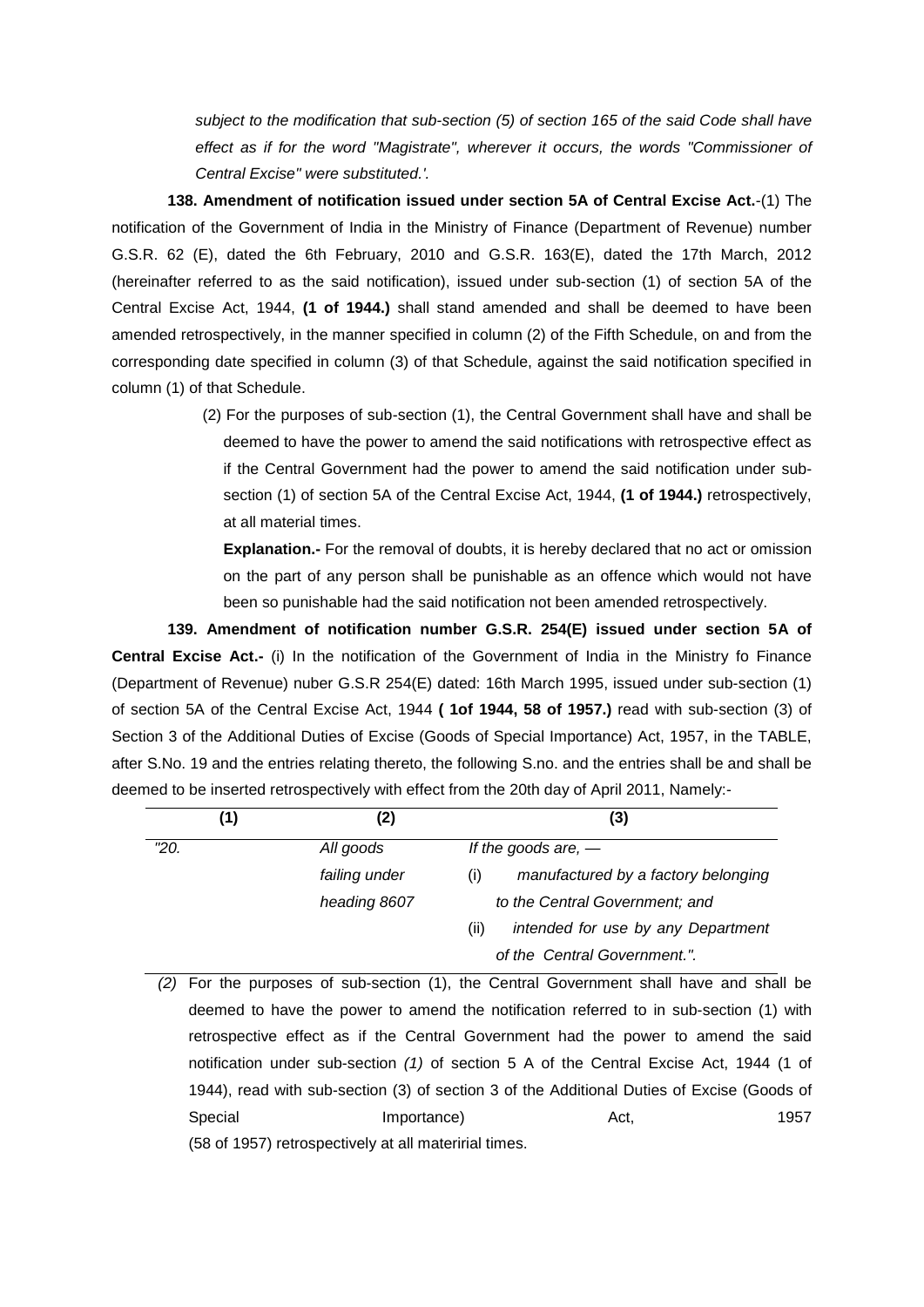**140. Amendment of third Sechdule.-**The Third Schedule to the Central Excise Act shall be amended in the manner specified in the Sixth Schedule.

#### **CENTRAL EXCISE TARIFF**

**141**. **Amendment of first Sechdule.-**In the Central Excise Tariff Act, 1985 **(5 of 1986)**. (hereinafter referred to as the Centra! Excise Tariff Act), the First Schedule shall be amended in the manner specified in the Seventh Schedule.

**142. Amendment of Chapter Notes to Chapter 54 of First Schedule.-** (1) In the First Schedule to the Central Excise Tariff Act, in Chapter 54, after Note 1, the following Note shall be inserted and shall be deemed to have been inserted with effect from the 29th day of June, 2010, namely: —

> *"1A. Notwithstanding anything contained in Note 1, man-made fibre such as polyester staple fibre and polyester filament yarn manufactured from plastic and plastic waste including waste polyethylene terephthalate bottles shall be classified as textile material under Chapter 54 or Chapter 55, as the case may be.".*

- *(2)* Any action taken or anything done or purported to have been taken or done for recovery of duty of excise at any time during the period commencing on and from the 29th day of June, 2010 and ending with the date on which the Finance Bill, 201 *2*  receives the assent of the President (hereafter in this section referred to as the "specified period"), shall be deemed to be, and always to have been, for all purposes, as validly and effectively taken or done as if the amendment made by sub-section *(1)* had been in force at all material times and, accordingly, notwithstanding any judgment, decree or order of any court, tribunal or other authority -
	- *(a)* all duties of excise levied, assessed or collected during the specified period on such goods shall be deemed to be and always to have been, as validly levied, assessed or collected as if the amendment made by sub-section *(1)* had been in force at ail material times;
	- *(b)* recovery shall be made of all the duties which have not been paid, but would have been paid had the amendments made by sub-section (1) been in force, within a period of thirty days from the date on which the Finance Bill, 2012 receives the assent of the President and in the event of non-payment of such duties of excise within the said period, interest at the rate of twenty-four per cent, per annum on the amount of such duties in addition to the amount of duties to be recovered, shall be payable from the date immediately after the expiry of the said period of thirty days till the date of its payment;
	- *(c)* while computing the amount of duty to be recovered under clause *(b),* the assessee shall be entitled to take into account the CENVAT credit of duty paid on inputs, input services and capital goods, if any, under the CENVAT Credit Rules, 2004 which has not been availed by him for reason of such goods being treated as non-excisable or exempted goods.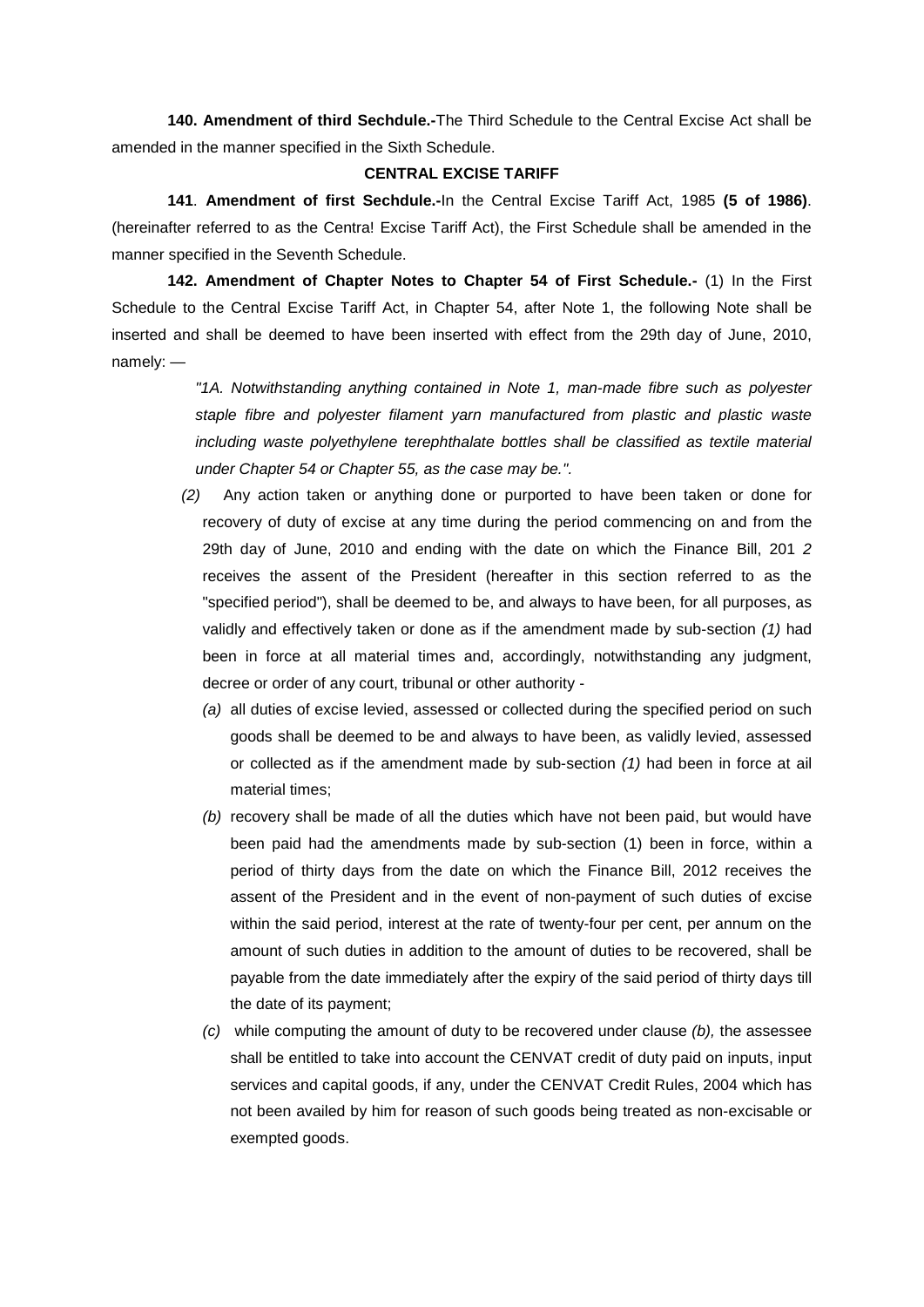*Explanation*.- For the removal of doubts, it is hereby declared that no act or omission on the part of any person shall be punishable as an offence which *would not ha*ve been so punishable had this this section not come into force

## **CHAPTER V**

## **SERVICE TAX**

### **143**. **Amendment of Act 32 of 1994.-** In the Finance Act, 1994,-

(A) in section 65, after the Explanation occurring at the end of clause (121), the following proviso shall be inserted with effect from such date as the Central Government may, by notification, appoint, namely:-

*"Provided that the provisions of this section shall not apply with effect from such date as the Central Government may, by notification, appoint.";*

(B) in section 65A, after sub-section (2), the following sub-section shall be inserted with effect from such date as the Central Government may, by notification, appoint, namely:-

*"(3) The provisions of this section shall not apply with effect from such date as the Central Government may, by notification, appoint.";*

(C) after section 65A, the following section shall be inserted with effect from such date as the Central Government may, by notification, appoint, namely:-

**'65B. Interpretations.**-In this Chapter, unless the context otherwise requires,-

- (1) "actionable claim" shall have the meaning assigned to it in section 3 of the Transfer of Property Act, 1882; **(4 of 1882.)**
- (2) "advertisement" means any form of presentation for promotion of, or bringing awareness about, any event, idea, immovable property, person, service, goods or actionable claim through newspaper, television, radio or any other means but does not include any presentation made in person;
- (3) "agriculture" means the cultivation of plants and rearing of all life-forms of animals, except the rearing of horses, for food, fibre, fuel, raw material or other similar products;
- (4) "agricultural extension" means application of scientific research and knowledge to agricultural practices through farmer education or training;
- (5) "agricultural produce" means any produce of agriculture on which either no further processing is done or such processing is done as is usually done by a cultivator or producer which does not alter its essential characteristics but makes it marketable for primary market;
- (6) "Agriculture Produce Marketing Committee or Board" means any committee or board constituted under a State law for the time being in force for the purpose of regulating the marketing of agricultural produce;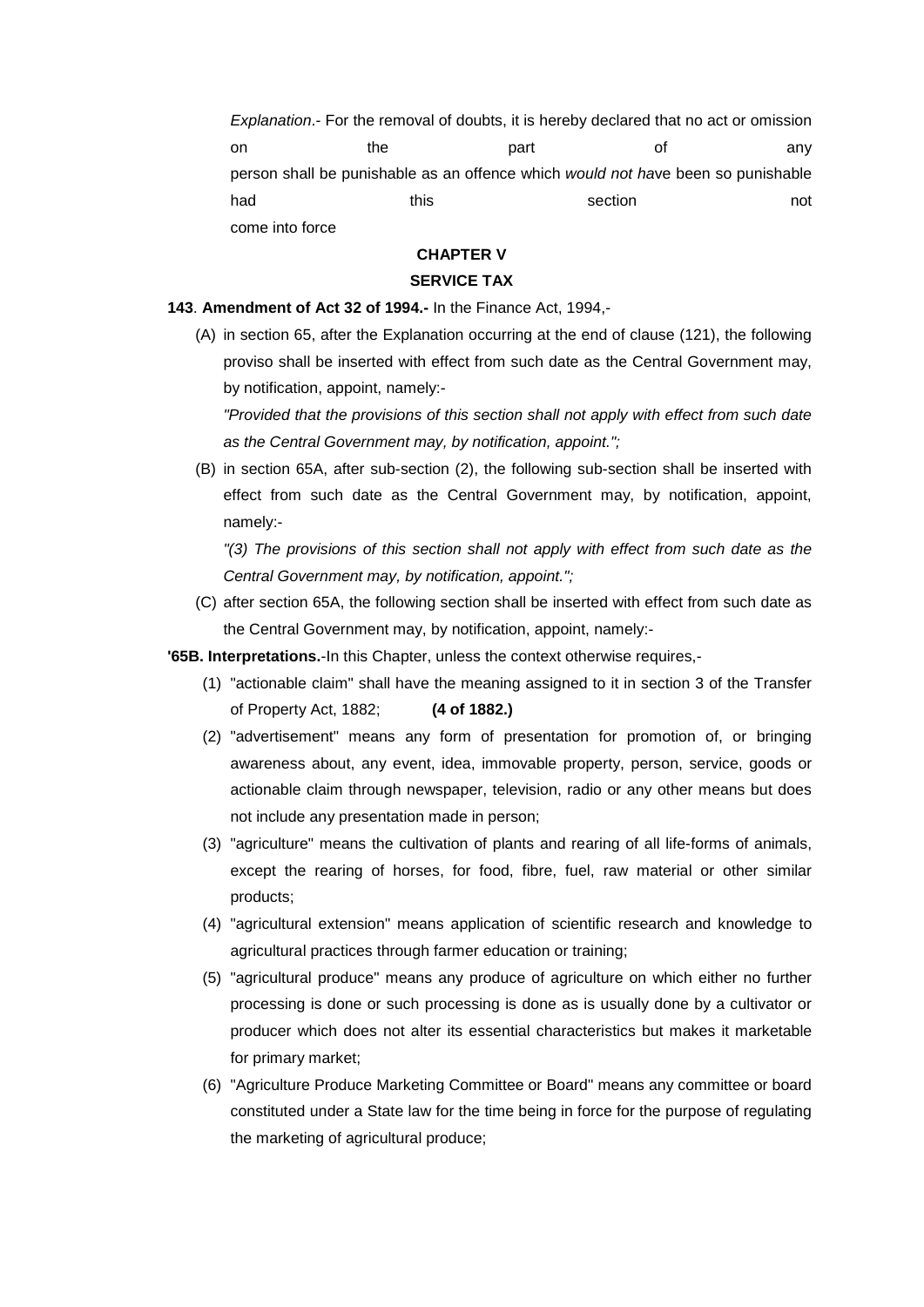- (7) "aircraft" has the meaning assigned to it in clause (1) of section 2 of the Aircraft Act, 1934; **(22 of 1934.)**
- (8) "airport" has the meaning assigned to it in clause (b) of section 2 of the Airports Authority of India Act, 1994; **(55 of 1994.)**
- (9) "amusement facility" means a facility where fun or recreation is provided by means of rides, gaming devices or bowling alleys in amusement parks, amusement arcades, water parks, theme parks or such other places but does not include a place within such facility where other services are provided;
- (10) "Appellate Tribunal" means the Customs, Excise and Service Tax Appellate Tribunal constituted under section 129 of the Customs Act, 1962; **(52 of 1962.)**
- (11) *"approved vocational education course"* means,-
	- (i) a course run by an industrial training institute or an industrial training centre affiliated to the National Council for Vocational Training offering courses in designated trades notified under the Apprentices Act, 1961 (52 of 1961); or
	- (ii) a Modular Employable Skill Course, approved by the National Council of Vocational Training, run by a person registered with the Directorate General of Employment and Training, Union Ministry of Labour and Employment; or
	- (iii) a course run by an institute affiliated to the National Skill Development Corporation set up by the Government of India;
- (12) "assessee" means a person liable to pay tax and includes his agent;
- (13) "associated enterprise" shall have the meaning assigned to it in section 92A of the Income-tax Act, 1961; **(43 of 1961.)**
- (14)"authorised dealer of foreign exchange" shall have the meaning assigned to "authorised person" in clause (c) of section 2 of the Foreign Exchange Management Act, 1999; **(42 of 1999.)**
- (15) "betting or gambling" means putting on stake something of value, particularly money, with consciousness of risk and hope of gain on the outcome of a game or a contest, whose result may be determined by chance or accident, or on the likelihood of anything occurring or not occurring;
- (16)"Board" means the Central Board of Excise and Customs constituted under the Central Boards of Revenue Act, 1963; **(54 of 1963.)**
- (17) "business entity" means any person ordinarily carrying out any activity relating to industry, commerce or any other business or profession;
- (18) "Central Electricity Authority" means the authority constituted under section 3 of the Electricity (Supply) Act, 1948; **(54 of 1948.)**
- (19) "Central Transmission Utility" shall have the meaning assigned to it in clause (10) of section 2 of the Electricity Act, 2003; **(36 of 2003.)**
- (20) "courier agency" means any person engaged in the door-to-door transportation of time-sensitive documents, goods or articles utilising the services of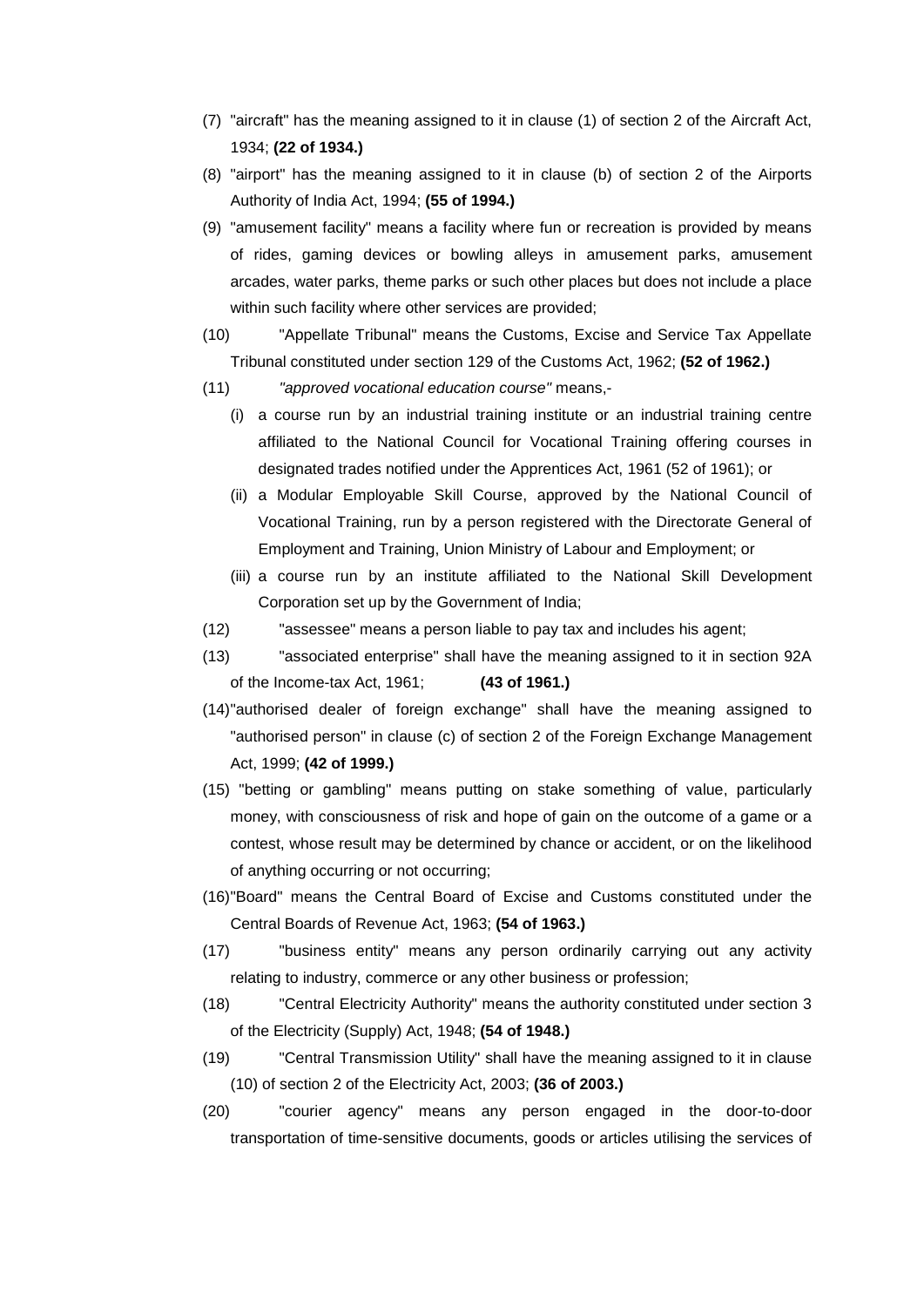a person, either directly or indirectly, to carry or accompany such documents, goods or articles;

- (21) "customs station" shall have the meaning assigned to it in clause (13) of section 2 of the Customs Act, 1962; **(52 of 1962.)**
- (22) "declared service" means any activity carried out by a person for another person for consideration and declared as such under section 66E;
- (23) "electricity transmission or distribution utility" means the Central Electricity Authority; a State Electricity Board; the Central Transmission Utility or a State Transmission Utility notified under the Electricity Act, 2003; or a distribution or transmission licensee under the said Act, or any other entity entrusted with such function by the Central Government or, as the case may be, the State Government; **(36 of 2003.)**
- (24) "entertainment event" means an event or a performance which is intended to provide; recreation, pastime, fun or enjoyment, by way of exhibition of cinematographic film, circus, concerts, sporting event, pageants, award functions, dance, musical or theatrical performances including drama, ballets or any such event or programme;
- (25) "goods" means every kind of movable property other than actionable claim and money; and includes securities, growing crops, grass, and things attached to or forming part of the land which are agreed to be severed before sale or under the contract of sale;
- (26) "goods transport agency" means any person who provides service in relation to transport of goods by road and issues consignment note, by whatever name called;
- (27) "India" means,-
	- (a) the territory of the Union as referred to in clauses (2) and (3) of article 1 of the Constitution;
	- (b) its territorial waters, continental shelf, exclusive economic zone or any other maritime zone as defined in the Territorial Waters, Continental Shelf, Exclusive Economic Zone and other Maritime Zones Act, 1976; **(80 of 1976.)**
	- (c) the seabed and the subsoil underlying the territorial waters;
	- (d) the air space above its territory and territorial waters; and
	- (e) the installations, structures and vessels located in the continental shelf of India and the exclusive economic zone of India, for the purposes of prospecting or extraction or production of mineral oil and natural gas and supply thereof;
- (28) "information technology software" means any representation of instructions, data, sound or image, including source code and object code, recorded in a machine readable form, and capable of being manipulated or providing interactivity to a user, by means of a computer or an automatic data processing machine or any other device or equipment;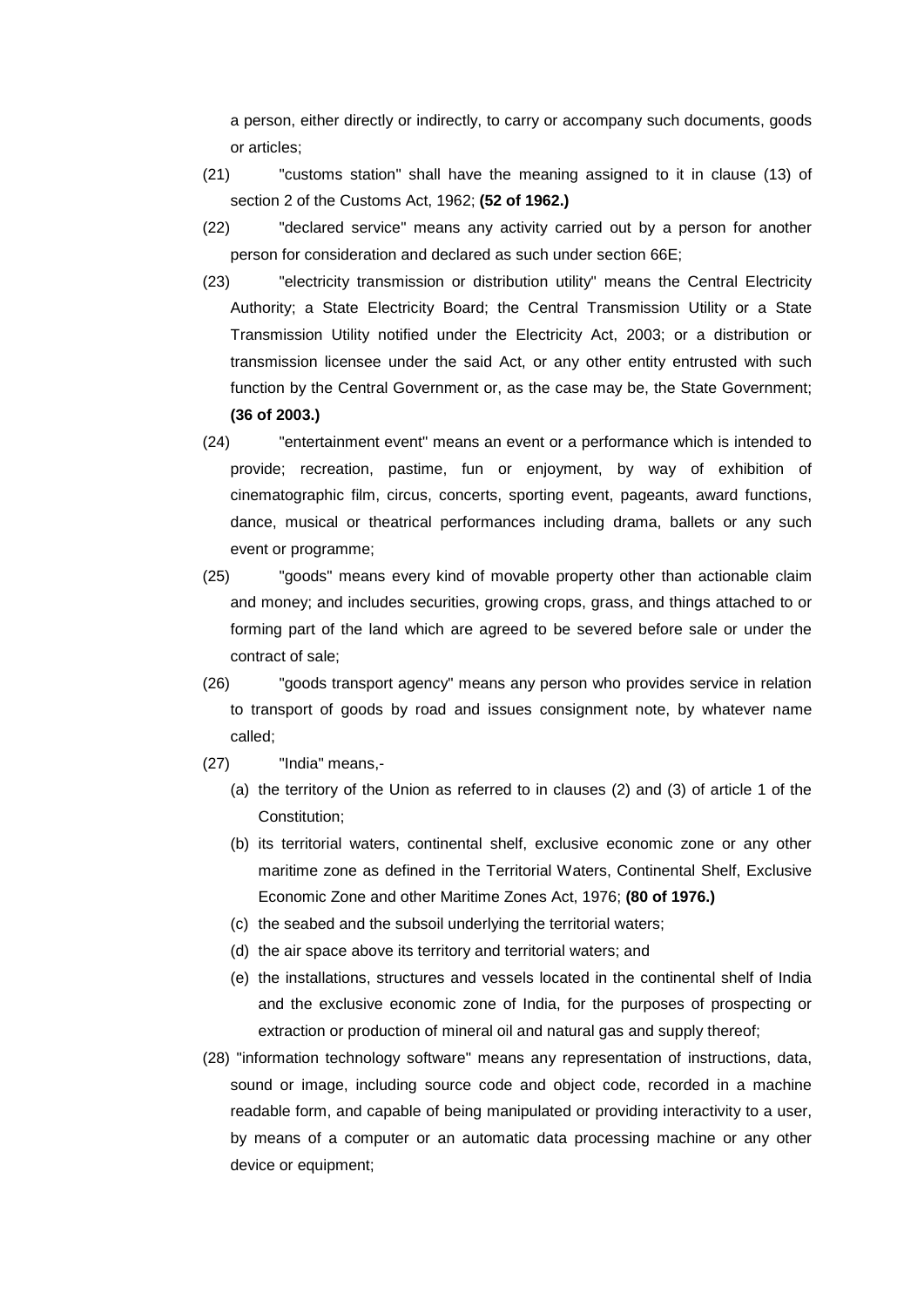- (29) "inland waterway" means national waterways as defined in clause (h) of section 2 of the Inland Waterways Authority of India Act, 1985 **(82 of 1985.),** or other waterway on any inland water, as defined in clause (b) of section 2 of the Inland Vessels Act, 1917; **(1 of 1917.)**
- (30) "interest" means interest payable in any manner in respect of any moneys borrowed or debt incurred (including a deposit, claim or other similar right or obligation) but does not include any service fee or other charge in respect of the moneys borrowed or debt incurred or in respect of any credit facility which has not been utilised;
- (31) "local authority" means-
	- (a) a Panchayat as referred to in clause (d) of article 243 of the Constitution;
	- (b) a Municipality as referred to in clause (e) of article 243P of the Constitution;
	- (c) a Municipal Committee and a District Board, legally entitled to, or entrusted by the Government with, the control or management of a municipal or local fund;
	- (d) a Cantonment Board as defined in section 3 of the Cantonments Act, 2006 (41 of 2006);
	- (e) a regional council or a district council constituted under the Sixth Schedule to the Constitution;
	- (f) a development board constituted under article 371 of the Constitution; or
	- (g) a regional council constituted under article 371A of the Constitution;
- (32) "metered cab" means any contract carriage on which an automatic device, of the type and make approved under the relevant rules by the State Transport Authority, is fitted which indicates reading of the fare chargeable at any moment and that is charged accordingly under the conditions of its permit issued under the Motor Vehicles Act, 1988 **(59 of 1988.)** and the rules made thereunder;
- (33) "money" means legal tender, cheque, promissory note, bill of exchange, letter of credit, draft, pay order, traveller cheque, money order, postal or electronic remittance or any such similar instrument but shall not include any currency that is held for its numismatic value;
- (34) "negative list" means the services which are listed in section 66D;
- (35) "non-taxable territory" means the territory which is outside the taxable territory;
- (36) "notification" means notification published in the Official Gazette and the expressions "notify" and "notified" shall be construed accordingly;
- (37) "person" includes,-
	- (i) an individual,
	- (ii) a Hindu undivided family,
	- (iii) a company,
	- (iv) a society,
	- (v) a limited liability partnership,
	- (vi) a firm,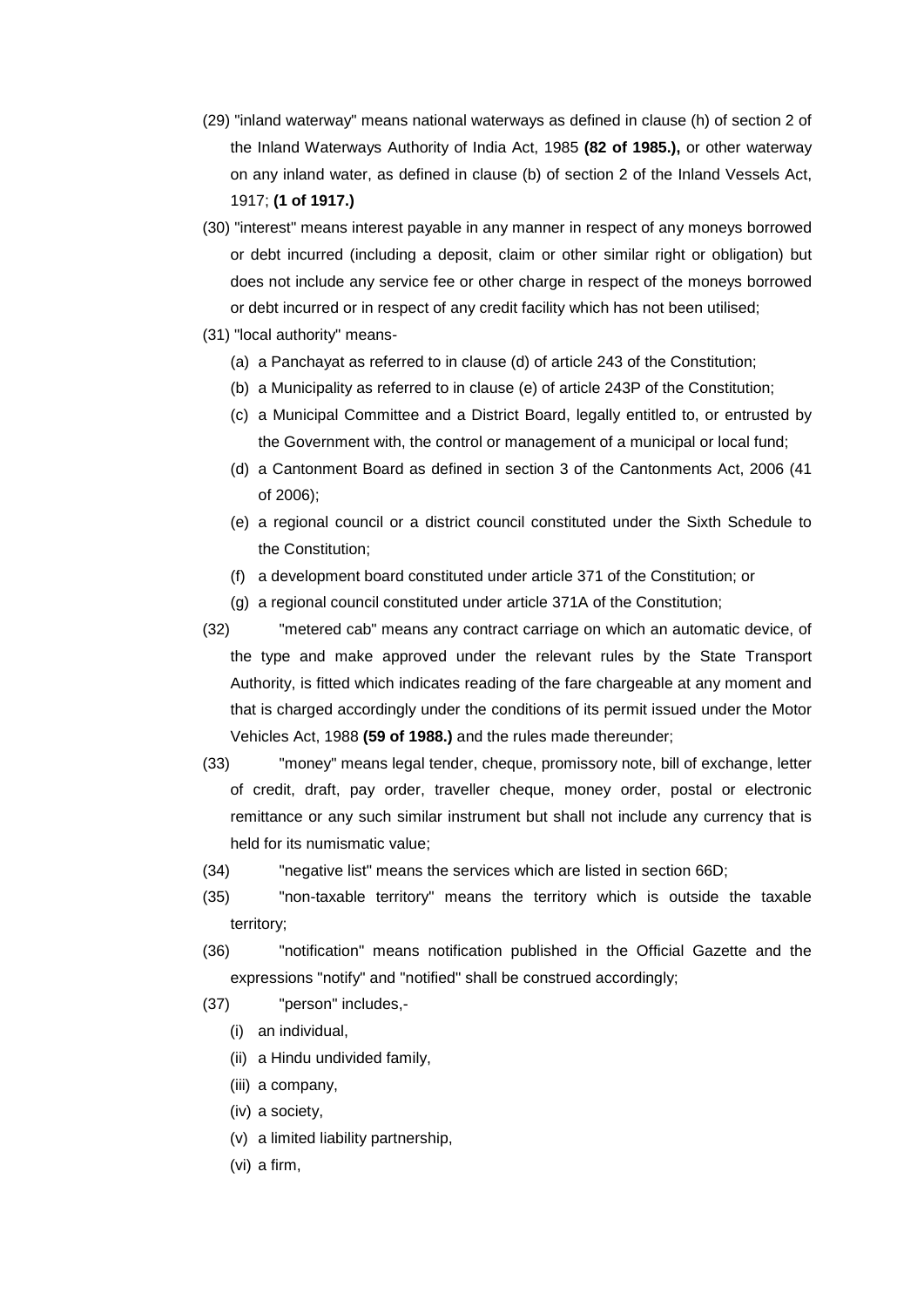- (vii) an association of persons or body of individuals, whether incorporated or not,
- (viii) Government,
- (ix) a local authority, or
- (x) every artificial juridical person, not falling within any of the preceding subclauses;
- (38) "port" has the meaning assigned to it in clause (q) of section 2 of the Major Port Trusts Act, 1963 **(38 of 1963.),** or in clause (4) of section 3 of the Indian Ports Act, 1908; **(15 of 1908.)**
- (39) "prescribed" means prescribed by rules made under this Chapter;
- (40) "process amounting to manufacture or production of goods" means a process on which duties of excise are leviable under section 3 of the Central Excise Act, 1944 **(1 of 1944.)** or any process amounting to manufacture of alcoholic liquors for human consumption, opium, Indian hemp and other narcotic drugs and narcotics on which duties of excise are leviable under any State Act for the time being in force;
- (41) "renting" means allowing, permitting or granting access, entry, occupation, use or any such facility, wholly or partly, in an immovable property, with or without the transfer of possession or control of the said immovable property and includes letting, leasing, licensing or other similar arrangements in respect of immovable property;
- (42) "Reserve Bank of India" means the bank established under section 3 of the Reserve Bank of India Act, 1934; **(2 of 1934.)**
- (43) "securities" has the meaning assigned to it in clause (h) of section 2 of the Securities Contract (Regulation) Act, 1956; **(42 of 1956.)**
- (44) "service" means any activity carried out by a person for another for consideration, and includes a declared service, but shall not include-
	- (a) an activity which constitutes merely,-
		- (i) a transfer of title in goods or immovable property, by way of sale, gift or in any other manner; or
		- (ii) such transfer, delivery or supply of any goods which is deemed to be sale within the meaning of clause (29A) of article 366 of the Constitution; or
		- (iii) a transaction in money or actionable claim;
	- (b) a provision of service by an employee to the employer in the course of or in relation to his employment;
	- (c) fees taken in any Court or tribunal established under any law for the time being in force.

**Explanation 1.-** For the removal of doubts, it is hereby declared that nothing contained in this clause shall apply to,-

(A) the functions performed by the Members of Parliament, Members of State Legislative, Members of Panchayats, Members of Municipalities and Members of other local authorities who receive any consideration in performing the functions of that office as such member; or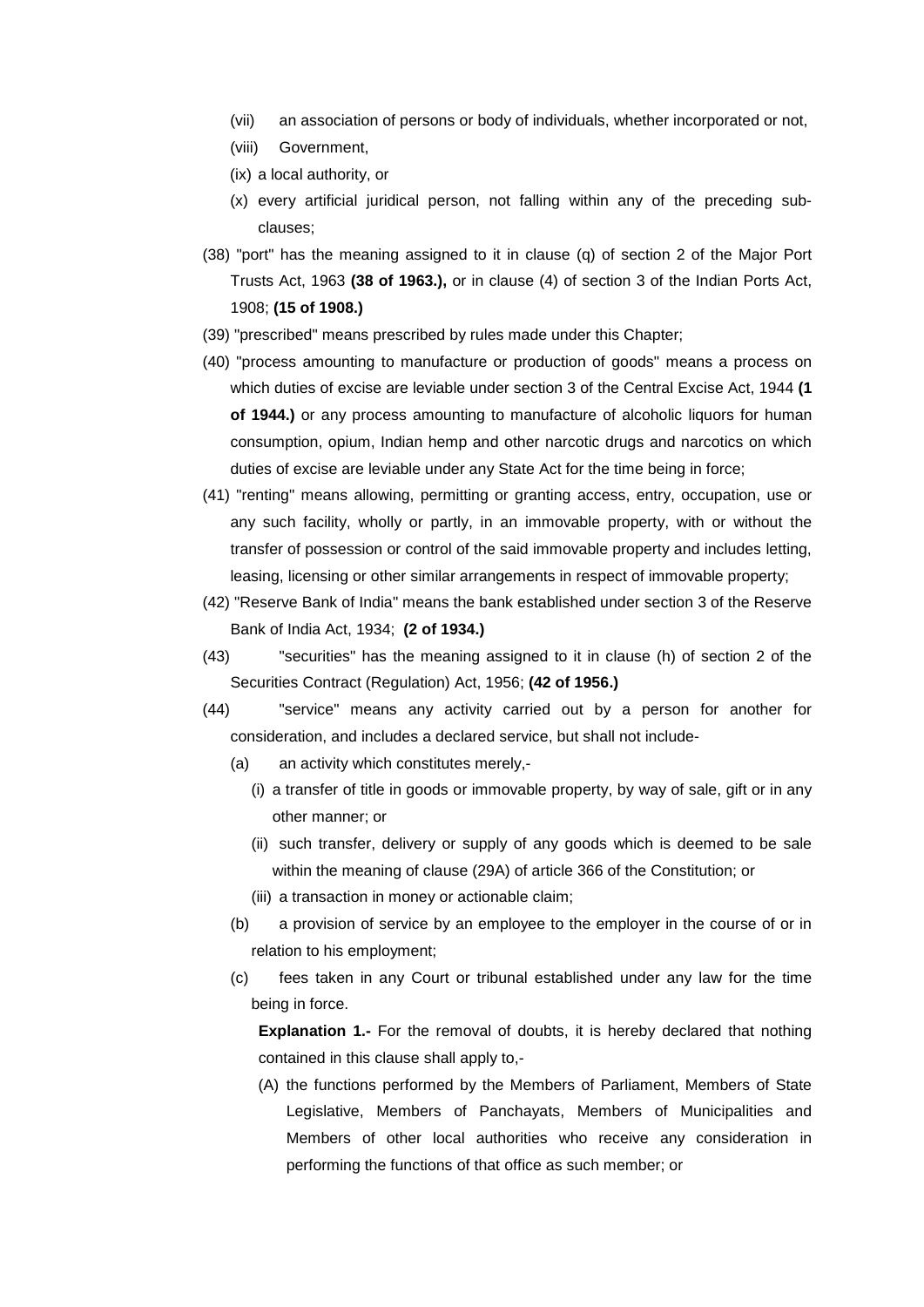- (B) the duties performed by any person who holds any post in pursuance of the provisions of the Constitution in that capacity; or
- (C) the duties performed by any person as a Chairperson or a Member or a Director in a body established by the Central Government or State Governments or local authority and who is not deemed as an employee before the commencement of this section.

**Explanation 2.-** For the purposes of this clause, transaction in money shall not include any any activity relating to the use of money or its conversion by cash or by any other mode, from one form, currency or denomination, to another form, currency or denomination for which a separate consideration is charged.

**Explanation 3.-** For the purposes of this Chapter,-

- (a) an unincorporated association or a body of persons, as the case may be, and a member thereof shall be treated as distinct persons;
- (b) an establishment of a person in the taxable territory and any of his other establishment in a non-taxable territory shall be treated as establishments of distinct persons.

**Explanation 4.-** A person carrying on a business through a branch or agency or representational office in any territory shall be treated as having an establishment in that territory;

- (45) "Special Economic Zone" has the meaning assigned to it in clause (za) of section 2 of the Special Economic Zones Act, 2005; **(28 of 2005.)**
- (46) "stage carriage" shall have the meaning assigned to it in clause (40) of section 2 of the Motor Vehicles Act, 1988; **(59 of 1988.)**
- (47) "State Electricity Board" means the Board constituted under section 5 of the Electricity (Supply) Act, 1948; **(54 of 1948.)**
- (48) "State Transmission Utility" shall have the meaning assigned to it in clause (67) of section 2 of the Electricity Act, 2003; **(36 of 2003.)**
- (49) "support services" means infrastructural, operational, administrative, logistic, marketing or any other support of any kind comprising functions that entities carry out in ordinary course of operations themselves but may obtain as services by outsourcing from others for any reason whatsoever and shall include advertisement and promotion, construction or works contract, renting of immovable property, security, testing and analysis;
- (50) "tax" means service tax leviable under the provisions of this Chapter;
- (51) "taxable service" means any service on which service tax is leviable under section 66B;
- (52) "taxable territory" means the territory to which the provisions of this Chapter apply;
- (53) "vessel" has the meaning assigned to it in clause (z) of section 2 of the Major Port Trusts Act, 1963; **(38 of 1963.)**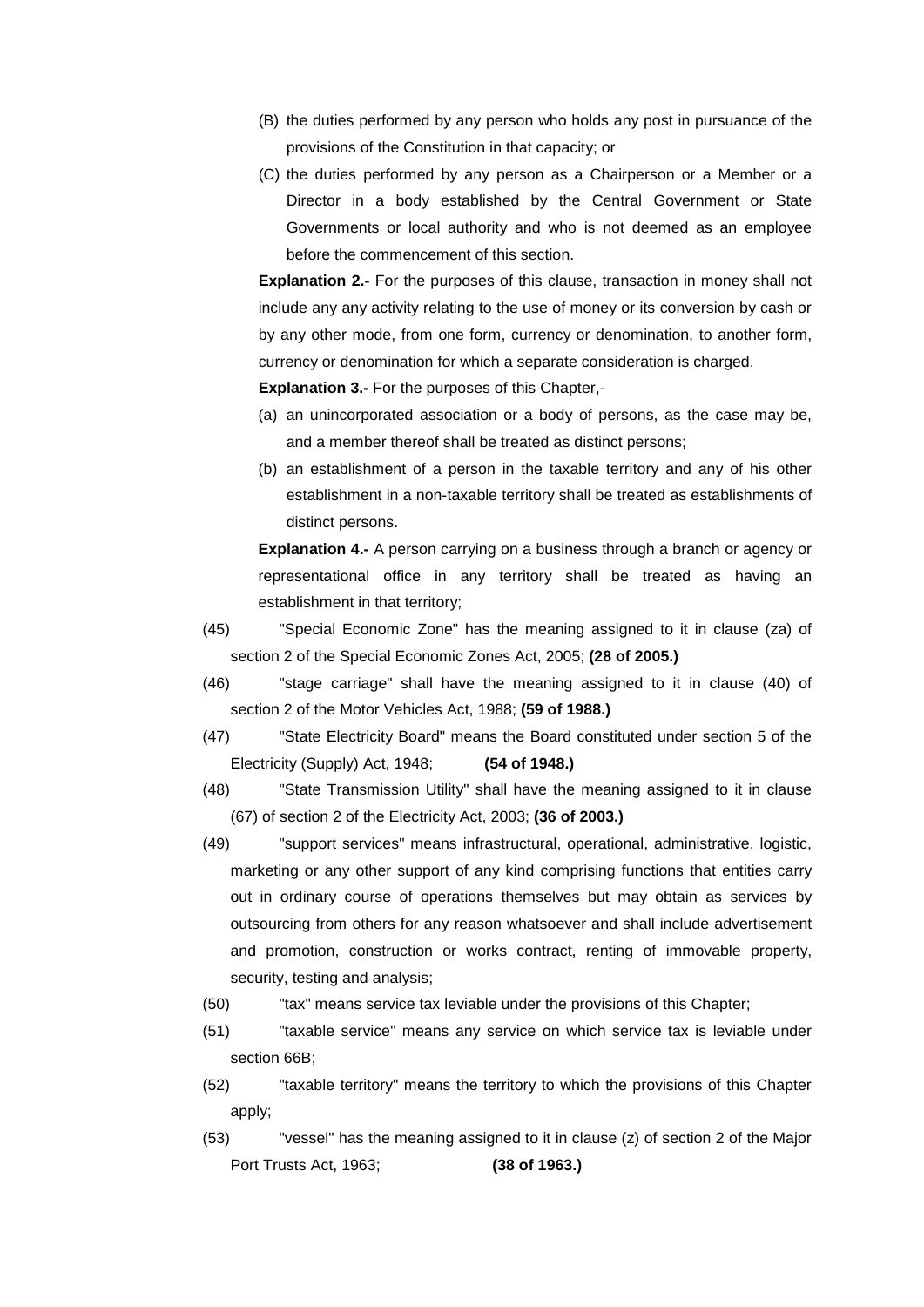- (54) "works contract" means a contract wherein transfer of property in goods involved in the execution of such contract is leviable to tax as sale of goods and such contract is for the purpose of carrying out construction, erection, commissioning, installation, completion, fitting out, repair, maintenance, renovation, alteration of any movable or immovable property or for carrying out any other similar activity or a part thereof in relation to such propety;
- (55) words and expressions used but not defined in this Chapter and defined in the Central Excise Act, 1944 **(1 of 1944.)** or the rules made thereunder, shall apply, so far as may be, in relation to service tax as they apply in relation to a duty of excise.'.
	- (D) in section 66, the following proviso shall be inserted with effect from such date as the Central Government may, by notification, appoint, namely:- *"Provided that the provisions of this section shall not apply with effect from such date as the Central Government may, by notification, appoint.";*
	- (E) in section 66A, after Explanation 2 occurring at the end of sub-section (2), the following subsection shall be inserted with effect from such date as the Central Government may, by notification, appoint, namely:-
		- *"(3) The provisions of this section shall not apply with effect from such date as the Central Government may, by notification, appoint.";*
	- (F) after section 66A, the following sections shall be inserted with effect from such date as the Central Government may, by notification, appoint, namely:-

**'66B. Charge of service tax on and after Finance Act, 2012.-**There shall be levied a tax (hereinafter referred to as the service tax) at the rate of twelve per cent on the value of all services, other than those services specified in the negative list, provided or agreed to be provided in the taxable territory by one person to another and collected in such manner as may be prescribed.

**66C. Determination of place of provision of service.-**(1) The Central Government may, having regard to the nature and description of various services, by rules made in this regard, determine the place where such services are provided or deemed to have been provided or agreed to be provided or deemed to have been agreed to be provided.

> (2) Any rule made under sub-section (1) shall not be invalid merely on the ground that either the service provider or the service receiver or both are located at a place being outside the taxable territory.

**66D. Negative list of services.-**The negative list shall comprise of the following services, namely:-

- (a) services by Government or a local authority excluding the following services to the extent they are not covered elsewhere-
	- (i) services by the Department of Posts by way of speed post, express parcel post, life insurance and agency services provided to a person other than Government;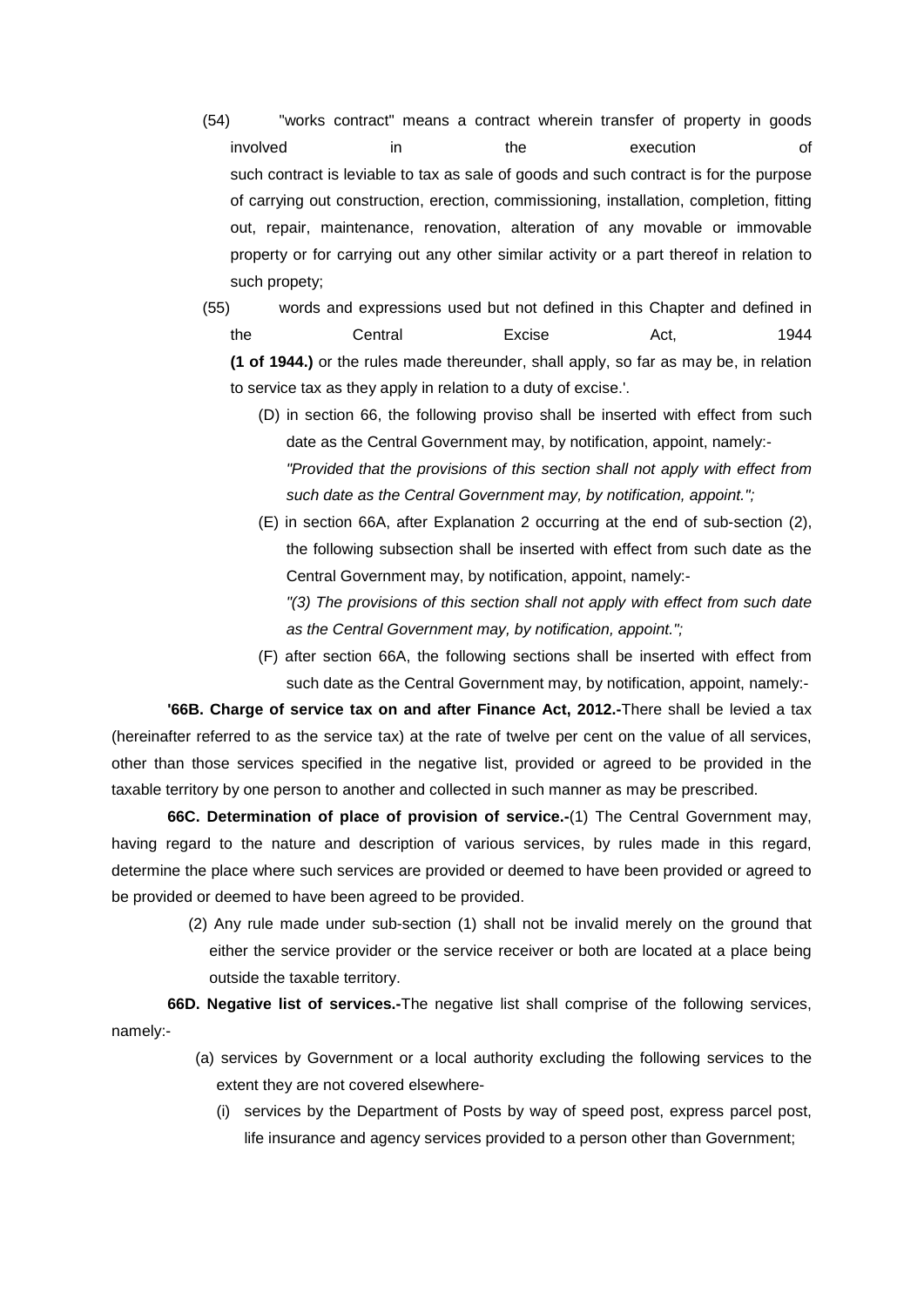- (ii) services in relation to an aircraft or a vessel, inside or outside the precincts of a port or an airport;
- (iii) transport of goods or passengers; or
- (iv) support services, other than services covered under clauses (i) to (iii) above, provided to business entities;
- (b) services by the Reserve Bank of India;
- (c) services by a foreign diplomatic mission located in India;
- (d) services relating to agriculture or agricultural produce by way of-
	- (i) agricultural operations directly related to production of any agricultural produce including cultivation, harvesting, threshing, plant protection or seed testing;
	- (ii) supply of farm labour;
	- (iii) processes carried out at an agricultural farm including tending, pruning, cutting, harvesting, drying, cleaning, trimming, sun drying, fumigating, curing, sorting, grading, cooling or bulk packaging and such like operations which do not alter the essential characteristics of agricultural produce but make it only marketable for the primary market;
	- (iv) renting or leasing of agro machinery or vacant land with or without a structure incidental to its use;
	- (v) loading, unloading, packing, storage or warehousing of agricultural produce;
	- (vi) agricultural extension services;
	- (vii) services by any Agricultural Produce Marketing Committee or Board or services provided by a commission agent for sale or purchase of agricultural produce;
- (e) trading of goods;
- (f) any process amounting to manufacture or production of goods;
- (g) selling of space or time slots for advertisements other than advertisements broadcast by radio or television;
- (h) service by way of access to a road or a bridge on payment of toll charges;
- (i) betting, gambling or lottery;
- (j) admission to entertainment events or access to amusement facilities;
- (k) transmission or distribution of electricity by an electricity transmission or distribution utility;
- (l) services by way of-
	- (i) pre-school education and education up to higher secondary school or equivalent;
	- (ii) education as a part of a curriculum for obtaining a qualification recognised by any law for the time being in force;
	- (iii) education as a part of an approved vocational education course;
- (m) services by way of renting of residential dwelling for use as residence;
- (n) services by way of-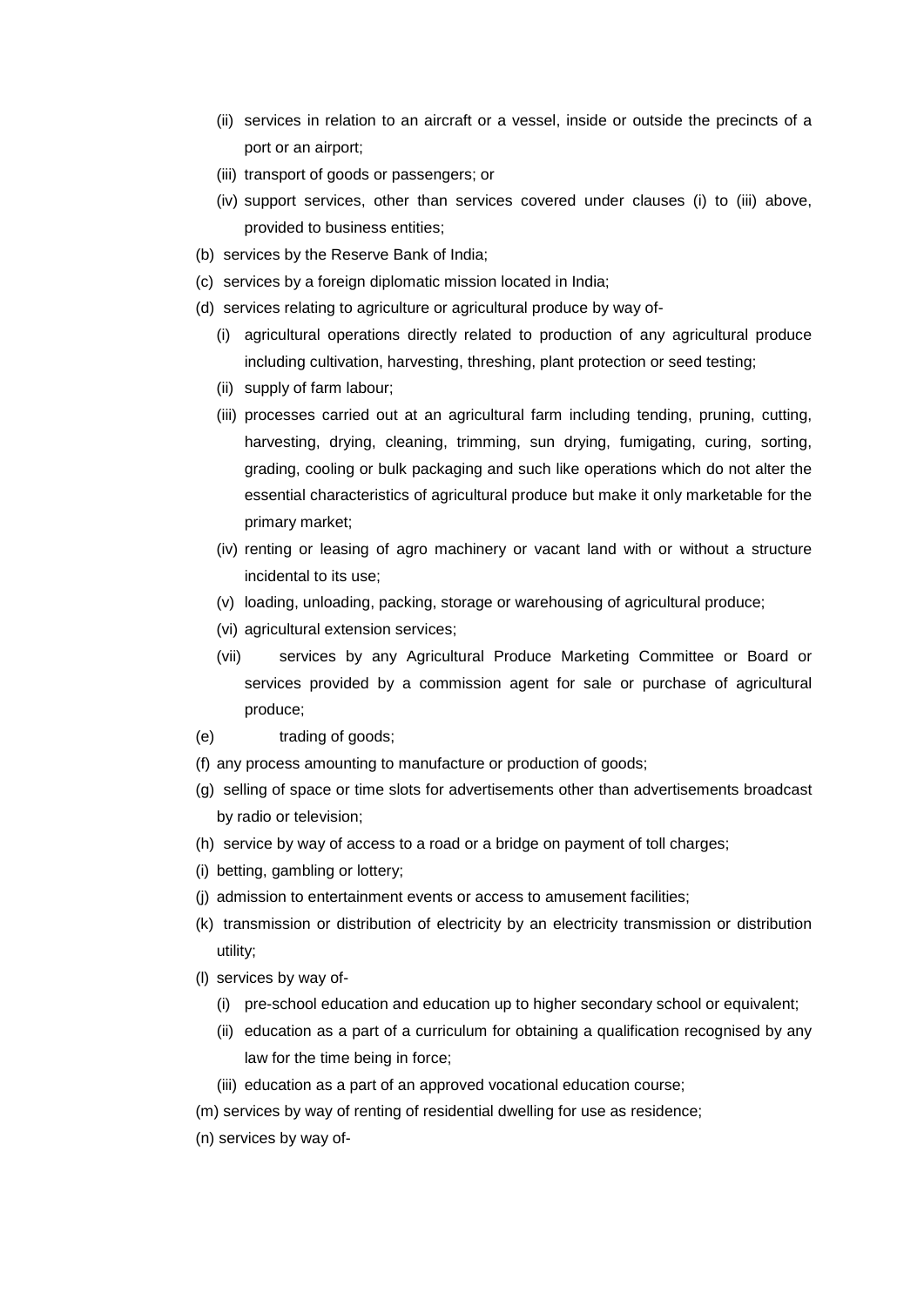- (i) extending deposits, loans or advances in so far as the consideration is represented by way of interest or discount;
- (ii) inter se sale or purchase of foreign currency amongst banks or authorised dealers of foreign exchange or amongst banks and such dealers;
- (o) service of transportation of passengers, with or without accompanied belongings, by-
	- (i) a stage carriage;
	- (ii) railways in a class other than-
		- (A) first class; or
		- (B) an airconditioned coach;
	- (iii) metro, monorail or tramway;
	- (iv) inland waterways;
	- (v) public transport, other than predominantly for tourism purpose, in a vessel between places located in India; and
	- (vi) metered cabs, radio taxis or auto rickshaws;
- (p) services by way of transportation of goods-
	- (i) by road except the services of-
		- (A) a goods transportation agency; or
		- (B) a courier agency;
	- (ii) by an aircraft or a vessel from a place outside India to the customs station of clearance in India; or
	- (iii) by inland waterways;
- (q) funeral, burial, crematorium or mortuary services including transportation of the deceased.
- **66E. Declared services.** -The following shall constitute declared services, namely:-
	- (a) renting of immovable property;
	- (b) construction of a complex, building, civil structure or a part thereof, including a complex or building intended for sale to a buyer, wholly or partly, except where the entire consideration is received after issuance of completion certificate by the competent authority.

**Explanation.-** For the purposes of this clause,-

- (I) the expression "competent authority" means the Government or any authority authorised to issue completion certificate under any law for the time being in force and in case of non-requirement of such certificate from such authority, from any of the following, namely:-
	- (A) architect registered with the Council of Architecture constituted under the Architects Act, 1972; or **(20 of 1972.)**
	- (B) chartered engineer registered with the Institution of Engineers (India); or
	- (C) licensed surveyor of the respective local body of the city or town or village or development or planning authority;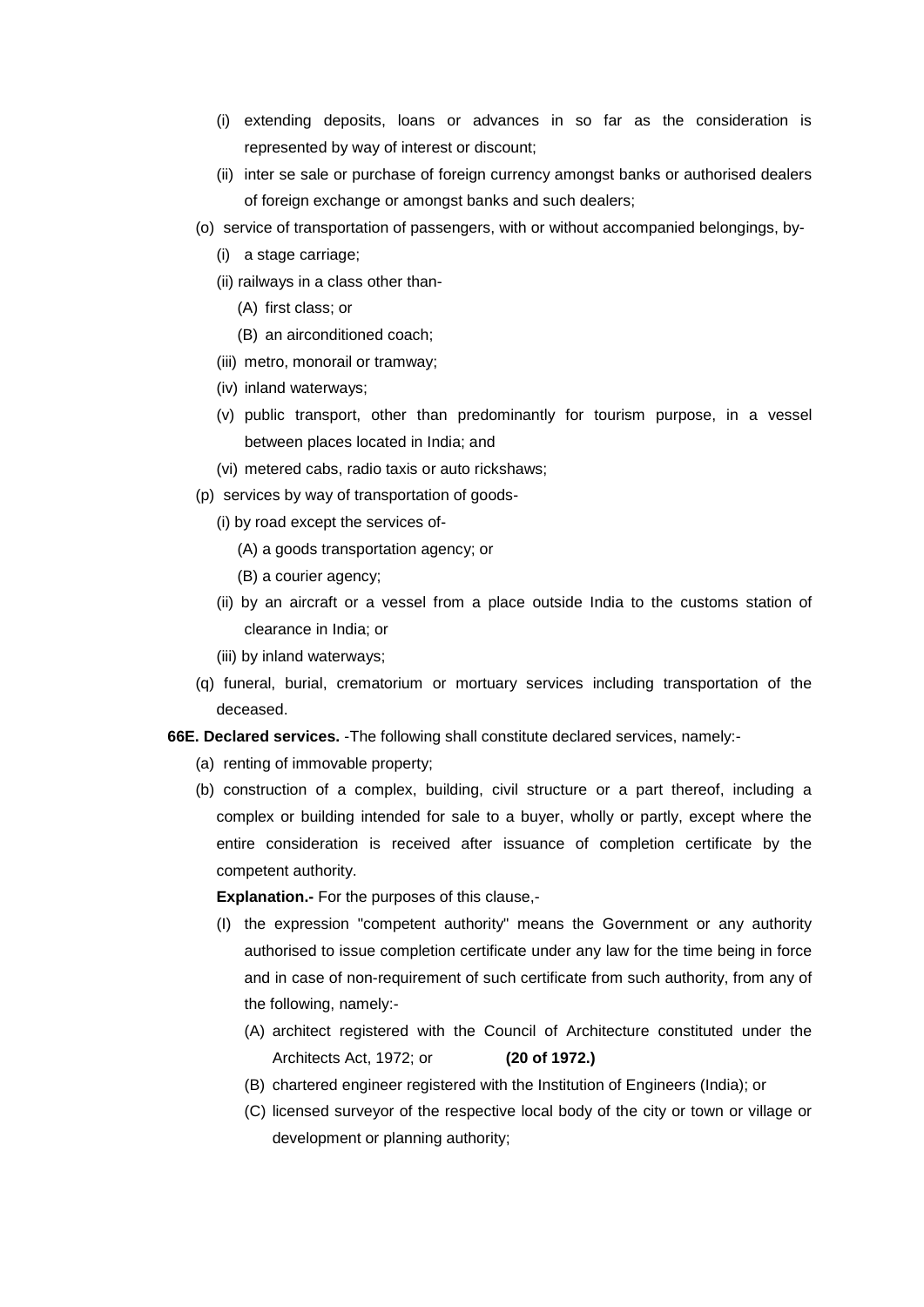- (II) the expression "construction" includes additions, alterations, replacements or remodelling of any existing civil structure;
- (c) temporary transfer or permitting the use or enjoyment of any intellectual property right;
- (d) development, design, programming, customisation, adaptation, upgradation, enhancement, implementation of information technology software;
- (e) agreeing to the obligation to refrain from an act, or to tolerate an act or a situation, or to do an act;
- (f) transfer of goods by way of hiring, leasing, licensing or in any such manner without transfer of right to use such goods:
- (g) activities in relation to delivery of goods on hire purchase or any system of payment by instalments;
- (h) service portion in the execution of a works contract;
- (i) service portion in an activity wherein goods, being food or any other article of human consumption or any drink (whether or not intoxicating) is supplied in any manner as a part of the activity.

**66F. Principles of interpretation of specified descriptions of services or bundled services.-**(1) Unless otherwise specified, reference to a service (herein referred to as main service) shall not include reference to a service which is used for providing main service.

- (2) Where a service is capable of differential treatment for any purpose based on its description, the most specific description shall be preferred over a more general description.
- (3) Subject to the provisions of sub-section (2), the taxability of a bundled service shall be determined in the following manner, namely:-
	- (a) if various elements of such service are naturally bundled in the ordinary course of business, it shall be treated as provision of the single service which gives such bundle its essential character;
	- (b) if various elements of such service are not naturally bundled in the ordinary course of business, it shall be treated as provision of the single service which results in highest liability of service tax.

Explanation.- For the purposes of sub-section (3), the expression "bundled service" means a bundle of provision of various services wherein an element of provision of one service is combined with an element or elements of provision of any other service or services.';

- (G) in section 67, in the Explanation, clause (b) shall be omitted, with effect from such date as the Central Government may, by notification, appoint;
- (H) after section 67, the following section shall be inserted, namely:-

**'67A. Date of determination of rate of tax, value of taxable service and rate of exchange.-**The rate of service tax, value of a taxable service and rate of exchange, if any, shall be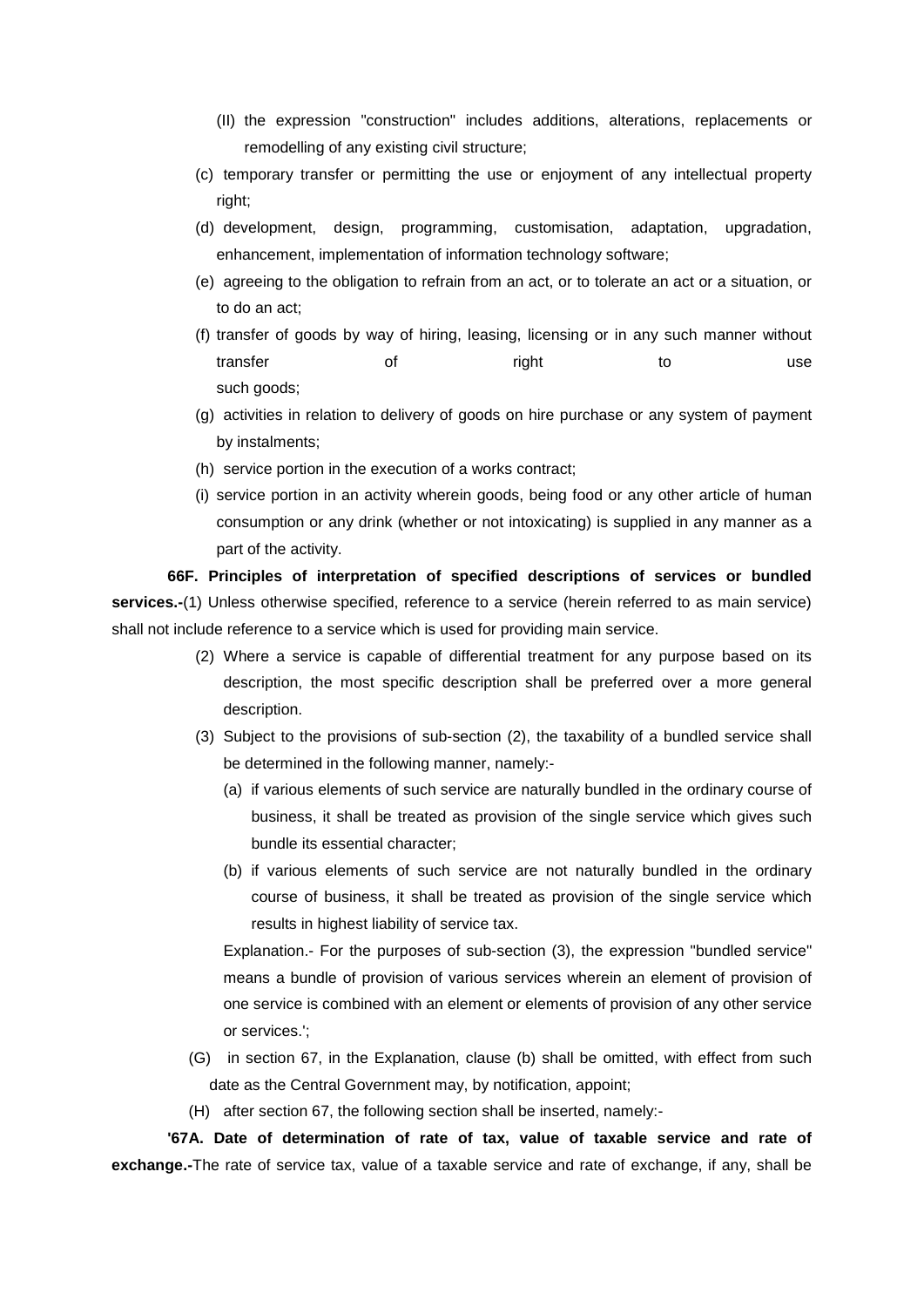the rate of service tax or value of a taxable service or rate of exchange, as the case may be, in force or as applicable at the time when the taxable service has been provided or agreed to be provided.

> **Explanation.-** For the purposes of this section, "rate of exchange" means the rate of exchange referred to in the Explanation to section 14 of the Customs Act, 1962.'; **(52 of 1962.)**

- (I) in section 68, in sub-section (2), with effect from such date as the Central Government may, by notification, appoint,-
	- (i) for the words "any taxable service notified", the words "such taxable services as may be notified" shall be substituted;
	- (ii) the following proviso shall be inserted, namely:-

*"Provided that the Central Government may notify the service and the extent of service tax which shall be payable by such person and the provisions of this Chapter shall apply to such person to the extent so specified and the remaining part of the service tax shall be paid by the service provider.";*

(J) after section 72, the following section shall be inserted, namely:-

**72A. Special audit.-**(1) If the Commissioner of Central Excise, has reasons to believe that any person liable to pay service tax (herein referred to as "such person"),-

- (i) has failed to declare or determine the value of a taxable service correctly; or
- (ii) has availed and utilised credit of duty or tax paid-
	- (a) which is not within the normal limits having regard to the nature of taxable service provided, the extent of capital goods used or the type of inputs or input services used, or any other relevant factors as he may deem appropriate; or
	- (b) by means of fraud, collusion, or any wilful misstatement or suppression of facts; or
- (iii) has operations spread out in multiple locations and it is not possible or practicable to obtain a true and complete picture of his accounts from the registered premises falling under the jurisdiction of the said Commissioner,

he may direct such person to get his accounts audited by a chartered accountant or cost accountant nominated by him, to the extent and for the period as may be specified by the Commissioner.

- (2) The chartered accountant or cost accountant referred to in sub-section (1) shall, within the period specified by the said Commissioner, submit a report duly signed and certified by him to the said Commissioner mentioning therein such other particulars as may be specified by him,
- (3) The provisions of sub-section (1) shall have effect notwithstanding that the accounts of such person have been audited under any other law for the time being in force.
- (4) The person liable to pay tax shall be given an opportunity of being heard in respect of any material gathered on the basis of the audit under sub-section (1) and proposed to be utilised in any proceeding under the provisions of this Chapter or rules made thereunder.

**Explanation.-** For the purposes of this section,-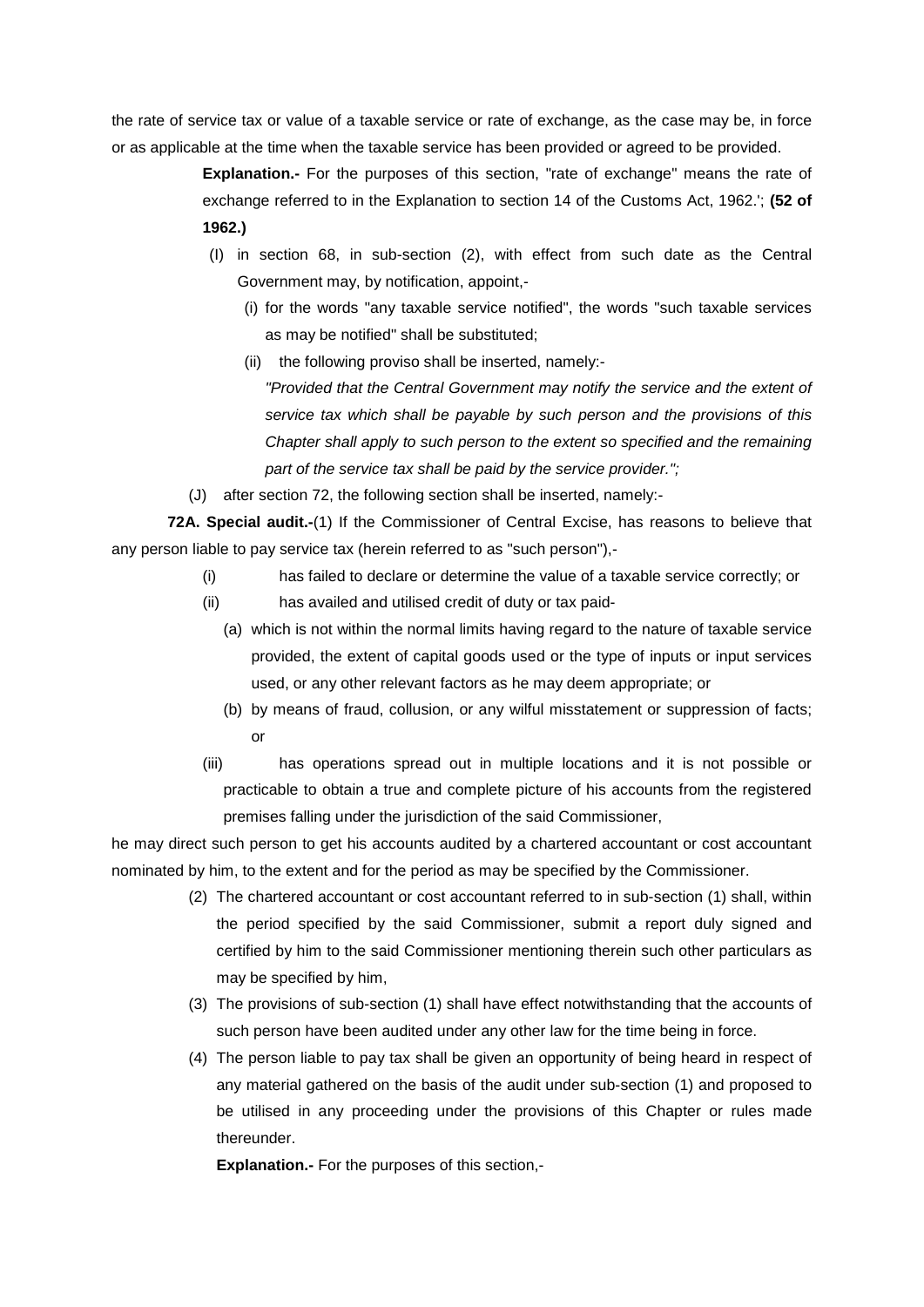- (i) "chartered accountant" shall have the meaning assigned to it in clause (b) of subsection (1) of section 2 of the Chartered Accountants Act, 1949; **(38 of 1949.)**
- (ii) "cost accountant" shall have the meaning assigned to it in clause (b) of subsection (1) of section 2 of the Cost and Works Accountants Act, 1959.'; **(23 of 1959.)**
- (K) in section 73,-
	- (i) for the words "one year", wherever they occur, the words "eighteen months" shall be substituted;
	- (ii) after sub-section (1), the following sub-section shall be inserted, namely:-

*"(1A) Notwithstanding anything contained in sub-section (1) (except the period of eighteen months of serving the notice for recovery of service tax), the Central Excise Officer may serve, subsequent to any notice or notices served under that sub-section, a statement, containing the details of service tax not levied or paid or short levied or short paid or erroneously refunded for the subsequent period, on the person chargeable to service tax, then, service of such statement shall be*  deemed to be service of notice on such person, subject to the condition that the *grounds relied upon for the subsequent period are same as are mentioned in the earlier notices.";*

- (iii) in sub-section (4A), for the words, brackets and figures "sub-sections (3) and (4)", the word, brackets and figure "sub-section (4)" shall be substituted;
- (L) section 80 shall be re-numbered as sub-section (1) thereof, and after sub-section (1) as so re-numbered, the following sub-section shall be inserted, namely:-

*"(2) Notwithstanding anything contained in the provisions of section 76 or section 77 or section 78, no penalty shall be imposable for failure to pay service tax payable, as on the 6th day of March, 2012, on the taxable service referred to in sub-clause (zzzz) of clause (105) of section 65, subject to the condition that the amount of service tax along with interest is paid in full within a period of six months from the date on which the Finance Bill, 2012 receives the assent of the President.";*

- (M) in section 83, for the figures and letters "12E, 14, 14AA, 15, 33A, 34A, 35F", the figures, letters, words and brackets "12E, 14, 15, 31, 32, 32A to 32P (both inclusive), 33A, 34A, 35EE, 35F" shall be substituted;
- (N) in section 85,-
	- (i) in sub-section (3), after the words "under this Chapter", the words and figures", made before the date on which the Finance Bill, 2012 receives the assent of the President" shall be inserted;
	- (ii) after sub-section (3), the following sub-section shall be inserted, namely:- *"(3A) An appeal shall be presented within two months from the date of receipt of the decision or order of such adjudicating authority, made on and after the Finance*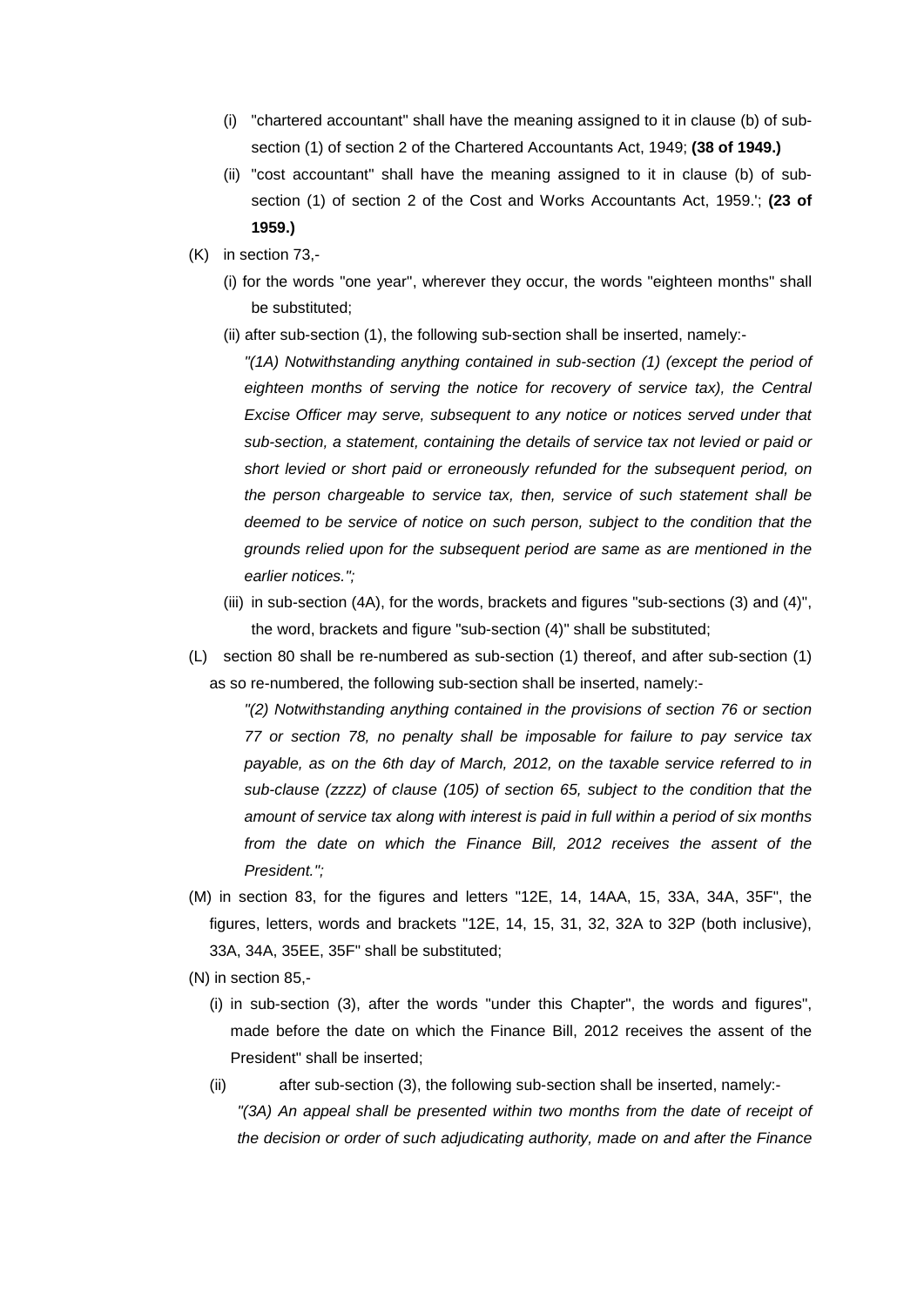*Bill, 2012 receives the assent of the President, relating to service tax, interest or penalty under this Chapter:*

*Provided that the Commissioner of Central Excise (Appeals) may, if he is satisfied that the appellant was prevented by sufficient cause from presenting the appeal within the aforesaid period of two months, allow it to be presented within a further period of one month.";*

- (O) in section 86,-
	- (i) in sub-section (1), after the words "against such order", the words "within three months of the date of receipt of the order" shall be inserted;
	- (ii) for sub-section (3), the following sub-section shall be substituted, namely:-

*"(3) Every appeal under sub-section (2) or sub-section (2A) shall be filed within four months from the date on which the order sought to be appealed against is received by the Committee of Chief Commissioners or, as the case may be, the Committee of Commissioners.";*

- (P) in section 88, for the word "duty", the word "tax" shall be substituted;
- (Q) in section 89, in sub-section (1), for clause (a), the following clause shall be substituted with effect from the date on which the Finance Bill, 2012 receives the assent of the President, namely:-

*"(a) knowingly evades the payment of service tax under this Chapter; or";*

- (R) in section 93A, for the words "of such goods", the words "or removal or export of such goods" shall be substituted;
- (S) **Insertion of new section 93B.-**after section 93A, the following section shall be inserted, namely:-

*"93B.* **Rules made under section 94 to be applicable to services other than taxable services.-** *All rules made under section 94 and applicable to the taxable services shall also be applicable to any other service in so far as they are relevant to the determination of any tax liability, refund, credit of service tax or duties paid on inputs and input services or for carrying out the provisions of Chapter V of the Finance Act, 1994.";* **(32 of 1994.)** 

- (T) in section 94, in sub-section (2),-
	- (i) clause (ee) shall be omitted;
	- (ii) in clause (hhh), after the words *"provision of taxable service"*, the words, figures and letter "under section 66C" shall be inserted;
	- (iii) clause (i) shall be re-lettered as clause (k) thereof and before the clause (k) as so re-lettered, the following shall be inserted, namely:-
		- *"(i) provide for the amount to be paid for compounding and the manner of compounding of offences;*
		- *(j) provide for the settlement of cases, in accordance with sections 31, 32 and 32A to 32P (both inclusive), in Chapter V of the Central Excise Act, 1944 as made applicable to service tax vide section 83;';* **(1 of 1944.)**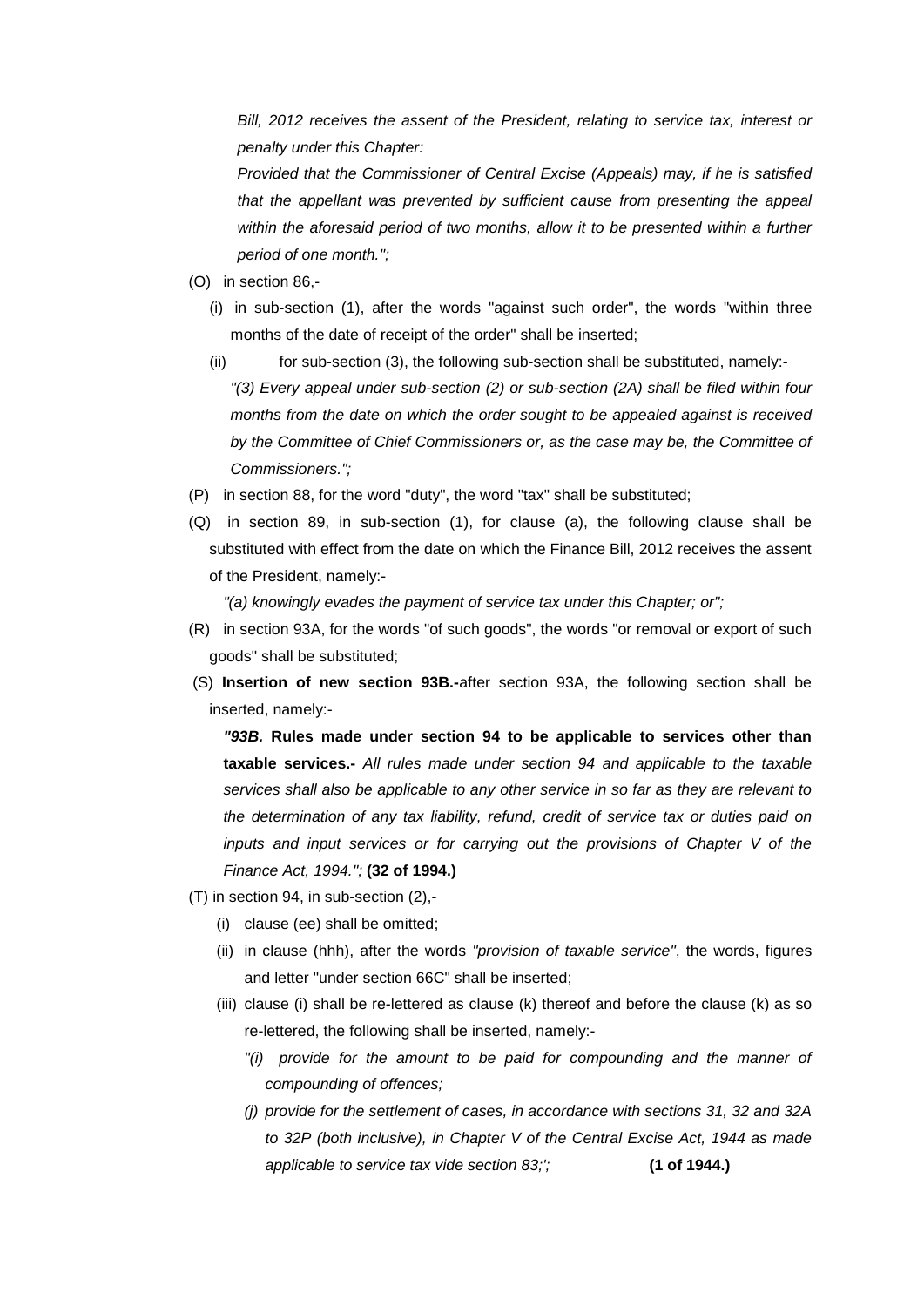(U) in section 95, after sub-section (1H), the following sub-section shall be inserted, namely:-

*"(1-I). If any difficulty arises in giving effect to section 143 of the Finance Act, 2012, in so far as it relates to insertion of sections 65B, 66B, 66C, 66D, 66E and section 66F in Chapter V of the Finance Act, 1994,* **(32 of 1994.)** *the Central*  Government may, by order published in the Official Gazette, which is not inconsistent *with the provisions of this Chapter, make such provisions, as may be necessary or expedient for the purpose of removing the difficulty from such date, which shall include the power to give retrospective effect from a date not earlier than the date of coming into force of the Finance Act, 2012:* 

*Provided that no such order shall be made after the expiry of a period of two years from the date of coming into force of these provisions.";*

(V) in section 96C, in sub-section (2), for clause (e), the following clause shall be substituted, namely:-

*"(e) admissibility of credit of duty or tax in terms of the rules made in this regard;";* 

(W) **Insertion of new sections 97 and 98.-** after section 96J, the following sections shall be inserted, namely:-

*"97.* **Special provision for exemption in certain cases relating to management, etc., of roads.-***(1) Notwithstanding anything contained in section 66, no service tax shall be levied or collected in respect of management, maintenance or repair of roads, during the period on and from the 16th day of June, 2005 to the 26th day of July, 2009 (both days inclusive).*

- *(2) Refund shall be made of all such service tax which has been collected but which would not have been so collected had sub-section (1) been in force at all material times.*
- *(3) Notwithstanding anything contained in this Chapter, an application for the claim of refund of service tax shall be made within a period of six months from the date on which the Finance Bill, 2012 receives the assent of the President.*

*98.* **Special provision for exemption in certain cases relating to management, etc., of non-commercial Government buildings.-***(1) Notwithstanding anything contained in section 66, no service tax shall be levied or collected in respect of management, maintenance or repair of noncommercial Government buildings, during the period on and from the 16th day of June, 2005 till the date on which section 66B comes into force.*

- *(2) Refund shall be made of all such service tax which has been collected but which would not have been so collected had sub-section (1) been in force at all material times.*
- *(3) Notwithstanding anything contained in this Chapter, an application for the claim of refund of service tax shall be made within a period of six months from the date on which the Finance Bill, 2012 receives the assent of the President."*

**144. Amendment of rule 6 of CENVAT Credit Rules, 2004.**-(1) In the CENVAT Credit Rules, 2004, made by the Central Government in exercise of the powers conferred by section 37 of the Central Excise Act, 1944, **(1 of 1944.)** sub-rule (6A) of rule 6 as inserted by clause (ix) of rule 5 of the CENVAT Credit (Amendment) Rules, 2011, published in the Official Gazette vide notification of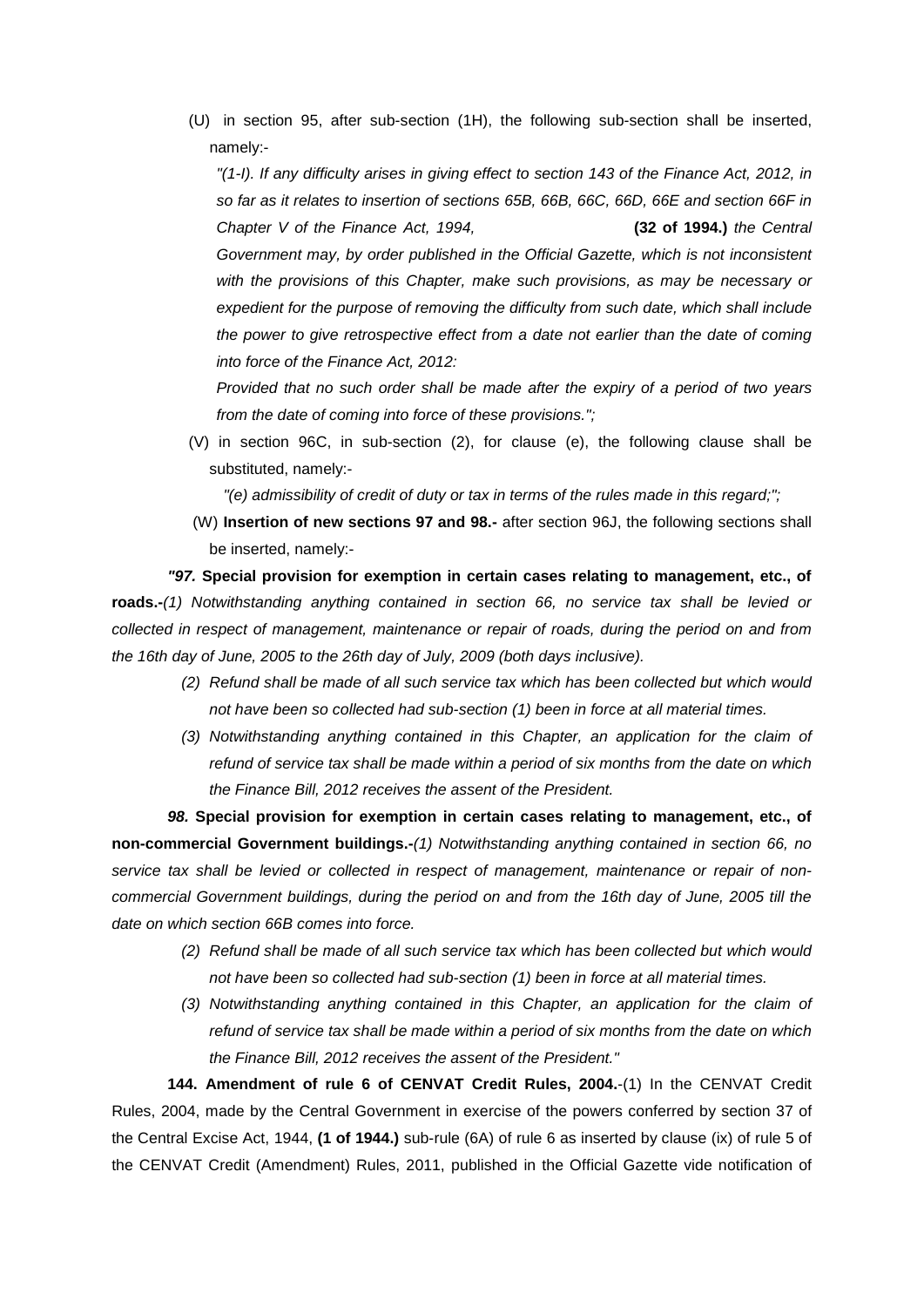the Government of India in the Ministry of Finance (Department of Revenue) number G.S.R. 134(E), dated the 1st March, 2011 shall stand amended and shall be deemed to have been amended retrospectively, in the manner specified in column (2) of the Eighth Schedule, on and from the date specified in column (3) of that Schedule, against the rule specified in column (1) of that Schedule.

- (2) Notwithstanding anything contained in any judgment, decree or order of any court, tribunal or other authority, any action taken or anything done or purported to have been taken or done, on and from the 10th day of February, 2006, relating to the provisions as amended by sub-section (1), shall be deemed to be and deemed always to have been, for all purposes, as validly and effectively taken or done as if the amendments made by sub-section (1) had been in force at all material times.
- (3) For the purpose of sub-section (1), the Central Government shall have and shall be deemed to have the power to make rules with retrospective effect as if the Central Government had the power to make rules under section 37 of the Central Excise Act, 1944, **(1 of 1944.)** retrospectively, at all material times.

**145. Validation of exemption given to club or association including cooperative societies in relation to project.**-(1) The notification of the Government of India in the Ministry of Finance (Department of Revenue) number G.S.R. 566 (E), dated the 25th July, 2011, issued in exercise of the powers conferred by sub-section (1) of section 93 of the Finance Act, 1994, **(32 of 1994.)** granting exemption from the whole of service tax leviable under section 66 thereof, on the club or association service referred to in sub-clause (zzze) of clause (105) of section 65 of the said Act, provided by a club or an association including registered cooperative societies, in relation to the project, shall be deemed to have, and deemed always to have, for all purposes, validly come into force on and from the 16th day of June, 2005, at all material times.

- (2) Refund shall be made of all such service tax which has been collected but which would not have been so collected as if the notification referred to in sub-section (1) had been in force at all material times.
- (3) Notwithstanding anything contained in the Finance Act, 1994, an application for the claim of refund of service tax shall be made within six months from the date on which the Finance Bill, 2012 receives the assent of the President. **(32 of 1994.)**

*Explanation.*- For the removal of doubts, it is hereby declared that,-

- (i) project means common facility set-up for treatment and recycling of effluents and solid wastes, with financial assistance from the Central Government or a State Government;
- (ii) the provisions of section 11B of the Central Excise Act, 1944, shall be applicable in case of refunds under this section. **(1 of 1944.)**

### **CHAPTER VI**

### **AMENDMENTS TO THE FISCAL RESPONSIBILITY AND BUDGET MANAGEMENT ACT, 2003.**

**146**. **Amendment of section 2.**-In section 2 of the Fiscal Responsibility and Budget Management Act, 2003 **(39 of 2003.)** (hereinafter referred to as the Fiscal Responsibility Act),-

(i) after clause (a), the following clause shall be inserted, namely:-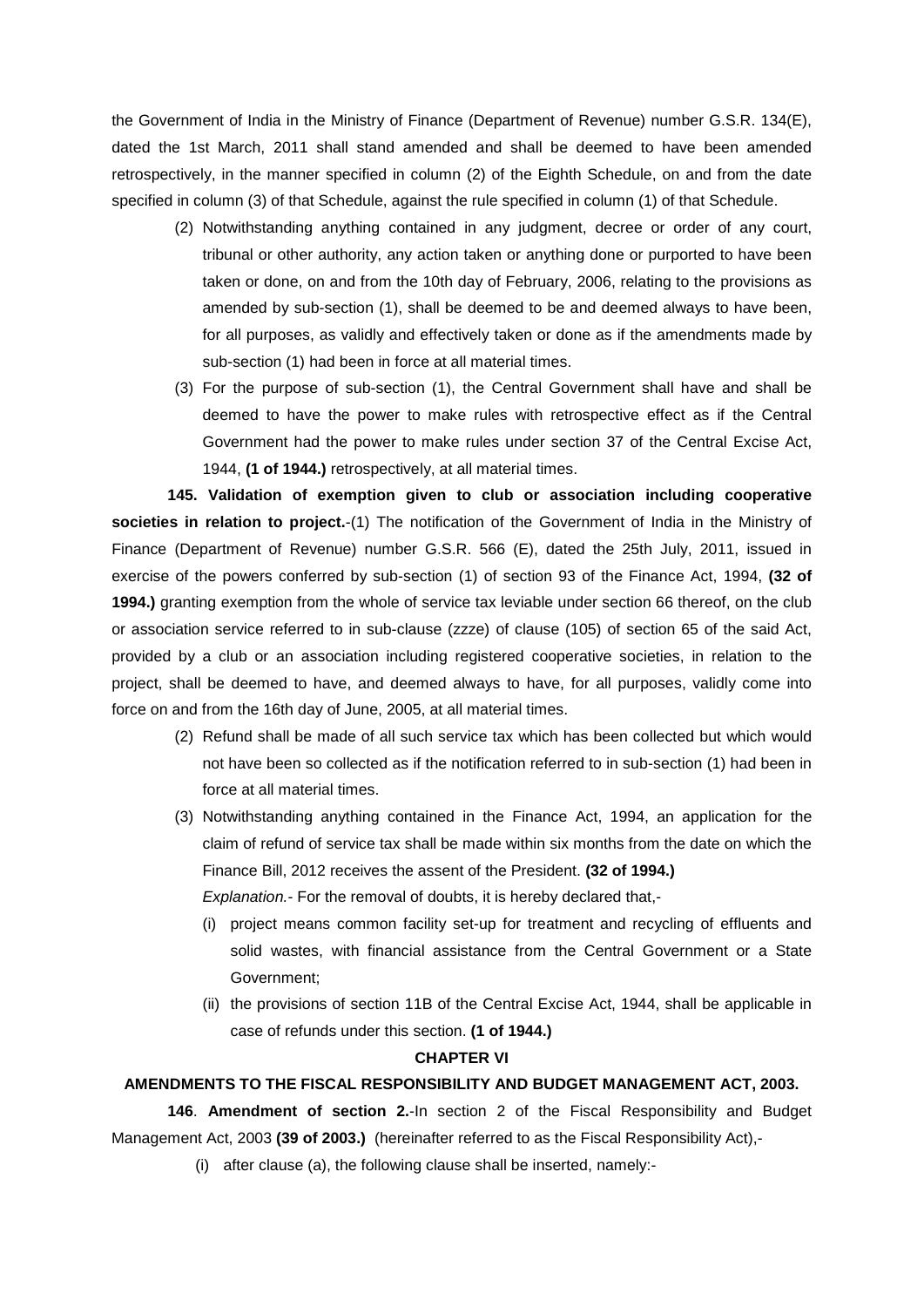'(aa) "effective revenue deficit" means the difference between the revenue deficit and grants for creation of capital assets;';

(ii) after clause (b), the following clause shall be inserted, namely:-

(bb) *"grants for creation of capital assets"* means the grants in aid given by the Central Government to the State Governments, constitutional authorities or bodies, autonomous bodies, local bodies and other scheme implementing agencies for creation of capital assets which are owned by the said entities;';.

- **147. Amendment of section 3.** -In section 3 of the Fiscal Responsibility Act,-
	- $(a)$  in sub-section  $(1)$ .
		- (i) in the opening portion, for the words "demands for grants", the words "demands for grants except the Medium-term Expenditure Framework Statement" shall be substituted;
		- (ii) after clause (c), the following clause shall be inserted, namely:- *"(d) the Medium-term Expenditure Framework Statement";*
	- (b) after sub-section (1), the following sub-sections shall be inserted, namely:-
		- *"(1A) The statements referred to in clauses (a) to (c) of sub-section (1) shall be followed up with the Medium-term Expenditure Framework Statement with detailed analysis of underlying assumptions.*
		- *(1B) The Central Government shall lay the Medium-term Expenditure Framework Statement referred to in clause (d) of sub-section (1) before both Houses of Parliament, immediately following the Session of Parliament in which the policy statements referred to in clauses (a) to (c) were laid under sub-section (1).";*
	- (c) after sub-section (6), the following sub-section shall be inserted, namely:-
		- *"(6A) (a) The Medium-term Expenditure Framework Statement shall set forth a threeyear rolling target for prescribed expenditure indicators with specification of underlying assumptions and risk involved.*
			- *(b) In particular and without prejudice to the provisions contained in clause (a), the Medium-term Expenditure Framework Statement shall, inter alia, contain-*
				- *(i) the expenditure commitment of major policy changes involving new service, new instruments of service, new schemes and programmes;*
				- *(ii) the explicit contingent liabilities, which are in the form of stipulated annuity payments over a multi-year time-frame;*
				- *(iii) the detailed breakup of grants for creation of capital assets.";*
	- (d) in sub-section (7), for the words "the Fiscal Policy Strategy Statement,", the words "the Fiscal Policy Strategy Statement, the Medium-term Expenditure Framework Statement" shall be substituted.
- **148. Amendment of section 4.**-In section 4 of the Fiscal Responsibility Act,-
	- (a) for sub-section (1), the following sub-section shall be substituted, namely:-
		- *"(1) The Central Government shall take appropriate measures to reduce the fiscal deficit, revenue deficit and effective revenue deficit to eliminate the effective*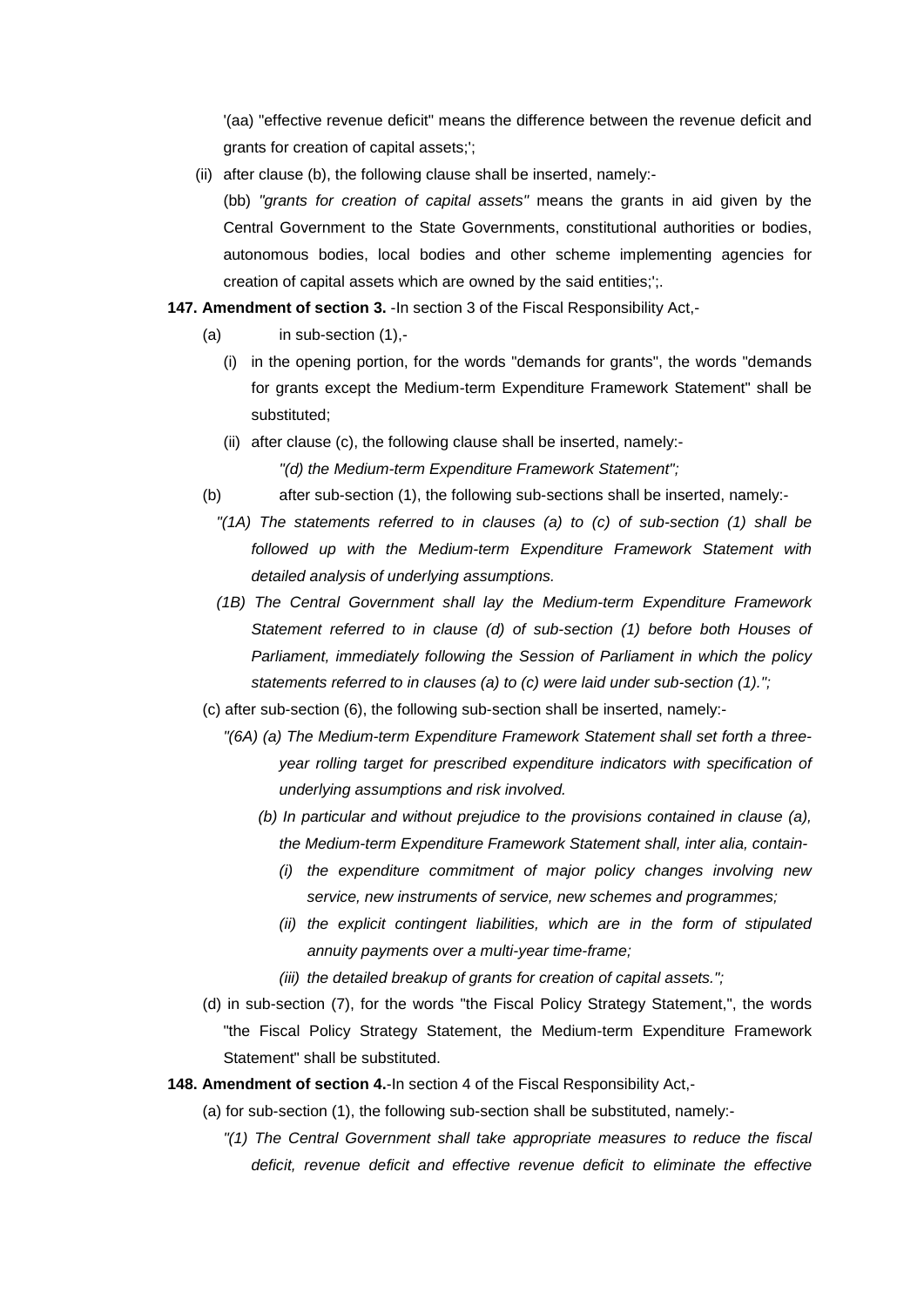*revenue deficit by the 31st March, 2015 and thereafter build up adequate effective revenue surplus and also to reach revenue deficit of not more than two per cent, of Gross Domestic Product by the 31st March, 2015 and thereafter as may be prescribed by rules made by the Central Government.";*

- (b) in sub-section (2),-
	- (i) in clause (a),-

 $(2), -$ 

- (A) for the words *"fiscal deficit and revenue deficit"*, the words *"fiscal deficit, revenue deficit and effective revenue deficit"* shall be substituted;
- (B) for the words, figures and letters "the 31st March, 2009", the words, figures and letters "the 31st March, 2015" shall be substituted;
- (ii) in the first proviso, after the words "the revenue deficit,", the words", effective revenue deficit" shall be inserted.

**149. Insertion of new section 7A.-** After section 7 of the Fiscal Responsibility Act, the following section shall be inserted, namely;-

> *"7A.* **Laying of review reports.-** *he Central Government may entrust the Comptroller and Auditor-General of India to review periodically as required, the compliance of the provisions of this Act and such reviews shall be laid on the table of both Houses of Parliament.".*

**150**. **Amendment of sections 8.-**In section 8 of the Fiscal Responsibility Act, in sub-section

- (i) after clause (b), the following clause shall be inserted, namely:-
	- *"(ba) the expenditure indicators with specifications of underlying assumptions and risk involved under clause (a) of sub-section (6A) of section 3;";*
- (ii) in clause (c), for the words "Fiscal Policy Strategy Statement", the words "Fiscal Policy Strategy Statement, Medium-term Expenditure Framework Statement" shall be substituted;
- (iii) after clause (c), the following clause shall be inserted, namely:-
	- *"(ca) the per cent, of revenue deficit to be specified after the 31st March, 2015 under sub-section (1) of section 4;".*

#### **CHAPTER VII**

#### **MISCELLANEOUS**

**151**. **Amendment of Schedule to Act 47 of 1974.-**In the Oil Industry (Development) Act, 1974, in the Schedule, against Sl. No.1 relating to crude oil, for the entry in column 3, the entry "Rupees four thousand five hundred per tonne" shall be substituted.

**152. Amendment of Seventh Schedule to Act 14 of 2001.-**The Seventh Schedule to the Finance 2001 **Act, 2001** (as substituted by the Twelfth Schedule to the Finance Act, 2005) shall be amended in the manner specified in the Ninth Ninth Specified in the Specified in the Ninth Ninth Specified in the Ninth Specified in Schedule. **(18 of 2005)**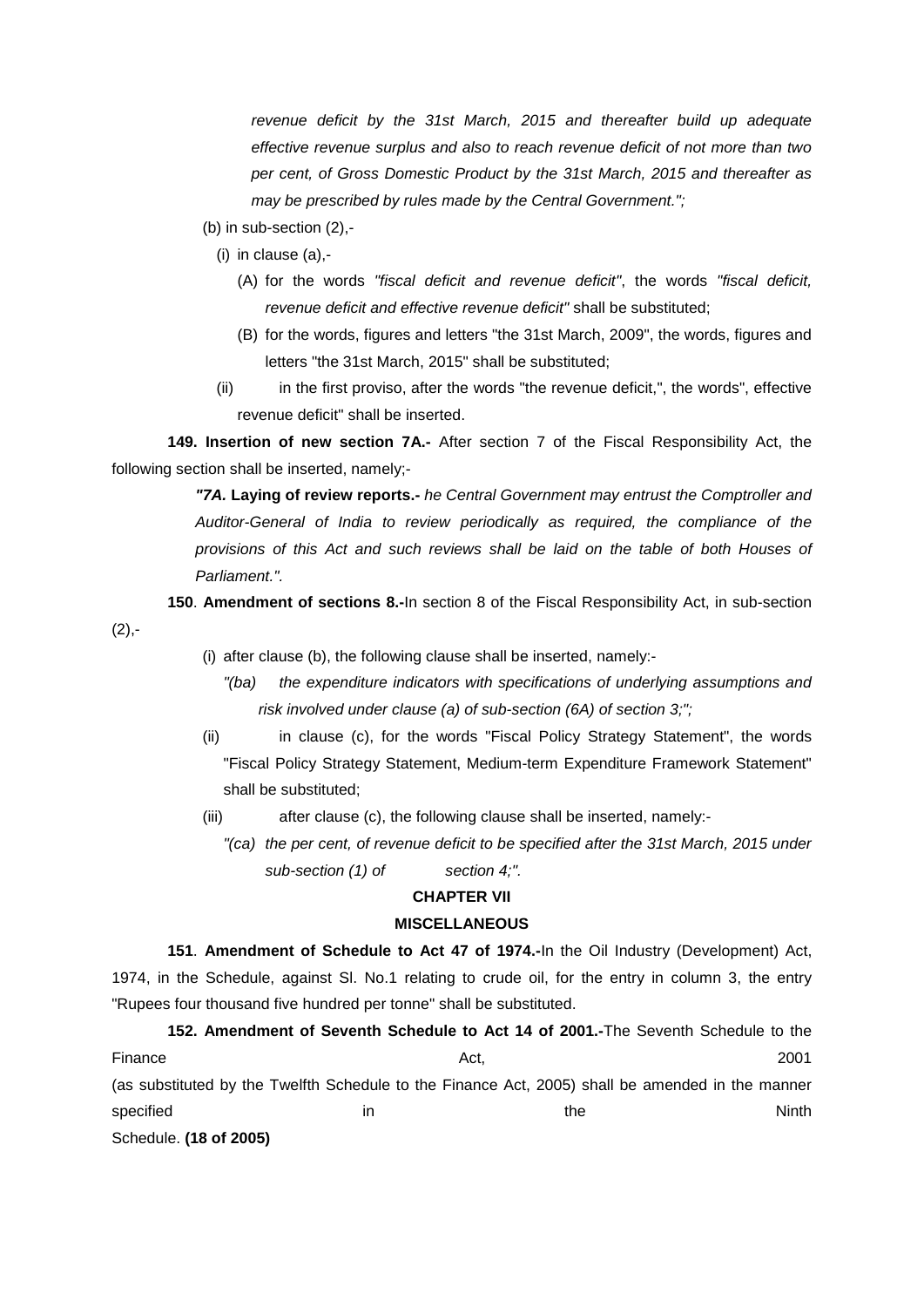**153. Amendment of Act 23 of 2004.-**In the Finance (No. 2) Act, 2004, with effect from the 1st day of July, 2012,-

(a) in section 97,-

(i) after clause (5), the following clauses shall be inserted, namely:-

*'(5A) "initial public offer" has the meaning assigned to it in clause (p) of subregulation (1) of regulation 2 of the Securities and Exchange Board of India (Issue of Capital and Disclosure Requirements) Regulations, 2009 made under the Securities and Exchange Board of India Act, 1992; (15 of 1992)* 

*(5B) "lead merchant banker" means a merchant banker appointed as lead merchant banker in accordance with sub-regulation (1) of regulation 5 of the Securities and Exchange Board of India (Issue of Capital and Disclosure Requirements) Regulations, 2009 made under the Securities and Exchange Board of India Act, 1992;"; (15 of 1992)* 

(ii) in clause (13), after sub-clause (a), the following sub-clause shall be inserted, namely: -

*"(aa) sale of unlisted equity shares by any holder of such shares under an offer for sale to the public included in an initial public offer and where such shares are subsequently listed on a recognised stock exchange; or'";* 

- (b) in section 98, in the Table,
	- (i) against Sl. No. 1 under column (3) relating to rate, for the figures and words "0.125 per cent", the figures and words "0.1 per cent," shall be substituted;
	- (ii) against Sl. No. 2, under column (3) relating to rate, for the figures and works "0.125 per cent", the figures and words "0.1 per cent" shall be substituted;
	- (iii) after Sl. No. 5, and the entries relating thereto, the following Sl. No. entries shall be inserted, namely: -

| "6. | Sale of unlisted equity shares under an $\vert$ 0.2 | per   | Seller": |
|-----|-----------------------------------------------------|-------|----------|
|     | offer for Sale referred to in sub-clause            | cent. |          |
|     | (aa) of clause (13) of section 97.                  |       |          |

- (c) in section 100,
	- (i) after sub-section (2), the following sub-section shall be inserted, namely: -

*"(2A) The lead merchant banker appointed by the company in respect of an initial public offer shall collect the securities transaction tax from every person who enters into a taxable securities transaction referred to in sub-clause (aa) of clause (13) of section 97 at the rate specified in section 98.";* 

- (ii) in sub-section (3),
	- (A) after the words, brackets and figure "sub-section (2)", the words, brackets, figure and letter "or sub-section (2A)" shall be inserted;
	- (B) after the words "Mutual Fund", the words "or the lead merchant banker in the case of an initial public offer" shall be inserted;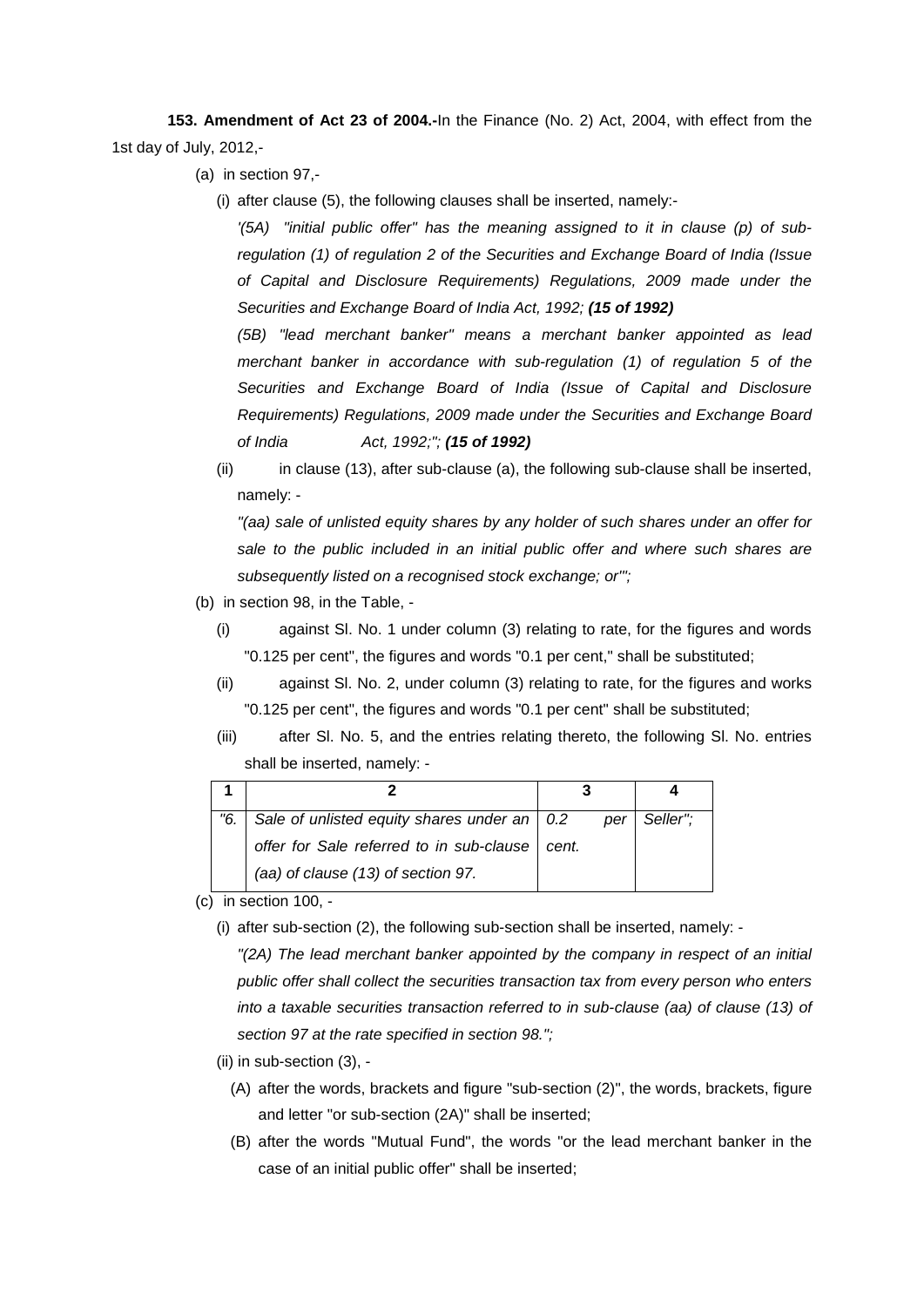- (iii) in sub-section (4), after the words, "Mutual Fund", the words "or the lead merchant banker in the case of an initial public offer" shall be inserted;
- (d) in section 101, after the words "in the case of every Mutual Fund", the words "or the lead merchant banker in the case of an initial public offer" shall be inserted.

**154. Amendment of Seventh Schedule to Act 18 of 2005.-**The Seventh Schedule to the Finance Act, 2005 shall be amended in the manner specified in the Tenth Schedule.

**155. Amendment of Act 14 of 2010.-** In section 73 of the Finance Act, 2010, in sub-section (2), for the word "inputs", the words "inputs or input services" shall be substituted and shall be deemed to have been substituted with effect from the 8th day of May, 2010.

**156. Amendment of Act 8 of 2011.-**In the Finance Act, 2011, with effect from the date of coming into force of that Act,-

- (i) in section 73,-
	- (A) in the opening portion, for the brackets, words and letter "(hereinafter referred to as the Central Excise Tariff Act),-
		- (a) the First Schedule shall",

the words", the First Schedule shall" shall be substituted and shall be deemed to have been substituted;

- (B) the brackets, letter and words "(b) the Third Schedule shall be amended in the manner specified in the Twelfth Schedule" shall be inserted and shall be deemed to have been inserted under the heading "Excise" as section 70A of the aforesaid Act.
- (ii) in the Twelfth Schedule, for the brackets, words, figures and letter

### "[See section 73(b)]

In the Third Schedule to the Central Excise Tariff Act",

the following shall be substituted and shall be deemed to have been substituted, namely:-

#### *"[See section 70A]*

*In the Third Schedule to the Central Excise Act".*

### **THE FIRST SCHEDULE**

### **(See section 2)**

### **PART I**

## **Income-tax**

### **Paragraph A**

(I) In the case of every individual other than the individual referred to in items (II), (III) and (IV) of this Paragraph or Hindu undivided family or association of persons or body of individuals, whether incorporated or not, or every artificial juridical person referred to in sub-clause (vii) of clause (31) of section 2 of the Income-tax Act, not being a case to which any other Paragraph of this Part applies,-

|                                                   | Rates of income-tax |
|---------------------------------------------------|---------------------|
| $(1)$ where the total income does not exceed Nil; |                     |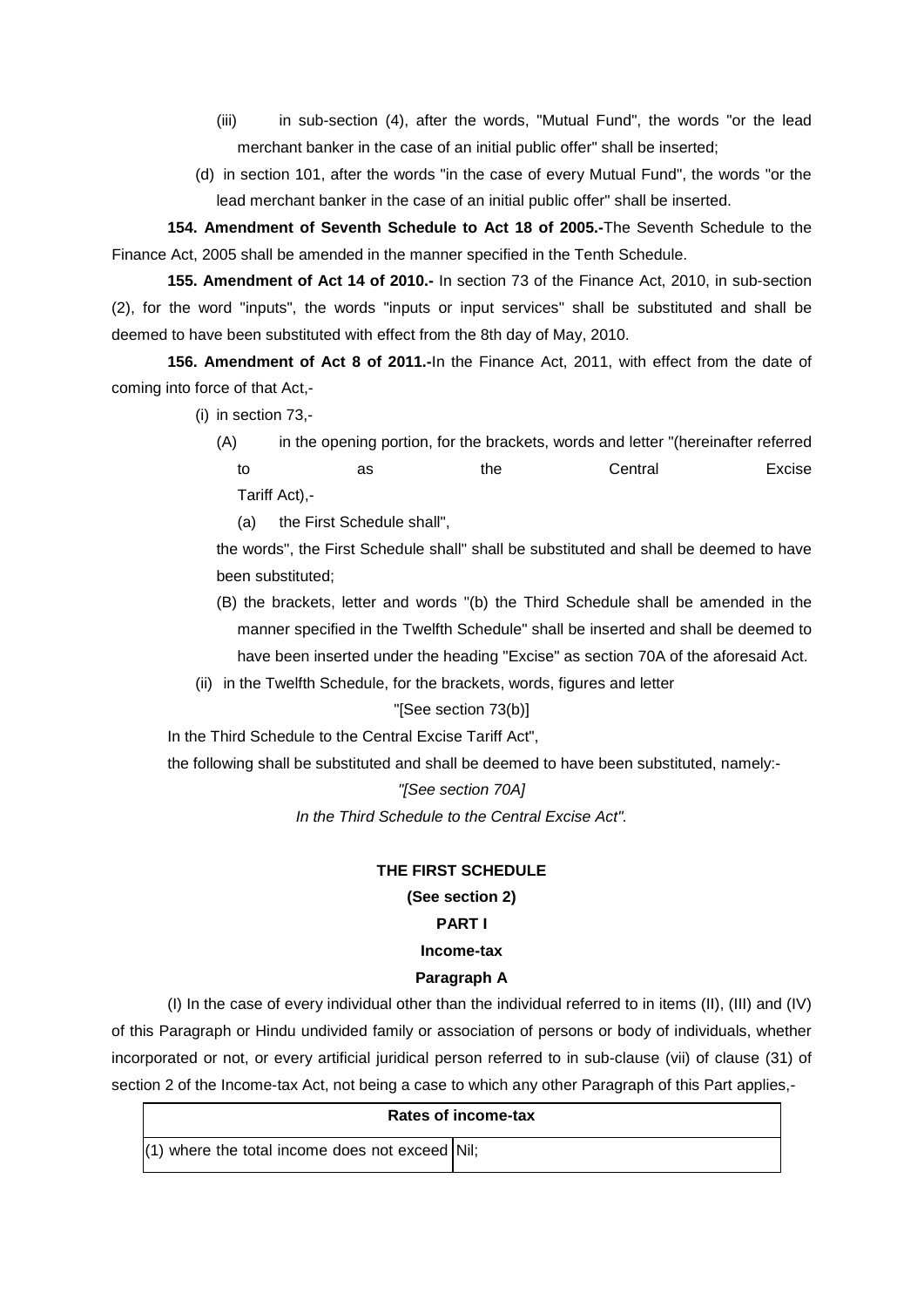| Rs. 1,80,000                                                                                                          |                                                                                                                                                                       |
|-----------------------------------------------------------------------------------------------------------------------|-----------------------------------------------------------------------------------------------------------------------------------------------------------------------|
| (2)<br>where<br>the<br>total<br>income<br>Rs.1,80,000 but does not exceed Rs. income exceeds Rs. 1,80,000<br>5,00,000 | exceeds 10 per cent, of the amount by which the total                                                                                                                 |
| 8,00,000                                                                                                              | (3) where the total income exceeds Rs. Rs. 32,000 plus 20 per cent, of the amount by<br>5,00,000 but does not exceed Rs. which the total income exceeds Rs. 5,00,000; |
| 8,00,000                                                                                                              | (4) where the total income exceeds Rs. Rs. 92,000 plus 30 per cent, of the amount by<br>which the total income exceeds Rs. 8,00,000.                                  |
| sixty years at any time during the previous year, -                                                                   | (II) In the case of every individual, being a woman resident in India, and below the age of                                                                           |
|                                                                                                                       | <b>Rates of income-tax</b>                                                                                                                                            |
| (1) where the total income does not exceed Nil;<br>Rs. 1,90,000                                                       |                                                                                                                                                                       |
| 1,90,000 but does not exceed Rs. income exceeds Rs. 1,90,000;<br>5,00,000                                             | (2) where the total income exceeds Rs. 10 per cent, of the amount by which the total                                                                                  |
| 8,00,000                                                                                                              | (3) where the total income exceeds Rs. Rs. 31,000 plus 20 pet cent, of the amount by<br>5,00,000 but does not exceed Rs. which the total income exceeds Rs. 5,00,000; |
| 8,00,000                                                                                                              | $(4)$ where the total income exceeds Rs. Rs. 91,000 plus 30 per cent, of the amount by<br>which the total income exceeds Rs. 8,00,000.                                |
| or more but less than eighty years at any time during the previous year, -                                            | (III) In the case of every individual, being a resident in India, who is of the age of sixty years                                                                    |
|                                                                                                                       | <b>Rates of income-tax</b>                                                                                                                                            |
| (1) where the total income does not exceed Nil;<br>Rs. 2,50,000                                                       |                                                                                                                                                                       |
| 2,50,000<br>but does not exceed Rs. 5,00,000                                                                          | (2) where the total income exceeds Rs. 10 per cent, of the amount by which the total<br>income exceeds Rs. 2,50,000;                                                  |
| (3) where the total income exceeds Rs.<br>5,00,000<br>but does not exceed Rs. 8,00,000                                | Rs. 25,000 plus 20 per cent, of the amount by<br>which the total income exceeds Rs. 5,00,000;                                                                         |
| 8,00,000                                                                                                              | (4) where the total income exceeds Rs. Rs. 85,000 plus 30 per cent, of the amount by<br>which the total income exceeds Rs. 8,00,000.                                  |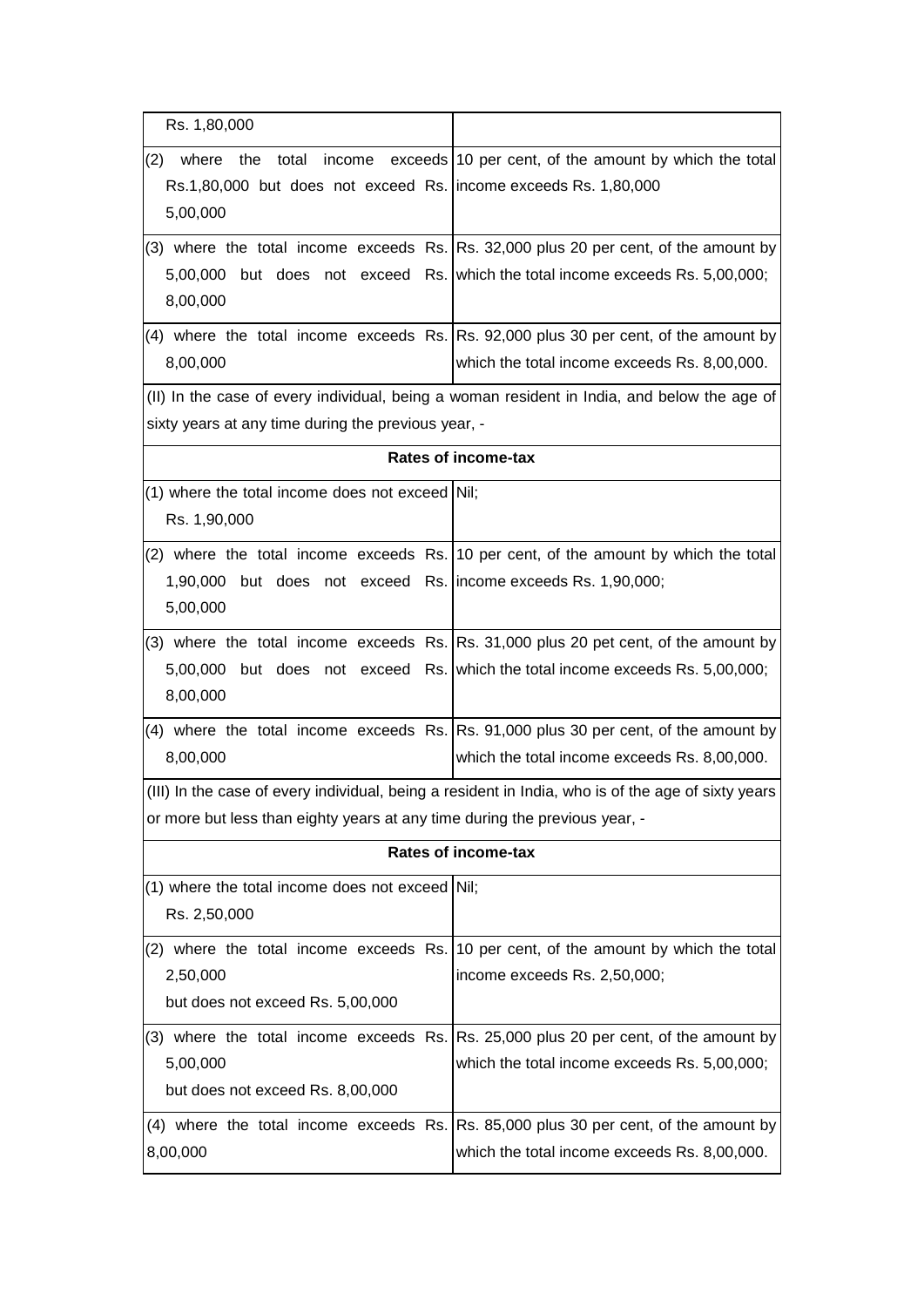(IV) In the case of every individual, being a resident in India, who is of the age of eighty years or more at any time during the previous year, -

|                                                                 | Rates of income-tax                                                              |
|-----------------------------------------------------------------|----------------------------------------------------------------------------------|
| $(1)$ where the total income does not exceed Nil;               |                                                                                  |
| Rs.5,00,000                                                     |                                                                                  |
| (2)                                                             | where the total income exceeds Rs. 20 per cent, of the amount by which the total |
| 5,00,000 but does not exceed Rs.   income exceeds Rs. 5,00,000; |                                                                                  |
| 8,00,000                                                        |                                                                                  |
| (3)                                                             | where the total income exceeds Rs. Rs. 60,000 plus 30 per cent, of the amount by |
| 8,00,000                                                        | which the total income exceeds Rs. 8,00,000.                                     |

### **Paragraph B**

In the case of every co-operative society,-

| Rates of income-tax                                                     |                                                                                       |  |  |
|-------------------------------------------------------------------------|---------------------------------------------------------------------------------------|--|--|
| where the total income does not 10 per cent of the total income;<br>(1) |                                                                                       |  |  |
| exceed Rs.10,000                                                        |                                                                                       |  |  |
| (2)                                                                     | where the total income exceeds Rs. 1,000 plus 20 per cent of the amount by            |  |  |
|                                                                         | Rs.10,000 but does not exceed Rs. which the total income exceeds Rs.10,000;           |  |  |
| 20,000                                                                  |                                                                                       |  |  |
|                                                                         | $(3)$ where the total income exceeds Rs. Rs. 3,000 plus 30 per cent, of the amount by |  |  |
| 20,000                                                                  | which the total income exceeds Rs. 20,000.                                            |  |  |

### **Paragraph C**

In the case of every firm,-

| Rate of income-tax               |              |
|----------------------------------|--------------|
| On the whole of the total income | 30 per cent. |
| Paragraph D                      |              |

In the case of every local authority,-

|                                  | Rate of income-tax |              |
|----------------------------------|--------------------|--------------|
| On the whole of the total income |                    | 30 per cent. |
| Dovesverb E                      |                    |              |

### **Paragraph E**

In the case of a company,-

| Rate of income-tax                                                |                                  |
|-------------------------------------------------------------------|----------------------------------|
| I. In the case of a domestic company                              | 30 per cent of the total income; |
| $\mu$ , $\mu$ the case of a company other than a demostic company |                                  |

II. In the case of a company other than a domestic company -

(i) on so much of the total income as consists of, -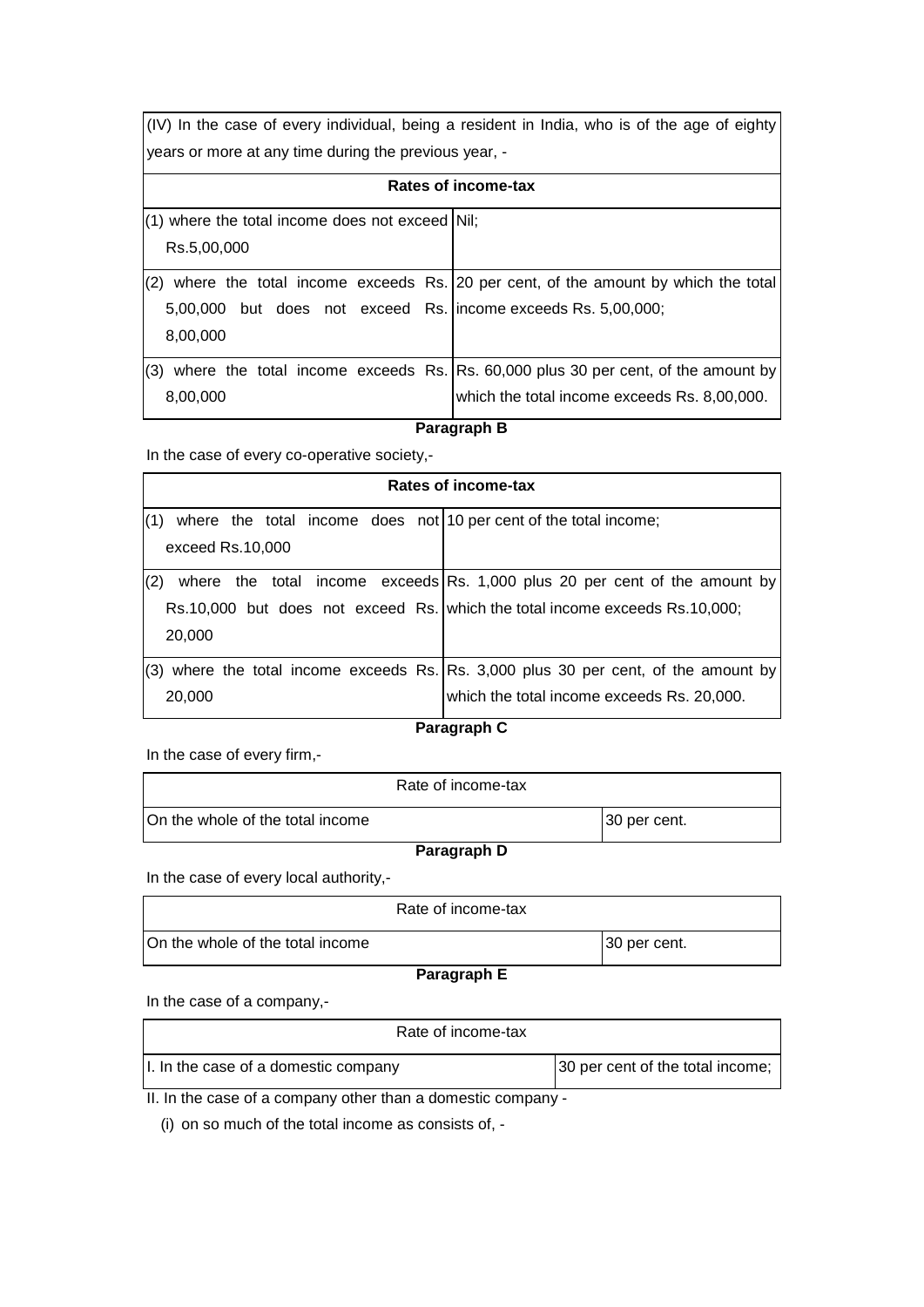- (a) royalties received from Government or an Indian concern in pursuance of an agreement made by it with the Government or the Indian concern after the 31st day of March, 1961 but before the 1st day of April, 1976; or
- (b) fees for rendering technical services received from Government or an Indian concern in pursuance of an agreement made by it with the Government or the Indian concern after the 29th day of February, 1964 but before the 1st day of April, 1976,

and where such agreement has, in either case, been approved by the Central Government 50 per cent.;

(ii) on the balance, if any, of the total income 40 per cent.

### **Surcharge on income-tax**

The amount of income-tax computed in accordance with the preceding provisions of this Paragraph, or in section 111A or section 112, shall, in the case of every company, be increased by a surcharge for purposes of the Union calculated, -

- (i) in the case of every domestic company having a total income exceeding one crore rupees, at the rate of five per cent, of such income-tax;
- (ii) in the case of every company other than a domestic company having a total income exceeding one crore rupees, at the rate of two per cent of such income-tax:

Provided that in the case of every company having a total income exceeding one crore rupees, the total amount payable as income-tax and surcharge on such income shall not exceed the total amount payable as income-tax on a total income of one crore rupees by more than the amount of income that exceeds one crore rupees.

## **PART II**

## **RATES FOR DEDUCTION OF TAX AT SOURCE IN CERTAIN CASES**

In every case in which under the provisions of sections 193, 194, 194A, 194B, 194BB, 194D and 195 of the Income-tax Act, tax is to be deducted at the rates in force, deduction shall be made from the income subject to the deduction at the following rates:-

| Rate of income-tax                                                                      |               |
|-----------------------------------------------------------------------------------------|---------------|
| 1. In the case of a person other than a company -                                       |               |
| (a) where the person is resident in India -                                             |               |
| (i) on income by way of interest other than "Interest on securities"                    | 10 per cent.: |
| (ii) on income by way of winnings from lotteries, crossword puzzles, card 30 per cent.; |               |
| games and other games of any sort                                                       |               |
| (iii) on income by way of winnings from horse races                                     | 30 per cent.; |
| (iv) on income by way of insurance commission                                           | 10 per cent.; |
| (v) on income by way of interest payable on -                                           | 10 per cent.; |
| (A) any debentures or securities for money issued by or on behalf of                    |               |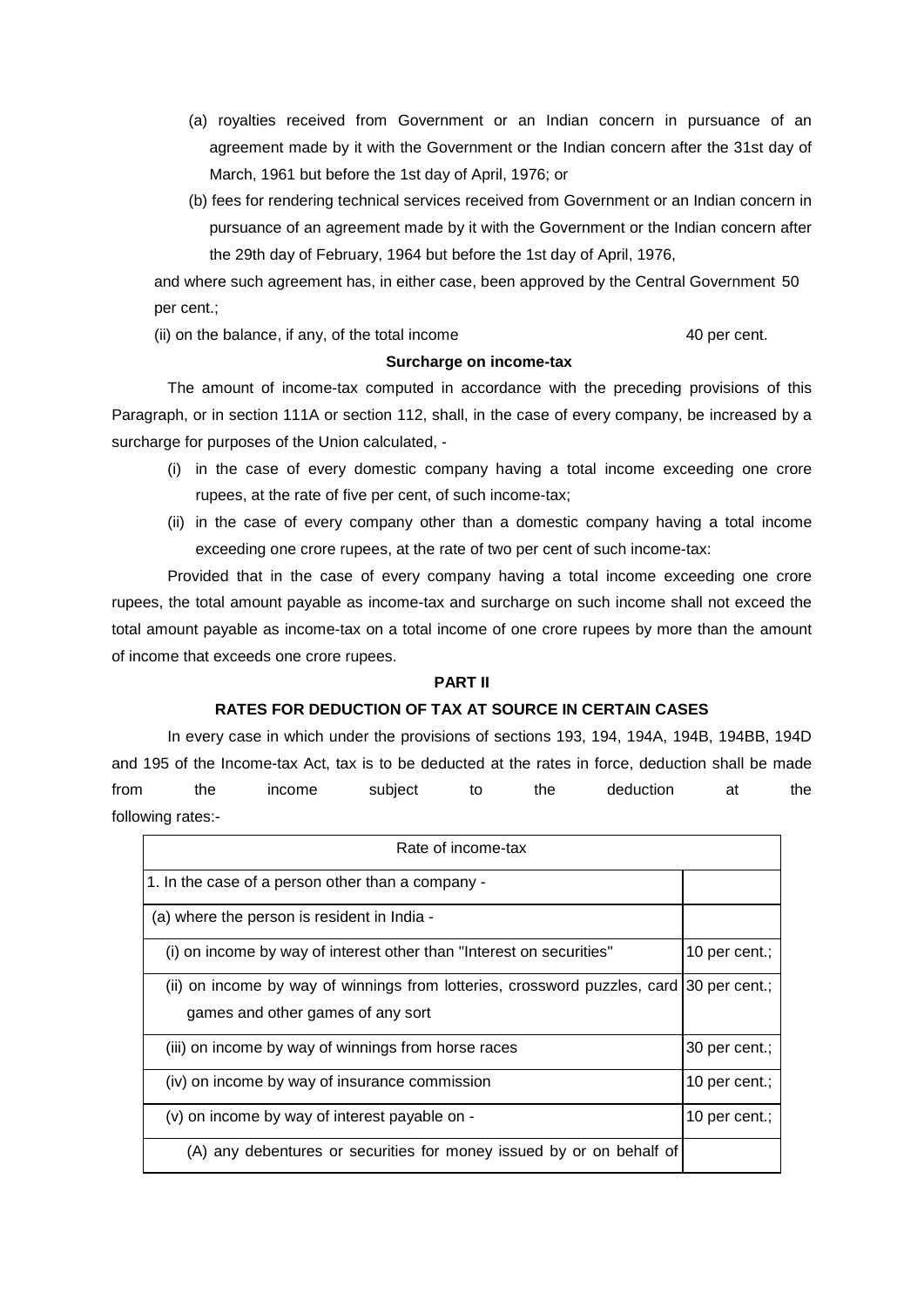| any local authority or a corporation established by a Central, State                  |               |
|---------------------------------------------------------------------------------------|---------------|
| or Provincial Act;                                                                    |               |
| (B) any debentures issued by a company where such debentures are                      |               |
| listed on a recognised stock exchange in India in accordance with                     |               |
| the Securities Contracts (Regulation) Act, 1956 (42 of 1956) and                      |               |
| any rules made thereunder;                                                            |               |
| (C) any security of the Central or State Government                                   |               |
| (vi) on any other income                                                              | 10 per cent.; |
| (b) where the person is not resident in India -                                       |               |
| (i) in the case of a non-resident Indian -                                            |               |
| (A) on any investment income                                                          | 20 per cent.; |
| (B) on income by way of long-term capital gains referred to in section 10 per cent.;  |               |
| 115E or sub-clause (iii) of clause (c) of sub-section (I) of section                  |               |
| 112                                                                                   |               |
| (C) on income by way of short-term capital gains referred to in section 15 per cent.; |               |
| 111A                                                                                  |               |
| (D) on other income by way of long-term capital gains [not being long- 20 per cent.;  |               |
| term capital gains referred to in clauses (33), (36) and (38) of                      |               |
| section 10]                                                                           |               |
| (E) on income by way of interest payable by Government or an Indian 20 per cent.;     |               |
| concern on moneys borrowed or debt incurred by Government or                          |               |
| the Indian concern in foreign currency (not being income by way of                    |               |
| interest referred to in section 194LB or section 194LC)                               |               |
| (F) on income by way of royalty payable by Government or an Indian                    |               |
| concern in pursuance of an agreement made by it with the                              |               |
| Government or the Indian concern where such royalty is in                             |               |
| consideration for the transfer of all or any rights (including the                    |               |
| granting of a licence) in respect of copyright in any book on a                       |               |
| subject referred to in the first proviso to sub-section (1A) of section               |               |
| 115A of the Income-tax Act, to the Indian concern, or in respect of                   |               |
| any computer software referred to in the second proviso to sub-                       |               |
| section (1A) of section 115A of the Income-tax Act, to a person                       |               |
| resident in India -                                                                   |               |
| (I) where the agreement is made on or after the 1st day of June, 20 per cent.;        |               |
| 1997 but before the 1st day of June, 2005                                             |               |
| (II) where the agreement is made on or after the 1st day of 10 per cent.;             |               |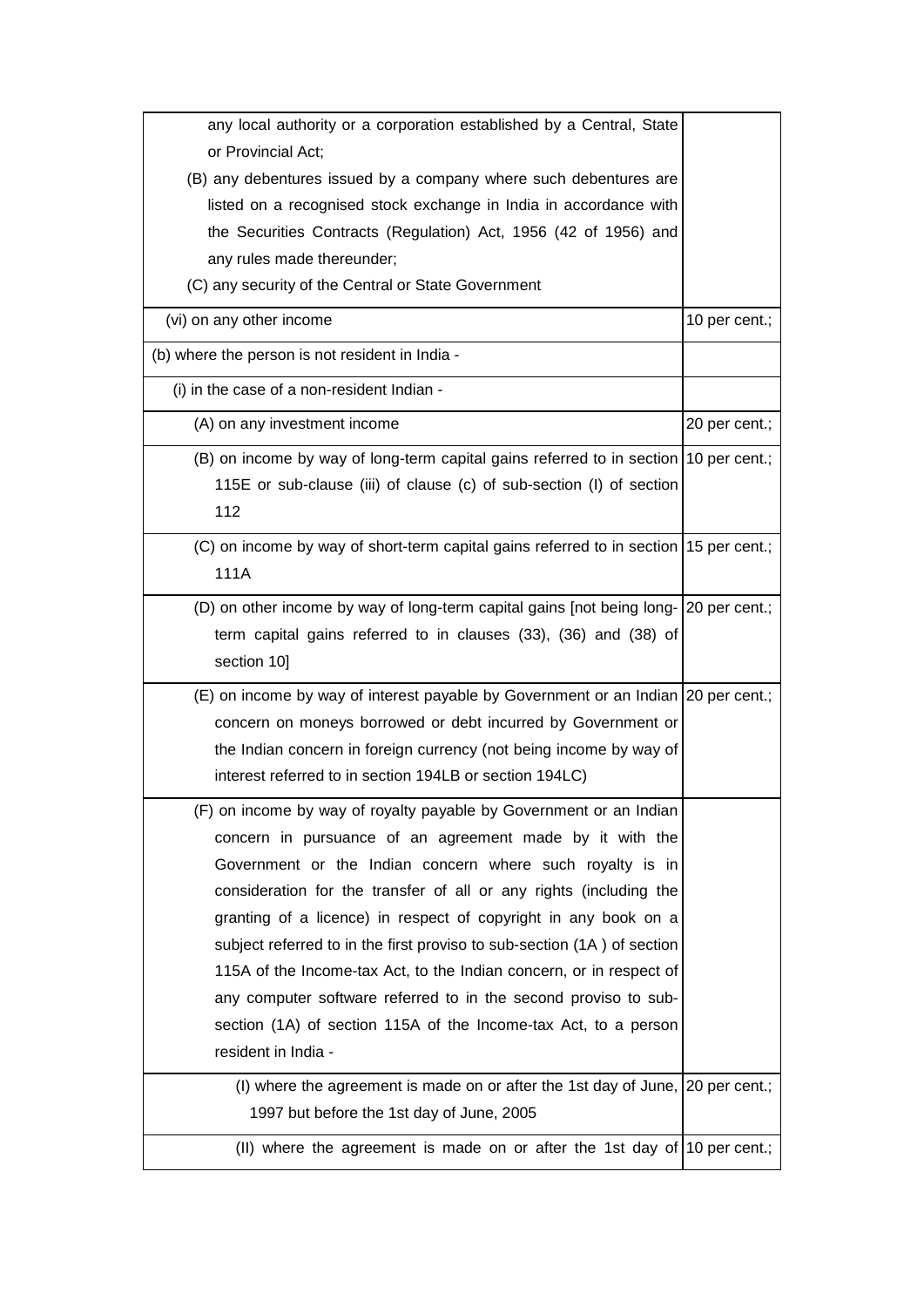| June, 2005                                                                                                                                                                                                                                                                                                                                                                                                                                                                                                                                     |               |
|------------------------------------------------------------------------------------------------------------------------------------------------------------------------------------------------------------------------------------------------------------------------------------------------------------------------------------------------------------------------------------------------------------------------------------------------------------------------------------------------------------------------------------------------|---------------|
| (G) on income by way of royalty [not being royalty of the nature<br>referred to in sub-item $(b)(i)(F)$ ] payable by Government or an<br>Indian concern in pursuance of an agreement made by it with the<br>Government or the Indian concern and where such agreement is<br>with an Indian concern, the agreement is approved by the Central<br>Government or where it relates to a matter included in the industrial<br>policy, for the time being in force, of the Government of India, the<br>agreement is in accordance with that policy - |               |
| (I) where the agreement is made on or after the 1st day of June, 20 per cent.;<br>1997 but before the 1st day of June, 2005                                                                                                                                                                                                                                                                                                                                                                                                                    |               |
| (II) where the agreement is made on or after the 1st day of 10 per cent.;<br>June, 2005                                                                                                                                                                                                                                                                                                                                                                                                                                                        |               |
| (H) on income by way of fees for technical services payable by<br>Government or an Indian concern in pursuance of an agreement<br>made by it with the Government or the Indian concern and where<br>such agreement is with an Indian concern, the agreement is<br>approved by the Central Government or where it relates to a matter<br>included in the industrial policy, for the time being in force, of the<br>Government of India, the agreement is in accordance with that<br>policy -                                                    |               |
| (I) where the agreement is made on or after the 1st day of June, 20 per cent.;<br>1997 but before the 1st day of June, 2005                                                                                                                                                                                                                                                                                                                                                                                                                    |               |
| (II) where the agreement is made on or after the 1st day of $ 10\rangle$ per cent.;<br>June, 2005                                                                                                                                                                                                                                                                                                                                                                                                                                              |               |
| (I) on income by way of winnings from lotteries, crossword puzzles, 30 per cent.;<br>card games and other games of any sort                                                                                                                                                                                                                                                                                                                                                                                                                    |               |
| (J) on income by way of winnings from horse races                                                                                                                                                                                                                                                                                                                                                                                                                                                                                              | 30 per cent.; |
| (K) on the whole of the other income                                                                                                                                                                                                                                                                                                                                                                                                                                                                                                           | 30 per cent.; |
| (ii) in the case of any other person -                                                                                                                                                                                                                                                                                                                                                                                                                                                                                                         |               |
| (A) on income by way of interest payable by Government or an Indian 20 per cent.;<br>concern on moneys borrowed or debt incurred by Government or<br>the Indian concern in foreign currency (not being income by way of<br>interest referred to in section 194LB or section 194LC)<br>(B) on income by way of royalty payable by Government or an Indian                                                                                                                                                                                       |               |
| concern in pursuance of an agreement made by it with the                                                                                                                                                                                                                                                                                                                                                                                                                                                                                       |               |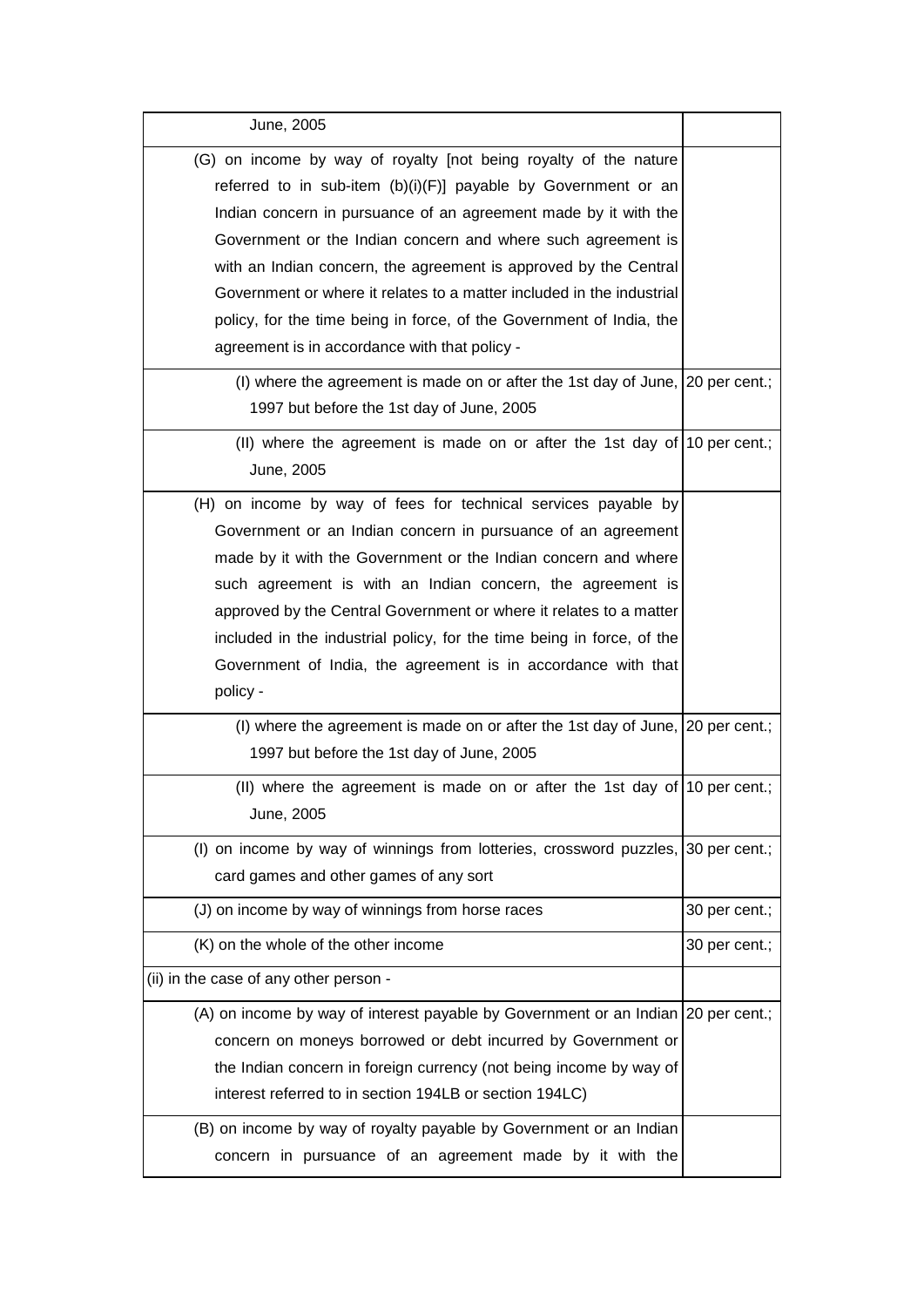| Government or the Indian concern where such royalty is in<br>consideration for the transfer of all or any rights (including the<br>granting of a licence) in respect of copyright in any book on a<br>subject referred to in the first proviso to sub-section (1A) of section<br>115A of the Income-tax Act, to the Indian concern, or in respect of                                                                                                                                                                                         |  |
|----------------------------------------------------------------------------------------------------------------------------------------------------------------------------------------------------------------------------------------------------------------------------------------------------------------------------------------------------------------------------------------------------------------------------------------------------------------------------------------------------------------------------------------------|--|
| any computer software referred to in the second proviso to sub-<br>section (1A) of section 115A of the Income-tax Act, to a person<br>resident in India-                                                                                                                                                                                                                                                                                                                                                                                     |  |
| (I) where the agreement is made on or after the 1st day of June, $ 20$ per cent.;<br>1997 but before the 1st day of June, 2005                                                                                                                                                                                                                                                                                                                                                                                                               |  |
| (II) where the agreement is made on or after the 1st day of $ 10\rangle$ per cent.;<br>June, 2005                                                                                                                                                                                                                                                                                                                                                                                                                                            |  |
| (C) on income by way of royalty [not being royalty of the nature<br>referred to in sub-item (b)(ii)(B)] payable by Government or an<br>Indian concern in pursuance of an agreement made by it with the<br>Government or the Indian concern and where such agreement is<br>with an Indian concern, the agreement is approved by the Central<br>Government or where it relates to a matter included in the industrial<br>policy, for the time being in force, of the Government of India, the<br>agreement is in accordance with that policy - |  |
| (I) where the agreement is made on or after the 1st day of June, 20 per cent.;<br>1997 but before the 1st day of June, 2005                                                                                                                                                                                                                                                                                                                                                                                                                  |  |
| (II) where the agreement is made on or after the 1st day of $ 10\rangle$ per cent.;                                                                                                                                                                                                                                                                                                                                                                                                                                                          |  |
| June, 2005                                                                                                                                                                                                                                                                                                                                                                                                                                                                                                                                   |  |
| (D) on income by way of fees for technical services payable by<br>Government or an Indian concern in pursuance of an agreement<br>made by it with the Government or the Indian concern and where<br>such agreement is with an Indian concern, the agreement is<br>approved by the Central Government or where it relates to a matter<br>included in the industrial policy, for the time being in force, of the<br>Government of India, the agreement is in accordance with that<br>policy -                                                  |  |
| (I) where the agreement is made on or after the 1st day of June, $\vert$ 20 per cent.;<br>1997 but before the 1st day of June, 2005                                                                                                                                                                                                                                                                                                                                                                                                          |  |
| (II) where the agreement is made on or after the 1st day of 10 per cent.;<br>June, 2005                                                                                                                                                                                                                                                                                                                                                                                                                                                      |  |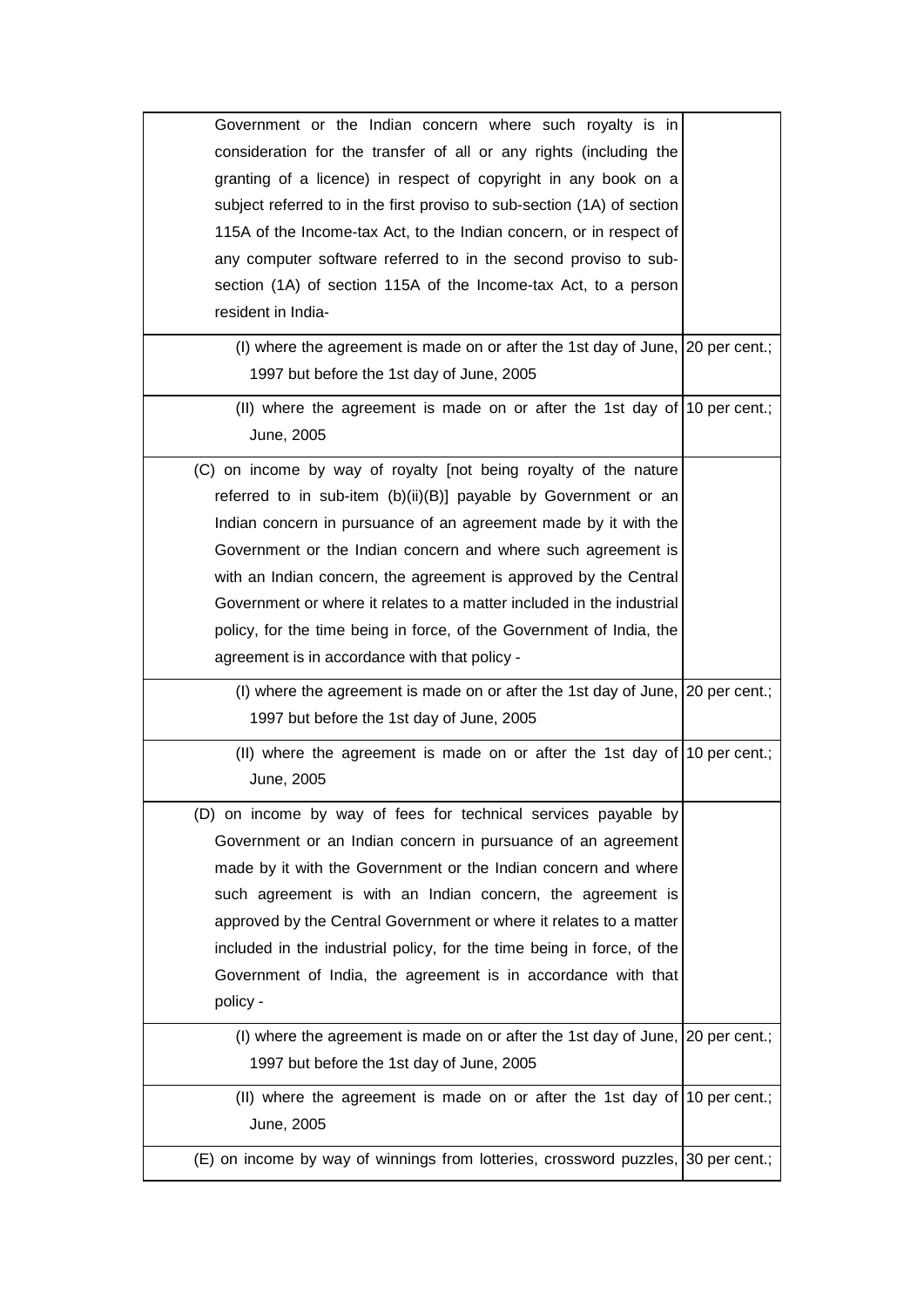| card games and other games of any sort                                                                                                                                                                                                                                                                                                                                                                                                                                                                                                                                                                                                                                                                                                                       |               |
|--------------------------------------------------------------------------------------------------------------------------------------------------------------------------------------------------------------------------------------------------------------------------------------------------------------------------------------------------------------------------------------------------------------------------------------------------------------------------------------------------------------------------------------------------------------------------------------------------------------------------------------------------------------------------------------------------------------------------------------------------------------|---------------|
| (F) on income by way of winnings From horse races                                                                                                                                                                                                                                                                                                                                                                                                                                                                                                                                                                                                                                                                                                            | 30 per cent.; |
| (G) on income by way of short-term capital gains referred to in section 15 per cent.;<br>111A                                                                                                                                                                                                                                                                                                                                                                                                                                                                                                                                                                                                                                                                |               |
| (H) on income by way of long-term capital gains referred to in sub- 10 per cent.;<br>clause (iii) of clause (c) of sub-section (1) of section 112                                                                                                                                                                                                                                                                                                                                                                                                                                                                                                                                                                                                            |               |
| (I) on other income by way of long-term capital gains [not being long- 30 per cent.;<br>term capital gains referred to in clauses (33), (36) and (38) of<br>section 10]                                                                                                                                                                                                                                                                                                                                                                                                                                                                                                                                                                                      |               |
| 2. In the case of a company -                                                                                                                                                                                                                                                                                                                                                                                                                                                                                                                                                                                                                                                                                                                                |               |
| (a) where the company is a domestic company -                                                                                                                                                                                                                                                                                                                                                                                                                                                                                                                                                                                                                                                                                                                |               |
| (i) on income by way of interest other than "Interest on securities"                                                                                                                                                                                                                                                                                                                                                                                                                                                                                                                                                                                                                                                                                         | 10 per cent.; |
| (ii) on income by way of winnings from lotteries, crossword puzzles,<br>card games and other games of any sort                                                                                                                                                                                                                                                                                                                                                                                                                                                                                                                                                                                                                                               | 30 per cent.; |
| (iii) on income by way of winnings from horse races                                                                                                                                                                                                                                                                                                                                                                                                                                                                                                                                                                                                                                                                                                          | 30 per cent.; |
| (iv) on any other income                                                                                                                                                                                                                                                                                                                                                                                                                                                                                                                                                                                                                                                                                                                                     | 10 per cent.; |
| (b) where the company is not a domestic company -                                                                                                                                                                                                                                                                                                                                                                                                                                                                                                                                                                                                                                                                                                            |               |
| (i) on income by way of winnings from lotteries, crossword puzzles, 30 per cent.;<br>card games and other games of any sort                                                                                                                                                                                                                                                                                                                                                                                                                                                                                                                                                                                                                                  |               |
| (ii) on income by way of winnings from horse races                                                                                                                                                                                                                                                                                                                                                                                                                                                                                                                                                                                                                                                                                                           | 30 per cent.; |
| (iii) on income by way of interest payable by Government or an Indian 20 per cent.;<br>concern on moneys borrowed or debt incurred by Government or<br>the Indian concern in foreign currency (not being income by way of<br>interest referred to in section 194LB or section 194LC)                                                                                                                                                                                                                                                                                                                                                                                                                                                                         |               |
| (iv) on income by way of royalty payable by Government or an Indian<br>concern in pursuance of an agreement made by it with the<br>Government or the Indian concern after the 31st day of March, 1976<br>where such royalty is in consideration for the transfer of all or any<br>rights (including the granting of a licence) in respect of copyright in<br>any book on a subject referred to in the first proviso to sub-section<br>(1 A) of section 115A of the Income-tax Act, to the Indian concern,<br>or in respect of any computer software referred to in the<br>second proviso to sub-section (1 A) of section 115A of the Income-<br>tax Act, to a person resident in India -<br>(A) where the agreement is made before the 1st day of June, 1997 | 30 per cent.; |
|                                                                                                                                                                                                                                                                                                                                                                                                                                                                                                                                                                                                                                                                                                                                                              |               |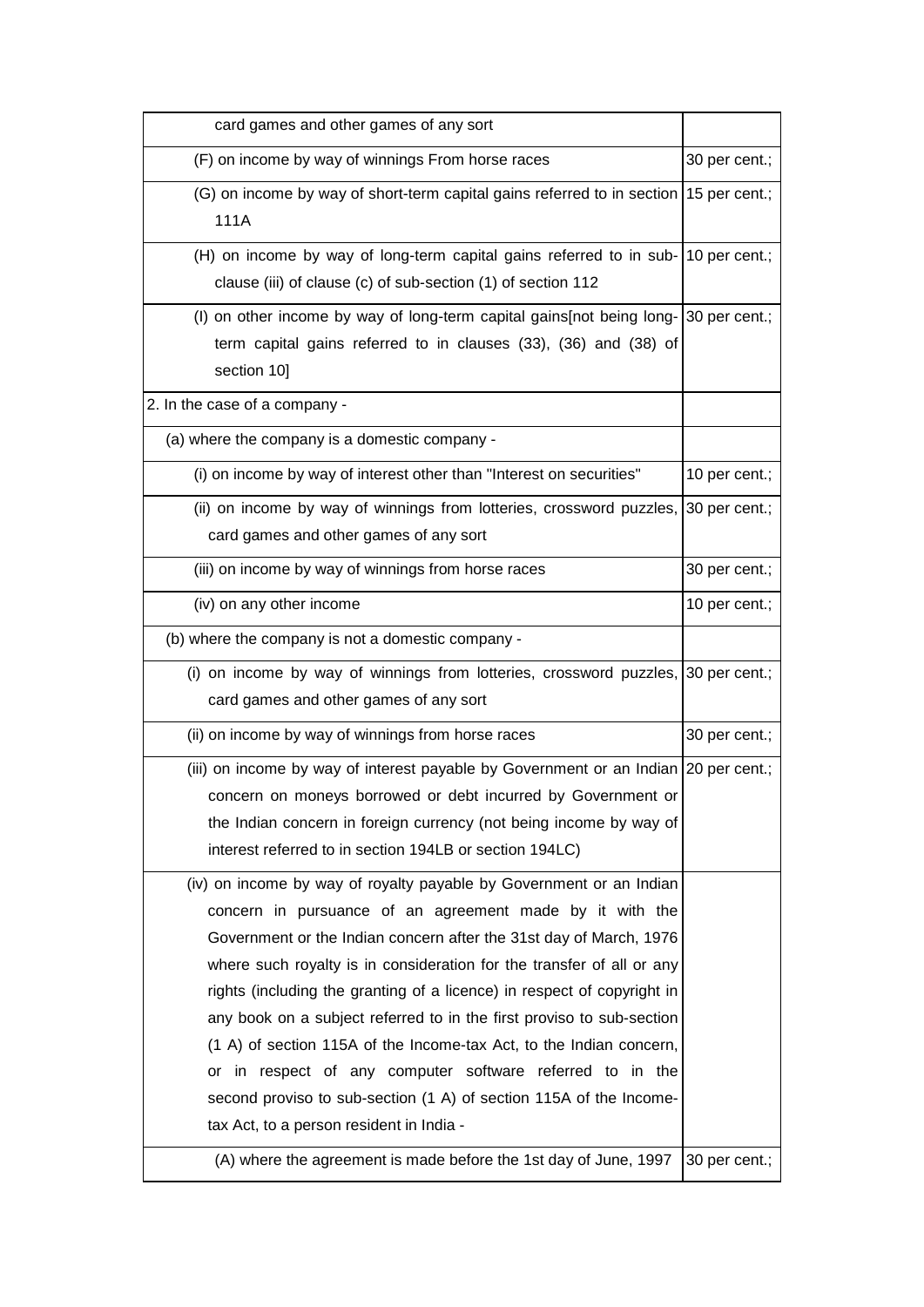| (B) where the agreement is made on or after the 1st day of June, 20 per cent.;        |    |
|---------------------------------------------------------------------------------------|----|
| 1997 but before the 1st day of June, 2005                                             |    |
| (C) where the agreement is made on or after the 1st day of June, 10 per cent.;        |    |
| 2005                                                                                  |    |
| (v) on income by way of royalty [not being royalty of the nature referred             |    |
| to in sub-item (b)(iv)] payable by Government or an Indian concern                    |    |
| in pursuance of an agreement made by it with the Government or                        |    |
| the Indian concern and where such agreement is with an Indian                         |    |
| concern, the agreement is approved by the Central Government or                       |    |
| where it relates to a matter included in the industrial policy, for the               |    |
| time being in force, of the Government of India, the agreement is in                  |    |
| accordance with that policy -                                                         |    |
| (A) where the agreement is made after the 31st day of March, 1961 50 per cent.;       |    |
| but before the 1st day of April, 1976                                                 |    |
| (B) where the agreement is made after the 31st day of March, 1976 30 per cent.;       |    |
| but before the 1st day of June, 1997                                                  |    |
| (C) where the agreement is made on or after the 1st day of June, 20 per cent.;        |    |
| 1997 but before the 1st day of June, 2005                                             |    |
| (D) where the agreement is made on or after the 1st day of June, 10 per cent.;        |    |
| 2005                                                                                  |    |
| (vi) on income by way of fees for technical services payable by                       |    |
| Government or an Indian concern in pursuance of an agreement                          |    |
| made by it with the Government or the Indian concern and where                        |    |
| such agreement is with an Indian concern, the agreement is                            |    |
| approved by the Central Government or where it relates to a matter                    |    |
| included in the industrial policy, for the time being in force, of the                |    |
| Government of India, the agreement is in accordance with that                         |    |
| policy -                                                                              |    |
| (A) where the agreement is made after the 29th day of February, $\vert$ 50 per cent.; |    |
| 1964 but before the 1st day of April, 1976                                            |    |
| (B) where the agreement is made after the 31st day of March, 1976 30 per cent.;       |    |
| but before the 1st day of June, 1997                                                  |    |
| (C) where the agreement is made on or after the 1st day of June, 20 per cent          |    |
| 1997 but before the 1st day of June, 2005                                             | ., |
| (D) where the agreement is made on or after the 1st day of June, 10 per cent.;        |    |
| 2005                                                                                  |    |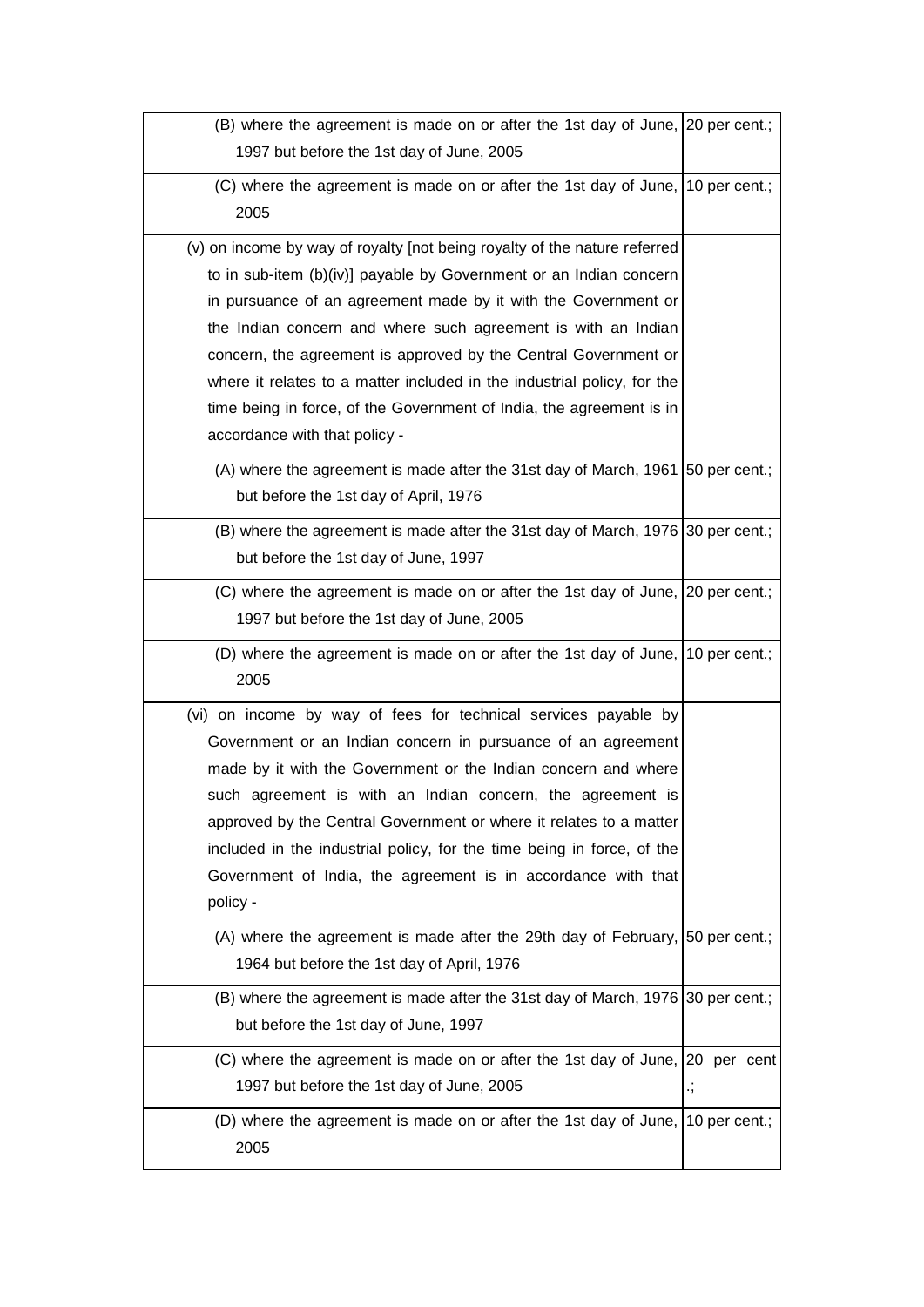| (vii) on income by way of short-term capital gains referred to in section 15 per cent.;  |               |
|------------------------------------------------------------------------------------------|---------------|
| 111A                                                                                     |               |
| (viii) on income by way of long-term capital gains referred to in sub-10 per cent.;      |               |
| clause (iii) of clause (c) of sub-section (1) of section 112                             |               |
| $(ix)$ on any other income by way of long-term capital gains $[not being]$ 20 per cent.; |               |
| long-term capital gains referred to in clauses (33), (36) and (38) of                    |               |
| section 10                                                                               |               |
| (x) on any other income                                                                  | 40 per cent.; |

*Explanation.* - For the purpose of item 1 (b)(i) of this Part, "investment income" and "nonresident Indian" shall have the meanings respectively assigned to them in Chapter XII-A of the Income-tax Act.

#### **Surcharge on income-tax**

The amount of income-tax deducted in accordance with the provisions of item 2(b) of this Part, shall be increased by a surcharge, for purposes of the Union, in the case of every company other than a domestic company, calculated at the rate of two per cent, of such income-tax where the income or the aggregate of such incomes paid or likely to be paid and subject to the deduction exceeds one crore rupees.

### **PART III**

## **Rates for charging income-tax in certain cases, deducting income-tax from income chargeable under the head "Salaries" and computing "advance tax"**

In cases in which income-tax has to be charged under sub-section (4) of section 172 of the Income-tax Act or sub-section (2) of section 174 or section 174A or section 175 or sub-section (2) of section 176 of the said Act or deducted from, or paid on, from income chargeable under the head "Salaries" under section 192 of the said Act or in which the "advance tax" payable under Chapter XVII-C of the said Act has to be computed at the rate or rates in force, such income-tax or, as the case may be, "advance tax" [not being "advance tax" in respect of any income chargeable to tax under Chapter XII or Chapter XII-A or income chargeable to tax under section 115JB or section 115JC or sub-section (1A) of section 161 or section 164 or section 164A or section 167B of the Income-tax Act at the rates as specified in that Chapter or section or surcharge, wherever applicable, on such "advance tax" in respect of any income chargeable to tax under section 115A or section 115AB or section 115AC or section 115ACA or section 115AD or section 115B or section 115BB or section 115BBA or section 115BBC or section 115BBD or section 115BBE or section 115E or section 115JB or section 115JC] shall be charged, deducted or computed at the following rate or rates:-

### **Paragraph A**

(I) In the case of every individual other than the individual referred to in items (II) and (III) of this Paragraph or Hindu undivided family or association of persons or body of individuals, whether incorporated or not, or every artificial juridical person referred to in sub-clause (vii) of clause (31) of section 2 of the Income-tax Act, not being a case to which any other Paragraph of this Part applies,-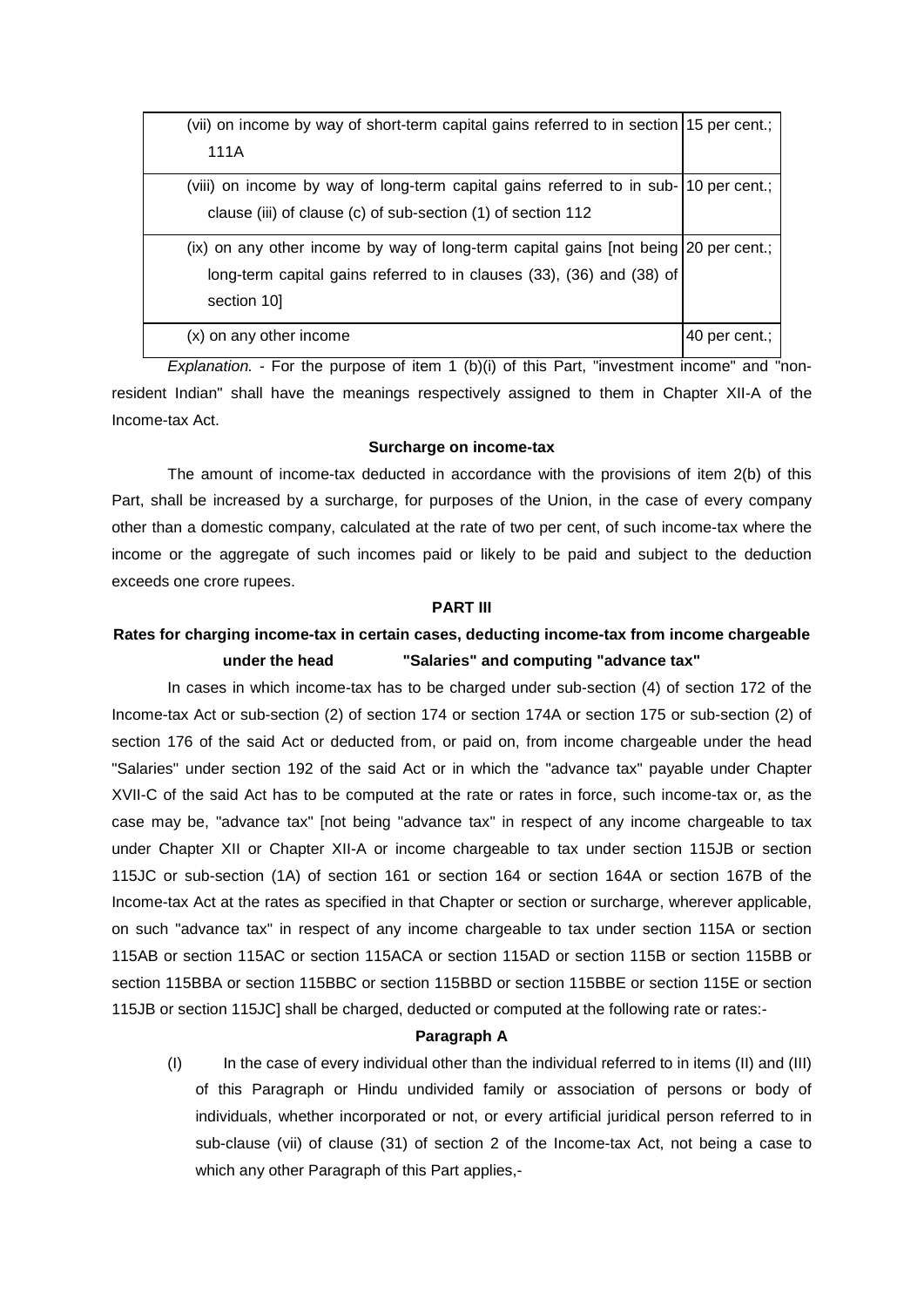| <b>Rates of income-tax</b>                                                                                                                                                      |                                                                                                                       |  |
|---------------------------------------------------------------------------------------------------------------------------------------------------------------------------------|-----------------------------------------------------------------------------------------------------------------------|--|
| (1) where the total income does not exceed Rs. Nil;<br>2,00,000                                                                                                                 |                                                                                                                       |  |
| the total<br>where<br>(2)<br>2,00,000 but does not exceed Rs. 5,00,000                                                                                                          | income exceeds Rs. 10 per cent, of the amount by which the<br>total income exceeds Rs. 2,00,000;                      |  |
| (3) where the total income exceeds<br>Rs.<br>5,00,000 but does not exceed Rs. 10,00,000                                                                                         | Rs. 30,000 plus 20 per cent. of the<br>amount by which the<br>total<br>income<br>exceeds Rs. 5,00,000;                |  |
| where<br>the<br>total<br>income exceeds<br>(4)<br>10,00,000                                                                                                                     | Rs. Rs. 1,30,000 plus 30 per cent. of the<br>amount by which the total<br>income<br>exceeds Rs. 10,00,000.            |  |
| (II) In the case of every individual, being a resident in India, who is of the age of sixty<br>years or more but less then eighty years at any time during the previous year, - |                                                                                                                       |  |
| <b>Rates of income-tax</b>                                                                                                                                                      |                                                                                                                       |  |
| (1) where the total income does not exceed Rs. Nil;<br>2,50,000                                                                                                                 |                                                                                                                       |  |
| where the total income exceeds<br>(2)<br>2,50,000 but does not exceed Rs. 5,00,000                                                                                              | Rs. 10 per cent, of the amount by which the<br>total income exceeds Rs. 2,50,000;                                     |  |
| the total<br>(3)<br>where<br>income<br>5,00,000 but does not exceed Rs. 10,00,000                                                                                               | exceeds Rs. Rs. 25,000 plus 20 per cent, of the<br>amount by which the<br>total<br>income<br>exceeds Rs. 5,00,000;    |  |
| (4)<br>where<br>the<br>total<br>income<br>exceeds<br>10,00,000                                                                                                                  | Rs. Rs. 1,25,000 plus 30 per cent, of the<br>by which the total<br>income<br>amount<br>exceeds Rs. 10,00,000.         |  |
| (III) In the case of every individual, being a resident in India, who is of the age of eighty<br>years or more at any time during the previous year, -                          |                                                                                                                       |  |
| <b>Rates of Income-tax</b>                                                                                                                                                      |                                                                                                                       |  |
| (1) where the total income does not exceed Rs. Nil;<br>5,00,000                                                                                                                 |                                                                                                                       |  |
| (2) where the total income exceeds Rs. 20 per cent, of the amount by which the<br>5,00,000 but does not exceed Rs. 10,00,000                                                    | total income exceeds Rs. 5,00,000;                                                                                    |  |
| where the<br>total<br>income exceeds<br>(3)<br>10,00,000                                                                                                                        | Rs. $\vert$ Rs. 1,00,000 plus 30 per cent, of the<br>amount by which the<br>total<br>income<br>exceeds Rs. 10,00,000. |  |

## **Paragraph B**

In the case of every co-operative society,-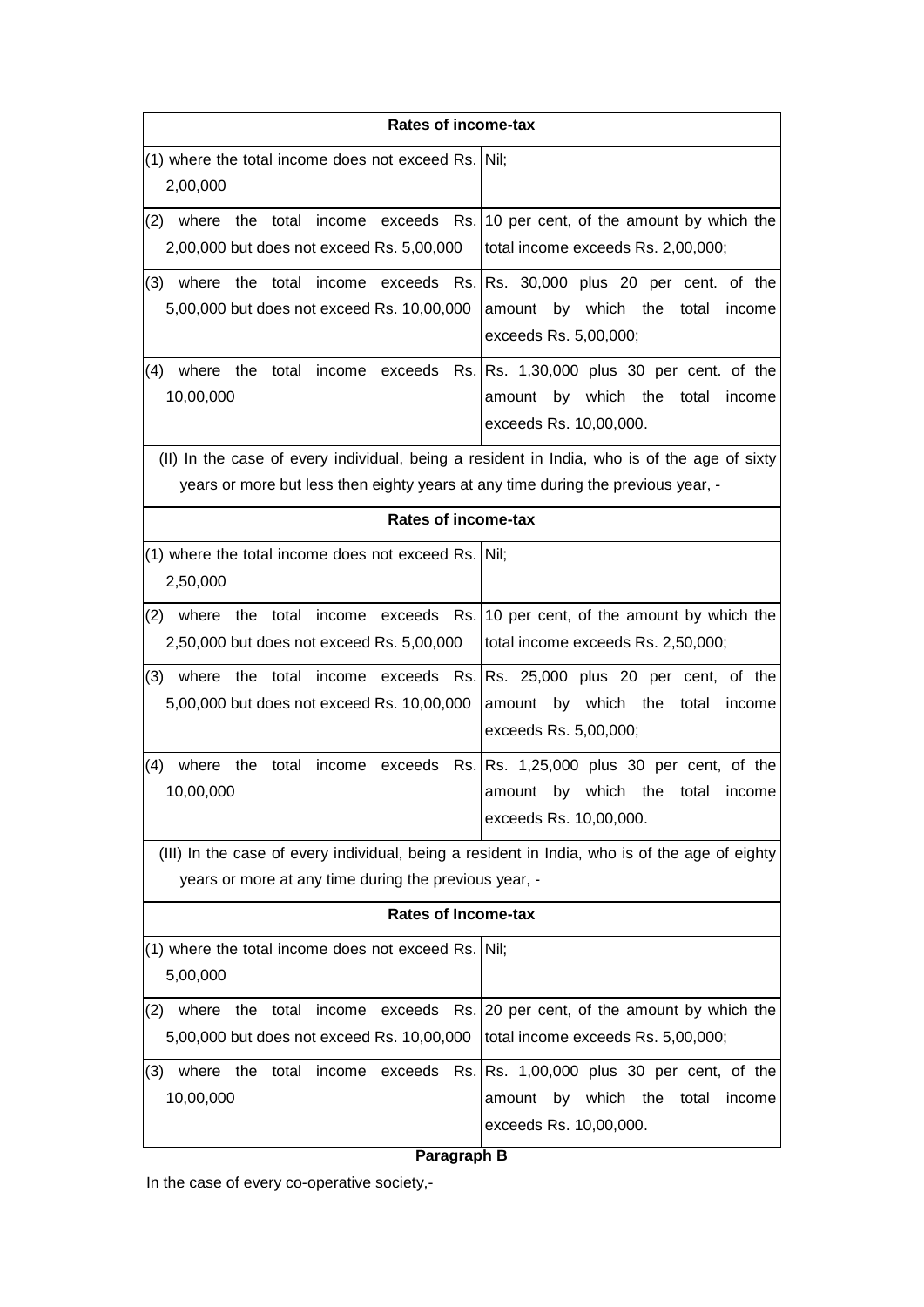| Rates of income-tax                                                              |                                                                                       |  |  |
|----------------------------------------------------------------------------------|---------------------------------------------------------------------------------------|--|--|
| where the total income does not 10 per cent, of the total income;                |                                                                                       |  |  |
| exceed Rs. 10,000                                                                |                                                                                       |  |  |
|                                                                                  | $(2)$ where the total income exceeds Rs. Rs. 1,000 plus 20 per cent, of the amount by |  |  |
| 10,000 but does not exceed Rs. 20,000 which the total income exceeds Rs. 10,000; |                                                                                       |  |  |
|                                                                                  | $(3)$ where the total income exceeds Rs. Rs. 3,000 plus 30 per cent, of the amount by |  |  |
| 20,000                                                                           | which the total income exceeds Rs. 20,000.                                            |  |  |

# **Paragraph C**

In the case of every firm,-

| Rate of income-tax               |              |  |
|----------------------------------|--------------|--|
| On the whole of the total income | 30 per cent. |  |
| Paragraph D                      |              |  |

In the case of every local authority,-

|                                  | Rate of income-tax |              |
|----------------------------------|--------------------|--------------|
| On the whole of the total income |                    | 30 per cent. |

## **Paragraph E**

In the case of a company,-

| Rates of income-tax                                                       |                          |                   |  |
|---------------------------------------------------------------------------|--------------------------|-------------------|--|
| I. In the case of a domestic company                                      |                          | 30 per cent, of   |  |
|                                                                           |                          | the total income; |  |
| II. In the case of a company other than a domestic company -              |                          |                   |  |
| (i) on so much of the total income as consists of, -                      |                          |                   |  |
| (a) royalties received from Government or an Indian concern in            |                          |                   |  |
| pursuance of an agreement made by it with the Government or               |                          |                   |  |
| the Indian concern after the 31st day of March, 1961 but before           |                          |                   |  |
| the 1st day of April, 1976; or                                            |                          |                   |  |
| (b) fees for rendering technical services received from Government        |                          |                   |  |
| or an Indian concern in pursuance of an agreement made by it              |                          |                   |  |
| with the Government or the Indian concern after the 29th day of           |                          |                   |  |
| February, 1964 but before the 1st day of April, 1976,                     |                          |                   |  |
| and where such agreement has, in either case, been approved (50 per cent) |                          |                   |  |
| by the Central Government                                                 |                          |                   |  |
| (ii) on the balance, if any, of the total income                          | $(40 \text{ per cent.})$ |                   |  |

**Surcharge on income-tax**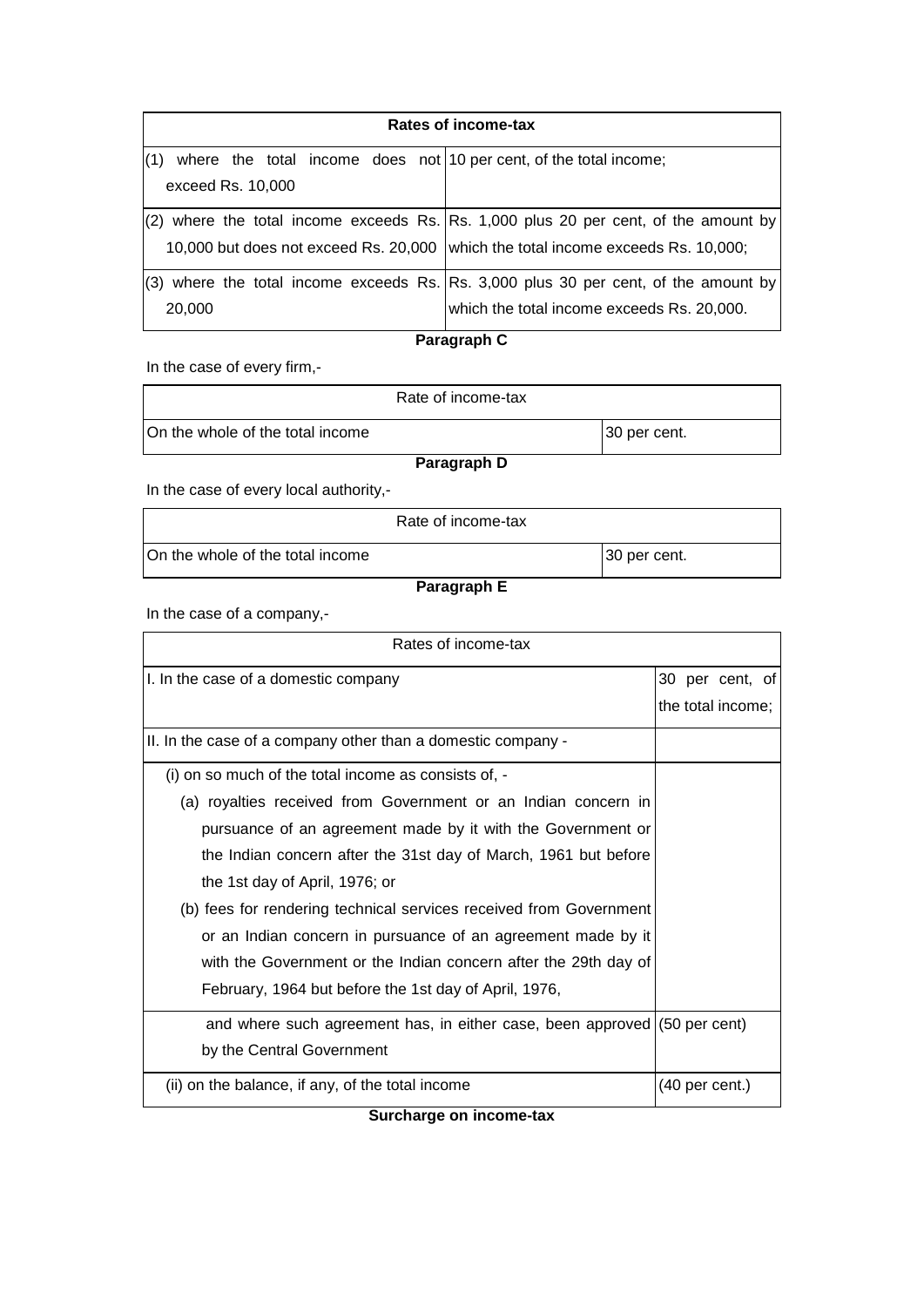The amount of income-tax computed in accordance with the preceding provisions of this Paragraph, or in section 111A or section 112, shall, in the case of every company, be increased by a surcharge for purposes of the Union calculated,-

- (i) in the case of every domestic company having a total income exceeding one crore rupees, at the rate of five per cent, of such income-tax;
- (ii) in the case of every company other than a domestic company having a total income exceeding one crore rupees, at the rate of two per cent of such income-tax:

Provided that in the case of every company having a total income exceeding one crore rupees, the total amount payable as income-tax and surcharge on such income shall not exceed the total amount payable as income-tax on a total income of one crore rupees by more than the amount of income that exceeds one crore rupees.

### **PART IV**

### **[See section 2(13)(c)]**

## **Rules for Computation of net Agricultural Income**

Rule 1. - Agricultural income of the nature referred to in sub-clause (a) of clause (1A) of section 2 of the Income-tax Act shall be computed as if it were income chargeable to income-tax under that Act under the head *"income from other sources"* and the provisions of sections 57 to 59 of that Act shall, so far as may be, apply accordingly;

Provided that sub-section (2) of section 58 shall apply subject to the modification that the reference to section 40A therein shall be construed as not including a reference to sub-sections (3) and (4) of section 40A.

Rule 2. - Agricultural income of the nature referred to in sub-clause (b) or sub-clause (c) of clause (1A) of section 2 of the income-tax Act [other than income derived from any building required as a dwelling-house by the receiver of the rent or revenue of the cultivator or the receiver of rent-inkind referred to in the said sub-clause (c)] shall be computed as if it were income chargeable to income-tax under that Act under the head "Profits and gains of business or profession" and the provisions of sections 30, 31, 32, 36, 37, 38, 40, 40A [other than sub-sections (3) and (4) thereof], 41, 43, 43A, 43B and 43C of the Income-tax Act shall, so far as may be, apply accordingly.

Rule 3. - Agricultural income of the nature referred to in sub-clause (c) of clause (1A) of section 2 of the Income-tax Act, being income derived from any building required as a dwelling-house by the receiver of the rent or revenue or the cultivator or the receiver of rent-in-kind referred to in the said sub-clause (c) shall be computed as if it were income chargeable to income-tax under that Act under the head *"Income from house property"* and the provisions of sections 23 to 27 of that Act shall, so far as may be, apply accordingly.

Rule 4. - Notwithstanding anything contained in any other provisions of these rules, in a case-

(a) where the assessee derives income from sale of tea grown and manufactured by him in India, such income shall be computed in accordance with rule 8 of the Income-tax Rules, 1962, and sixty per cent, of such income shall be regarded as the agricultural income of the assessee;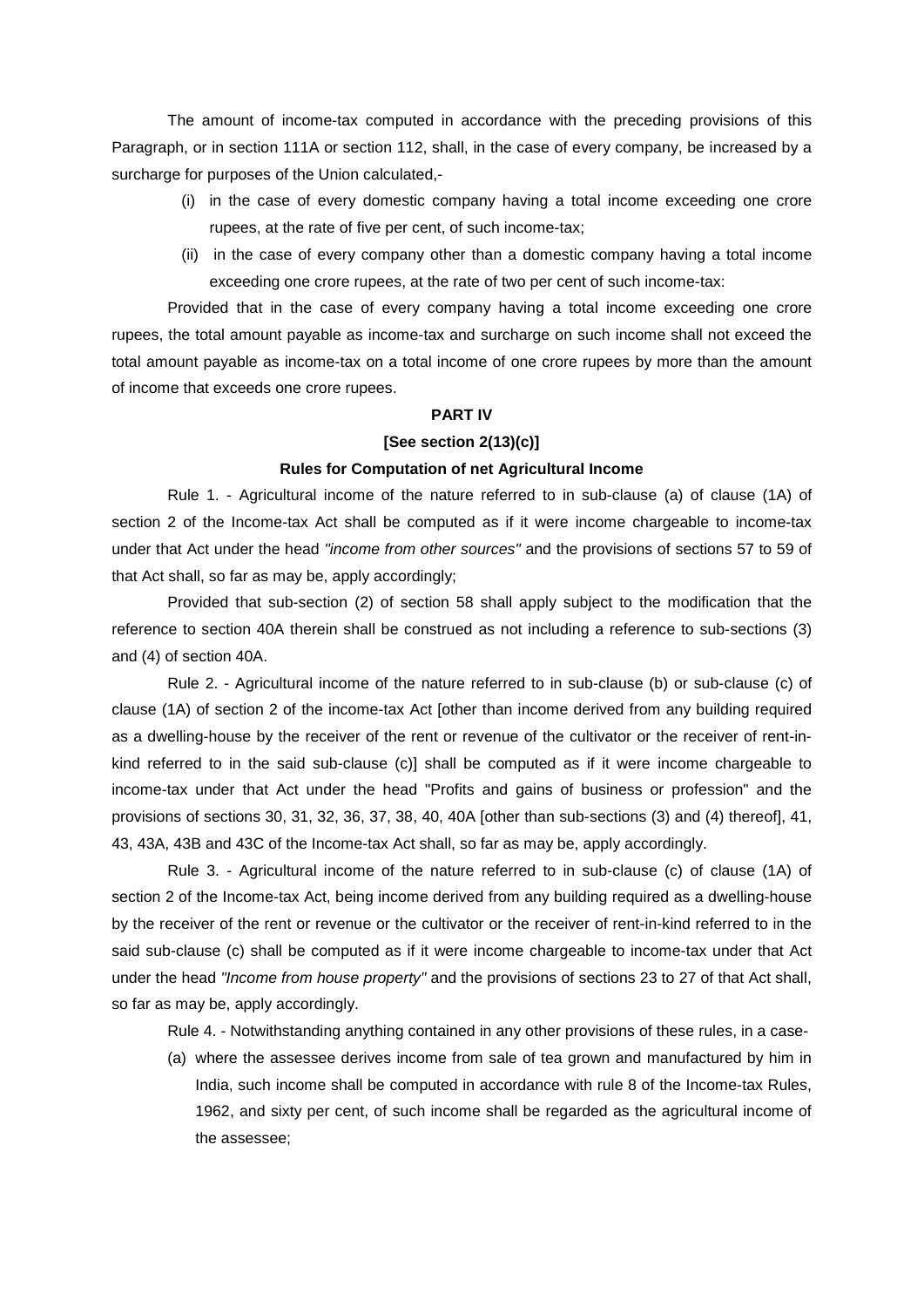- (b) where the assessee derives income from sale of centrifuged latex or cenex.or latex based crepes (such as pale latex crepe) or brown crepes (such as estate brown crepe, re-milled crepe, smoked blanket crepe or flat bark crepe) or technically specified block rubbers manufactured or processed by him from rubber plants grown by him in India, such income shall be computed in accordance with rule 7A of the Income-tax Rules, 1962, and sixtyfive percent, of such income shall be regarded as the agricultural income of the assessee;
- (c) where the assessee derives income from sale of coffee grown and manufactured by him in India, such income shall be computed in accordance with rule 7B of the Income-tax Rules, 1962, and sixty per cent, or seventy-five per cent., as the case may be, of such income shall be regarded as the agricultural income of the assessee.

Rule 5.- Where the assessee is a member of an association of persons or a body of individuals (other than a Hindu undivided family, a company or a firm) which in the previous year has either no income chargeable to tax under the Income-tax Act or has total income not exceeding the maximum amount not chargeable to tax in the case of an association of persons or a body of individuals (other than a Hindu undivided family, a company or a firm) but has any agricultural income then, the agricultural income or loss of the association or body shall be computed in accordance with these rules and the share of the assessee in the agricultural income or loss so computed shall be regarded as the agricultural income or loss of the assessee.

Rule 6. - Where the result of the computation for the previous year in respect of any source of agricultural income is a loss, such loss shall be set off against the income of the assessee, if any, for that previous year from any other source of agricultural income:

Provided that where the assessee is a member of an association of persons or a body of individuals and the share of the assessee in the agricultural income of the association or body, as the case may be, is a loss, such loss shall not be set off against any income of the assessee from any other source of agricultural income.

Rule 7. - Any sum payable by the assessee on account of any tax levied by the State Government on the agricultural income shall be deducted in computing the agricultural income.

Rule 8. - (1) Where the assessee has, in the previous year relevant to the assessment year commencing on the 1st day of April, 2012, any agricultural income and the net result of the computation of the agricultural income of the assessee for any one or more of the previous years relevant to the assessment years commencing on the 1st day of April, 2004 or the 1st day of April, 2005 or the 1st day of April, 2006 or the 1st day of April, 2007 or the 1st day of April, 2008 or the 1st day of April, 2009 or the 1st day of April, 2010 or the 1st day of April, 2011, is a loss, then, for the purposes of sub-section (2) of section 2 of this Act,-

(i) the loss so computed for the previous year relevant to the assessment year commencing on the 1st day of April, 2004, to the extent, if any, such loss has not been set off against the agricultural income for the previous year relevant to the assessment year commencing on the 1st day of April, 2005 or the 1st day of April, 2006 or the 1st day of April, 2007 or the 1st day of April, 2008 or the 1st day of April, 2009 or the 1st day of April, 2010 or the 1st day of April, 2011.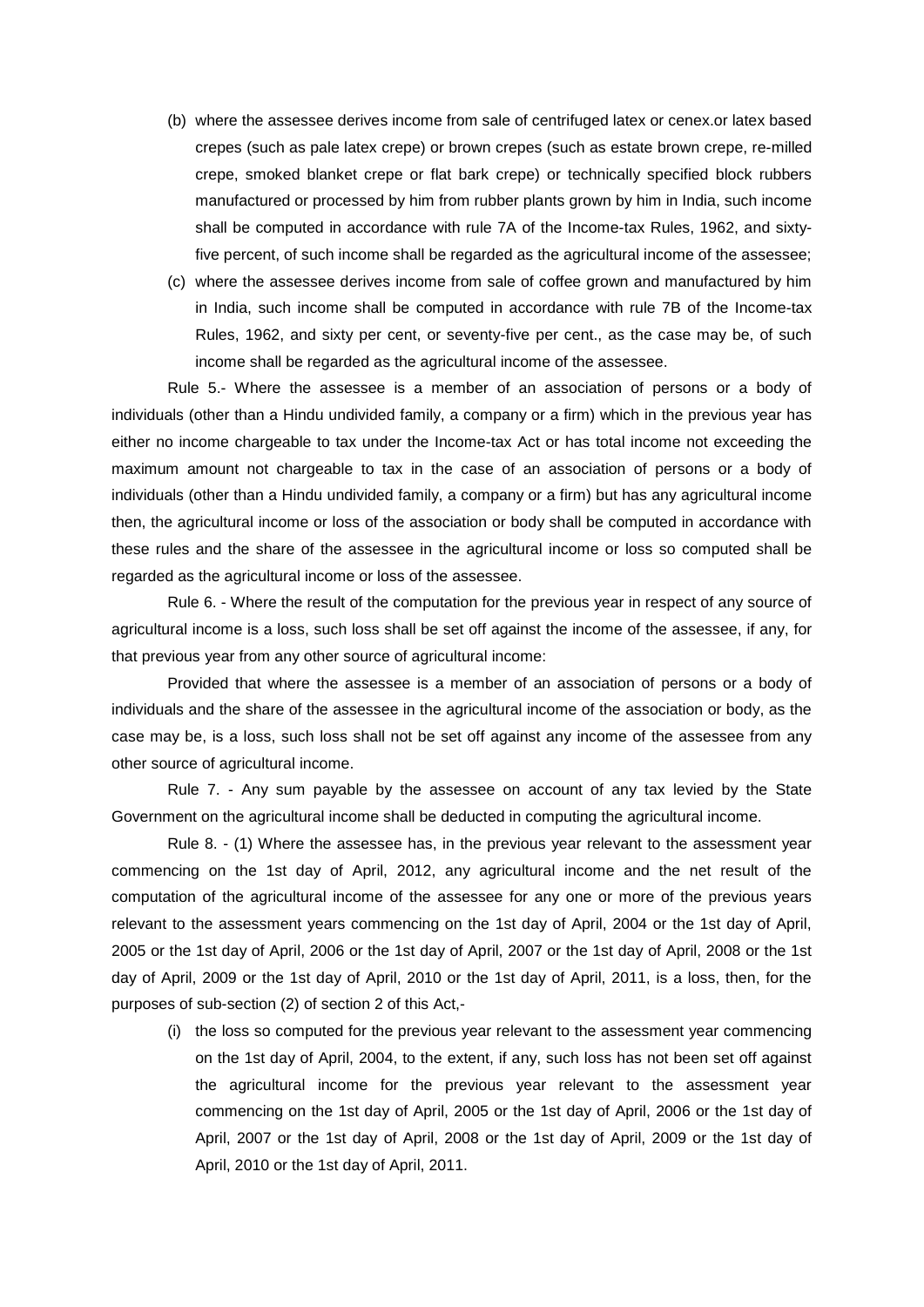- (ii) the loss so computed for the previous year relevant to the assessment year commencing on the 1st day of April, 2005, to the extent, if any, such loss has not been set off against the agricultural income for the previous year relevant to the assessment year commencing on the 1st day of April, 2006 or the 1st day of April, 2007 or the 1st day of April, 2008 or the 1st day of April, 2009 or the 1st day of April, 2010 or the 1st day of April, 2011.
- (iii) the loss so computed for the previous year relevant to the assessment year commencing on the 1st day of April, 2006, to the extent, if any, such loss has not been set off against the agricultural income for the previous year relevant to the assessment year commencing on the 1st day of April, 2007 or the 1st day of April, 2008 or the 1st day of April, 2009 or the 1st day of April, 2010 or the 1st day of April, 2011,
- (iv) the loss so computed for the previous year relevant to the assessment year commencing on the 1st day of April, 2007, to the extent, if any, such loss has not been set off against the agricultural income for the previous year relevant to the assessment year commencing on the 1st day of April, 2008 or the 1st day of April, 2009 or the 1st day of April, 2010 or the 1st day of April, 2011,
- (v) the loss so computed for the previous year relevant to the assessment year commencing on the 1st day of April, 2008, to the extent, if any, such loss has not been set off against the agricultural income the form the previous for the previous of  $\mathbf{r}$ year relevant to the assessment year commencing on the 1st day of April, 2009 or the 1st day of April, 2010 or the 1st day of April, 2011,
- (vi) the loss so computed for the previous year relevant to the assessment year commencing on the 1st day of April, 2009, to the extent, if any, such loss has not been set off against the agricultural income for the previous year relevant to the assessment year commencing on the 1st day of April, 2010 or the 1st day of April, 2011,
- (vii) the loss so computed for the previous year relevant to the assessment year commencing on the 1st day of April, 2010, to the extent, if any, such loss has not been set off against the agricultural income for the previous year relevant to the assessment year commencing on the 1st day of April, 2011,
- (viii) the loss so computed for the previous year relevant to the assessment year commencing on the 1st day of April, 2011,

shall be set off against the agricultural income of the assessee for the previous year relevant to the assessment year commencing on the 1st day of April, 2012.

(2) Where the assessee has, in the previous year relevant to the assessment year commencing on the 1st day of April, 2013, or, if by virtue of any provision of the Income-tax Act, income-tax is to be charged in respect of the income of a period other than the previous year, in such other period, any agricultural income and the net result of the computation of the agricultural income of the assessee for any one or more of the previous years relevant to the assessment years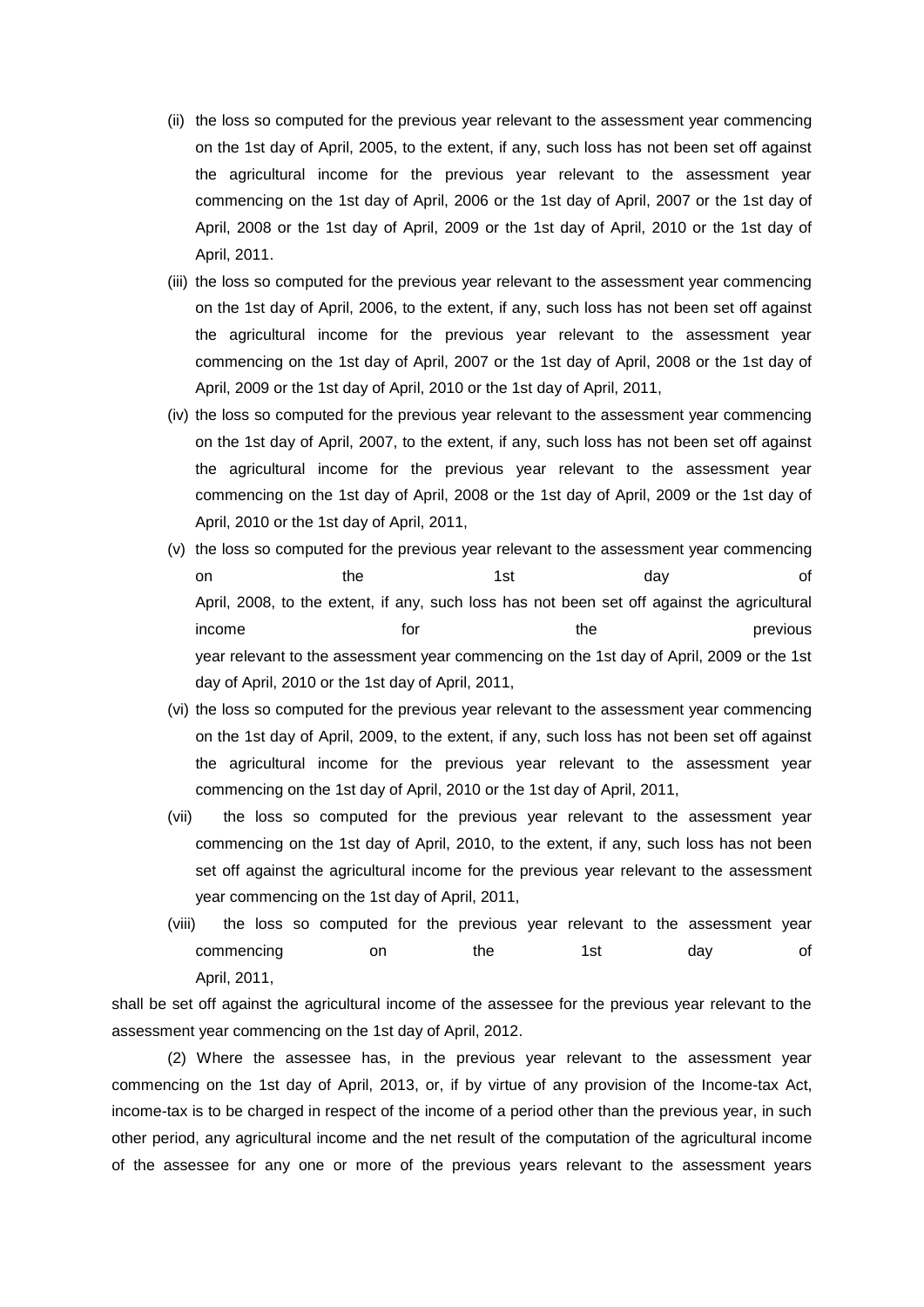commencing on the 1st day of April, 2005 or the 1st day of April, 2006 or the 1st day of April, 2007 or the 1st day of April, 2008 or the 1st day of April, 2009 or the 1st day of April, 2010 or the 1st day of April, 2011 or the 1st day of April, 2012, is a loss, then, for the purposes of sub-section (10) of section 2 of this Act,-

- (i) the loss so computed for the previous year relevant to the assessment year commencing on the 1st day of April, 2005, to the extent, if any, such loss has not been set off against the agricultural income for the previous year relevant to the assessment year commencing on the 1st day of April, 2006 or the 1st day of April, 2007 or the 1st day of April, 2008 or the 1st day of April, 2009 or the 1st day of April, 2010 or the 1st day of April, 2011 or the 1st day of April, 2012,
- (ii) the loss so computed for the previous year relevant to the assessment year commencing on the 1st day of April, 2006, to the extent, if any, such loss has not been set off against the agricultural income for the previous year relevant to the assessment year commencing on the 1st day of April, 2007 or the 1st day of April, 2008 or the 1st day of April, 2009 or the 1st day of April, 2010 or the 1st day of April, 2011 or the 1st day of April, 2012,
- (iii) the loss so computed for the previous year relevant to the assessment year commencing on the 1st day of April, 2007, to the extent, if any, such loss has not been set off against the agricultural income for the previous year relevant to the assessment year commencing on the 1st day of April, 2008 or the 1st day of April, 2009 or the 1st day of April, 2010 or the 1st day of April. 2011 or the 1st day of April, 2012,
- (iv) the loss so computed for the previous year relevant to the assessment year commencing on the 1st day of April, 2008, to the extent, if any, such loss has not been set off against the agricultural income for the previous year relevant to the assessment year commencing on the 1st day of April, 2009 or the 1st day of April, 2010 or the 1st day of April, 2011 or the 1st day of April, 2012,
- (v) the loss so computed for the previous year relevant to the assessment year commencing on the 1st day of April, 2009, to the extent, if any, such loss has not been set off against the agricultural income for the previous year relevant to the assessment year commencing on the 1st day of April, 2010 or the 1st day of April, 2011 or the 1st day of April, 2012,
- (vi) the loss so computed for the previous year relevant to the assessment year commencing on the 1st day of April, 2010, to the extent, if any, such loss has not been set off against the agricultural income for the previous year relevant to the assessment year commencing on the 1st day of April, 2011 or the 1st day of April, 2012.
- (vii) the loss so computed for the previous year relevant to the assessment year commencing on the 1st day of April, 2011, to the extent, if any, such loss has not been set off against the agricultural income for the previous year relevant to the assessment year commencing on the 1st day of April, 2012,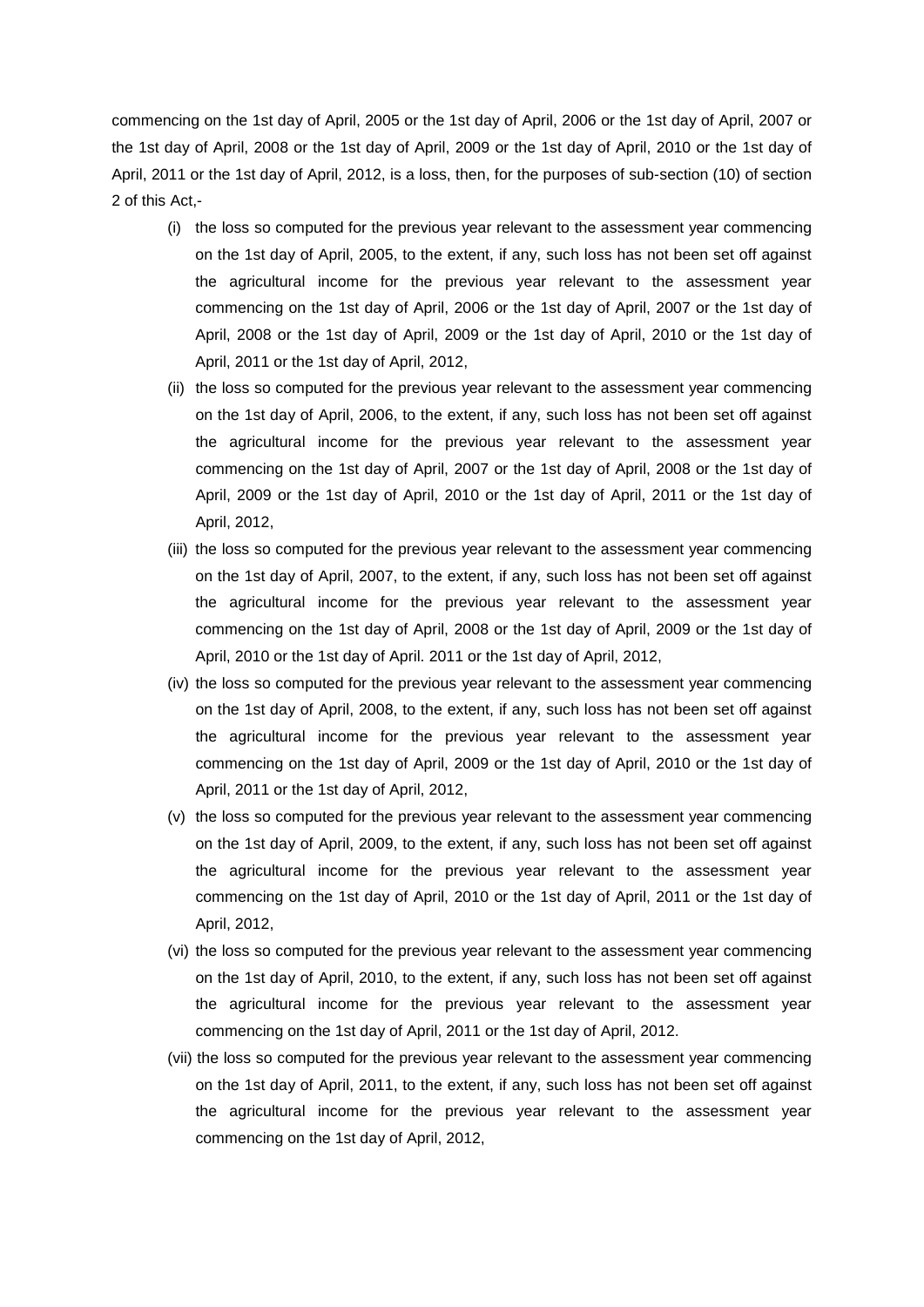(viii) the loss so computed for the previous year relevant to the assessment year commencing

on the the 1st day day of April, 2012,

shall be set off against the agricultural income of the assessee for the previous year relevant to the assessment year commencing on the 1st day of April, 2013.

(3) Where any person deriving any agricultural income from any source has been succeeded in such capacity by another person, otherwise than by inheritance, nothing in sub-rule (1) or sub-rule (2) shall entitle any person, other than the person incurring the loss, to have it set off under sub-rule (1) or, as the case may be, sub-rule (2).

(4) Notwithstanding anything contained in this rule, no loss which has not been determined by the Assessing Officer under the provisions of these rules or the rules contained in the First Schedule to the Finance (No. 2) Act, 2004 (23 of 2004) or of the First Schedule to the Finance Act, 2005 (18 of 2005), or of the First Schedule to the Finance Act, 2006 (21 of 2006) or of the First Schedule to the Finance Act, 2007 (22 of 2007) or of the First Schedule to the Finance Act, 2008 (18 of 2008) or of the First Schedule to the Finance (No. 2) Act, 2009 (33 of 2009) or of the First Schedule to the Finance Act, 2010 (14 of 2010) or of the First Schedule to the Finance Act, 2011 (8 of 2011) shall be set off under sub-rule (1) or, as the case may be, sub-rule (2).

Rule 9. - Where the net result of the computation made in accordance with these rules is a loss, the loss so computed shall be ignored and the net agricultural income shall be deemed to be nil.

Rule 10. - The provisions of the Income-tax Act relating to procedure for assessment (including the provisions of section 288A relating to rounding off of income) shall, with the necessary modifications, apply in relation to the computation of the net agricultural income of the assessee as they apply in relation to the assessment of the total income.

Rule 11. - For the purposes of computing the net agricultural income of the assessee, the Assessing Officer shall have the same powers as he has under the Income-tax Act for the purposes of assessment of the total income.

| Description of item and its exemption                | <b>Period of effect</b><br>(2) |  |  |
|------------------------------------------------------|--------------------------------|--|--|
| (1)                                                  |                                |  |  |
| Foreign-going vessels                                | 1st March, 2011 to 16th March, |  |  |
|                                                      | 2012                           |  |  |
| Explanation - For the purpose of this exemption,     |                                |  |  |
| "foreign-going vessels" shall have the meaning       |                                |  |  |
| assigned to it under clause (21) of section 2 of the |                                |  |  |
| Customs Act.                                         |                                |  |  |
| THE THIRD SCHEDULE                                   |                                |  |  |

### **THE SECOND SCHEDULE**

**(See section 129)**

**(See Section 131)**

In the First Schedule to the Customs Tariff Act,-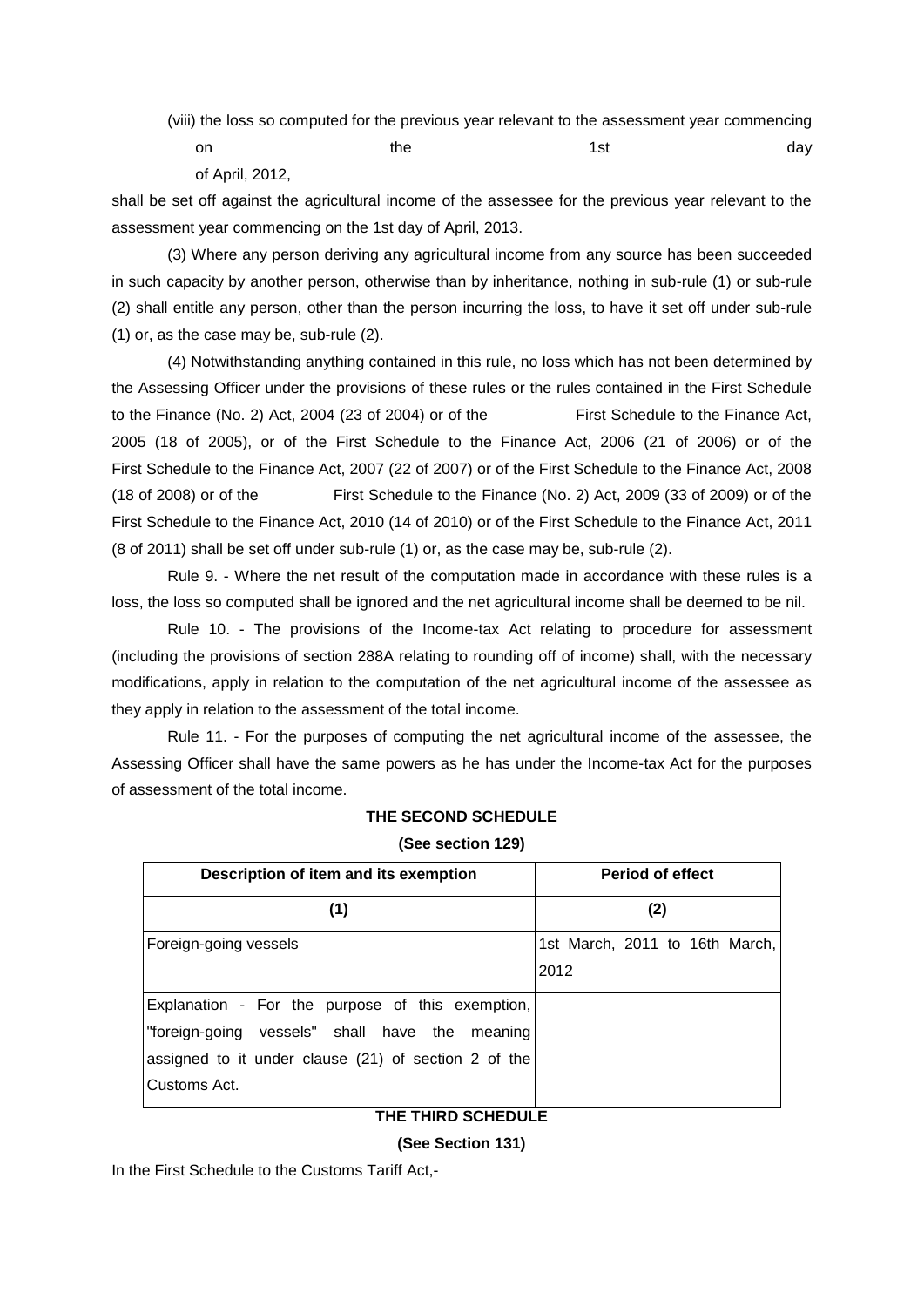(1) In Chapter 24, in the entry in column (2) occurring against the tariff items 2402 20 10, 2402 20 20, 2402 20 30 and 2402 20 40, for the figures and word "60 millimetres", the figures and word "65 millimetres" shall be substituted;

(2) in Chapter 26, in heading 2601, in sub-heading 2601 11, for tariff items 2601 11 10 to 2601 11 90 and the entries relating thereto, the following tariff items and entries shall be substituted, namely:-

| <b>Tariff Item</b> | <b>Description of goods</b>                                                               | <b>Unit</b> | <b>Rate of Duty</b> |                             |
|--------------------|-------------------------------------------------------------------------------------------|-------------|---------------------|-----------------------------|
|                    |                                                                                           |             | <b>Standard</b>     | <b>Preferential</b><br>Area |
| (1)                | (2)                                                                                       | (3)         | (4)                 | (5)                         |
|                    | "--- Iron ore lumps (60% Fe or<br>more)                                                   |             |                     |                             |
| 2601 11 11         | ---- 60% Fe or more but below 62%<br>Fe                                                   | kg.         | 10%                 |                             |
| 2601 11 12         | ---- 62% Fe or more but below 65%<br>Fe                                                   | kg.         | 10%                 |                             |
| 2601 11 19         | ---- 65% Fe and above                                                                     | kg.         | 10%                 |                             |
|                    | --- Iron ore lumps (below 60% Fe,<br>including black iron ore containing<br>up to 10% Mn) |             |                     |                             |
| 2601 11 21         | ---- below 55% Fe                                                                         | kg.         | 10%                 |                             |
| 2601 11 22         | ---- 55% Fe or more but below 58%<br>Fe                                                   | kg.         | 10%                 |                             |
| 2601 11 29         | ---- 58% Fe or more but below 60%<br>Fe                                                   | kg.         | 10%                 |                             |
|                    | ---Iron ore fines (62% Fe or more)                                                        |             |                     |                             |
| 2601 11 31         | ---- 62% Fe or more but below 65%<br>Fe                                                   | kg.         | 10%                 |                             |
| 2601 11 39         | ---- 65% Fe and above                                                                     | kg.         | 10%                 |                             |
|                    | ---Iron ore Fines (below 62% Fe)                                                          |             |                     |                             |
| 2601 11 41         | ---- below 55% Fe                                                                         | kg.         | 10%                 |                             |
| 2601 11 42         | ---- 55% Fe or more but below 58%<br>Fe                                                   | kg.         | 10%                 |                             |
| 2601 11 43         | ---- 58% Fe or more but below 60%<br>Fe                                                   | kg.         | 10%                 |                             |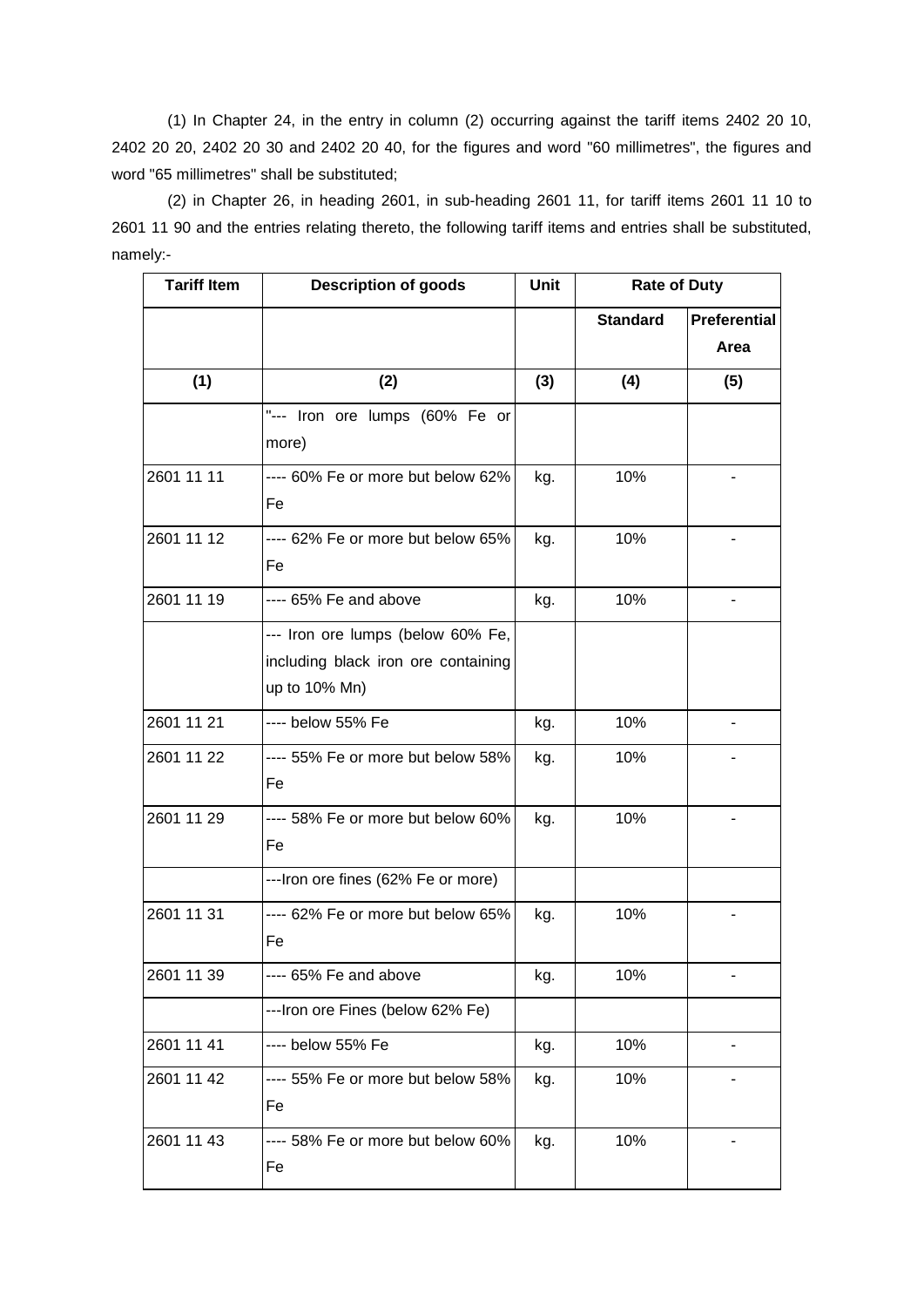| 2601 11 49 | ---- 60% Fe or more but below 62% | kg. | 10% | $\blacksquare$ |
|------------|-----------------------------------|-----|-----|----------------|
|            | Fe                                |     |     |                |
| 2601 11 50 | ---Iron ore concentrates          | kg. | 10% | $\blacksquare$ |
| 2601 11 90 | ---Others                         | kg. | 10% | - 11<br>-      |

(3) in Chapter 48, after Note 12, the following Note shall be inserted, namely:-

*"13. Notwithstanding anything contained in Note 12, if paper and paper products of heading 4811, 4816 or 4820 are printed with any character, name, logo, motif or format, they shall remain classified under the respective headings as long as such products are intended to be used for further printing or writing."*;

- (4) in Chapter 74, in heading 7404,-
	- (a) in tariff item 7404 00 12, in the entry in column (2), for the words "ISRI code word 'Palms'", the following words shall be substituted, namely:-

*"ISRI code word 'Palms';*

*Miscellaneous copper-containing skimmings, grindings, ashes, irony brass and copper, residues and slags covered by ISRI code word 'Drove';*

*Copper wire scrap with various types of insulation covered by ISRI code word 'Druid"*;

(b) in tariff item 7404 00 22, in the entry in column (2), for the words "ISRI code word 'Parch'", the following words shall be substituted, namely,-

*"ISRI code word 'Parch';*

*High Grade-Low Lead Bronze/Brass Solids covered by ISRI code word 'Eland';*

*High lead bronze solids and borings covered by ISRI code word 'Elias';*

*Clean fired 70/30 brass shell cases free of primers and any other foreign material covered by !SR1 code word 'Lace';*

*Clean fired 70/30 brass shell cases containing the brass primers and containing no other foreign material covered by ISRI code word 'Lady';*

*Clean fired 70/30 brass shells free of bullets, iron and any other foreign material covered by ISRI code word 'Lake';*

*Clean muffled (popped) 70/30 brass shells free of bullets, iron and any other foreign material covered by ISRI code word 'Lamb"*;

(5) in Chapter 75, in tariff item 7503 00 10, in the entry in column (2), for the words "other floating structures", the following words shall be substituted, namely:-

*"other floating structures;*

*Nickel-iron batteries to be sold free of crates, copper terminal connectors and excess liquid, must be free of nickel cadmium batteries covered by ISRI code word 'Vaunt'"*;

- (6) in Chapter 76, in heading 7602, in tariff item 7602 00 10, in column (2),-
	- (a) for the words "ISRI code word 'Talap', the words "ISRI code word Talc'" shall be substituted;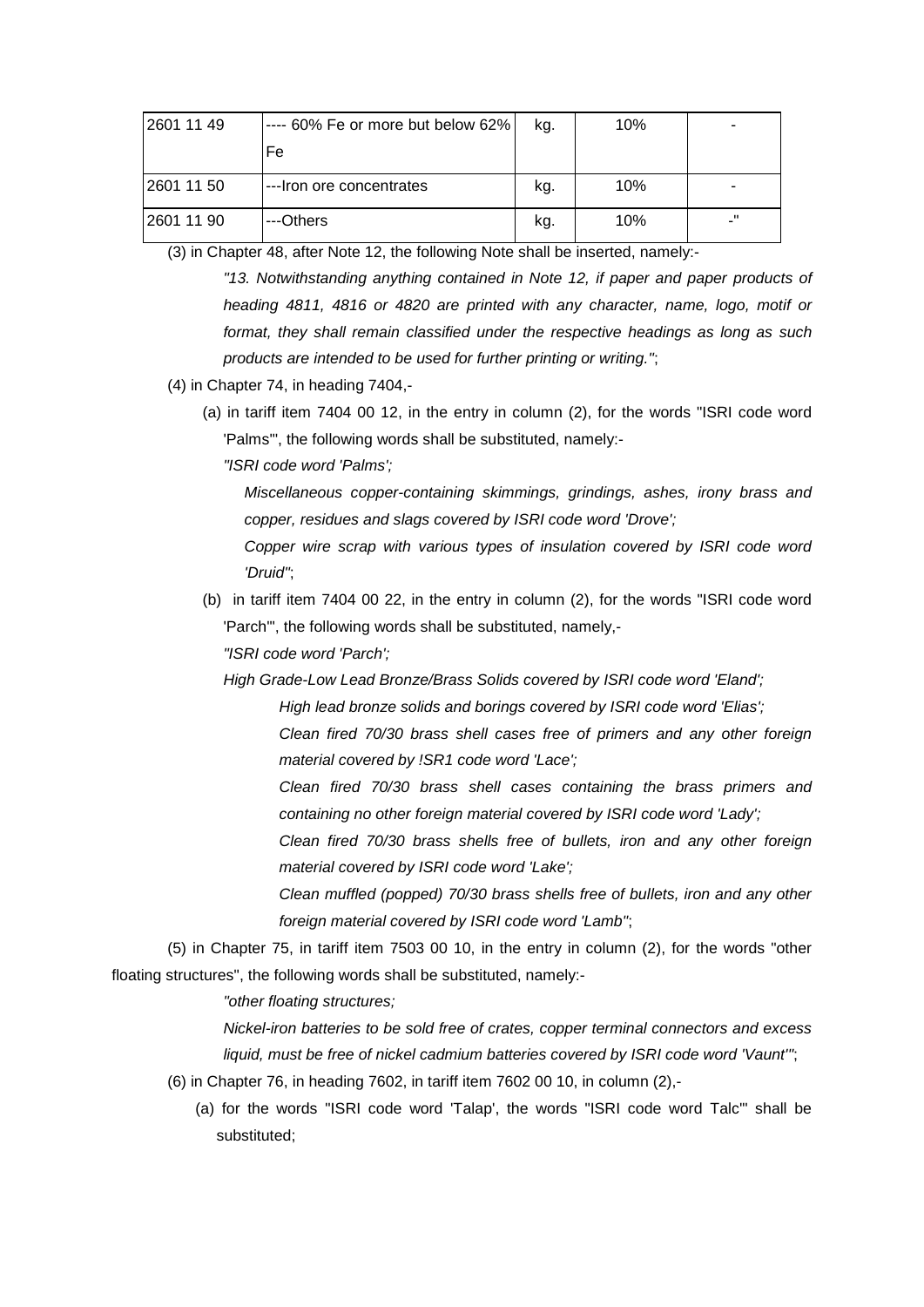- (b) for the words "ISRI code word 'Tanri', the words "ISRI code word Tann'" shall be substituted;
- (c) for the words "old aluminium foil covered by ISRI code word 'Testy'", the following words shall be substituted, namely:-

*"New aluminium foil covered by ISRI code word Tetra';*

*Old aluminium foil covered by ISRI code word 'Tesla';"*;

(d) for the words "ISRI code word Twitch'", the following words and brackets shall be substituted, namely:

*"ISRI code word Twitch';*

*Aluminium auto or truck wheels covered by ISRI code word 'Troma';*

*Fragmentizer aluminium scrap from automobile shredders covered by ISRI code word Tweak';*

*Burnt Fragmentizer aluminium scrap (from automobile shredders) covered by ISRI code word Twire';*

*Shredded non-ferrous scrap (predominantly aluminium) covered by ISRI code word 'Zorba';*

*Aluminium drosses, spatterns, spellings, skimmings and sweepings covered by ISRI code word Thirl';*

*New production aluminium extrusions covered by ISRI code word Tata';*

*All aluminium radiators from automobiles covered by ISRI code word Tally';*

*Aluminium extrusions '10/10' covered by ISRI code word Toto';*

*Aluminium extrusions dealer grade covered by the word Tutu'";*

(7) in Chapter 78, in tariff item 7802 00 10, in the entry in column (2), for the words "ISRI code word 'Roses', the following words and brackets shall be substituted, namely:-

*"ISRI code word 'Roses';*

*Lead battery plates whether automotive, industrial or mixed covered by ISRI cods word 'Rails';*

*Battery lugs free of scrap lead, wheel weights, battery plates, rubber or plastic case material and other foreign material covered by ISRI code word 'Rakes';*

Lead covered copper cable free of armoured covered cable and foreign material *covered by ISRI code word 'Relay';*

*Lead dross covered by ISRI code word 'Rents';*

(8) in Chapter 79, in tariff item 7902 00 10, in the entry in column (2), for the word "oxidation", the following words shall be substituted, namely:-

*"'oxidation';*

*Unsorted zinc die cast scrap produced from automobile fragmentizers containing about 55% zinc-bearing scrap covered by ISRI code word 'Scroll'"*;

(9) in Chapter 87,-

(a) in tariff item 8712 00 10, for the entry in column (4), the entry "30%" shall be substituted;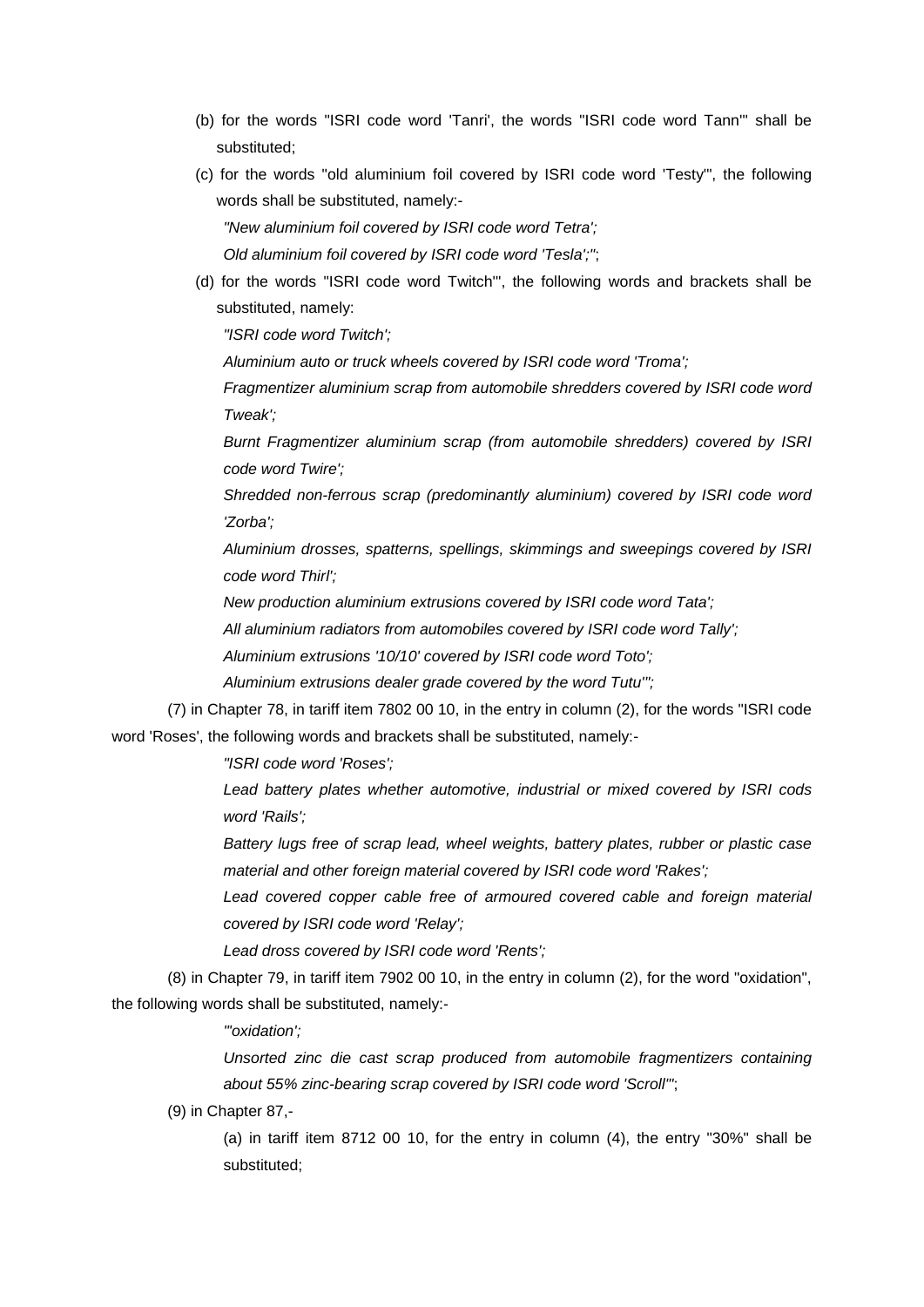(b) in tariff items 8714 91 00 to 8714 99 90, for the entry in column (4), the entry "20%" shall be substituted.

## **THE FOURTH SCHEDULE**

## **(See section 132)**

In the Second Schedule to the Customs Tariff act, against Sl. No. 24 relating to Chromium ore and concentrates, all sorts, for the entry in column (4), the entry "30%" shall be substituted.

## **THE FIFTH SCHEDULE**

## **(See section 138)**

| <b>Notification</b> | <b>Amendment</b>                                                                       | Date of     |  |
|---------------------|----------------------------------------------------------------------------------------|-------------|--|
| number and date     |                                                                                        | effect of   |  |
|                     |                                                                                        | amendment   |  |
| (1)                 | (2)                                                                                    | (3)         |  |
|                     | 1. G.S.R. 62 (E), In the said notification, in paragraph 9, for the words 6th          | day<br>0f   |  |
| dated<br>the        | 6th "from the date of publication of this notification or from February,               |             |  |
| February,           | 2010 the date of commercial production whichever is later", 2010.                      |             |  |
| [1/2010-Central]    | the following words shall be substituted, namely:-                                     |             |  |
|                     | Excise, dated the "from the date of commercial production, or from the date            |             |  |
| 6th                 | February, of commercial production from the expanded capacity                          |             |  |
| 2010],              | referred to in sub-clause (i) of clause (b) of paragraph 8,                            |             |  |
|                     | as the case may be".                                                                   |             |  |
|                     | 2. G.S.R. 163 (E), In the said notification, in the Table, in SI. No. 199, 17th day of |             |  |
| dated<br>the        | 17th against item(I),-                                                                 | March, 2012 |  |
| March,              | $2012$ (a) for the entry in column (4), the entry "Nil" shall be                       |             |  |
| [12/2012-Central    | substituted;                                                                           |             |  |
|                     | Excise, dated $17th$ (b) the entry in column (5) shall be omitted.                     |             |  |
| March, 2012].       |                                                                                        |             |  |

## **THE SIXTH SCHEDULE**

## **(See section 140)**

In the Third Schedule to the Central Excise Act, after S.No. 26 and the entries relating thereto, the following S. No. and entries shall be inserted, namely:-

| S.No. | Heading, sub-heading or tariff item | Description of goods |
|-------|-------------------------------------|----------------------|
| (1)   | (2)                                 | (3)                  |
| "26A  | 2402 20 10 to 2402 20 90            | All goods".          |

# **THE SEVENTH SCHEDULE**

## **(See section 141)**

In the First Schedule to the Central Excise Tariff Act,-

(1) in Chapter 4, in tariff items 0402 91 10 and 0402 99 20, for the entry in column (4), the entry

"12%" shall be substituted;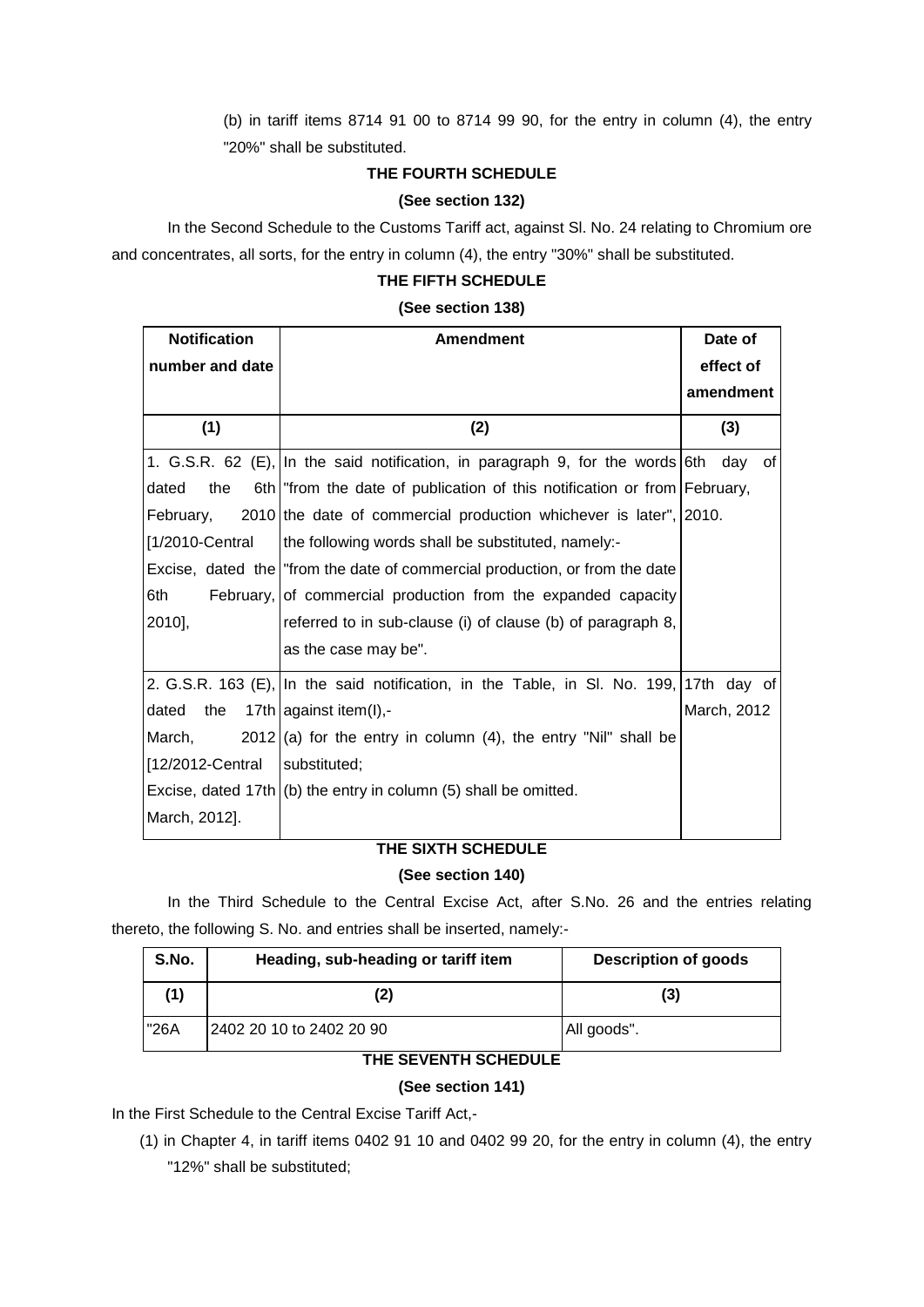- (2) in Chapter 11,-
	- (a) for the entry in column (4) occurring against all the tariff items of heading 1107, the entry "12%" shall be substituted;
	- (b) for the entry in column (4) occurring against all the tariff items of heading 1108 (except tariff item 1108 20 00), the entry"12%" shall be substituted;
- (3) in Chapter 13, for the entry in column (4) occurring against all the tariff items, the entry "12%" shall be substituted;
- (4) in Chapter 14, in tariff item 1404 90 50, for the entry in column (4), the entry "6%" shall be substituted;
- (5) in Chapter 15,-
	- (a) in all the tariff items of headings 1501 and 1502, for the entry in column (4), the entry "6%" shall be substituted;
	- (b) in tariff item 1503 00 00, for the entry in column (4), the entry "6%" shall be substituted;
	- (c) in the tariff items of headings 1504 to 1516 and 1517 (except 1517 10 22), for the entry in column (4), the entry "6%" shall be substituted;
	- (d) in tariff item 1517 10 22, for the entry in column (4), the entry "12%" shall be substituted;
	- (e) in all the tariff items of heading 1518, for the entry in column (4), the entry "6%" shall be substituted;
	- (f) in tariff item 1520 00 00, for the entry in column (4), the entry "12%" shall be substituted;
	- (g) in all the tariff items of headings 1521 and 1522, for the entry in column (4), the entry "12%" shall be substituted;
- (6) in Chapter 16, for the entry in column (4) occurring against all the tariff items, the entry "6%" shall be substituted;
- (7) in Chapter 17,-
	- (a) for the entry in column (4) occurring against all the tariff items of headings 1701 (except tariff items 1701 13 20 and 1701 14 20), 1702 (except tariff item 1702 90 10) and 1704, the entry "12%" shall be substituted;
	- (b) in tariff items 1701 13 20 and 1701 14 20, for the entry in column (4), the entry "6%" shall be substituted;
- (8) in Chapter 18, for the entry in column (4) occurring against all the tariff items, the entry "12%" shall be substituted;
- (9) in Chapter 19
	- (a) in tariff items 1901 10 10 and 1901 10 90, for the entry in column (4), the entry "6%" shall be substituted;
	- (b) in tariff items 1901 20 00, 1901 90 10 and 1901 90 90, for the entry in column (4), the entry "12%" shall be substituted;
	- (c) in tariff items 1902 11 00, 1902 19 00, 1902 20 10, 1902 20 90, 1902 30 10 and 1902 30 90, for the entry in column (4), the entry "6%" shall be substituted:
	- (d) in tariff items 1902 40 10 and 1902 40 90, for the entry in column (4), the entry"12%" shall be substituted;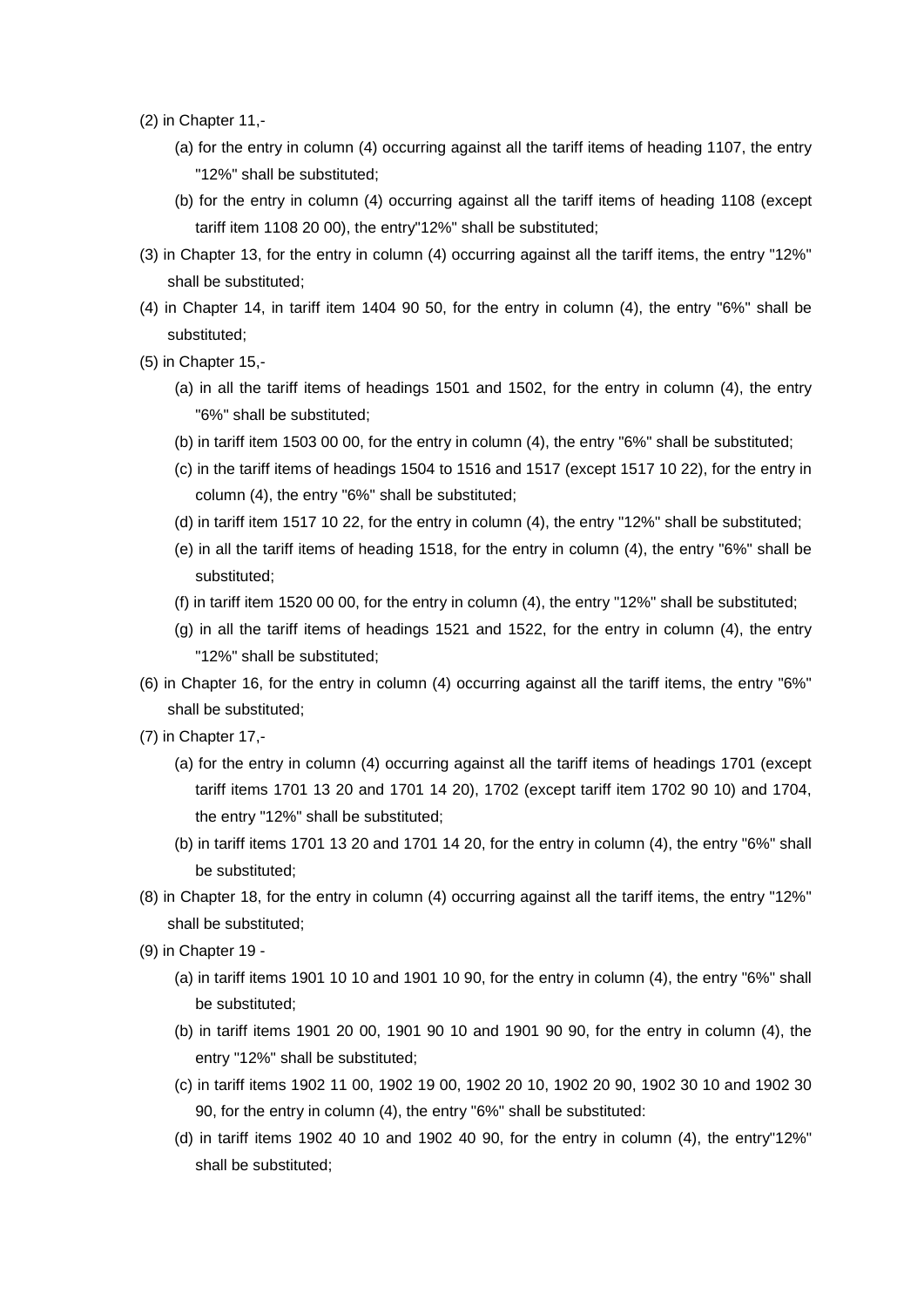- (e) in tariff item 1903 00 00, for the entry in column (4), the entry "6%" shall be substituted;
- (f) for the entry in column (4) occurring against all the tariff items of heading 1904, the entry "12%" shall be substituted;
- (g) in tariff item 1905 31 00, for the entry in column (4), the entry "6%" shall be substituted;
- (h) in tariff items 1905 32 11, 1905 32 19 and 1905 32 90, for the entry in column (4), the entry "12%" shall be substituted;
- (i) in tariff items 1905 90 10 and 1905 90 20, for the entry in column (4), the entry "6%" shall be substituted;
- (10) in Chapter 20, for the entry in column (4) occurring against all the tariff items, the entry "6%" shall be substituted;
- (11) in Chapter 21,-
	- (a) for the entry in column (4) occurring against all the tariff items of heading 2101 (except tariff items 2101 30 10, 2101 30 20 and 2101 30 90), the entry "12%" shall be substituted;
	- (b) for the entry in column (4) occurring against all the tariff items of headings 2102, 2103 and 2104, the entry "12%" shall be substituted;
	- (c) in tariff item 2105 00 00, for the entry in column (4), the entry "6%" shall be substituted;
	- (d) for the entry in column (4) occurring against all the tariff items of heading 2106 (except 2106 90 20 and 2106 90 92), the entry "12%" shall be substituted;
	- (e) in tariff item 2106 90 92, for the entry in column (4), the entry "6%" shall be substituted;
- (12) in Chapter 22,-
	- (a) for the entry in column (4) occurring against all the tariff items of heading 2201 (except 2201 90 10), the entry "12%" shall be substituted;
	- (b) for the entry in column (4) occurring against all the tariff items of heading 2202 (except 2202 90 10 and 2202 90 20), the entry "12%" shall be substituted;
	- (c) in tariff items 2202 90 10 and 2202 90 20, for the entry in column (4), the entry "6%" shall be substituted;
	- (d) in tariff item 2207 20 00, for the entry in column (4), the entry "12%" shall be substituted;
	- (e) for the entry in column (4) occurring against all the tariff items of heading 2209, the entry "12%" shall be substituted;
- (13) in Chapter 24
	- (a) in tariff items 2402 10 10 and 2402 10 20, for the entry in column (4), the entry "12% or Rs.1370 per thousand, whichever is higher" shall be substituted;
	- (b) in the entry in column (2) occurring against the tariff item 2402 20 10, for the figures and word "60 millimetres", the figures and word "65 millimetres" shall be substituted;
	- (c) in tariff item 2402 20 20
		- (i) in the entry in column (2), for the figures and word "60 millimetres", the figures and word "65 millimetres" shall be substituted;
		- (ii) for the entry in column (4), the entry "Rs1463 per thousand" shall be substituted;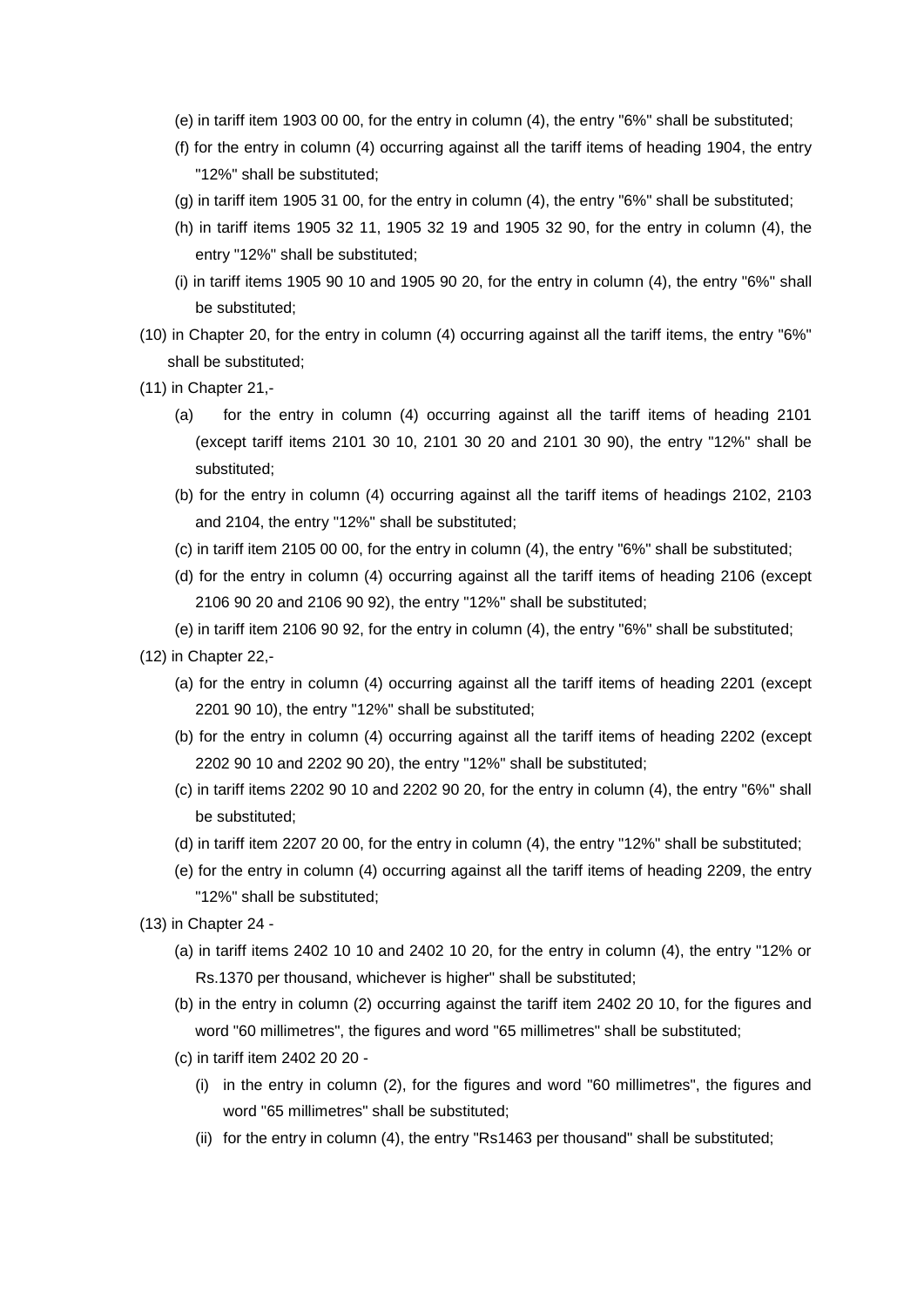- (d) in the entries in column (2) occurring against the tariff item 2402 20 30, for the figures and word "60 millimetres", the figures and word "65 millimetres" shall be substituted;
- (e) in tariff item 2402 20 40
	- (i) in the entry in column (2), for the figures and word "60 millimetres", the figures and word "65 millimetres" shall be substituted;
	- (ii) for the entry in column (4), the entry "Rs. 1034 per thousand" shall be substituted;
- (f) in tariff item 2402 20 50, for the entry in column (4), the entry "Rs.1463 per thousand" shall be substituted;
- (g) in tariff item 2402 20 60, for the entry in column (4), the entry "Rs. 1974 per thousand" shall be substituted;
- (h) in tariff item 2402 20 90, for the entry in column (4), the entry "Rs. 2373 per thousand" shall be substituted;
- (14) in Chapter 25,
	- (a) in Note 6, the words "or polishing" shall be omitted;
	- (b) in tariff item 2503 00 10, for the entry in column (4), the entry "12%" shall be substituted;
	- (c) in tariff items  $2515 12 20$  and  $2515 12 90$ , for the entry in column  $(4)$ , the entry " $12\%$ " shall be substituted;
	- (d) in tariff item 2523 10 00, for the entry in column (4), the entry "12%" shall be substituted;
	- (e) in tariff item 2523 21 00, for the entry in column (4), the entry "12%" shall be substituted;
	- (f) in tariff items 2523 30 00, 2523 90 10, 2523 90 20 and 2523 90 90, for the entry in column (4), the entry "12%" shall be substituted;
- (15) in Chapter 26,-
	- (a) in heading 2601, for the tariff items 2601 11 10 to 2601 11 90 and the entries relating thereto, the following tariff items and entries shall be substituted, namely:-

| (1)        | (2)                                                               | (3) | (4) |
|------------|-------------------------------------------------------------------|-----|-----|
|            | "--- Iron ore lumps (60% Fe or more)                              |     |     |
| 2601 11 11 | 60% Fe or more but below 62% Fe                                   | Kg. | 12% |
| 2601 11 12 | 62% Fe or more but below 65% Fe                                   | Kg. | 12% |
| 2601 11 19 | above 65% Fe                                                      | Kg. | 12% |
|            | Iron ore lumps (below 60% Fe, including black iron ore containing |     |     |
|            | up to 10% Mn)                                                     |     |     |
| 2601 11 21 | below 55% Fe                                                      | Kg. | 12% |
| 2601 11 22 | 55% Fe or more but below 58% Fe                                   | Kg. | 12% |
| 2601 11 29 | 58% Fe or more but below 60% Fe                                   | Kg. | 12% |
|            | Iron ore fines (62% Fe or more)                                   |     |     |
| 2601 11 31 | 62% Fe or more but below 65% Fe                                   | Kg. | 12% |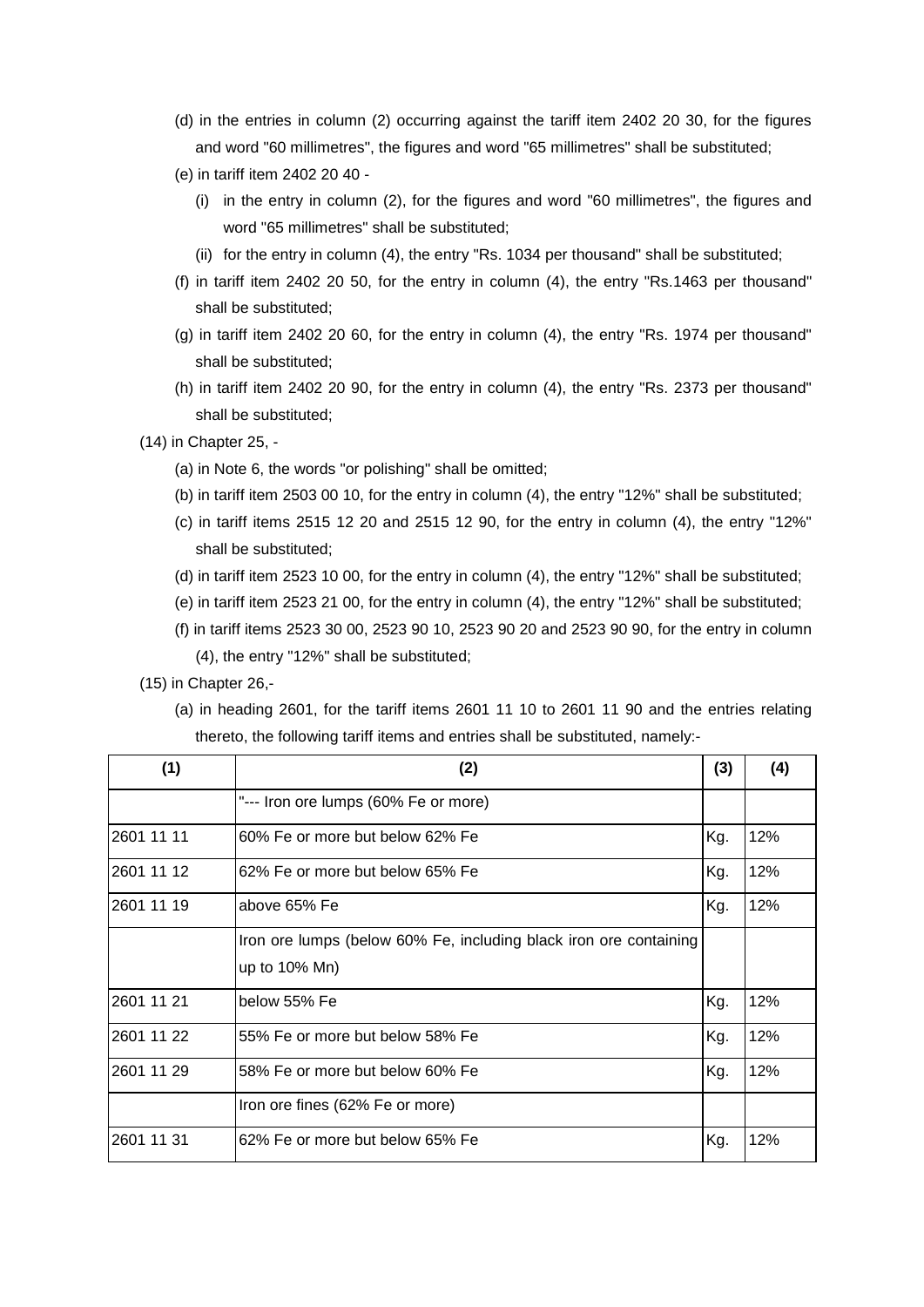| 2601 11 39 | above 65% Fe                    | Kg. | 12%   |
|------------|---------------------------------|-----|-------|
|            | Iron ore Fines (below 62% Fe)   |     |       |
| 2601 11 41 | below 55% Fe                    | Kg. | 12%   |
| 2601 11 42 | 55% Fe or more but below 58% Fe | Kg. | 12%   |
| 2601 11 43 | 58% Fe or more but below 60% Fe | Kg. | 12%   |
| 2601 11 49 | 60% Fe or more but below 62% Fe | Kg. | 12%   |
| 2601 11 50 | Iron ore concentrates           | Kg. | 12%   |
| 2601 11 90 | <b>Others</b>                   | Kg. | 12%"; |

- (b) in tariff items 2601 12 10, 2601 12 90 and 2601 20 00, for the entry in column (4), the entry "12%" shall be substituted;
- (c) for the entry in column (4) occurring against all the tariff items in heading 2602, the entry "12%" shall be substituted;
- (d) in tariff items 2603 00 00, 2604 00 00 and 2605 00 00, for the entry in column (4), the entry "12%" shall be substituted;
- (e) for the entry in column (4) occurring against all the tariff items in heading 2606, the entry "12%" shall be substituted;
- (f) in tariff items 2607 00 00, 2608 00 00 and 2609 00 00, for the entry in column (4), the entry "12%" shall be substituted;
- (g) for the entry in column (4) occurring against all the tariff items in heading 2610, the entry "12%" shall be substituted;
- (h) in tariff item 2611 00 00, for the entry in column (4), the entry "12%" shall be substituted;
- (i) for the entry in column (4) occurring against all the tariff items in heading 2612, 2613, 2614, 2615, 2616, and 2617, the entry "12%" shall be substituted;
- (j) in tariff item 2618 00 00, for the entry in column (4), the entry "12%" shall be substituted;
- (k) for the entry in column (4) occurring against all the tariff items in heading 2619, 2620 and 2621, the entry "12%" shall be substituted;

(16) in Chapter 27 -

- (a) for the entry in column (4) occurring against all the tariff items of headings 2701, 2702, 2703, 2704 and 2706, the entry "6%" shall be substituted;
- (b) for the entry in column (4) occurring against all the tariff items of headings 2707 and 2708, the entry "14%" shall be substituted;
- (c) in tariff items 2710 12 11 to 2710 12 90, in column (4), for the entry "16% +Rs. 15 per litre", the entry "14% + Rs.15 per litre" shall be substituted;
- (d) in tariff items 2710 19 10 and 2710 19 20, for the entry in column (4), the entry "14%" shall be substituted;
- (e) in tariff items 2710 19 30 and 2710 19 40, in column (4), for the entry "16% + Rs. 5 per litre", the entry "14% + Rs. 5 per litre" shall be substituted;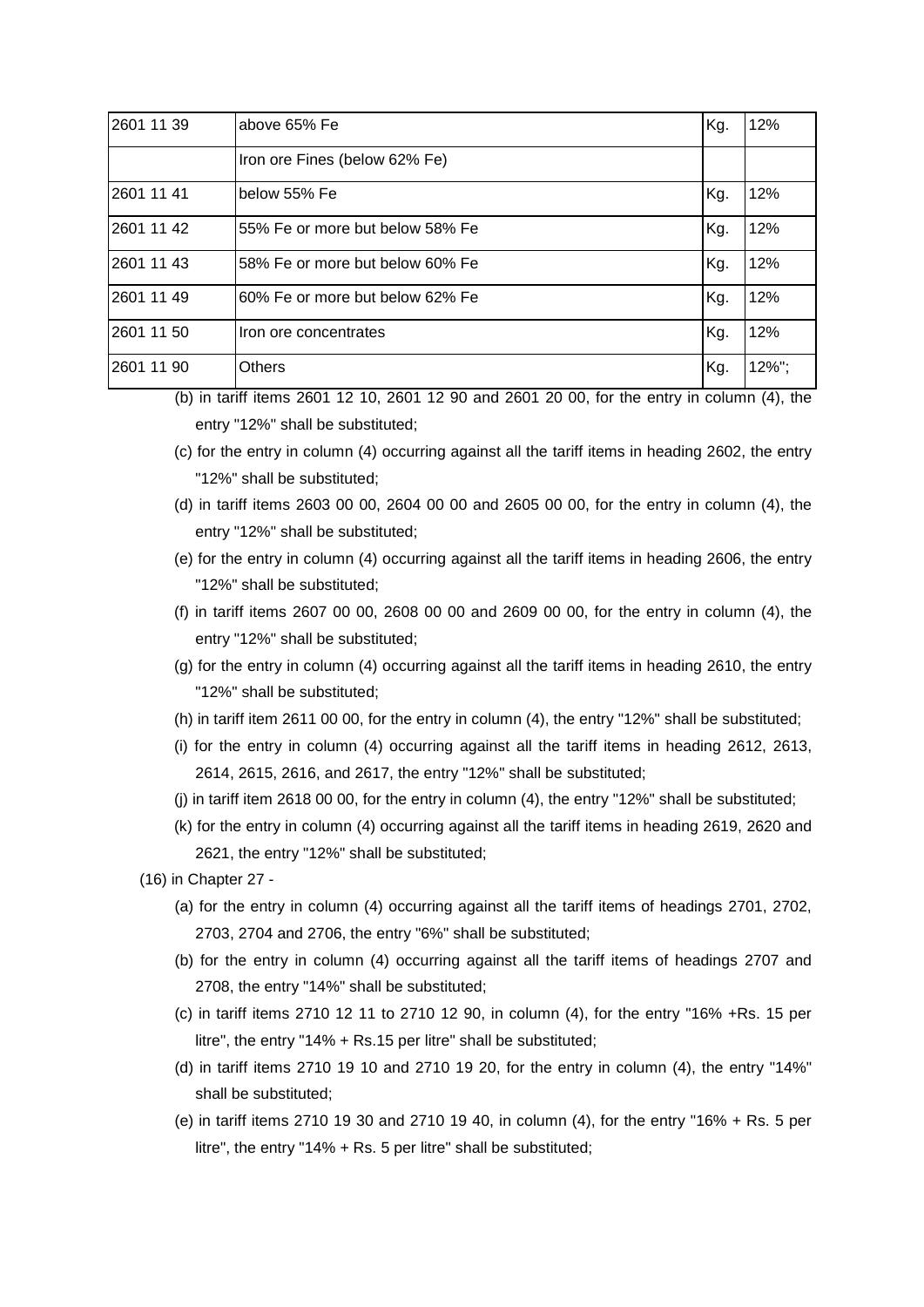- (f) in tariff items 2710 19 50, 2710 19 60, 2710 19 70, 2710 19 80 and 2710 19 90, for the entry in column (4), the entry "14%" shall be substituted;
- (g) in tariff item 2710 20 00, for the entry in column  $(4)$ , the entry "14% + Rs. 15 per litre" shall be substituted;
- (h) for the entry in column (4) occurring against all the tariff items of headings 2711, 2712, 2713, 2714 and 2715, the entry "14%" shall be substituted;
- (17) in Chapter 28,-
	- (a) for the entry in column (4) occurring against all the tariff items of headings 2801, 2802, 2803, 2804 (except 2804 40 10), 2805,2806,2807,2808,2809,2810,2811,2812,2813,2814,2815,2816,2817,2818,2819,282 0,2821, 2822,2823, 2824, 2825, 2826, 2827, 2828, 2829, 2830, 2831, 2832, 2833, 2834, 2835, 2836, 2837, 2839, 2840, 2841, 2842, 2843 and 2844 (except 2844 30 22), the entry "12%" shall be substituted;
	- (b) in tariff item 2845 90 90, for the entry in column (4), the entry "12%" shall be substituted;
	- (c) for the entry in column (4) occurring against all the tariff items of heading 2846, the entry "12%" shall be substituted;
	- (d) in tariff item 2847 00 00, for the entry in column (4), the entry "12%" shall be substituted;
	- (e) for the entry in column (4) occurring against all the tariff items of headings 2848, 2849 and 2850, the entry "12%" shall be substituted;
	- (f) in tariff item 2852 00 00, for the entry in column (4), the entry "12%" shall be substituted;
	- (g) for the entry in column (4) occurring against all the tariff items of headings 2853 (except 2853 00 30), the entry "12%" shall be substituted;
- (18) in Chapter 29, for the entry in column (4) occurring against all the tariff items, the entry "12%" shall be substituted;
- (19) in Chapter 30,-
	- (a) for the entry in column (4) occurring against all the tariff items of heading 3001, the entry "6%" shall be substituted;
	- (b) in tariff items 3002 20 11 to 3002 30 00, for the entry in column (4), the entry "6%" shall be substituted;
	- (c) for the entry in column (4) occurring against all the tariff items of headings 3003, 3004 and 3005, for the entry in column (4), the entry "6%" shall be substituted
	- (d) for the entry in column (4) occurring against all the tariff items of heading 3006 (except 3006 60 10, 3006 60 20, 3006 60 30 and 3006 92 00), for the entry in column 4), the entry "6%" shall be substituted;
- (20) in Chapter 31, for the entry in column (4) occurring against all the tariff items of headings 3102, 3103, 3104 and 3105, the entry "12%" shall be substituted;
- (21) in Chapter 32
	- (a) for the entry in column (4) occurring against all the tariff items (except 3215 90 10 and 3215 90 20), the entry "12%" shall be substituted;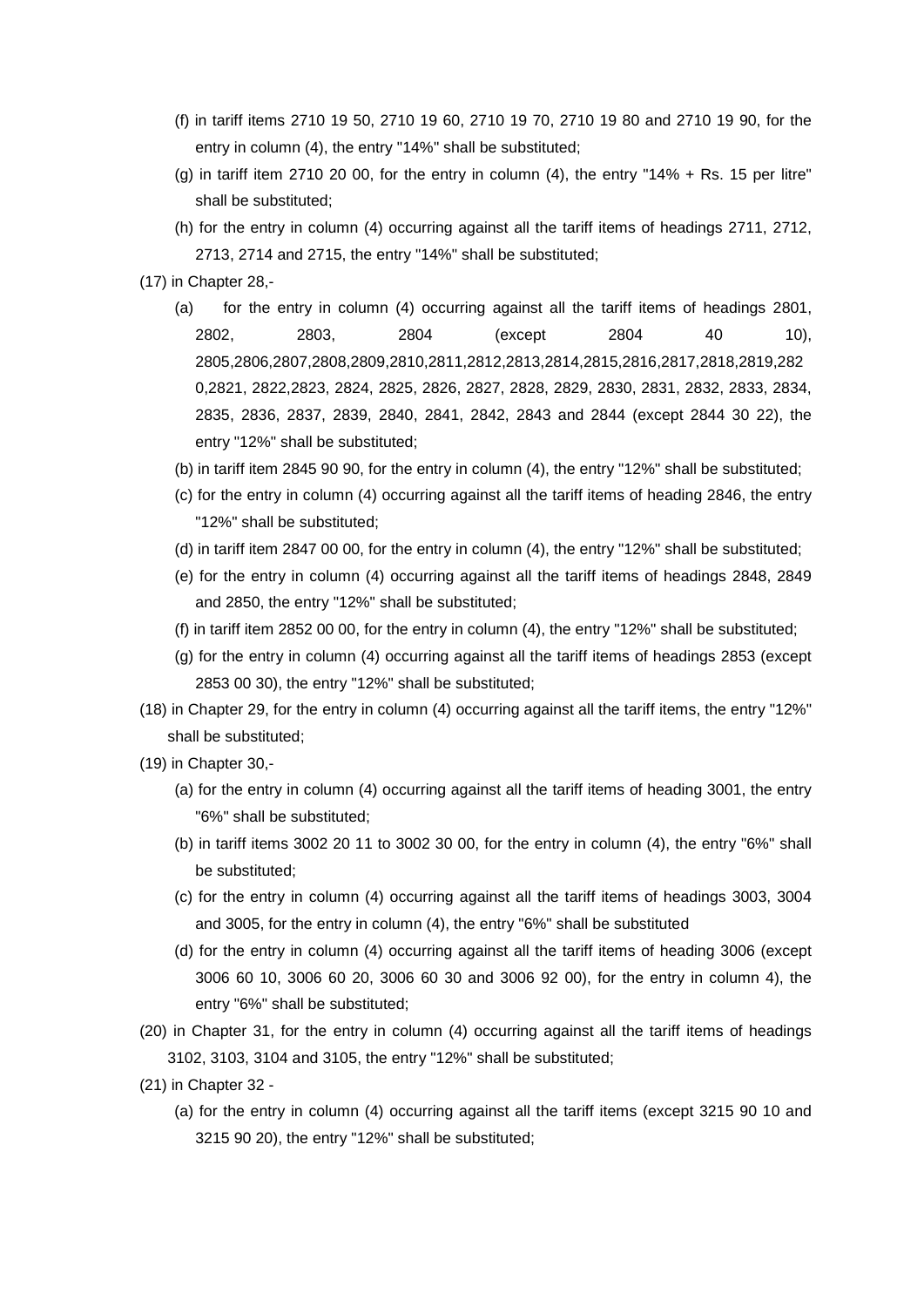- (b) in tariff items 3215 90 10 and 3215 90 20, for the entry in column (4), the entry "6%" shall be substituted;
- (22) in Chapter 33, for the entry in column (4) occurring against all the tariff items of headings 3301, 3302, 3303, 3304, 3305, 3306 and 3307 (except 3307 41 00), the entry "12%" shall be substituted;
- (23) in Chapter 34, for the entry in column (4) occurring against all the tariff items, the entry "12%" shall be substituted;
- (24) in Chapter 35, for the entry in column (4) occurring against all the tariff items, the entry "12%" shall be substituted;
- (25) in Chapter 36, for the entry in column (4) occurring against all the tariff items, the entry "12%" shall be substituted;
- (26) in Chapter 37, for the entry in column (4) occurring against all the tariff items of headings 3701, 3702, 3703, 3704 and 3707, for the entry in column (4), the entry "12%" shall be substituted;
- (27) in Chapter 38,-
	- (a) for the entry in column (4) occurring against all the tariff items (except 3824 50 10, 3825 10 00, 3825 20 00 and 3825 30 00), the entry "12%" shall be substituted;
	- (b) in tariff item 3824 50 10, for the entry in column (4), the entry "6%" shall be substituted;
- (28) in Chapter 39
	- (a) for the entry in column (4) occurring against all the tariff items (except 3916 10 20, 3916 20 11, 3916 20 91 and 3916 90 10), the entry "12%" shall be substituted;
	- (b) in tariff items 3916 10 20, 3916 20 11, 3916 20 91 and 3916 90 10, for the entry in column (4), the entry "6%" shall be substituted;
- (29) in Chapter 40
	- (a) for the entry in column (4) occurring against all the tariff items of heading 4002, the entry "12%" shall be substituted;
	- (b) in tariff items 4003 00 00 and 4004 00 00, for the entry in column (4), the entry "12%" shall be substituted;
	- (c) for the entry in column (4) occurring against all the tariff items of headings 4005, 4006, 4007, 4008 (except 4008 19 10, 4008 21 10 and 4008 29 20), 4009, 4010 and 4011, the entry "12%" shall be substituted;
	- (d) in tariff items 4012 90 10 to 4012 90 90, for the entry in column (4), the entry "12%" shall be substituted;
	- (e) for the entry in column (4) occurring against all the tariff items of headings 4013, 4014 (except 4014 10 10 and 4014 10 20), 4015, 4016 and 4017, the entry "12%" shall be substituted;
- (30) in Chapter 42, for the entry in column (4) occurring against all the tariff items, the entry "12%" shall be substituted;
- (31) in Chapter 43, for the entry in column (4) occurring against all the tariff items, the entry "12%" shall be substituted;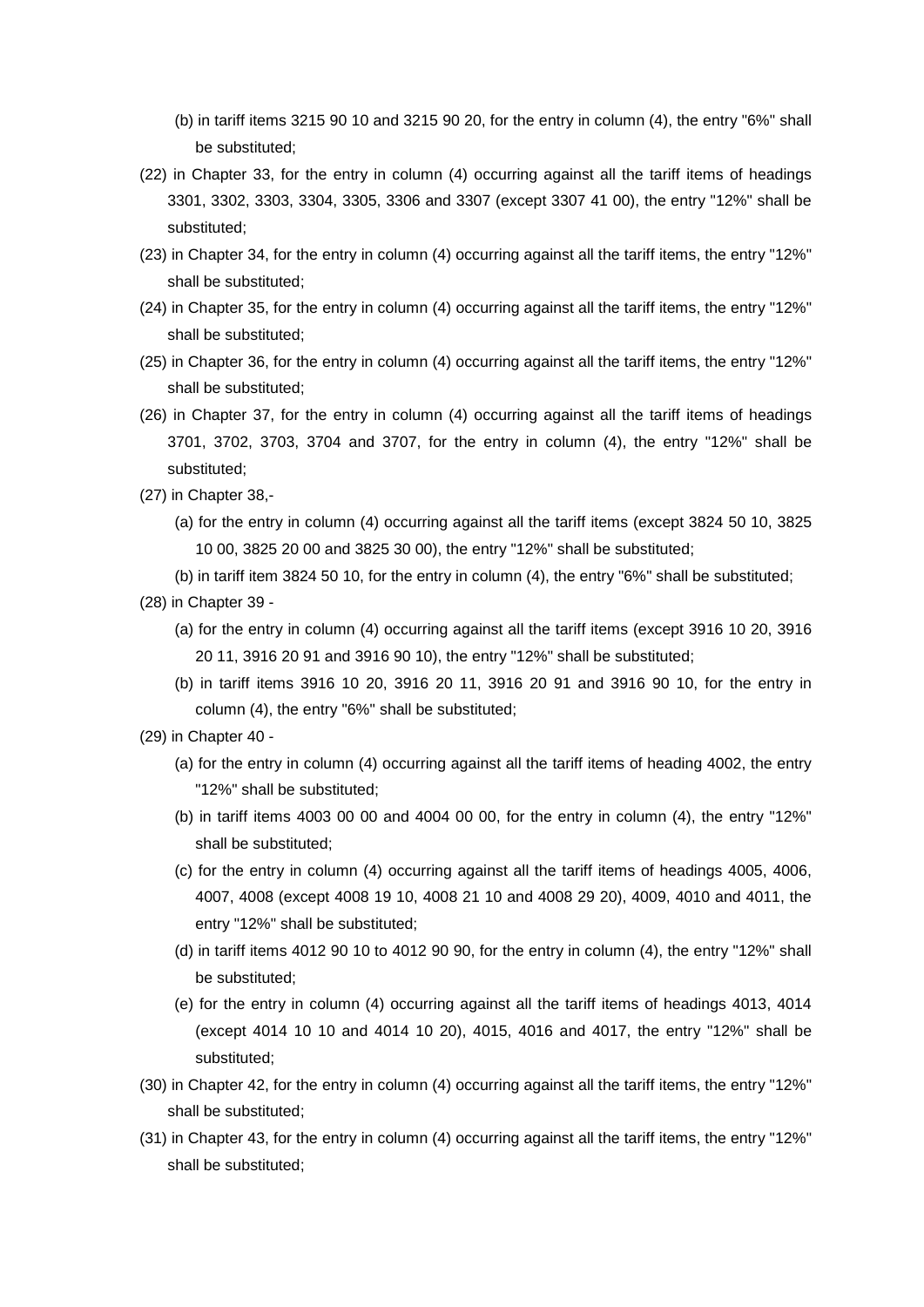- (32) in Chapter 44,-
	- (a) for the entry in column (4) occurring against all the tariff items of headings 4401, 4403, 4404, 4406, 4408 (except 4408 10 30, 4408 31 30, 4408 39 30 and 4408 90 20), 4409, 4410, 4411 and 4412, the entry "12%" shall be substituted;
	- (b) in tariff items 4413 00 00 and 4414 00 00, for the entry in column (4), the entry "12%" shall be substituted;
	- (c) for the entry in column (4) occurring against all the tariff items of headings 4415 and 4416, the entry "12%" shall be substituted;
	- (d) in tariff item 4417 00 00, for the entry in column (4), the entry "12%" shall be substituted;
	- (e) for the entry in column (4) occurring against all the tariff items of headings 4418, 4419, 4420 and 4421, the entry "12%" shall be substituted;
- (33) in Chapter 45, for the entry in column (4) occurring against all the tariff items, the entry "12%" shall be substituted;
- (34) in Chapter 46, for the entry in column (4) occurring against all the tariff items, the entry "6%" shall be substituted;
- (35) in Chapter 47
	- (a) in tariff items 4701 00 00 and 4702 00 00, for the entry in column (4), the entry "6%" shall be substituted;
	- (b) for the entry in column (4) occurring against all the tariff items of headings 4703 and 4704, the entry "6%" shall be substituted;
	- (c) in tariff item 4705 00 00, for the entry in column (4), the entry "6%" shall be substituted;
	- (d) for the entry in column (4) occurring against all the tariff items of heading 4706, the entry "6%" shall be substituted;
	- (e) for the entry in column (4) occurring against all the tariff items of heading 4707, the entry "12%" shall be substituted;
- (36) in Chapter 48
	- (a) after Note 13, the following Note shall be inserted, namely:-

*"14. Notwithstanding anything contained in Note 12, if the paper and paper products of headings 4811, 4816 or 4820 are printed with any character, name, logo, motif or format, they shall remain classified under the respective headings as long as such products are intended to be used for further printing or writing."*;

- (b) for the entry in column (4) occuring against all the tariff items of headling 4802, the entry "6%" shall be substituted;
- (c) for the entry in column (4) occurring against all the tariff items of headling 4803, the entry "12%" shall be substituted;
- (d) for the entry in column (4) occurring against all the tariff items of headings 4804 and 4805, the entry "6%" shall be substituted;
- (e) for the entry in column (4) occurring against all the tariff items of heading 4806 (except 4806 20 00 and 4806 40 10), the entry "12%" shall be substituted;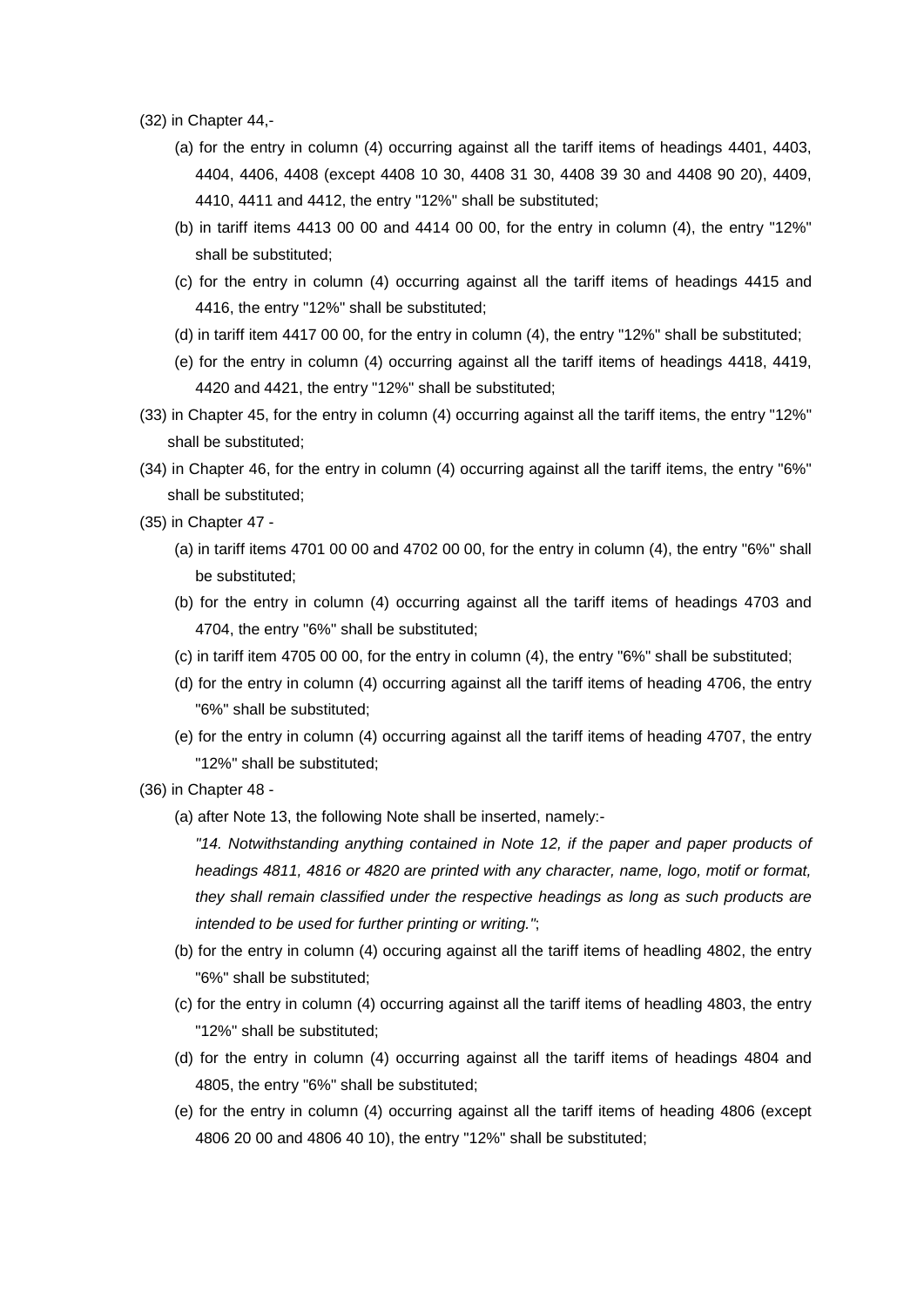- (f) in tariff items 4806 20 00 and 4806 40 10, for the entry in column (4), the entry "6%" shall be substituted;
- (g) for the entry in column (4) occurring against all the tariff items of headings 4807 and 4808, the entry "6%" shall be substituted;
- (h) for the entry in column (4) occurring against all the tariff items of heading 4809, the entry "12%" shall be substituted;
- (i) for the entry in column (4) occurring against all the tariff items of heading 4810, the entry "6%" shall be substituted;
- (j) for the entry in column (4) occurring against all the tariff items of heading 4811, the entry "12%" shall be substituted;
- (k) in tariff item 4812 00 00, for the entry in column (4), the entry "12%" shall be substituted;
- (l) for the entry in column (4) occurring against all the tariff items of headings 4813, 4814 and 4816, the entry "12%" shall be substituted;
- $(m)$  in tariff items 4817 10 00 and 4817 20 00, for the entry in column  $(4)$ , the entry "6%" shall be substituted;
- (n) for the entry in column (4) occurring against all the tariff items of headings 4818,4819 (except 4819 2010), 4820, 4821, 4822 and 4823 (except 4823 90 11), the entry "12%" shall be substituted;
- (37) in Chapter 49,-
	- (a) for the entry in column (4) occurring against all the tariff items of heading 4908, the entry "12%" shall be substituted;
	- (b) for the entry in column (4) occurring against all the tariff items of headings 4909 and 4910, the entry "6%" shall be substituted;
- (38) in Chapter 50, for the entry in column (4) occurring against all the tariff items of headings 5004, 5005, 5006 and 5007, the entry "12%" shall be substituted;
- (39) in Chapter 51, for the entry in column (4) occurring against all the tariff items of headings 5105, 5106, 5107, 5108, 5109, 5110, 5111, 5112 and 5113, the entry "12%" shall be substituted;
- (40) in Chapter 52, for the entry in column (4) occurring against all the tariff items of headings 5204, 5205, 5206, 5207, 5208, 5209, 5210, 5211 and 5212, the entry "12%" shall be substituted;
- (41) in Chapter 53, for the entry in column (4) occurring against all the tariff items of headings 5302, 5305, 5306, 5307 (except 5307 10 90), 5308 (except 5308 10 10, 5308 10 20 and 5308 10 90), 5309, 5310 and 5311, the entry "12%" shall be substituted;
- (42) in Chapter 54, for the entry in column (4) occurring against all the tariff items, the entry "12%" shall be substituted;
- (43) in Chapter 55, for the entry in column (4) occurring against all the tariff items, the entry "12%" shall be substituted;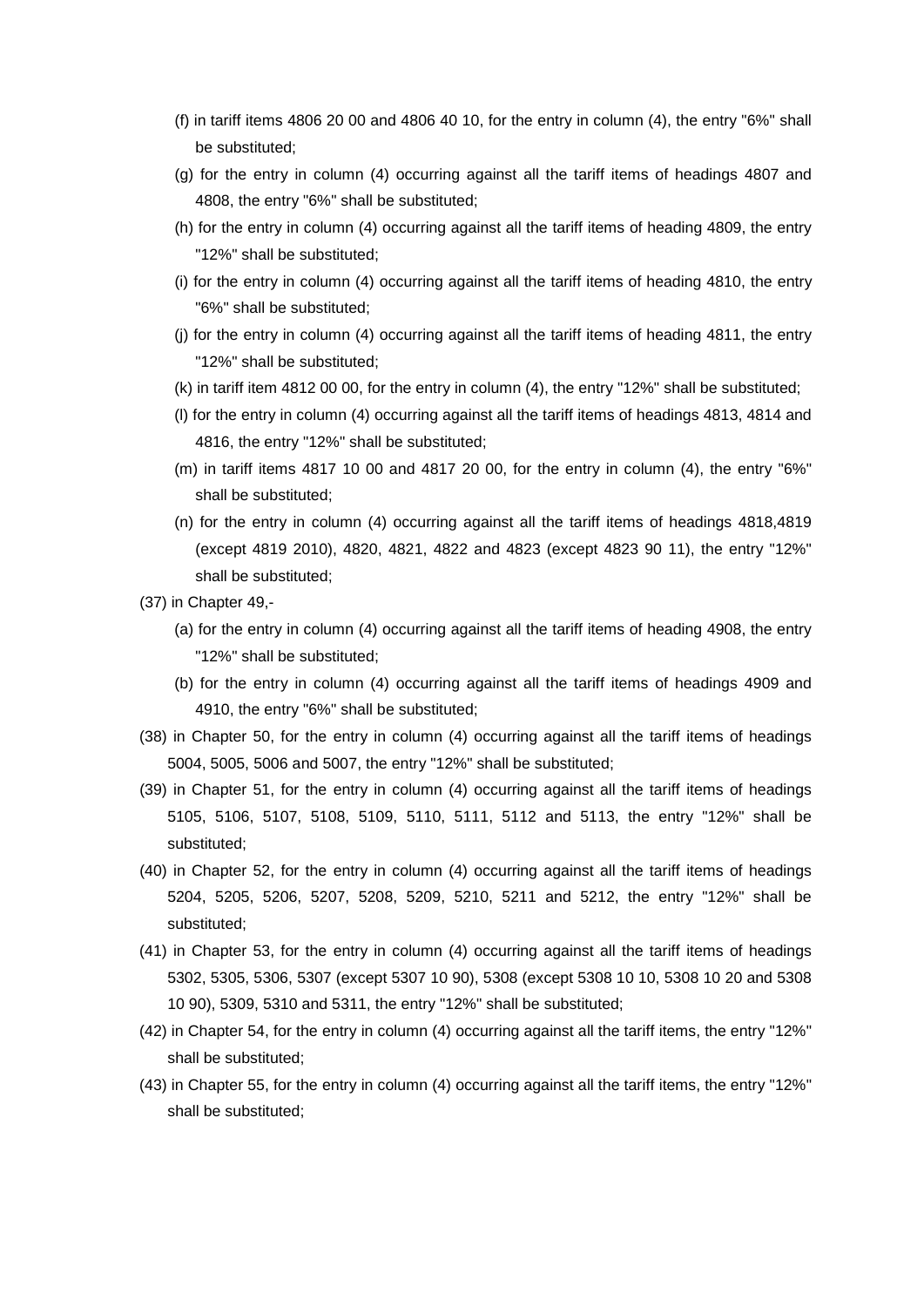- (44) in Chapter 56, for the entry in column (4) occurring against all the tariff items of headings 5601, 5602, 5603, 5604, 5605, 5606, 5607, 5608 and 5609, the entry "12%" shall be substituted;
- (45) in Chapter 57, for the entry in column (4) occurring against all the tariff items, the entry "12%" shall be substituted;
- (46) in Chapter 58,-
	- (a) for the entry in column (4) occurring against all the tariff items of heading 5801 (except 5801 35 00), the entry "12%" shall be substituted;
	- (b) for the entry in column (4) occurring against all the tariff items of headings 5802, 5803 and 5804 (except 5804 30 00), the entry "12%" shall be substituted;
	- (c) for the entry in column (4) occurring against all the tariff items of heading 5805, the entry "6%" shall be substituted;
	- (d) for the entry in column (4) occurring against all the tariff items of heading 5806, the entry "12%" shall be substituted;
	- (e) for the entry in column (4) occurring against all the tariff items of heading 5807, the entry "6%" shall be substituted;
	- (f) for the entry in column (4) occurring against all the tariff items of headings 5808, 5809, 5810 and 5811, the entry "12%" shall be substituted;
- (47) in Chapter 59, for the entry in column (4) occurring against all the tariff items, the entry "12%" shall be substituted;
- (48) in Chapter 60, for the entry in column (4) occurring against all the tariff items, the entry "12%" shall be substituted;
- (49) in Chapter 61, for the entry in column (4) occurring against all the tariff items, the entry "12%" shall be substituted;
- (50) in Chapter 62, for the entry in column (4) occurring against all the tariff items, the entry "12%" shall be substituted;
- (51) in Chapter 63
	- (a) for the entry in column (4) occurring against all the tariff items of headings 6301, 6302, 6303, 6304, 6305, 6306 and 6307, the entry "12%" shall be substituted;
	- (b) in tariff item 6308 00 00, for the entry in column (4), the entry "12%" shall be substituted;
- (52) in Chapter 64, for the entry in column (4) occurring against all the tariff items, the entry "12%" shall be substituted;
- (53) in Chapter 65
	- (a) for the entry in column (4) occurring against all the tariff items of headings 6501 and 6502, the entry "12%" shall be substituted;
	- (b) in tariff item 6504 00 00, for the entry in column (4), the entry "12%" shall be substituted;
	- (c) for the entry in column (4) occurring against all the tariff items of headings 6505 and 6506, the entry "12%" shall be substituted;
	- (d) in tariff item 6507 00 00, for the entry in column (4), the entry "12%" shall be substituted;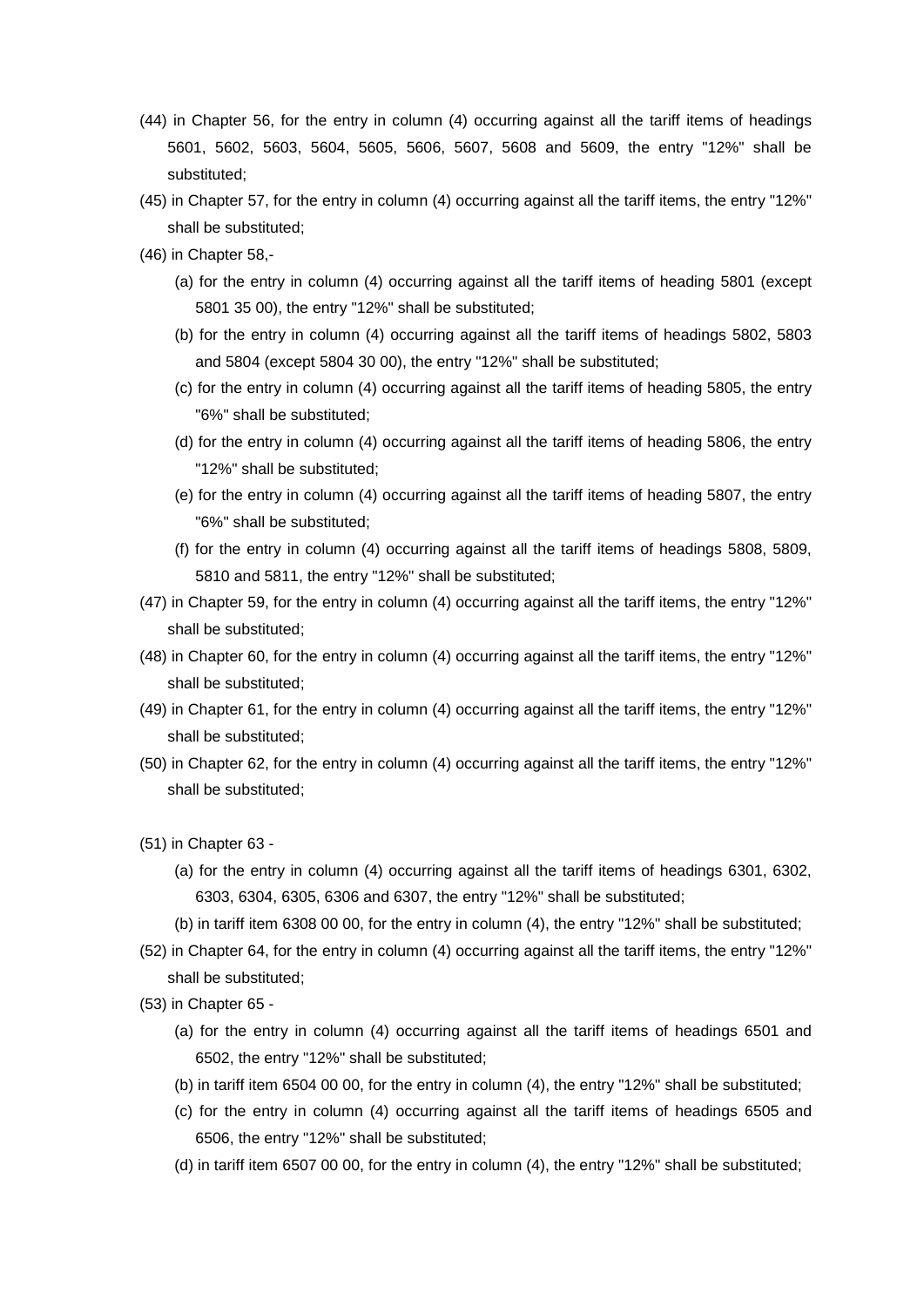- (54) in Chapter 66
	- (a) for the entry in column (4) occurring against all the tariff items of heading 6601, the entry "6%" shall be substituted;
	- (b) in tariff item 6602 00 00, for the entry in column (4), the entry "6%" shall be substituted;
	- (c) for the entry in column (4) occurring against all the tariff items of heading 6603, the entry "12%" shall be substituted;
- (55) in Chapter 67, for the entry in column (4) occurring against all the tariff items of headings 6702, 6703 and 6704, the entry "12%" shall be substituted;
- (56) in Chapter 68, for the entry in column (4) occurring against all the tariff items, the entry "12%" shall be substituted;
- (57) in Chapter 69,-
	- (a) for the entry in column (4) occurring against all the tariff items (except 6901 00 10 and 6904 10 00), the entry "12%" shall be substituted;
	- (b) in tariff items 6901 00 10 and 6904 10 00, for the entry in column (4), the entry "6%" shall be substituted;
- (58) in Chapter 70,-
	- (a) for the entry in column (4) occurring against all the tariff items (except 7012 00 00, 7018 10 10, 7018 10 20, 7020 00 11, 7020 00 12 and 7020 00 21), the entry "12%" shall be substituted;
	- (b) in tariff items 7020 00 11, 7020 00 12 and 7020 00 21, for the entry in column (4), the entry "6%" shall be substituted;
- (59) in Chapter 71
	- (a) for Note 13, the following Note shall be substituted, namely:-

*'13. For the purposes of headings 7113 and 7114, the processes of affixing or embossing trade name or brand name on articles of jewellery or on articles of goldsmiths' or silversmiths' wares of precious metal or of metal clad with precious metal, shall amount to "manufacture".'*;

- (b) for the entry in column (4) occurring against all the tariff items of heading 7101, 7103, 7104 (except 7104 10 00), 7105 and 7106, the entry "12%" shall be substituted;
- (c) in tariff item 7104 10 00, for the entry in column (4), the entry "6%" shall be substituted;
- (d) in tariff item 7107 00 00, for the entry in column (4), the entry "12%" shall be substituted;
- (e) for the entry in column (4) occurring against all the tariff items of heading 7108, the entry "12%" shall be substituted;
- (f) in tariff item 7109 00 00, for the entry in column (4), the entry "12%" shall be substituted;
- (g) for the entry in column (4) occurring against all the tariff items of heading 7110, the entry "12%" shall be substituted;
- (h) in tariff item 7111 00 00, for the entry in column (4), the entry "12%" shall be substituted;
- (i) for the entry in column (4) occurring against all the tariff items of headings 7112, 7113, 7114, 7115 and 7116, the entry "12%" shall be substituted;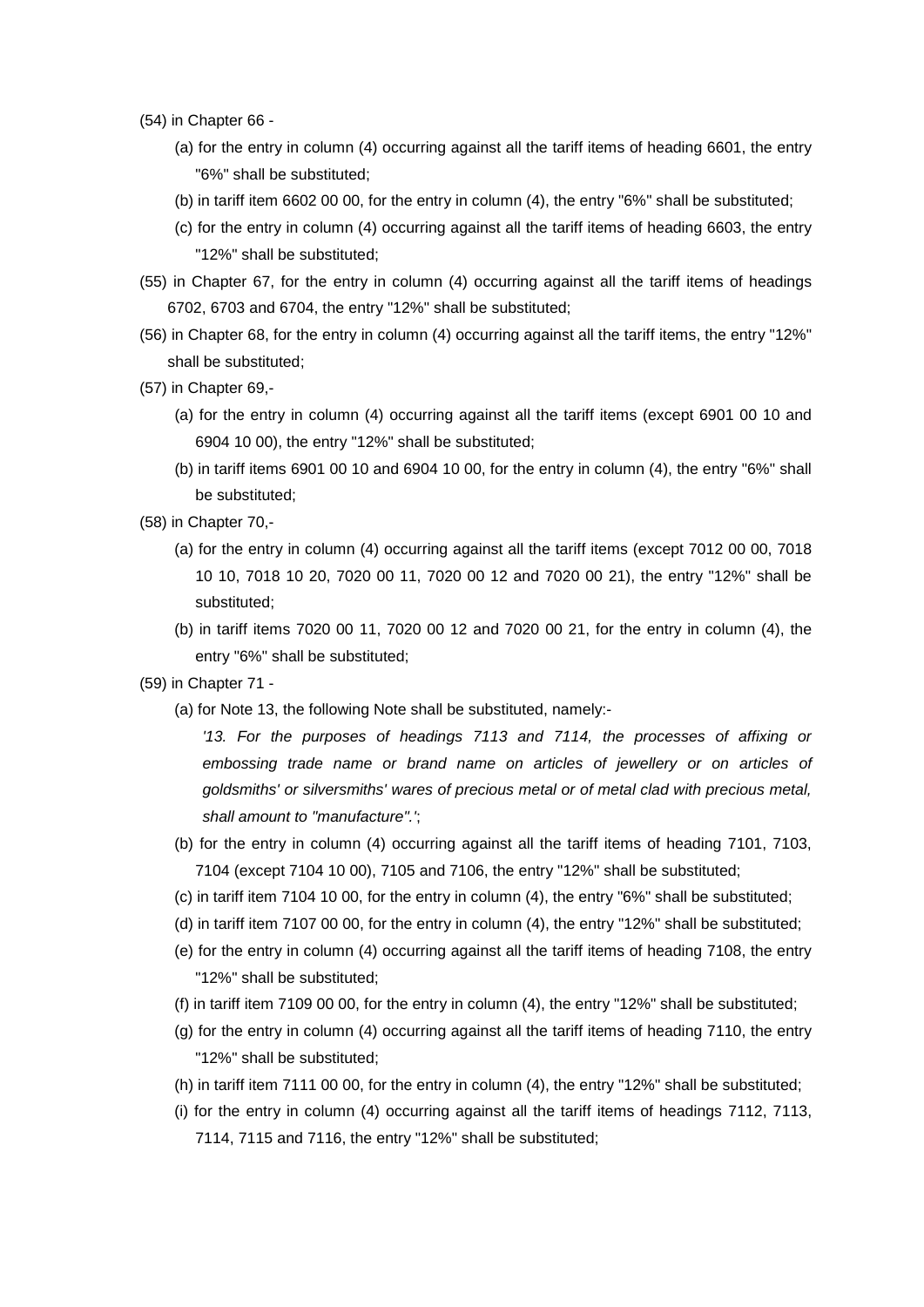- (j) for the entry in column (4) occurring against all the tariff items of heading 7117, the entry "6%" shall be substituted ;
- (k) for the entry in column (4) occurring against all the tariff items of heading 7118, the entry "12%" shall be substituted ;
- (60) in Chapter 72
	- (a) after Note 5, the following Note shall be inserted, namely:-

*'6. In relation to the products of heading 7208, the process of oiling and pickling shall amount to "manufacture".'*;

- (b) for the entry in column (4) occurring against all the tariff items, the entry "12%" shall be substituted;
- (61) in Chapter 73, for the entry in column (4) occurring against all the tariff items, the entry "12%" shall be substituted;
- (62) in Chapter 74,-
	- (a) in headings 7401, 7402 and 7403, for the entry in column (4) occurring against all the tariff items, the entry "12%" shall be substituted;
	- (b) in heading 7404
		- (i) in tariff item 7404 00 11, for the entry in column (4), the entry "12%" shall be substituted;
		- (ii) in tariff item 7404 00 12
			- (A) in the entry in column (2), for the words "ISRI code word 'Palms' ", the following words shall be substituted, namely:-

*"ISRI code word 'Palms';*

*miscellaneous copper-containing skimmings, grindings, ashes, irony brass and copper, residues and slags covered by ISRI code word 'Drove';*

*copper wire scrap with various types of insulation covered by ISRI code word 'Druid' ";*

- (B) for the entry in column (4), the entry "12%" shall be substituted;
- (iii) in tariff item 7404 00 19 and 7404 00 21, for the entry in column  $(4)$ , the entry "12%" shall be substituted;
- (iv) in tariff item 7404 00 22
	- (A) in the entry in column (2), for the words "ISRI code word 'Parch' ", the following words shall be substituted, namely:-

"ISRI code word 'Parch';

high grade-low lead bronze/brass solids covered by ISRI code word 'Eland';

high lead bronze solids and borings covered by ISRI code word 'Elias';

clean fired 70/30 brass shell cases free of primers and any other foreign material covered by ISRI code word 'Lace';

clean fired 70/30 brass shell cases containing the brass primers, and containing no other foreign material covered by ISRI code word 'Lady';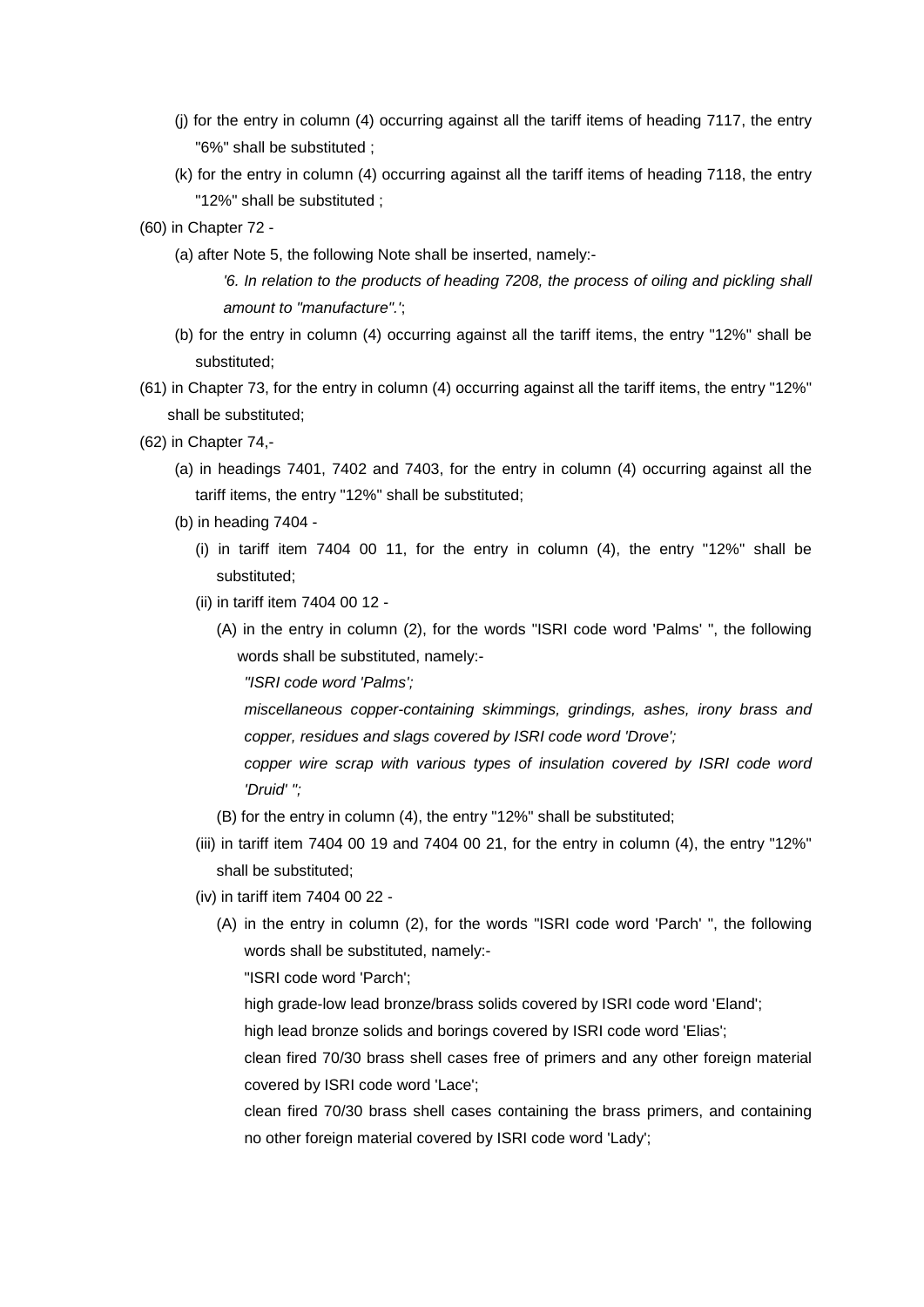clean fired 70/30 brass shells free of bullets, iron and any other foreign material covered by ISRI code word 'Lake';

- clean muffled (popped) 70/30 brass shells free of bullets, iron and any other foreign material covered by ISRI code word 'Lamb'";
- (B) for the entry in column (4), the entry "12%" shall be substituted;
- (v) in tariff items  $7404\,00\,23$  and  $7404\,00\,29$ , for the entry in column  $(4)$ , the entry "12%" shall be substituted;
	- (c) in tariff item 7405 00 00, for the entry in column (4), the entry "12%" shall be substituted;
	- (d) in headings 7406, 7407, 7408, 7409, 7410, 7411 and 7412, for the entry in column (4) occurring against all the tariff items, the entry "12%" shall be substituted;
	- (e) in tariff item 7413 00 00, for the entry in column (4), the entry "12%" shall be substituted;
	- (f) for the entry in column (4) occurring against all the tariff items of headings 7415, 7418 and 7419, the entry "12%" shall be substituted;
- (63) in Chapter 75
	- (a) for the entry in column (4) occurring against all the tariff items of headings 7501 and 7502, the entry "12%" shall be substituted;
	- (b) in tariff item 7503 00 10,-
		- (A) in the entry in column (2), for the words ''other floating structures", the following words shall be substituted, namely:-
			- "other floating structures;

nickel-iron batteries to be sold free of crates, copper terminal connectors and excess liquid, must be free of nickel cadmium batteries covered by ISRI code word 'Vaunt'"; (B) for the entry in column (4), the entry "12%" shall be substituted;

- (c) in tariff items  $75030090$  and  $75040000$ , for the entry in column  $(4)$ , the entry " $12\%$ " shall be substituted;
- (d) for the entry in column (4) occurring against all the tariff items of headings 7505, 7506, 7507 and 7508, the entry "12%" shall be substituted;
- (64) in Chapter 76,-
	- (a) after Note 2, the following Note shall be inserted, namely:-
		- '3. In relation to the products of heading 7607, the process of cutting, slitting and printing of aluminum foils shall amount to "manufacture".';
	- (b) for the entry in column (4) occurring against all the tariff items of heading 7601, the entry "12%" shall be substituted;
	- (c) in heading 7602,-
		- (i) in tariff item 7602 00 10,-
		- $(A)$  in column  $(2)$ ,-
			- (I) for the words "ISRI code word 'Talap' ", the words "ISRI code word 'Talc' "shall be substituted;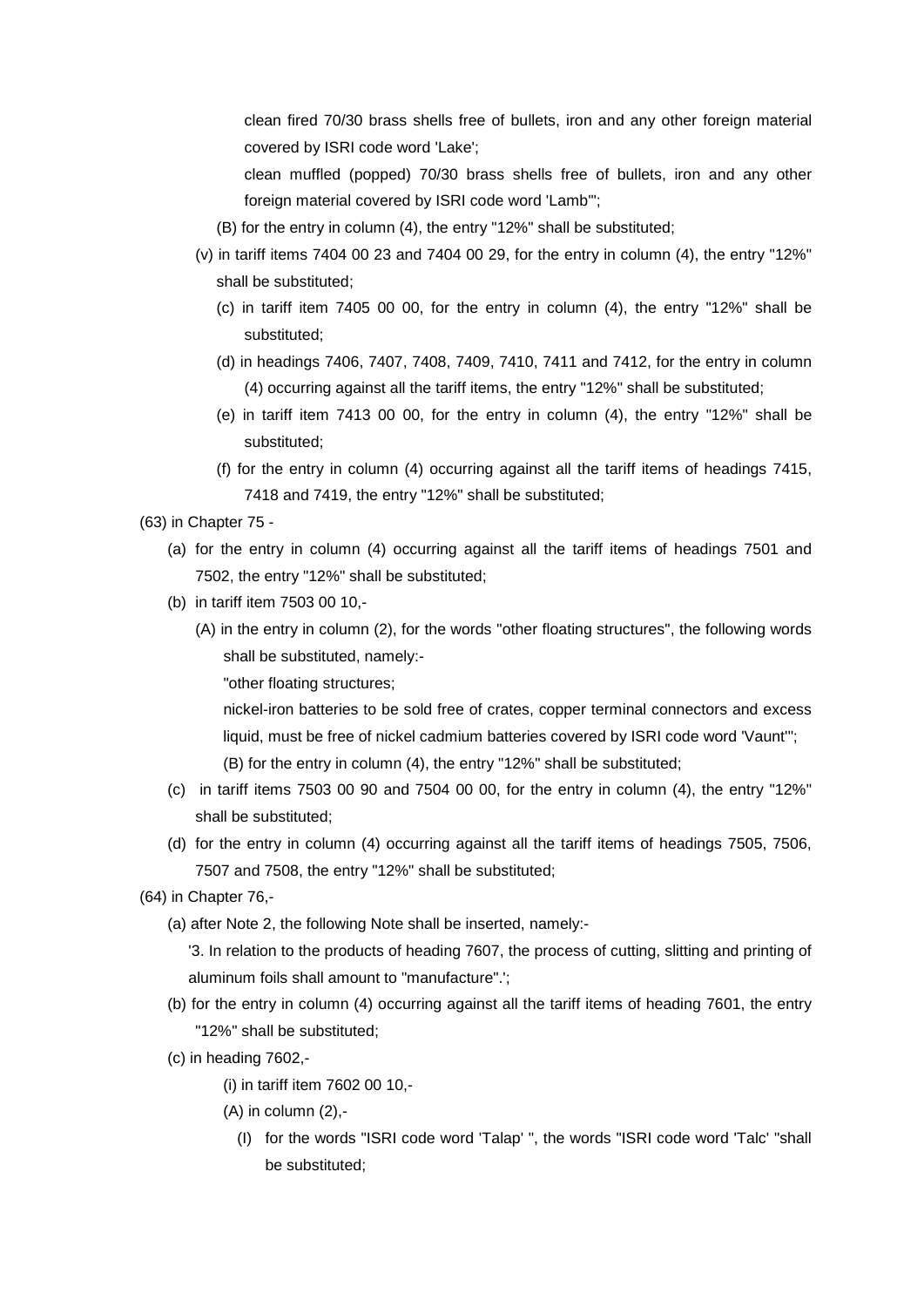- (II) for the words "ISRI code word Tanri' ", the words "ISRI code word 'Tann' "shall be substituted;
- (III) for the words "old aluminium foil covered by ISRI code word Testy'", the words "new aluminium foil covered by ISRI code word Tetra' old aluminium foil covered by ISRI code word 'Tesla';" shall be substituted;
- (IV) for the word "ISRI code word Twang'", the following words and brackets shall be substituted, namely;-

"ISRI code word 'Twang';

aluminium auto or truck wheels covered by ISRI code word 'Troma';

fragmentizer aluminium scrap from automobile shredders covered by ISRI code word 'Tweak';

burnt Fragmentizer aluminium scrap (from automobile shredders) covered by ISRI code word 'Twire';

shredded non-ferrous scrap (predominantly aluminium) covered by ISRI code word 'Zorba';

aluminium drosses, spatterns, spellings, skimmings and sweepings covered by ISRI code word 'Thirl';

new production aluminium extrusions covered by ISRI code word 'Tata';

all aluminium radiators from automobiles covered by ISRI code word 'Tally';

aluminium extrusions '10/10' covered by ISRI code word 'Toto';

aluminium extrusions dealer grade covered by the word 'Tutu'";

(B) for the entry in column (4), the entry "12%" shall be substituted;

- (ii) in tariff item 7602 00 90, for the entry in column (4), the entry "12% shall be substituted;
- (iii) for the entry in column (4), occurring against all the tariff items of headings 7603, 7604, 7605, 7606, 7607 and 7608, the entry "12%" shall be substituted;
- (iv) in tariff item 7609 00 00, for the entry in column (4), the entry "12%" shall be substituted;
- (v) for the entry in column (4), occurring against all the tariff items of heading 7610, the entry "12%" shall be substituted;
- (vi) in tariff item 7611 00 00, for the entry in column (4), the entry "12% shall be substituted;
- (vii) for the entry in column (4) occurring against all the tariff items of headings 7612, 7613, 7614, 7615 and 7616, the entry "12%" shall be substituted;
- (65) in Chapter 78,-
	- (a) for the entry in column (4) occurring against all the tariff items of heading 7801, the entry "12%" shall be substituted;
	- (b) in tariff item 7802 00 10
		- (i) in the entry in column (2), for the words "ISRI code word 'Roses'", the following words shall be substituted, namely:-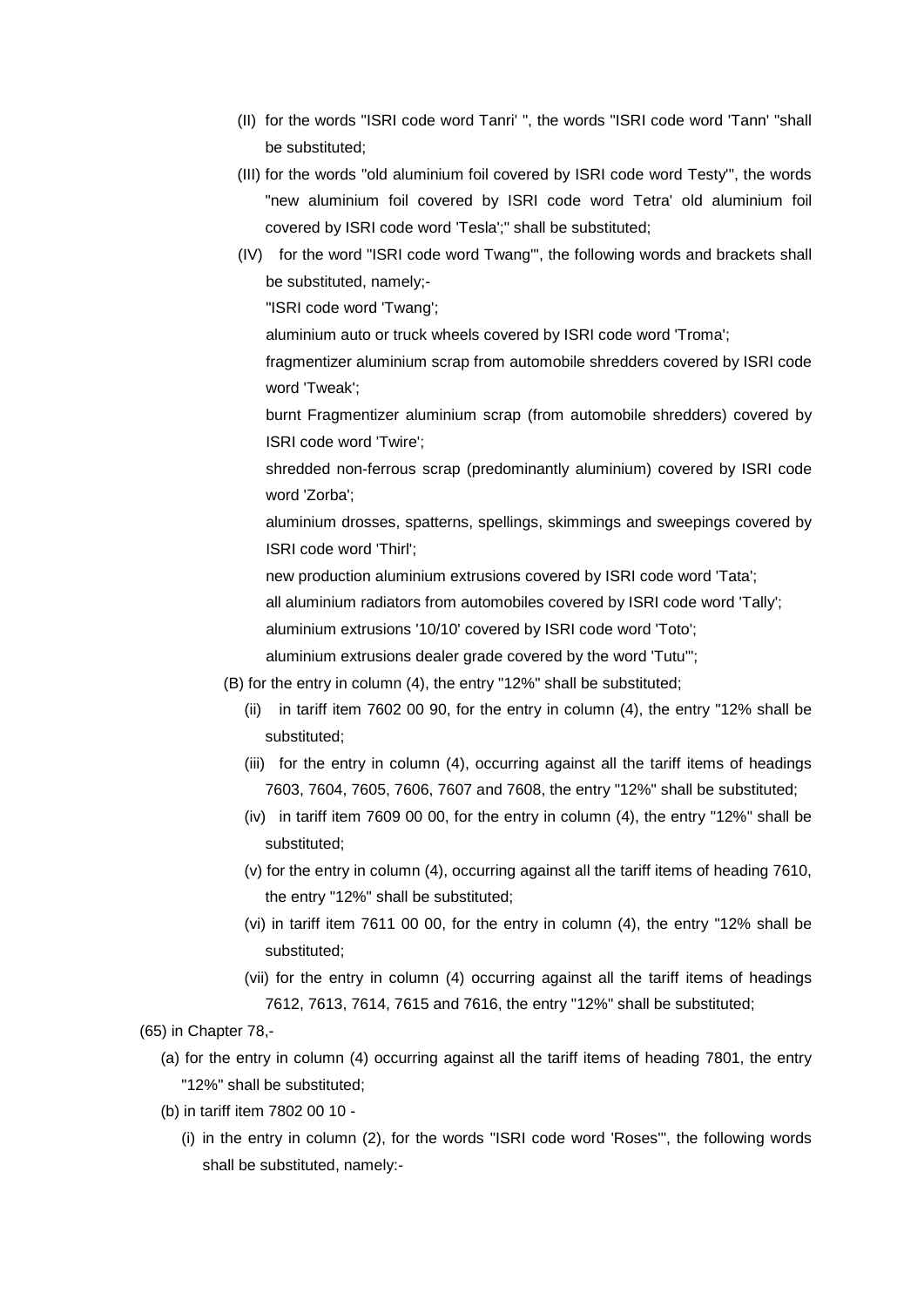*"ISRI code word 'Roses';*

lead battery plates whether automotive, industrial or mixed covered by ISRI code word *'Rails';*

*battery lugs free of scrap lead, wheel weights, battery plates, rubber or plastic case material and other foreign material covered by ISRI code word 'Rakes';*

lead covered copper cable free of armoured covered cable and foreign material covered *by ISRI code word 'Relay';* 

*lead dross covered by ISRI code word 'Rents';*

- (ii) for the entry in column (4), the entry "12%" shall be substituted;
- (c) in tariff item 7802 00 90, for the entry in column (4), the entry "12%" shall be substituted;
- (d) for the entry in column (4) occurring against all the tariff items of headings 7804 and 7806, the entry "12%" shall be substituted;
- (66) in Chapter 79-
	- (a) for the entry in column (4) occurring against all the tariff items of heading 7901, the entry "12%" shall be substituted;
	- (b) in tariff item 7902 00 10-
		- (i) in the entry in column (2), for the word 'oxidation', the following words shall be substituted, namely:-

"oxidation;

unsorted zinc die cast scrap produced from automobile fragmentizers containing about 55% zinc-bearing scrap covered by ISRI code word 'Scroll'";

- (ii) for the entry in column (4), the entry "12%" shall be substituted;
- (c) in tariff item 7902 00 90, for the entry in column (4), the entry "12%" shall be substituted;
- (d) for the entry in column (4) occurring against all the tariff items of headings 7903,7904, 7905 and 7907, the entry "12%" shall be substituted;
- (67) in Chapter 80, for the entry in column (4) occurring against all the tariff items of headings 8001, 8002, 8003 and 8007, the entry "12%" shall be substituted;
- (68) in Chapter 81, for the entry in column (4) occurring against all the tariff items, the entry "12%" shall be substituted;
- (69) in Chapter 82
	- (a) for the entry in column (4) occurring against all the tariff items of headings 8201, 8202, 8203, 8204, 8205, 8206, 8207, 8208 and 8209, the entry "12%" shall be substituted;
	- (b) in tariff item 8210 00 00, for the entry in column (4), the entry "12%" shall be substituted;
	- (c) for the entry in column (4) occurring against all the tariff items of headings 8211 and 8212, the entry "12%" shall be substituted;
	- (d) in tariff item 8213 00 00, for the entry in column (4), the entry "12%" shall be substituted;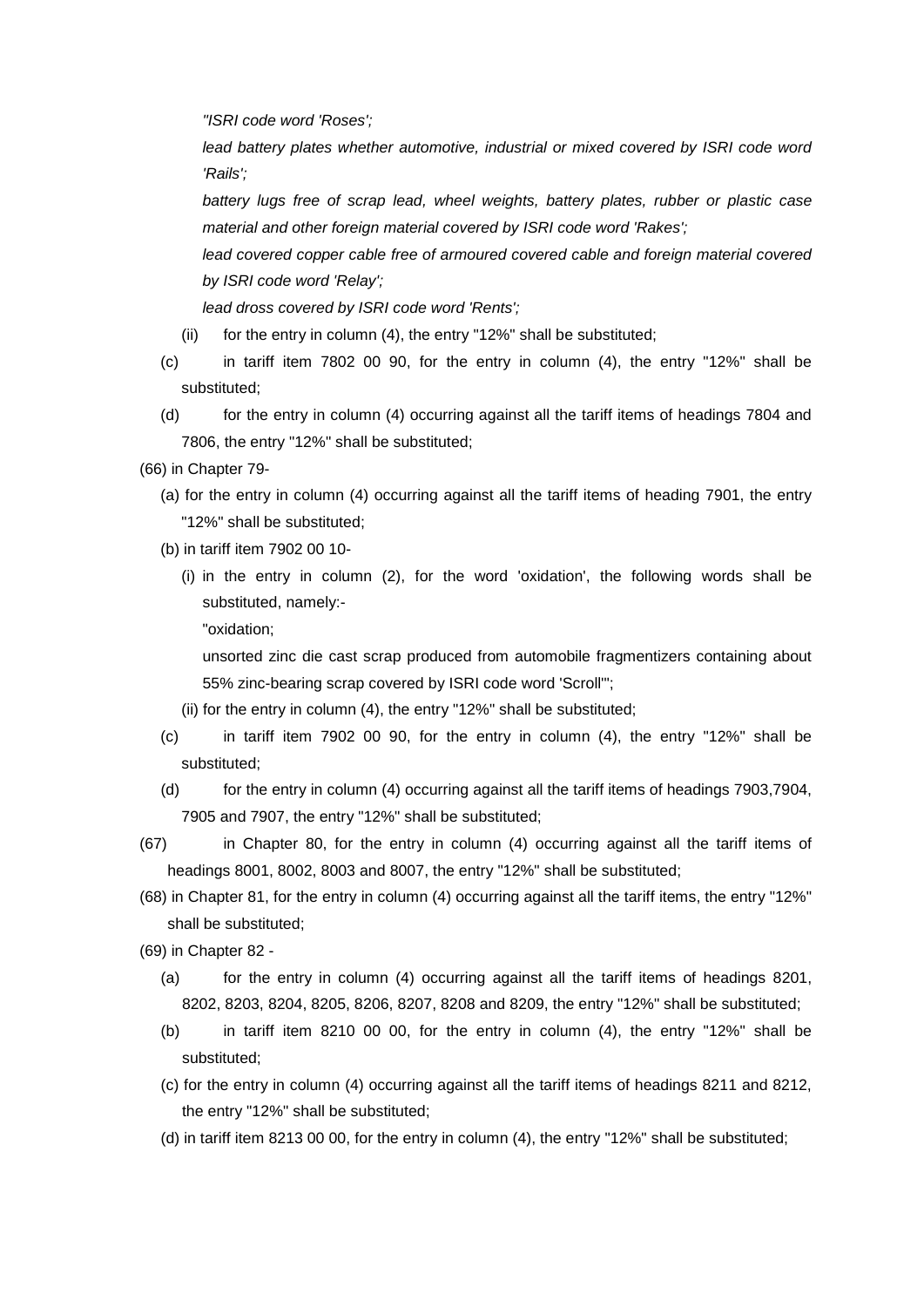- (e) for the entry in column (4) occurring against all the tariff items of heading 8214, the entry "12%" shall be substituted;
- (f) for the entry in column (4) occurring against all the tariff items of heading 8215, the entry "6%" shall be substituted;
- (70) in Chapter 83, for the entry in column (4) occurring against all the tariff items, the entry "12%" shall be substituted;
- (71) in Chapter 84
	- (a) for the entry in column (4) occurring against all the tariff items of headings 8401 to 8423, 8424 (except 8424 81 00), 8425 to 8431, 8434, 8435, 8438 to 8451 and 8452 (except 8452 10 12, 8452 10 22, 8452 30 10, 8452 30 90, 8452 90 11, 8452 90 19, 8452 90 91 and 8452 90 99), the entry "12%" shall be substituted;
	- (b) in tariff items 8452 10 12, 8452 10 22, 8452 30 10, 8452 30 90, 8452 90 11, 8452 90 19, 8452 90 91 and 8452 90 99, for the entry in column (4), the entry "6%" shall be substituted;
	- (c) for the entry in column (4) occurring against all the tariff items of headings 8453 to 8468, 8469 (except 8469 00 30 and 8469 00 40), 8470 to 8478 and 8479 (except 8479 89 91 and 8479 89 92), the entry "12%" shall be substituted;
	- (d) in tariff item 8479 89 92, for the entry in column (4), the entry "6%" shall be substituted;
	- (e) for the entry in column (4) occurring against all the tariff items of headings 8480 to 8484, 8486 and 8487, the entry "12%" shall be substituted;
- (72) in Chapter 85,-
	- (a) after Note 10, the following Note shall be inserted, namely:-

*'11. The processes of matching, batching and charging of Lithium ion batteries or the making of battery packs shall amount to "manufacture".'*;

- (b) for the entry in column (4) occurring against all the tariff items of headings 8501 to 8519, 8521, 8522, 8523, 8525 to 8533, the entry "12%" shall be substituted;
- (c) in tariff item 8534 00 00, for the entry in column (4), the entry "12%" shall be substituted;
- (d) for the entry in column (4) occurring against all the tariff items of headings 8535 to 8547 the entry "12%" shall be substituted;
- (e) in tariff item 8548 90 00, for the entry in column (4), the entry "12%" shall be substituted;
- (73) in Chapter 86
	- (a) for the entry in column (4) occurring against all the tariff items of headings 8601 to 8606 (except 8604 00 00), the entry "6%" shall be substituted;
	- (b) in tariff item 8604 00 00, and n all the tariff items of headings 8607, 8608 and in tariff item 8609 00 00, for the entry in column (4), the entry "12%" shall be substituted;
- (74) in Chapter 87,-
	- (a) for the entry in column (4) occurring against all the tariff items of heading 8701, the entry "12%" shall be substituted;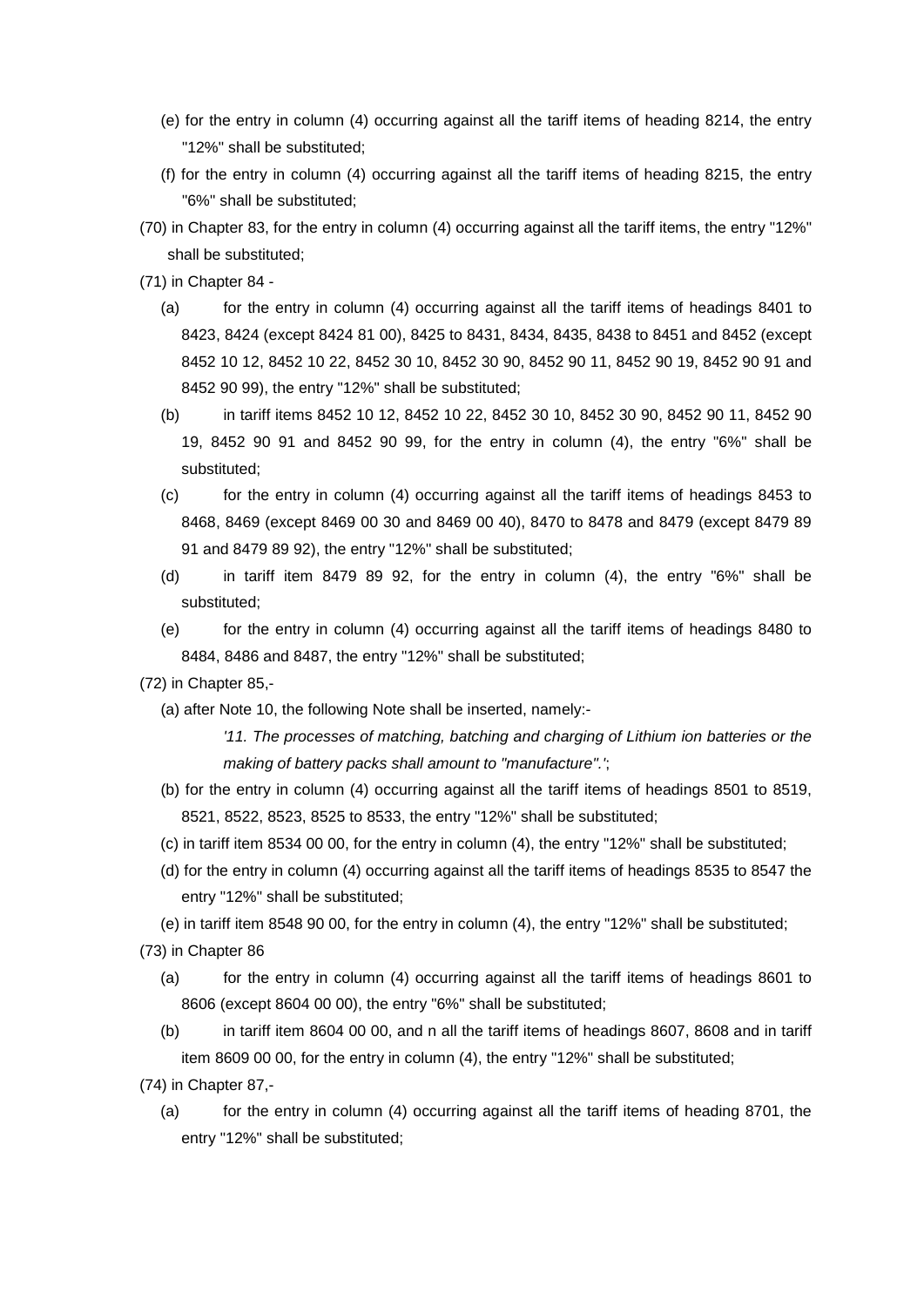- (b) in tariff items 8702 10 11, 8702 10 12 and 8702 1019, for the entry in column (4), the entry "27%" shall be substituted;
- $\sigma$  in tariff items 8702 10 91 to 8702 10 99, for the entry in column (4), the entry "12%" shall be substituted;
- (d) in tariff items 8702 90 11 and 8702 90 12, for the entry in column (4), the entry "27%" shall be substituted;
- (e) in tariff item 8702 90 13, for the entry in column (4), the entry "12%" shall be substituted;
- (f) in tariff item 8702 90 19, for the entry in column, (4), the entry "27%" shall be substituted;
- (g) in tariff items  $8702\,90\,20$  to  $8702\,90\,99$ , for the entry in column (4), the entry "12%" shall be substituted;
- (h) in tariff item 8703 10 10, for the entry in column  $(4)$ , the entry "12%" shall be substituted;
- (i) in tariff items 8703 10 90 to 8703 22 99, for the entry in column (4), the entry "24%" shall be substituted;
- (j) in tariff item 8703 23 10, for the entry in column (4), the entry "27%" shall be substituted;
- (k) in tariff item 8703 23 20, for the entry in column (4), the entry "24%" shall be substituted;
- (l) in tariff items 8703 23 91, 8703 23 92, 8703 23 99 and 8703 24 10, for the entry in column (4), the entry "27%" shall be substituted;
- $(m)$  in tariff item 8703 24 20, in the entry in column  $(4)$ , the entry "24%" shall be substituted;
- $(n)$  in tariff items 8703 24 91 to 8703 24 99, for the entry in column (4), the entry "27%" shall be substituted;
- (o) in tariff items 8703 31 10 to 8703 31 99, for the entry in column (4), the entry "24%" shall be substituted;
- (p) in tariff item 8703 32 10, for the entry in column (4), the entry "27%" shall be substituted;
- (q) in tariff item 8703 32 20, for the entry in column (4), the entry "24%" shall be substituted;
- (r) in tariff items 8703 32 91 to 8703 33 10, for the entry in column (4), the entry "27%" shall be substituted:
- (s) in tariff item 8703 33 20, for the entry in column (4), the entry "24%" shall be substituted;
- (t) in tariff items 8703 33 91 to 8703 33 99, for the entry in column (4), the entry "27%" shall be substituted;
- (u) in tariff item 8703 90 10, for the entry in column (4), the entry "12%" shall be substituted;
- (v) in tariff item 8703 90 90, for the entry in column (4), the entry "27%" shall be substituted;
- (w) in tariff item 8704 10 10, for the entry in column (4), the entry "12%" shall be substituted;
- (x) in tariff item 8704 10 90, for the entry in column (4), the entry "24%" shall be substituted;
- (y) in tariff items 8704 21 10 to 8704 31 20, for the entry in column (4), the entry "12%" shall be substituted;
- (z) in tariff item 8704 31 90, for the entry in column (4), the entry "24%" shall be substituted;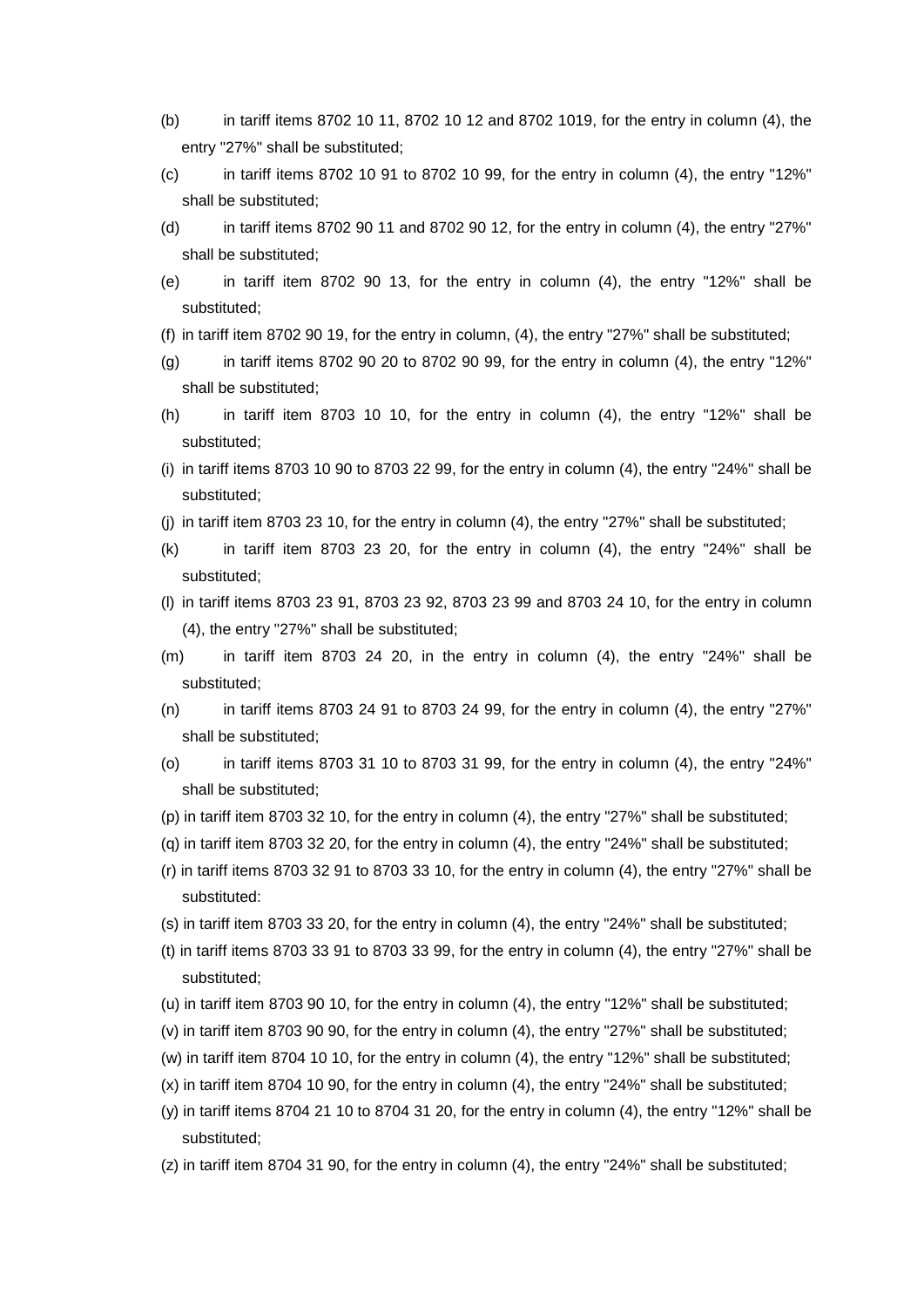- (za) in tariff item 8704 32 11, for the entry in column (4), the entry "12%" shall be substituted;
- (zb) in tariff items 8704 32 19 and 8704 32 90, for the entry in column (4), the entry "24%" shall be substituted;
- (zc) in tariff items 8704 90 11 and 8704 90 12, for the entry in column (4), the entry "12%" shall be substituted;
- (zd) in tariff items 8704 90 19 and 8704 90 90, for the entry in column (4), the entry "24%" shall be substituted;
- (ze) for the entry in column (4) occurring against all the tariff items of heading 8705, the entry "12%" shall be substituted;
- (zf) in tariff items 8706 00 11 and 8706 00 19, for the entry in column (4), the entry "12%" shall be substituted;
- (zg) in tariff item 8706 00 21, for the entry in column (4), the entry "24%" shall be substituted;
- (zh) in tariff item 8706 00 29, for the entry in column (4), the entry "15%" shall be substituted;
- (zi) in tariff item 8706 00 31, for the entry in column (4), the entry "12%" shall be substituted;
- (zj) in tariff item 8706 00 39, for the entry in column (4), the entry "24%" shall be substituted;
- (zk) in tariff item 8706 00 41, for the entry in column (4), the entry "12%" shall be substituted;
- (zl) in tariff item 8706 00 42, for the entry in column (4), the entry "15%" shall be substituted;
- (zm) in tariff items 8706 00 43 and 8706 00 49, for the entry in column (4), the entry "25%" shall be substituted;
- (zn) in tariff item 8706 00 50, for the entry in column (4), the entry "12%" shall be substituted;
- (zo) for the entry in column (4) occurring against all the tariff items of headings 8707 to 8709, the entry "12%" shall be substituted;
- (zp) in tariff item 8710 00 00, for the entry in column (4), the entry "12%" shall be substituted;
- (zq) for the entry in column (4) occurring against all the tariff items of headings 8711, 8712, 8714, 8715 and 8716, the entry "12%" shall be substituted;

'75) in Chapter 88,-

- (a) for the entry in column (4) occurring against all the tariff items of headings 8801, the entry "6%" shall be substituted;
- (b) for the entry in column (4) occurring against all the tariff items of headings 8802 (except 8802 60 00) and 8803, the entry "12%" shall be substituted;
- (c) for the entry in column (4) occurring against all the tariff items of headings 8804 and 8805, the entry "6%" shall be substituted;
- (76) in Chapter 89
	- (a) for the entry in column (4) occurring against all the tariff items of heading 8901, the entry "6%" shall be substituted;
	- (b) for the entry in column (4) occurring against all the tariff items of heading 8903, the entry "12%" shall be substituted;
	- (c) in tariff item 8904 00 00, for the entry in column (4), the entry "6%" shall be substituted;
	- (d) for the entry in column (4) occurring against all the tariff items of heading 8905, the entry "6%" shall be substituted;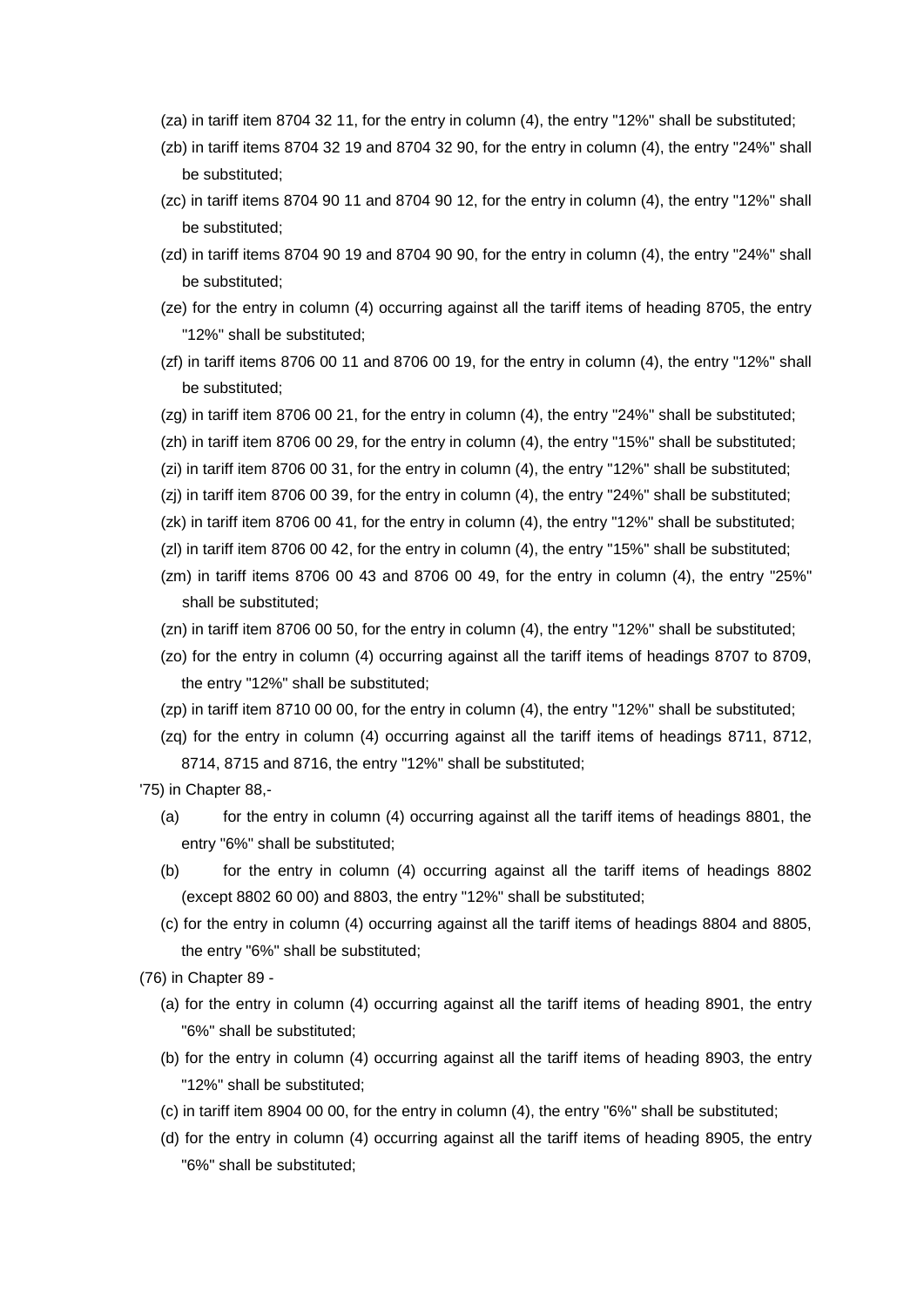- (e) in tariff item 8906 90 00, for the entry in column (4), the entry "6%" shall bo substituted;
- (f) for the entry in column (4) occurring against all the tariff items of heading 8907, the entry "12%" shall be substituted;
- (g) in tariff item 8908 00 00, for the entry in column (4), the entry "12%" shall be substituted;

(77) in Chapter 90 -

- (a) for the entry in column (4) occurring against all the tariff items of heading 9001 (except 9001 40 10, 9001 40 90 and 9001 50 00), the entry "12%" shall be substituted;
- (b) in tariff items 9001 40 10, 9001 40 90 and 9001 50 00, for the entry in column (4), the entry "6%" shall be substituted;
- (c) for the entry in column (4) occurring against all the tariff items of headings 9002 to 9008, 9010 to 9016 and 9017 (except 9017 20 10, 9017 20 20, 9017 20 30 and 9017 20 90), the entry "12%" shall be substituted;
- (d) in tariff items 9017 20 10, 9017 20 20, 9017 20 30 and 9017 20 90, for the entry in column (4), the entry "6%" shall be substituted;"
- (e) for the entry in column (4) occurring against all the tariff items of headings 9018 and 9019, the entry "12%" shall be substituted;
- (f) in tariff item 9020 00 00, for the entry in column (4), the entry "12%" shall be substituted;
- (g) for the entry in column (4) occurring against all the tariff items of headings 9022 to 9032, the entry "12%" shall be substituted;
- (h) in tariff item 9033 00 00, for the entry in column (4), the entry "12%" shall be substituted;
- (78) in Chapter 91, for the entry in column (4) occurring against all the tariff items, the entry "12%" shall be substituted;

(79) in Chapter 92,-

- (a) for the entry in column (4) occurring against all the tariff items of headings 9201, 9202 and 9205, the entry "12%" shall be substituted;
- (b) in tariff item 9206 00 00, for the entry in column (4), the entry "12%" shall be substituted;
- (c) for the entry in column (4) occurring against all the tariff items of headings 9207 to 9209, the entry "12%" shall be substituted;
- (80) in Chapter 93,-
	- (a) for the entry in column (4) occurring against all the tariff items of heading 9301, the entry "6%" shall be substituted;
	- (b) in tariff item 9302 00 00, for the entry in column (4), the entry "12%" shall be substituted;
	- (c) for the entry in column (4) occurring against all the tariff items of heading 9303, the entry "12%" shall be substituted;
	- (d) in tariff item 9304 00 00, for the entry in column (4), the entry "12%" shall be substituted;
	- (e) for the entry in column (4) occurring against all the tariff items of headings 9305 and 9306, the entry "12%" shall be substituted;
	- (f) in tariff item 9307 00 00, for the entry in column (4), the entry "12%" shall be substituted;
- (81) in Chapter 94,-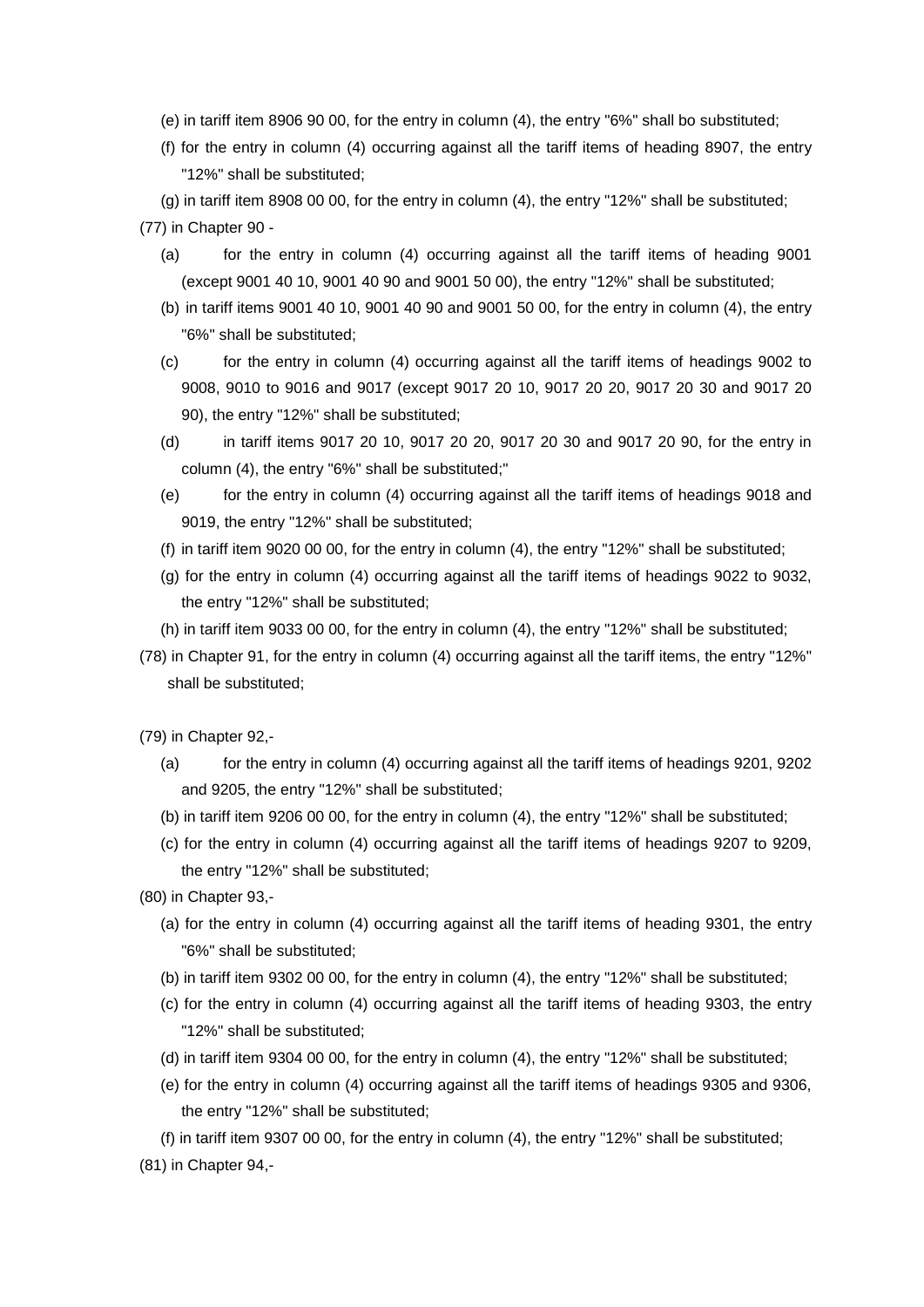- (a) for the entry in column (4) occurring against all the tariff items (except 9405 50 10), the entry "12%" shall be substituted;
- (b) in tariff item 9405 50 10, for the entry in column (4), the entry "6%" shall be substituted;
- (82) in Chapter 95, for the entry in column (4) occurring against all the tariff items of headings 9503 to 9508 (except 9508 10 00), the entry "12%" shall be substituted;
- (83) in Chapter 96
	- (a) for the entry in column (4) occurring against all the tariff items of headings 9601 to 9603, the entry "12%" shall be substituted;
	- (b) in tariff item 9604 00 00, for the entry in column (4), the entry "12%" shall be substituted;
	- (c) for the entry in column (4) occurring against all the tariff items of headings 9605, 9606 (except 9606 21 00, 9606 22 00, 9606 29 10, 9606 29 90 and 9606 30 10), 9607 and 9608, the entry "12%" shall be substituted;
	- (d) in tariff items 9606 21 00, 9606 22 00, 9606 29 10, 9606 29 90 and 9606 30 10, for the entry in column (4), the entry "6%" shall be substituted;
	- (e) for the entry in column (4) occurring against all the tariff items of heading 9609, the entry "6%" shall be substituted;
	- (f) in tariff item 9611 00 00, for the entry in column (4), the entry "12%" shall be substituted;
	- (g) for the entry in column (4) occurring against all the tariff items of headings 9612 and 9613, the entry "12%" shall be substituted;
	- (h) in tariff item 9614 00 00, for the entry in column (4), the entry "12%" shall be substituted;
	- (i) for the entry in column (4) occurring against all the tariff items of headings 9616 and 9617, the entry "12%" shall be substituted;
	- (j) in tariff item 9618 00 00, for the entry in column (4), the entry "12%" shall be substituted;
	- (k) for the entry in column (4) occurring against all the tariff items of heading 9619, the entry "6%" shall be substituted.

#### **THE EIGHTH SCHEDULE**

#### **(See section 144)**

| <b>Provisions of CENVAT Credit</b><br>Rules, 2004 to be amended | <b>Amendment</b>                                                                       | Period of<br>effect of<br>amendment |  |
|-----------------------------------------------------------------|----------------------------------------------------------------------------------------|-------------------------------------|--|
| (1)                                                             | (2)                                                                                    | (3)                                 |  |
|                                                                 | Sub-rule (6A) of rule 6 of the In the CENVAT Credit Rules, 2004, in rule   From        | 10 <sub>th</sub>                    |  |
|                                                                 | CENVAT Credit Rules, 2004 as 6, after sub-rule (6), the following sub-rule   February, |                                     |  |
| linserted<br>by                                                 | CENVAT Credit shall be inserted with effect from the 10th 2006 to 28th                 |                                     |  |
| (Amendment) Rules, 2011 vide day of February, 2006, namely:-    |                                                                                        | February,                           |  |
|                                                                 | notification number G.S.R. 134(E), (6A) The provisions of sub-rules (1), (2), (2011.   |                                     |  |
| dated<br>the<br>1st March,                                      | $2011$ (3) and (4) shall not be applicable in case                                     |                                     |  |
| [3/2011-Central]<br>Excise                                      | $(N.T.),$ the taxable services are provided, without                                   |                                     |  |